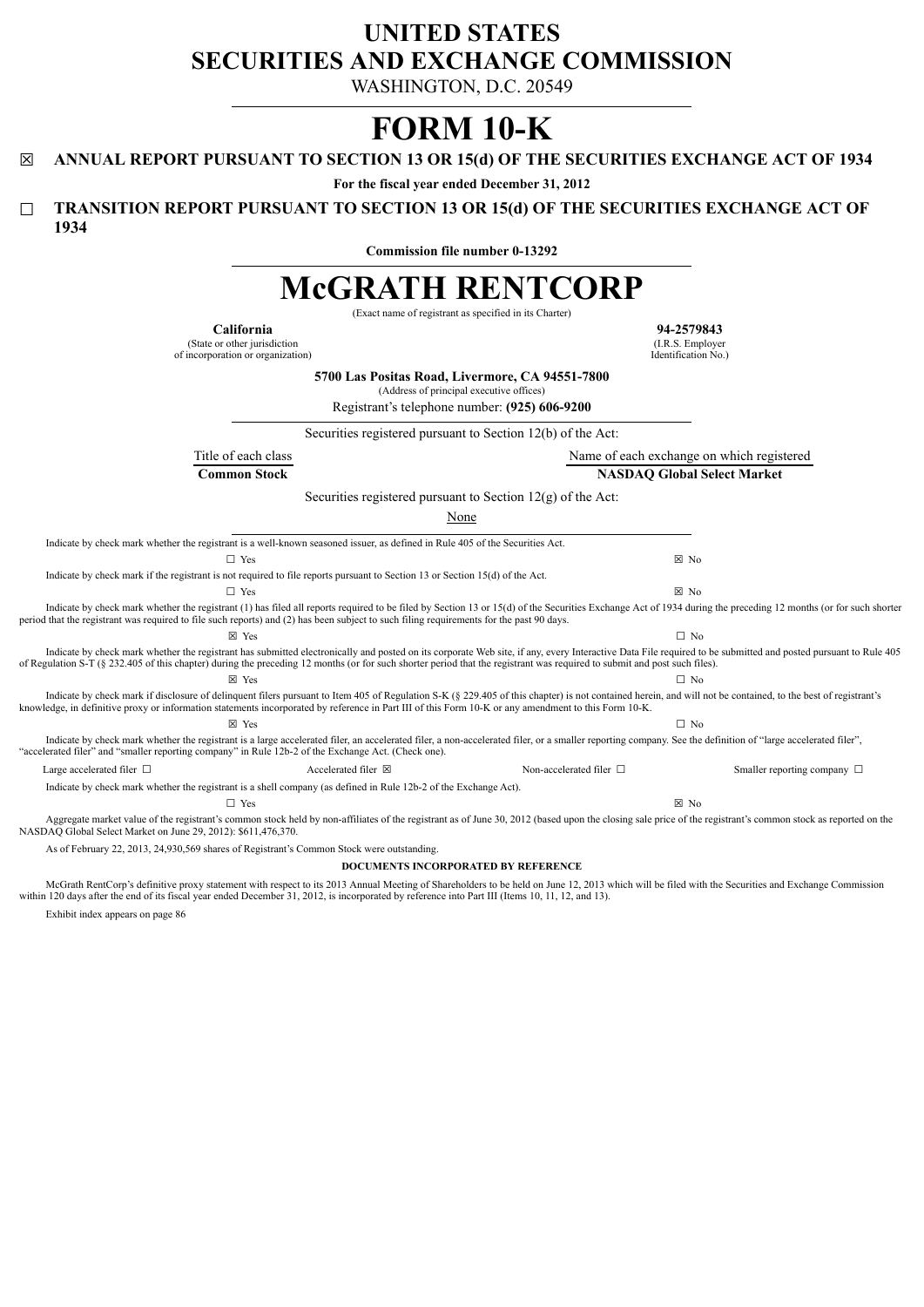#### **FORWARD LOOKING STATEMENTS**

*Statements contained in this Annual Report on Form 10-K (this "Form 10-K") which are not historical facts are forward-looking statements within the meaning of Section 21E of the Securities Exchange Act of 1934, as amended. All statements, other than statements of historical facts, regarding McGrath RentCorp's business strategy, future operations, financial position, estimated revenues or losses, projected costs, prospects, plans and objectives are forward looking statements. These forward-looking statements appear in a number of places and can be identified by the use of forward-looking terminology such as "may," "will," "should," "expect," "plan," "anticipate," "believe," "estimate," "predict," "future," "intend," "hopes," or "certain" or the negative of these terms or other variations or comparable terminology.*

*Management cautions that forward-looking statements are not guarantees of future performance and are subject to risks and uncertainties that could cause our actual results to differ materially from those projected in such forward-looking statements. Further, our future business, financial condition and results of operations could differ materially from those anticipated by such forward-looking statements and are subject to risks and uncertainties as set forth under "Risk Factors" in this Annual Report on Form 10-K. Moreover, neither we nor any other person assumes responsibility for the accuracy and completeness of the forward-looking statements.*

*Forward-looking statements are made only as of the date of this Annual Report on Form 10-K and are based on management's reasonable assumptions, however these assumptions can be wrong or affected by known or unknown risks and uncertainties. No forward-looking statement can be guaranteed and subsequent facts or circumstances may contradict, obviate, undermine or otherwise fail to support or substantiate such statements. Readers should not place undue reliance on these forward-looking statements and are cautioned that any such forward-looking statements are not guarantees of future performance. Except as otherwise required by law, we are under no duty to update any of the forward-looking statements after the date of this Form 10-K to conform such statements to actual results or to changes in our expectations.*

#### **PART I**

## **ITEM 1. BUSINESS.**

#### **General Overview**

McGrath RentCorp (the "Company") is a California corporation organized in 1979 with corporate offices located in Livermore, California. The Company's common stock is traded on the NASDAQ Global Select Market under the symbol "MGRC". References in this report to the "Company", "we", "us", and "ours" refer to McGrath RentCorp and its subsidiaries, unless the context requires otherwise.

The Company is a diversified business to business rental company with three rental divisions: relocatable modular buildings, electronic test equipment, and liquid and solid containment tanks and boxes. Although the Company's primary emphasis is on equipment rentals, sales of equipment occur in the normal course of business. The Company is comprised of four business segments: (1) our modular building and portable storage rental division ("Mobile Modular"); (2) our electronic test equipment rental division ("TRS-RenTelco"); (3) our wholly-owned subsidiary providing containment solutions for the storage of hazardous and non-hazardous liquids and solids ("Adler Tanks"); and (4) our wholly-owned subsidiary classroom manufacturing business selling modular buildings used primarily as classrooms in California ("Enviroplex"). The Mobile Modular business segment includes Mobile Modular Portable Storage, which represented approximately 3% of the Company's 2012 total revenues.

No single customer accounted for more than 10% of total revenues during 2012, 2011 and 2010. Revenue from foreign country customers accounted for 9%, 8% and 9% of the Company's revenues for the same periods, respectively.

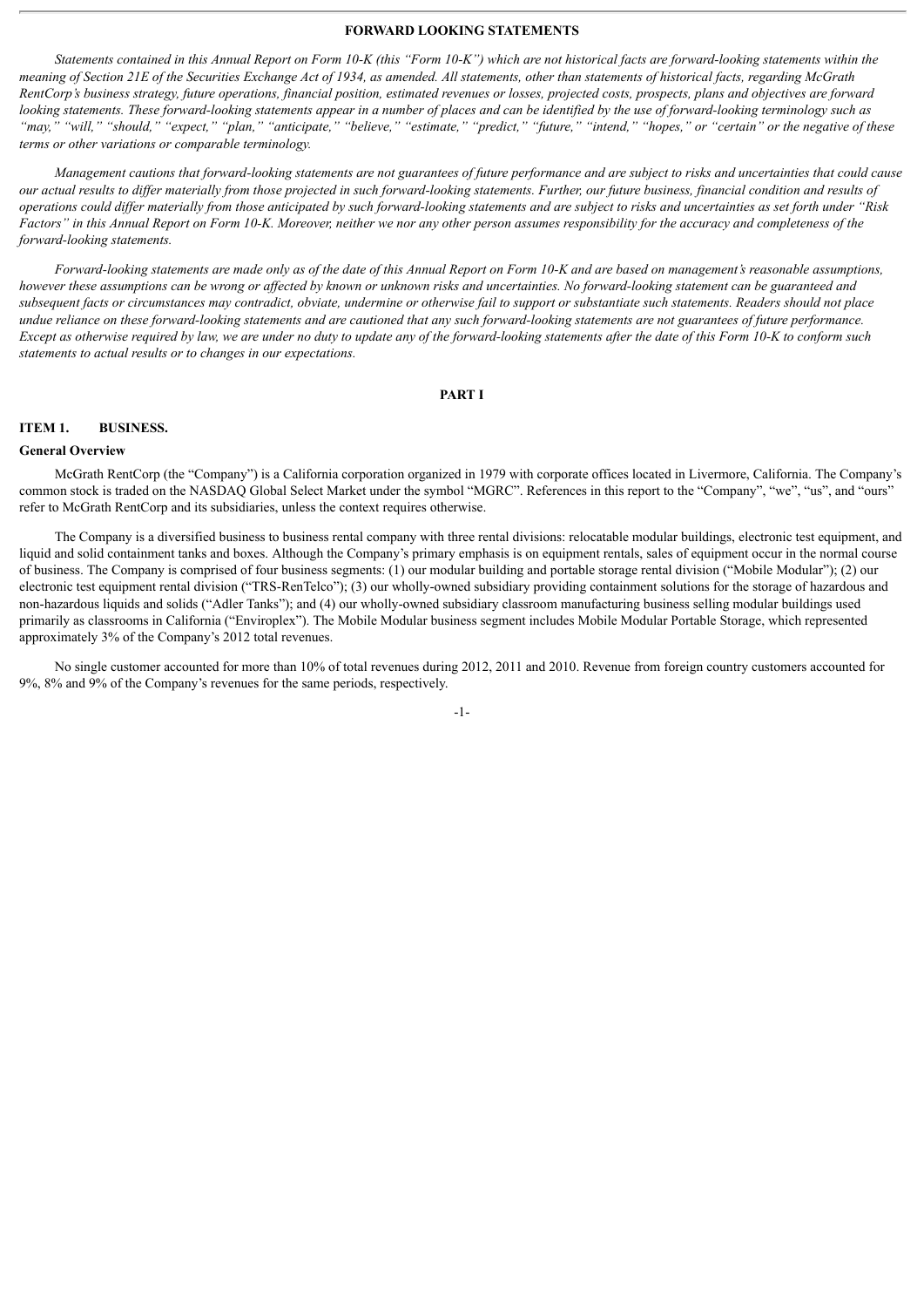#### **Business Model**

The Company invests capital in rental products and generally has recovered its original investment through rents less operating expenses in a relatively short period of time compared to the product's rental life. When the Company's rental products are sold, the proceeds generally have covered a high percentage of the original investment. With these characteristics, a significant base of rental assets on rent generate a considerable amount of operating cash flows to support continued rental asset growth. The Company's rental products have the following characteristics:

- The product required by the customer tends to be expensive compared to the Company's monthly rental charge, with the interim rental solution typically evaluated as a less costly alternative.
- Generally, we believe the Company's customers have a short-term need for our rental products. The customer's rental requirement may be driven by a number of factors including time, budget or capital constraints, future uncertainty impacting their ongoing requirements, equipment availability, specific project requirements, peak periods of demand or the customer may want to eliminate the burdens and risks of ownership.
- All of the Company's rental products have long useful lives relative to the typical rental term. Modular buildings ("modulars") have an estimated life of eighteen years compared to the typical rental term of twelve to twenty-four months, electronic test equipment has an estimated life range of one to eight years (depending on the type of product) compared to a typical rental term of one to six months, and liquid and solid containment tanks and boxes have an estimated life of twenty years compared to typical rental terms of one to six months.
- We believe short-term rental rates typically recover the Company's original investment quickly based on the respective product's annual yield, or annual rental revenues divided by the average cost of rental inventory. For modulars the original investment is recovered in approximately seven years, and in approximately three years for both electronic test equipment and liquid and solid containment tanks and boxes.
- When a product is sold from our rental inventory, a significant portion of the original investment is usually recovered. Effective asset management is a critical element to each of the rental businesses and the residuals realized when product is sold from inventory. Modular asset management requires designing and building the product for a long life, coupled with ongoing repair and maintenance investments, to ensure its long useful rental life and generally higher residuals upon sale. Electronic test equipment asset management requires understanding, selecting and investing in equipment technologies that support market demand and, once invested, proactively managing the equipment at the model level for optimum utilization through its technology life cycle to maximize the rental revenues and residuals realized. Liquid and solid containment tanks and boxes asset management requires selecting and purchasing quality product and making ongoing repair and maintenance investments to ensure its long rental life.

The Company believes that rental revenue growth from an increasing base of rental assets and improved gross profits on rents are the best measures of the health of each of our rental businesses. Additionally, we believe our business model and results are enhanced with operational leverage that is created from large regional sales and inventory centers for modulars, a single U.S. based sales, inventory and operations facility for electronic test equipment, as well as shared senior management and back office functions for financing, human resources, insurance, and operating and accounting systems.

#### **Employees**

As of December 31, 2012, the Company had 760 employees, of whom 80 were primarily administrative and executive personnel, with 398, 135, 115 and 32 in the operations of Mobile Modular, TRS-RenTelco, Adler Tanks and Enviroplex, respectively. None of our employees are covered by a collective bargaining agreement, and management believes its relationship with our employees is good.

#### **Available Information**

We make the Company's Securities and Exchange Commission ("SEC") filings available, free of charge, at our website www.mgrc.com. These filings include our annual reports on Form 10-K, quarterly reports on Form 10-Q, current reports on Form 8-K and amendments to those reports filed or furnished pursuant to Section 13(a) or 15(d) of the Securities Act of 1934, which are

-2-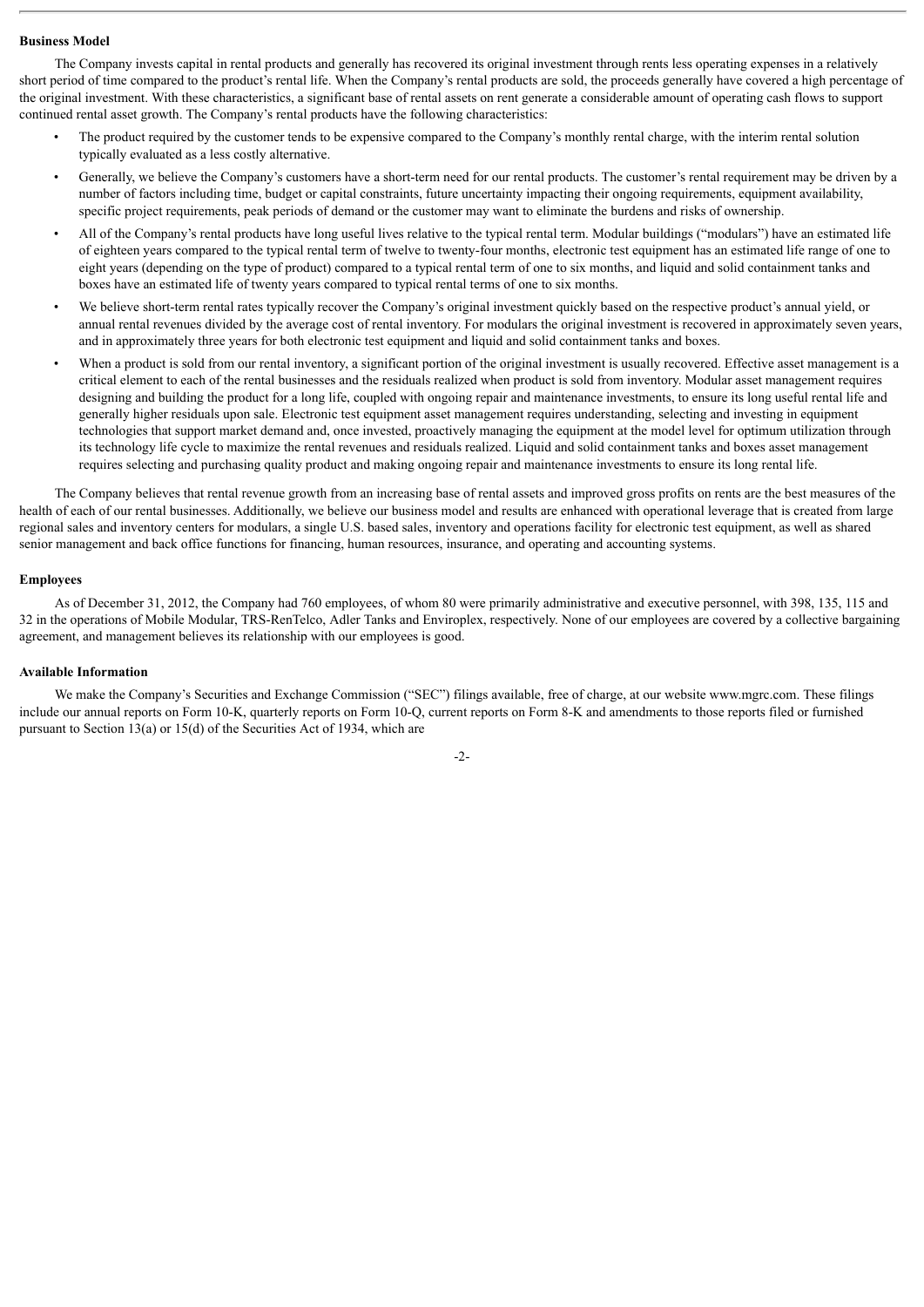available as soon as reasonably practicable after the Company electronically files such material with, or furnishes such material to, the SEC. Information included on our web site is not incorporated by reference to this Form 10-K. Furthermore, all reports the Company files with the SEC are available, free of charge, through the SEC's web site at www.sec.gov. In addition, the public may read and copy materials filed by the Company at the SEC's Public Reference Room located at 100 F Street, N.E., Washington, D.C. 20549. The public may also obtain additional information on the operation of the Public Reference Room by calling the Commission at 1-800-SEC-0330.

We also have a Code of Business Conduct and Ethics which applies to all directors, officers and employees. Copies of this code can be obtained free of charge at our website www.mgrc.com.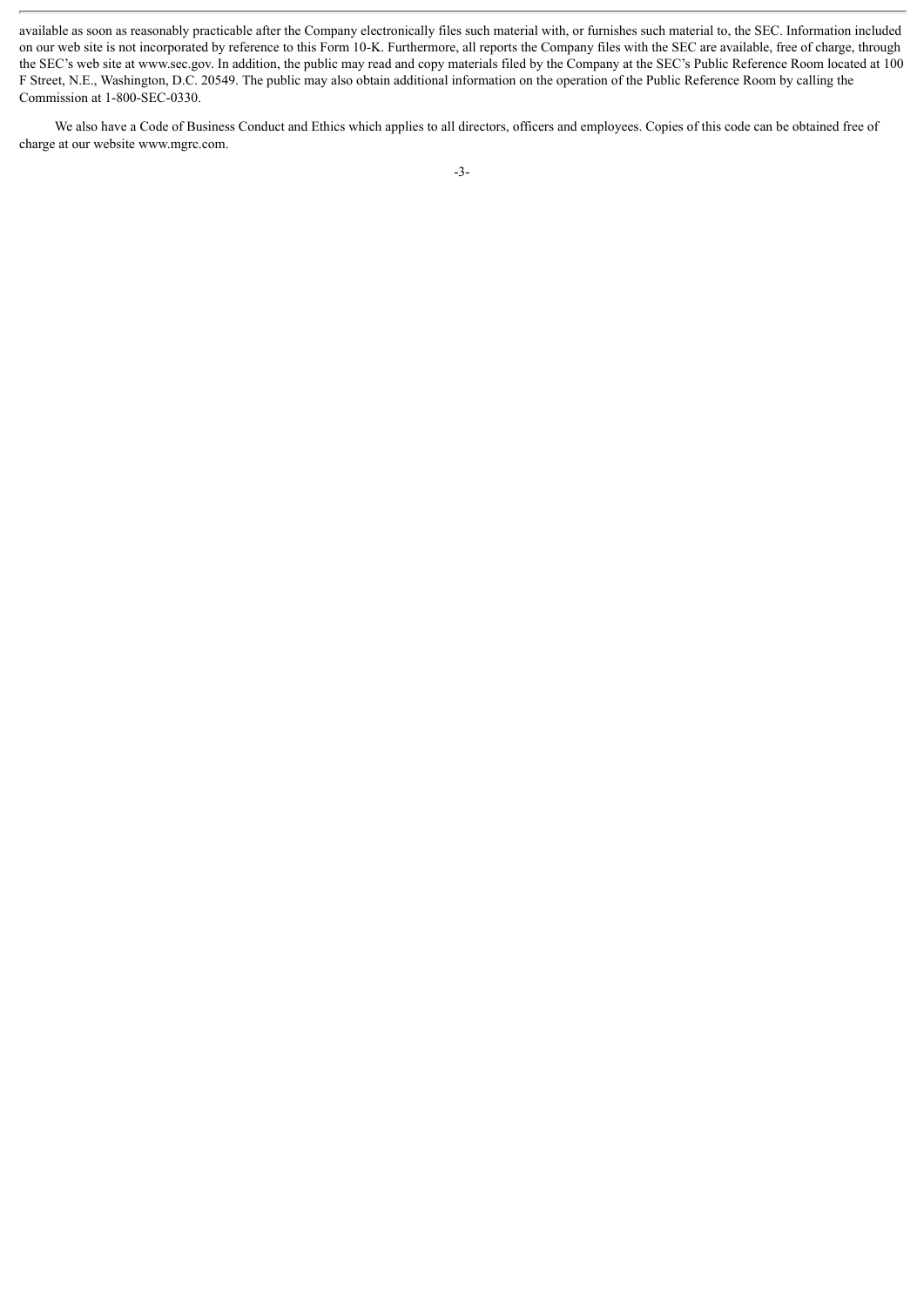#### **RELOCATABLE MODULAR BUILDINGS**

#### **Description**

Modulars are designed for use as classrooms, temporary offices adjacent to existing facilities, sales offices, construction field offices, restroom buildings, health care clinics, child care facilities, office space, and for a variety of other purposes and may be moved from one location to another. Modulars vary from simple single-unit construction site offices to multi-floor modular complexes. The Company's modular rental fleet includes a full range of styles and sizes. The Company considers its modulars to be among the most attractive and well designed available. The units are constructed with wood or metal siding, sturdily built and physically capable of a long useful life. Units are generally provided with installed heat, air conditioning, lighting, electrical outlets and floor covering, and may have customized interiors including partitioning, cabinetry and plumbing facilities.

Mobile Modular purchases new modulars from various manufacturers who build to Mobile Modular's design specifications. With the exception of Enviroplex, none of our principal suppliers are affiliated with the Company. During 2012, Mobile Modular purchased 38% of its modular units from one manufacturer. The Company believes that the loss of any of its primary modular manufacturers could have an adverse effect on its operations since Mobile Modular could experience higher prices and longer lead times for delivery of modular units until other manufacturers were able to increase their production capacity.

The Company's modulars are manufactured to comply with state building codes, have a low risk of obsolescence, and can be modified or reconfigured to accommodate a wide variety of customer needs. Historically, as state building codes have changed over the years, Mobile Modular has been able to continue to use existing modulars, with minimal, if any, required upgrades. The Company has no assurance that it will continue to be able to use existing modular equipment with minimal upgrades as building codes change in the future.

Mobile Modular currently operates from two regional sales and inventory centers in California, one in Texas, and one in Florida, serving large geographic areas in these states, and sales offices serving North Carolina, Georgia, Maryland, Virginia and Washington, D.C. The California, Texas and Florida regional sales and inventory centers have in-house infrastructure and operational capabilities to support quick and efficient repair, modification, and refurbishment of equipment for the next rental opportunity. The Company believes operating from large regional sales and inventory centers results in better operating margins as operating costs can be spread over a large installed customer base. Mobile Modular actively maintains and repairs its rental equipment, and management believes this ensures the continued use of the modular product over its long life and, when sold, has resulted in higher sale proceeds relative to its capitalized cost. When rental equipment returns from a customer, the necessary repairs and preventative maintenance are performed prior to its next rental. By making these expenditures for repair and maintenance throughout the equipment's life we believe that older equipment can generally rent for similar rates as newer equipment. Management believes the condition of the equipment is a more significant factor in determining the rental rate and sale price than its age. Over the last three years, used equipment sold each year represented less than 2% of rental equipment, and has been, on average, 12 years old with sale proceeds above its net book value.

#### **Competitive Strengths**

*Market Leadership*—The Company believes Mobile Modular is the largest supplier in California, and a significant supplier in Florida and Texas, of modular educational facilities for rental to both public and private schools. Management is knowledgeable about the needs of its educational customers and the related regulatory requirements in the states where Mobile Modular operates, which enables Mobile Modular to meet its customers' specific project requirements.

*Expertise*—The Company believes that over the more than 30 years during which Mobile Modular has competed in the modular rental industry, it has developed expertise that differentiates it from its competitors. Mobile Modular has dedicated its attention to continuously developing and improving the quality of its modular units. Mobile Modular has expertise in the licensing and regulatory requirements that govern modulars in the states where it operates, and its management, sales and operational staffs are knowledgeable and committed to providing exemplary customer service. Mobile Modular has expertise in project management and complex applications.

-4-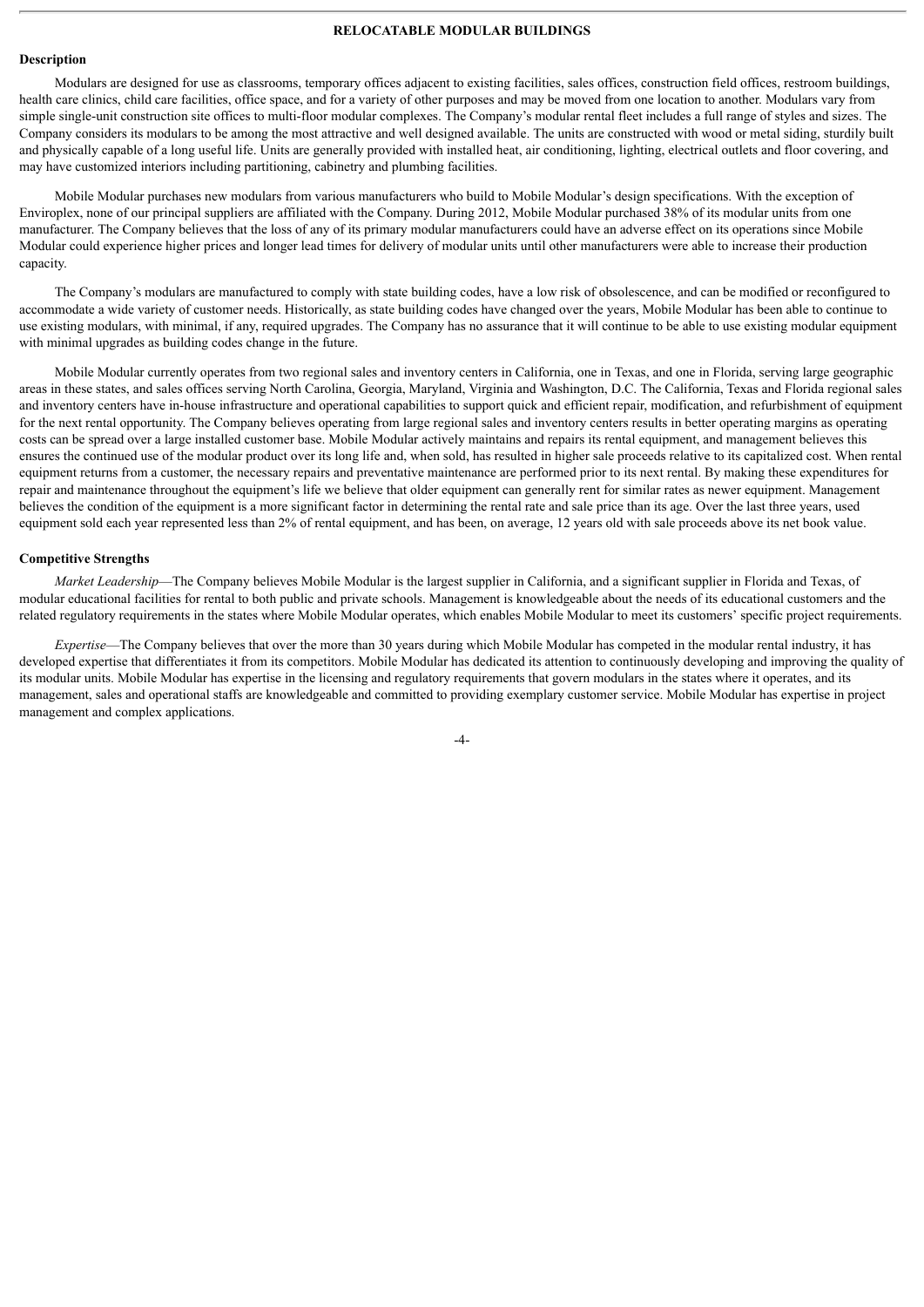*Operating Structure*—Part of the Company's strategy for Mobile Modular is to create facilities and infrastructure capabilities that its competitors cannot easily duplicate. Mobile Modular achieves this by building regional sales and inventory centers designed to serve a broad geographic area and a large installed customer base under a single overhead structure, thereby reducing its cost per transaction. The Company's regional facilities and related infrastructure enable Mobile Modular to maximize its modular inventory utilization through efficient and cost effective in-house repair, maintenance and refurbishment for quick redeployment of equipment to meet its customers' needs.

*Asset Management*—The Company believes Mobile Modular markets high quality, well-constructed and attractive modulars. Mobile Modular requires manufacturers to build to its specifications, which enables Mobile Modular to maintain a standardized quality fleet. In addition, through its ongoing repair, refurbishment and maintenance programs, the Company believes Mobile Modular's buildings are the best maintained in the industry. The Company depreciates its modular buildings over an 18 year estimated useful life to a 50% residual value. Older buildings continue to be productive primarily because of Mobile Modular's focus on ongoing fleet maintenance. Also, as a result of Mobile Modular's maintenance programs, when a modular unit is sold, a high percentage of the equipment's capitalized cost is recovered. In addition, the fleet's utilization is regionally optimized by managing inventory through estimates of market demand, fulfillment of current rental and sale order activity, modular returns and capital purchases.

*Customer Service*—The Company believes the modular rental industry to be service intensive and locally based. The Company strives to provide excellent service by meeting its commitments to its customers, being proactive in resolving project issues and seeking to continuously improve the customers' experience. Mobile Modular is committed to offering quick response to requests for information, providing experienced assistance, on time delivery and preventative maintenance of its units. Mobile Modular's goal is to continuously improve its procedures, processes and computer systems to enhance internal operational efficiency. The Company believes this dedication to customer service results in high levels of customer loyalty and repeat business.

#### **Market**

Management estimates relocatable modular building rental is an industry that today has equipment on rent or available for rent in the U.S. with an aggregate original cost of over \$4.0 billion. Mobile Modular's largest market segment is for temporary classroom and other educational space needs of public and private schools, colleges and universities in California and Florida, and to a lesser extent in Texas, North Carolina, Georgia, Maryland, Virginia and Washington, D.C. Management believes the demand for rental classrooms is caused by shifting and fluctuating school populations, the lack of state funds for new construction, the need for temporary classroom space during reconstruction of older schools, class size reduction and the phasing out of portable classrooms compliant with older building codes (see "Classroom Rentals and Sales to Public Schools (K-12)" below). Other customer applications include sales offices, construction field offices, health care facilities, church sanctuaries and child care services. Industrial, manufacturing, entertainment and utility companies, as well as governmental agencies commonly use large multi-modular complexes to serve their interim administrative and operational space needs. Modulars offer customers quick, costeffective space solutions while conserving their capital. The Company's corporate offices, and California, Texas and Florida regional sales and inventory center offices are housed in various sizes of modular units.

Since most of Mobile Modular's customer requirements are to fill temporary space needs, Mobile Modular's marketing emphasis is on rentals rather than sales. Mobile Modular attracts customers through its website at www.mobilemodularrents.com, internet advertising and direct mail. Customers are encouraged to visit a regional sales and inventory center to view different models on display and to see a regional office, which is a working example of a modular application.

Because service is a major competitive factor in the rental of modulars, Mobile Modular offers quick response to requests for information, assistance in the choice of a suitable size and floor plan, in-house customization services, rapid delivery, timely installation and field service of its units. On Mobile Modular's website, customers are able to view and select inventory for quotation and request in-field service.

-5-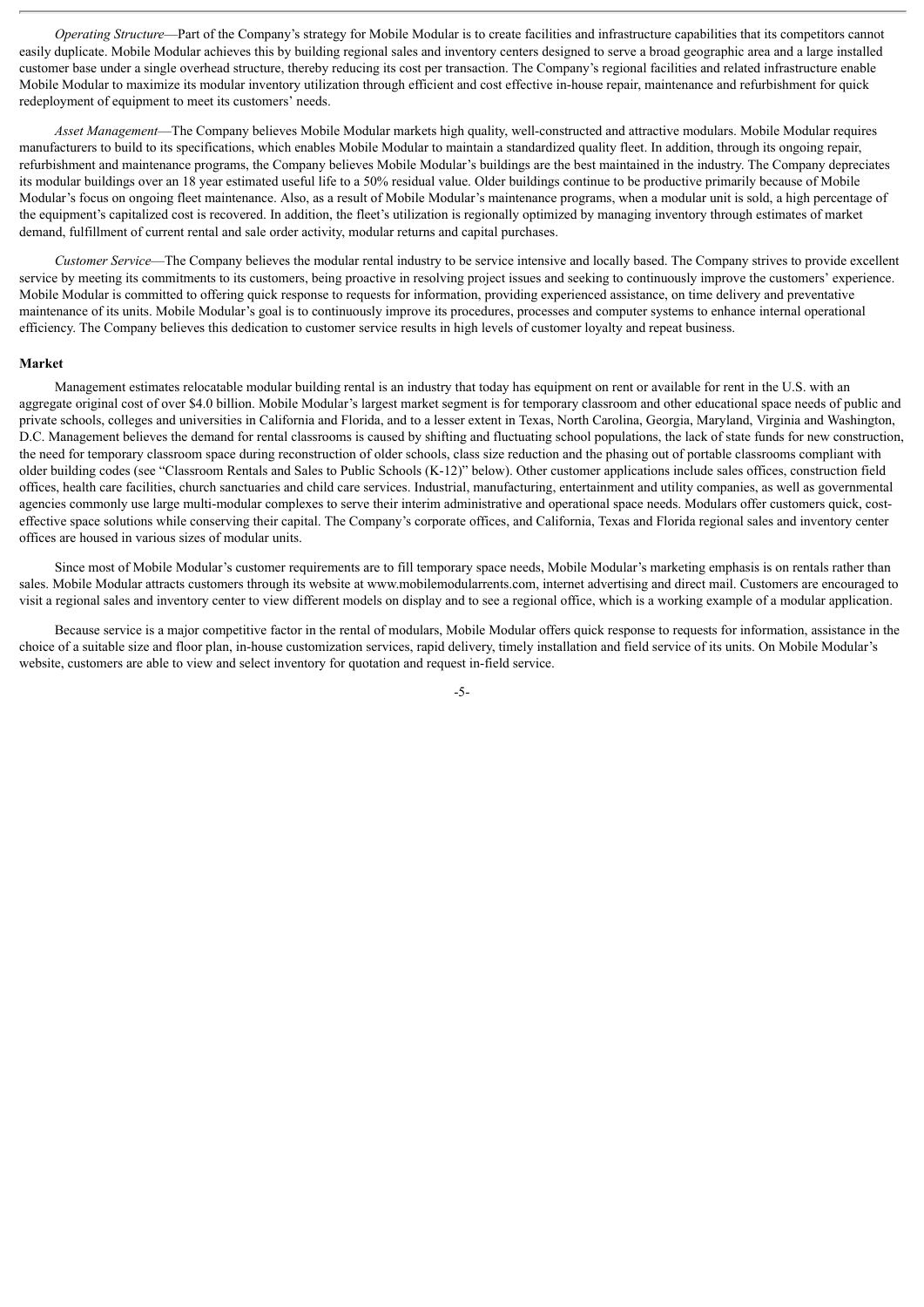#### **Rentals**

Rental periods range from one month to several years with a typical initial contract term between twelve and twenty-four months. In general, monthly rental rates are determined by a number of factors including length of term, market demand, product availability and product type. Upon expiration of the initial term, or any extensions, rental rates are reviewed, and when appropriate, are adjusted based on current market conditions. Most rental agreements are operating leases that provide no purchase options, and when a rental agreement does provide the customer with a purchase option, it is generally on terms management believes to be attractive to Mobile Modular.

The customer is responsible for obtaining the necessary use permits and the costs of insuring the unit, transporting the unit to the site, preparation of the site, installation of the unit, dismantle and return delivery of the unit to Mobile Modular, and certain costs for customization. Mobile Modular maintains the units in good working condition while on rent. Upon return, the units are inspected for damage and customers are billed for items considered beyond normal wear and tear. Generally, the units are then repaired for subsequent use. Repair and maintenance costs are expensed as incurred and can include floor repairs, roof maintenance, cleaning, painting and other cosmetic repairs. The costs of major refurbishment of equipment are capitalized to the extent the refurbishment significantly improves the quality and adds value or life to the equipment.

At December 31, 2012, Mobile Modular owned 36,961 new or previously rented modulars and portable storage containers with an aggregate cost of \$551.1 million including accessories, or an average cost per unit of \$14,910. Utilization is calculated at the end of each month by dividing the cost of rental equipment on rent by the total cost of rental equipment, excluding new equipment inventory and accessory equipment. At December 31, 2012, fleet utilization was 66.7% and average fleet utilization during 2012 was 66.4%. The Mobile Modular segment includes the results of operations of Mobile Modular Portable Storage, which represented approximately 3% of the Company's 2012 total revenues.

#### **Sales**

In addition to operating its rental fleet, Mobile Modular sells modulars to customers. These sales typically arise out of its marketing efforts for the rental fleet and from existing equipment already on rent. Such sales can be of either new or used units from the rental fleet, which permits turnover of older units. During 2012 Mobile Modular's largest sale represented approximately 12% of Mobile Modular's sales, 2% of the Company's consolidated sales and less than 1% of the Company's consolidated revenues.

Mobile Modular typically provides limited 90-day warranties on used modulars and passes through the manufacturers' one-year warranty on new units to its customers. Warranty costs have not been significant to Mobile Modular's operations to date, and the Company attributes this to its commitment to high quality standards and regular maintenance programs. However, there can be no assurance that warranty costs will continue to be insignificant to Mobile Modular's operations in the future.

Enviroplex manufactures portable classrooms built to the requirements of the California Division of the State Architect ("DSA") and sells directly to California public school districts and other educational institutions.

#### **Seasonality**

Typically, during each calendar year, our highest numbers of classrooms are shipped for rental and sale orders during the second and third quarters for delivery and installation prior to the start of the upcoming school year. The majority of classrooms shipped in the second and third quarters have rental start dates during the third quarter, thereby making the fourth quarter the first full quarter of rental revenues recognized for these transactions.

#### **Competition**

Competition in the rental and sale of relocatable modular buildings is intense. Two major national firms, Williams Scotsman International, Inc. and Modspace, Inc., are engaged in the rental of modulars, have many offices throughout the country and we believe may have greater financial and other resources than Mobile Modular. In addition, a number of other smaller companies operate regionally throughout the country. Mobile Modular operates primarily in California, Texas, Florida, North Carolina, Georgia,

-6-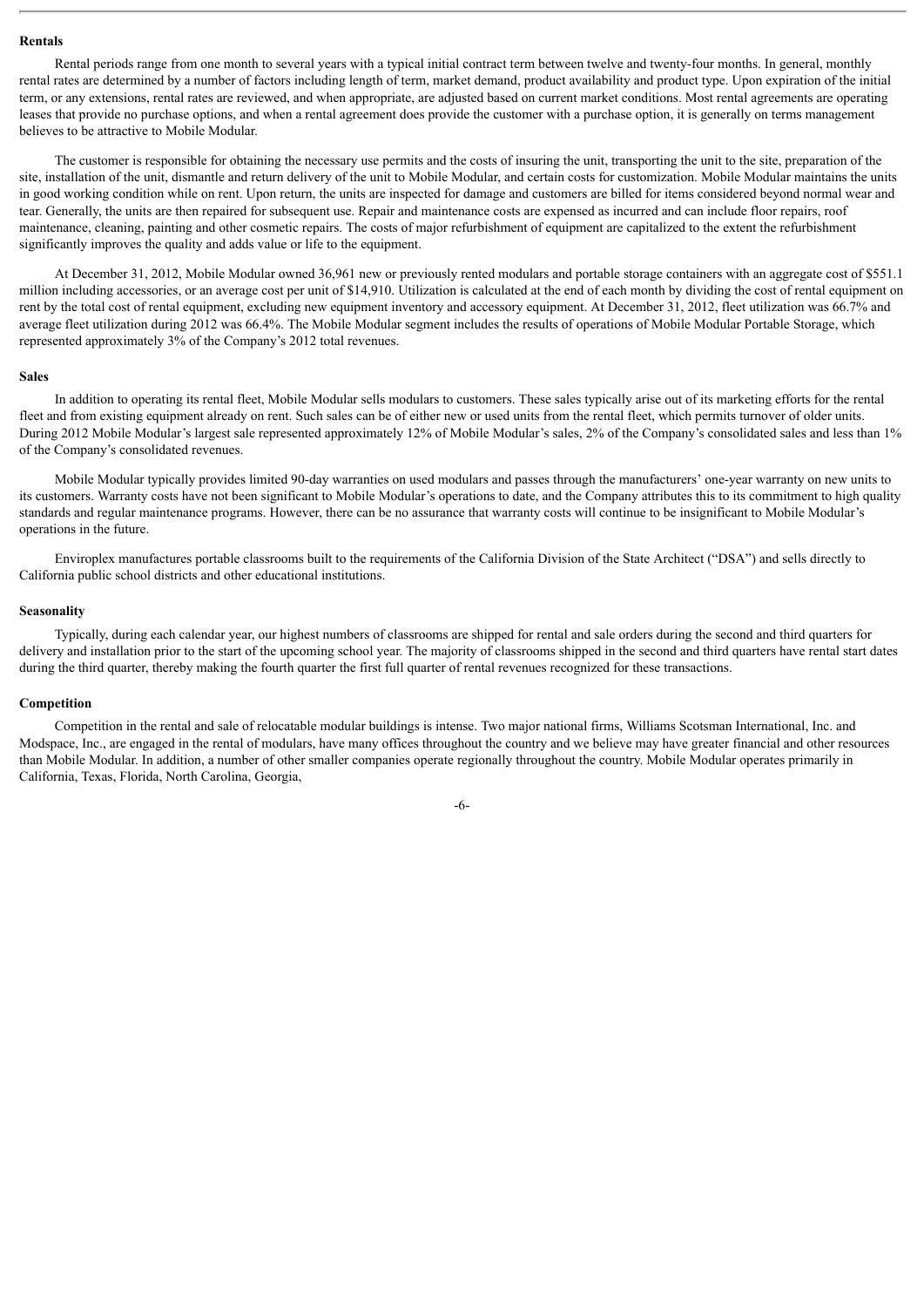Virginia, Maryland and Washington, D.C. Significant competitive factors in the rental business include availability, price, service, reliability, appearance and functionality of the product. Mobile Modular markets high quality, well-constructed and attractive modulars. Part of the Company's strategy for modulars is to create facilities and infrastructure capabilities that its competitors cannot easily duplicate. The Company's facilities and related infrastructure enable it to modify modulars efficiently and cost effectively to meet its customers' needs. Management's goal is to be more responsive at less expense. Management believes this strategy, together with its emphasis on prompt and efficient customer service, gives Mobile Modular a competitive advantage. Mobile Modular is determined to respond quickly to requests for information, and provide experienced assistance for the first-time user, rapid delivery and timely repair of its modular units. Mobile Modular's already high level of efficiency and responsiveness continues to improve as the Company upgrades procedures, processes and computer systems that control its internal operations. The Company anticipates intense competition to continue and believes it must continue to improve its products and services to remain competitive in the market for modulars.

## **Classroom Rentals and Sales to Public Schools (K-12)**

Mobile Modular and Enviroplex provide classroom and specialty space needs serving public and private schools, colleges and universities. Within the educational market, the rental (by Mobile Modular) and sale (by Enviroplex and Mobile Modular) of modulars to public school districts for use as portable classrooms, restroom buildings and administrative offices for kindergarten through grade twelve (K-12) are a significant portion of the Company's revenues. Mobile Modular rents and sells classrooms in California, Florida, Texas, North Carolina, Georgia, Maryland, Virginia and Washington, D.C. Enviroplex sells classrooms in the California market. California is Mobile Modular's largest educational market. Historically, demand in this market has been fueled by shifting and fluctuating student populations, insufficient funding for new school construction, class size reduction programs, modernization of aging school facilities and the phasing out of portable classrooms no longer compliant with current building codes. The following table shows the approximate percentages of the Company's modular rental and sales revenues, and of its consolidated rental and sales revenues for the past five years, that rentals and sales to these schools constitute:

| Rentals and Sales to Public Schools (K-12) as a Percentage of Total Rental and Sales Revenues |  |
|-----------------------------------------------------------------------------------------------|--|
|-----------------------------------------------------------------------------------------------|--|

| Percentage of:                                       | 2012 | 2011 | <i>2010</i> | 2009 | <i>2008</i> |
|------------------------------------------------------|------|------|-------------|------|-------------|
| Modular Rental Revenues (Mobile Modular)             | 40%  | 44%  | 48%         | 51%  | 51%         |
| Modular Sales Revenues (Mobile Modular & Enviroplex) | 52%  | 33%  | 54%         | 64%  | 60%         |
| Modular Rental and Sales Revenues (Mobile Modular &  |      |      |             |      |             |
| <i>Enviroplex</i> )                                  | 44%  | 40%  | 49%         | 54%  | 54%         |
| Consolidated Rental and Sales Revenues <sup>1</sup>  | 16%  | 16%  | 22%         | 28%  | $30\%$      |
| .<br>.<br>.                                          |      |      |             | .    |             |

1. Consolidated Rental and Sales Revenue percentage is calculated by dividing Modular rental and sales revenues to public schools (K-12) by the Company's consolidated rental and sales revenues.

## **School Facility Funding**

Funding for public school facilities is derived from a variety of sources including the passage of both statewide and local facility bond measures, operating budgets, developer fees, various taxes including parcel and sales taxes levied to support school operating budgets, and lottery funds. The Company has experienced interruption in the passage of facility bonds, contraction or elimination of class size reduction programs, a lack of fiscal funding, and a significant reduction of funding from other sources to public schools that has had a material adverse effect on both rental and sales revenues of the Company.

-7-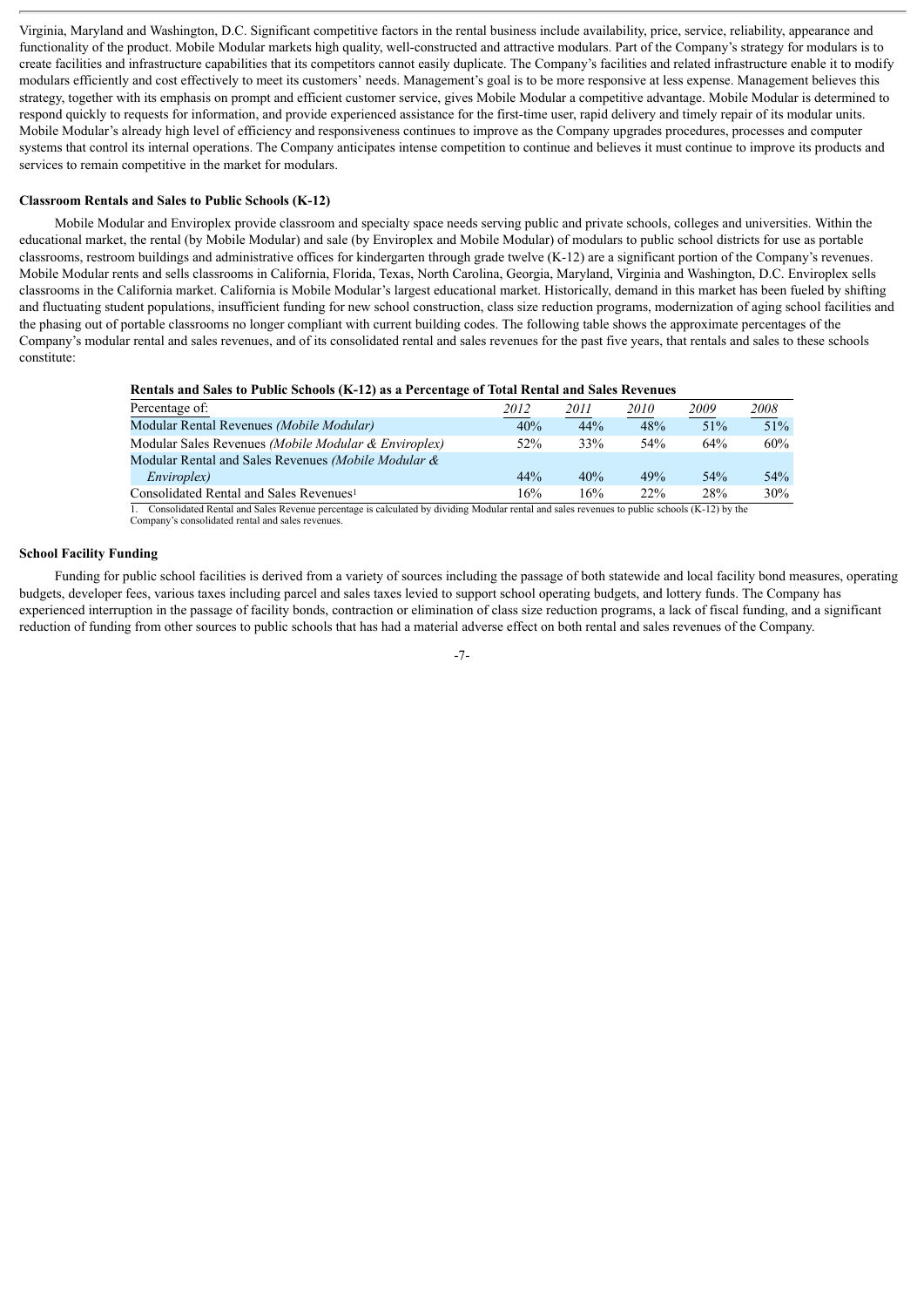#### **ELECTRONIC TEST EQUIPMENT**

## **Description**

TRS-RenTelco rents and sells electronic test equipment nationally and internationally from two facilities located in Grapevine, Texas (the Dallas facility) and Dollard-des-Ormeaux, Canada (the Montreal facility). TRS-RenTelco's revenues are derived from the rental and sale of general purpose and communications test equipment to a broad range of companies, from Fortune 500 to middle and smaller market companies, in the aerospace, defense, communications, manufacturing and semiconductor industries. Electronic test equipment revenues are primarily affected by the business activity within these industries related to research and development, manufacturing, and communication infrastructure installation and maintenance. The Dallas facility houses the electronic test equipment inventory, sales engineers, calibration laboratories, and operations staff for U.S. and international business. The Montreal facility houses sales engineers and operations staff to serve the Canadian market. As of December 31, 2012, the original cost of electronic test equipment inventory was comprised of 63% general-purpose electronic test equipment and 37% communications electronic test equipment.

Engineers, technicians and scientists utilize general purpose electronic test equipment in developing products, controlling manufacturing processes, completing field service applications and evaluating the performance of their own electrical and electronic equipment. These instruments are rented primarily to aerospace, defense, electronics, industrial, research and semiconductor industries. To date, Agilent Technologies and Tektronix, a division of Danaher Corporation, have manufactured the majority of TRS-RenTelco's general purpose electronic test equipment.

Communications test equipment, including fiber optic test equipment, is utilized by technicians, engineers and installation contractors to evaluate voice, data and multimedia communications networks, to install fiber optic cabling, and in the development and manufacturing of transmission, network and wireless products. These instruments are rented primarily to manufacturers of communications equipment and products, electrical and communications installation contractors, field technicians, and service providers. To date, Agilent has manufactured a significant portion of TRS-RenTelco's communications test equipment, with the remainder acquired from over 40 other manufacturers.

TRS-RenTelco's general purpose test equipment rental inventory includes oscilloscopes, amplifiers, analyzers (spectrum, network and logic), signal source and power source test equipment. The communications test equipment rental inventory includes network and transmission test equipment for various fiber, copper and wireless networks. Agilent Technologies and Tektronix manufacture the majority of TRS-RenTelco's general purpose test equipment with the remainder acquired from over 60 other manufacturers. TRS-RenTelco also occasionally rents electronic test equipment from other rental companies and re-rents the equipment to customers.

#### **Competitive Strengths**

*Market Leadership*—The Company believes that TRS-RenTelco is one of the largest electronic test equipment rental and leasing companies offering a broad and deep selection of general purpose and communications test equipment for rent in North America.

*Expertise*—The Company believes that its knowledge of products, technology and applications expertise provides it with a competitive advantage over others in the industry. Customer requirements are supported by application engineers and technicians that are knowledgeable about the equipment's uses to ensure the right equipment is selected to meet the customer's needs. This knowledge can be attributed to the experience of TRS-RenTelco's management, sales and operational teams.

*Operating Structure*—TRS-RenTelco is supported by a centralized distribution and inventory center on the grounds of the Dallas-Fort Worth Airport in Texas. The Company believes that the centralization of servicing all customers in North America and internationally by TRS-RenTelco's experienced logistics teams provides a competitive advantage by minimizing transaction costs and enabling TRS-RenTelco to ensure customer requirements are met.

*Asset Management* - TRS-RenTelco's rental equipment inventory is serviced by an ISO 9001-2008 registered and compliant calibration laboratory that repairs and calibrates equipment ensuring that off rent equipment is ready to ship immediately to meet customers' needs. TRS-RenTelco's team of technicians, product managers and sales personnel are continuously monitoring and

-8-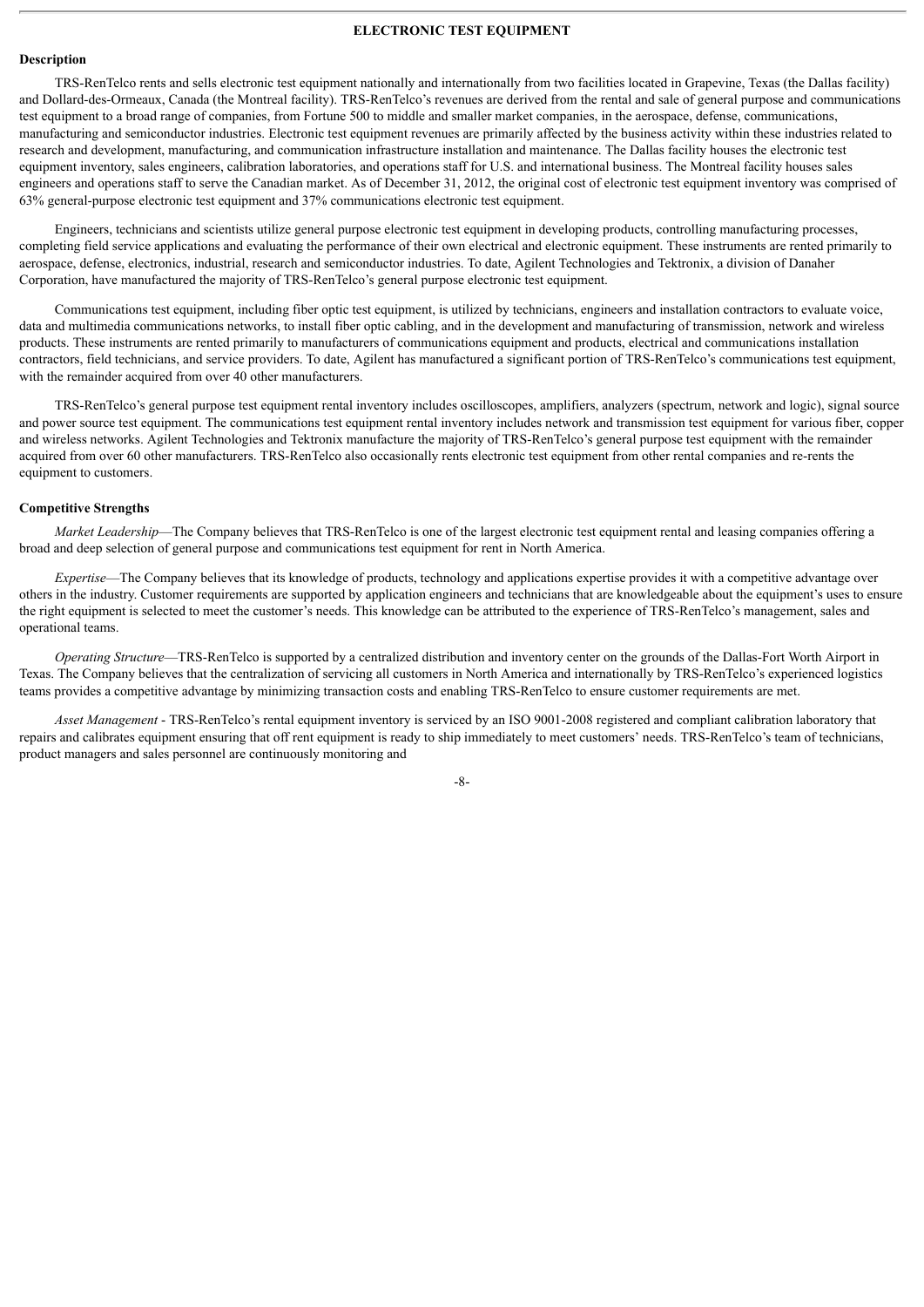analyzing the utilization of existing products, new technologies, general economic conditions and estimates of customer demand to ensure the right equipment is purchased and sold, at the right point in the equipment's technology life cycle. The Company believes this enables it to maximize utilization of equipment and the cash flow generated by the rental and sales revenue of each model of equipment. TRS-RenTelco strives to maintain strong relationships with equipment manufacturers, which enables it to leverage those relationships to gain rental opportunities.

*Customer Service*—The Company believes that its focus on providing excellent service to its customers provides a competitive advantage. TRS-RenTelco strives to provide exemplary service to fulfill its commitments to its customers. TRS-RenTelco prides itself in providing solutions to meet customers' needs by having equipment available and responding quickly and thoroughly to their requests. TRS-RenTelco's sophisticated in-house laboratory ensures the equipment is fully functional and meets its customers' delivery requirements. Service needs of TRS-RenTelco's customers are supported 24 hours a day, 7 days a week by its customer care specialists. TRS-RenTelco's goal is to provide service beyond its customers' expectations, which, the Company believes, results in customer loyalty and repeat business.

#### **Market**

Electronic test equipment rental is a market which we estimate has equipment on rent worldwide or available for rent with an aggregate original cost in excess of \$1 billion. There is a broad customer base for the rental of such instruments, including aerospace, communications, defense, electrical contractor, electronics, industrial, installer contractor, network systems and research companies.

TRS-RenTelco markets its electronic test equipment throughout the United States, Canada, and, to a limited extent, other countries. TRS-RenTelco attracts customers through its outside sales force, website at www.TRS-RenTelco.com, telemarketing program, trade show participation, paid electronic search and electronic mail campaigns. A key part of the sales process is TRS-RenTelco's knowledgeable inside sales engineering team that effectively matches test equipment solutions to meet specific customer's requirements.

The Company believes that customers rent electronic test equipment for many reasons. Customers frequently need equipment for short-term projects, to evaluate new products, and for backup to avoid costly downtime. Delivery times for the purchase of such equipment can be lengthy; thus, renting allows the customer to obtain the equipment expeditiously. The Company also believes that the relative certainty of rental costs can facilitate cost control and be useful in the bidding of and pass-through of contract costs. Finally, renting rather than purchasing may better satisfy the customer's budgetary constraints.

#### **Rentals**

TRS-RenTelco rents electronic test equipment typically for rental periods of one to six months, although in some instances, rental terms can be up to a year or longer. Monthly rental rates typically are between 2% and 10% of the current manufacturers' list price. TRS-RenTelco depreciates its equipment over 1 to 8 years with no residual value.

At December 31, 2012, TRS-RenTelco had an electronic test equipment rental inventory including accessories with an aggregate cost of \$266.9 million. Utilization is calculated each month by dividing the cost of the rental equipment on rent by the total cost of rental equipment, excluding accessory equipment. Utilization was 64.1% as of December 31, 2012 and averaged 65.8% during the year.

#### **Sales**

TRS-RenTelco generally sells used equipment to maintain an inventory of equipment meeting more current technological standards, and to support maintaining target utilization levels at a model number level. In 2012, approximately 20% of the electronic test equipment revenues were derived from sales. The largest electronic test equipment sale during 2012 represented approximately 14% of electronic test equipment sales, 6% of the Company's consolidated sales and 1% of consolidated revenues.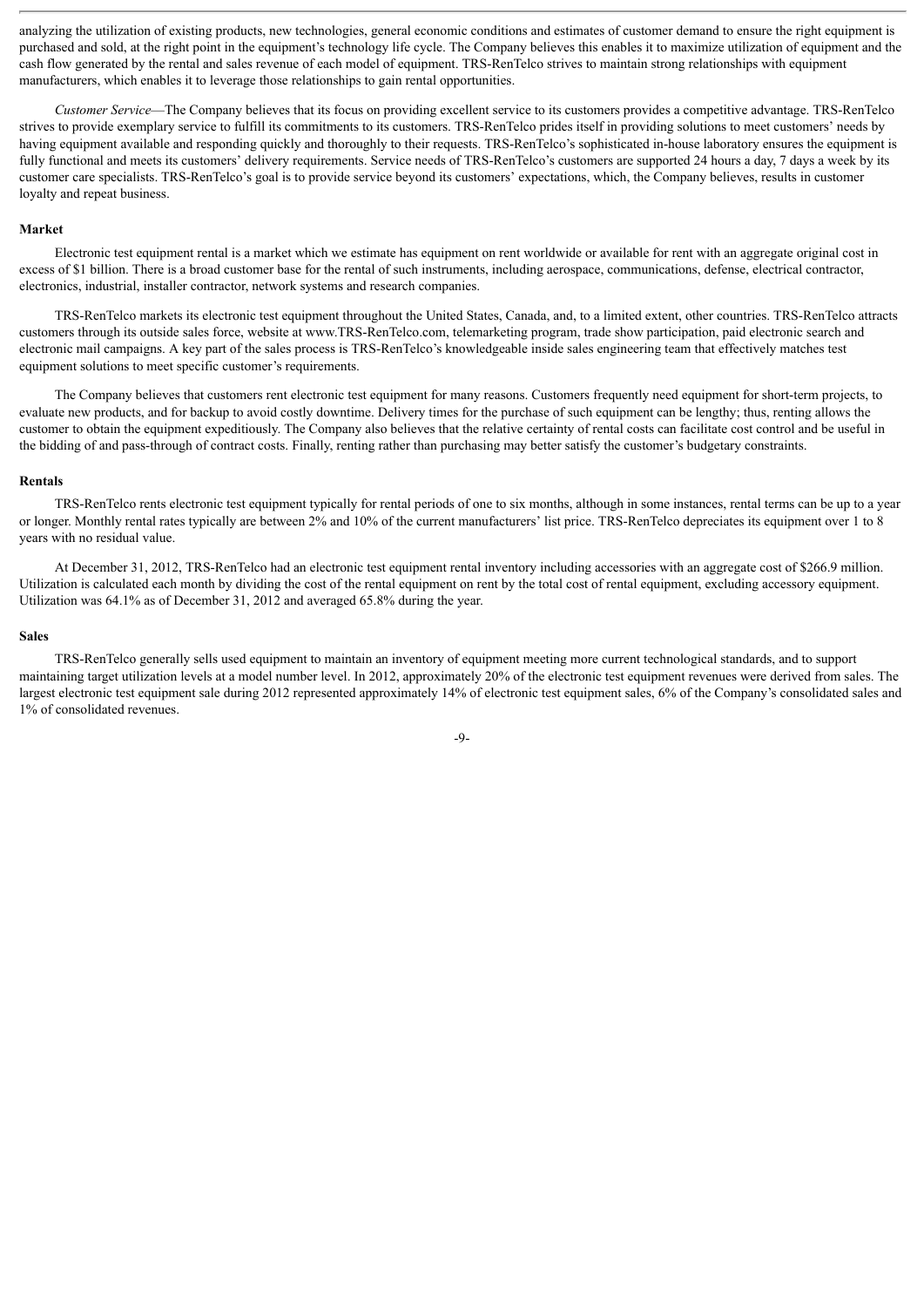#### **Seasonality**

Rental activity may decline in the fourth quarter month of December and the first quarter months of January and February. These months may have lower rental activity due to holiday closures, particularly by larger companies, inclement weather and its impact on various field related communications equipment rentals, and companies' operational recovery from holiday closures which may impact the start-up of new projects coming online in the first quarter. These factors may impact the quarterly results of each year's first and fourth quarter.

#### **Competition**

The electronic test equipment rental business is characterized by intense competition from several competitors, including Electro Rent Corporation, Continental Resources, Microlease and TestEquity, some of which may have access to greater financial and other resources than we do. TRS-RenTelco competes with these and other test equipment rental companies on the basis of product availability, price, service and reliability. Although no single competitor holds a dominant market share, we face intensifying competition from these established entities and new entrants in the market. Some of our competitors may offer similar equipment for lease, rental or sales at lower prices and may offer more extensive servicing, or financing options.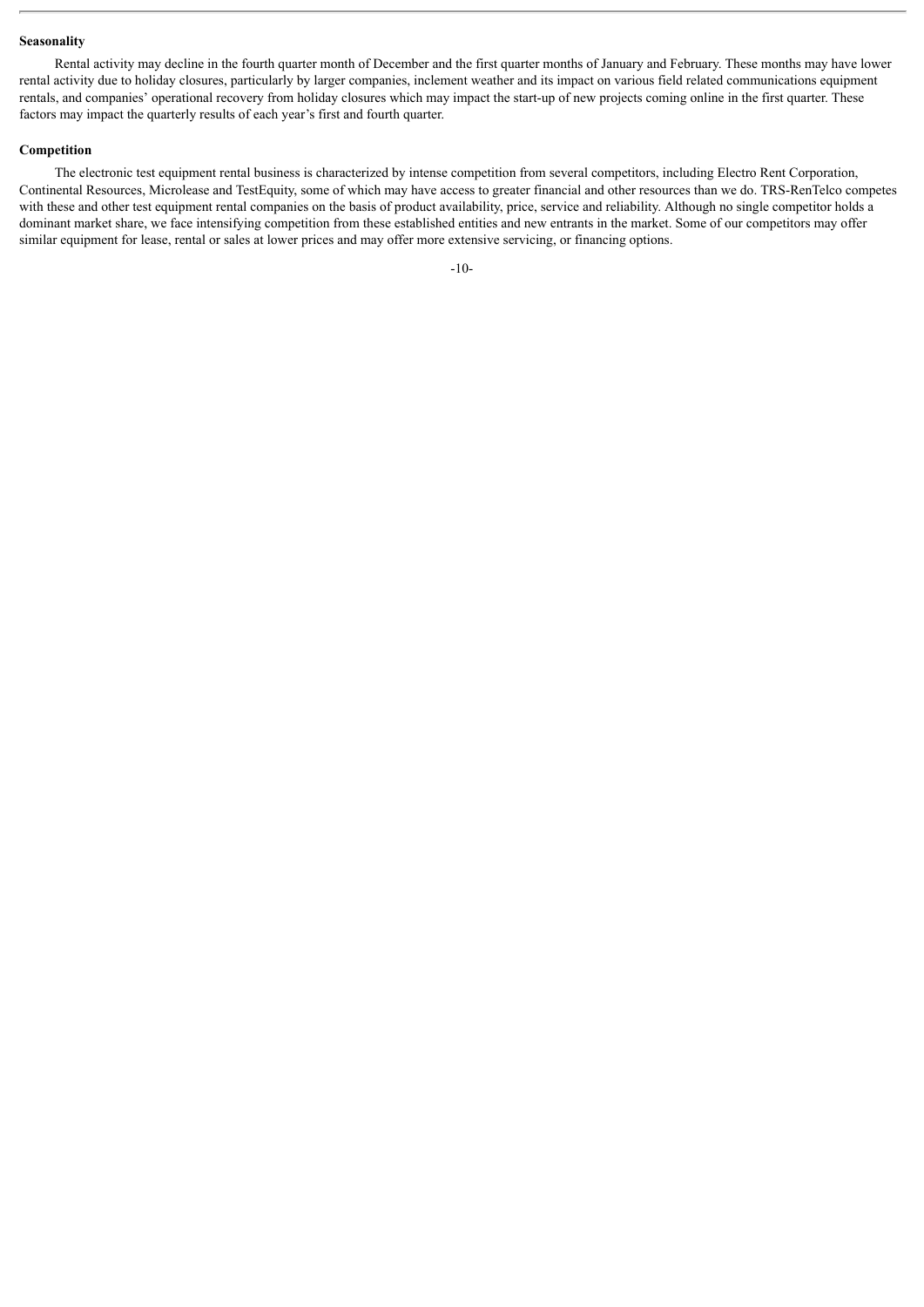## **LIQUID AND SOLID CONTAINMENT TANKS AND BOXES**

### **Description**

Adler Tanks' rental inventory is comprised of tanks and boxes used for various containment solutions to store hazardous and non-hazardous liquids and solids in applications such as: oil and gas exploration and field services, refinery, chemical and industrial plant maintenance, environmental remediation and field services, infrastructure building construction, marine services, pipeline construction and maintenance, tank terminals services, wastewater treatment, and waste management and landfill services. The tanks and boxes are comprised of the following products:

- fixed axle steel tanks ("tanks") for the storage of groundwater, wastewater, volatile organic liquids, sewage, slurry and bio sludge, oil and water mixtures and chemicals, which are available in a variety of sizes including 21,000 gallon, 16,000 gallon and 8,000 gallon sizes;
- vacuum containers ("boxes"), which provide secure containment of sludge and solid materials and may be used for additional on-site storage or for transporting materials off-site enabling vacuum trucks to remain in operation;
- dewatering boxes for the separation of water contained in sludge and slurry; and
- roll-off and trash boxes for the temporary storage and transport of solid waste.

Adler Tanks purchases tanks and boxes from various manufacturers located throughout the country. With the exception of Sabre Manufacturing LLC ("Sabre"), none of the principal suppliers are affiliated with the Company. Sabre is independently operated and is 100% owned by the President of Adler Tanks. Adler Tanks purchases tanks from Sabre on terms and conditions pursuant to arms-length negotiations conducted at the time of purchase.

#### **Competitive Strengths**

*Market Leadership*—The Company believes that Adler Tanks is one of the largest participants in the liquid and solid containment tanks and boxes rental business in North America. Adler Tanks has national reach from branches serving the Northeast, Mid-Atlantic, Midwest, Southeast, Southwest and West.

*Expertise and Customer Service* – The Company believes that Adler Tanks has highly experienced operating management and branch employees. Adler Tanks employees are knowledgeable about the operation of its rental equipment and customer applications. Adler Tanks believes that it provides a superior level of customer service due to its strong relationship building skills and the quality of its responsiveness.

*Asset Management* – The Company believes that Adler Tanks markets a high quality, well constructed and well maintained rental product. The Company depreciates its tanks and boxes over a 20 year estimated useful life to 0% residual value. We believe that if maintained, older tanks and boxes will continue to produce similar rental rates as newer equipment. The fleet's utilization is regionally optimized by understanding customer demand, expected returns and manufacturer's production capacity.

### **Market**

Liquid and solid containment equipment rental is a market in the U.S., which we estimate has approximately \$1.4 billion of annual rental revenues. There are a large and diverse number of market segments including oil and gas exploration and field services, refinery, chemical and industrial plant maintenance, environmental remediation and field services, infrastructure building construction, marine services, pipeline construction and maintenance, tank terminals services, wastewater treatment, and waste management and landfill services.

The tank and box rental products that Adler Tanks builds may be utilized throughout the U.S. and are not subject to any local or regional construction code or approval standards.

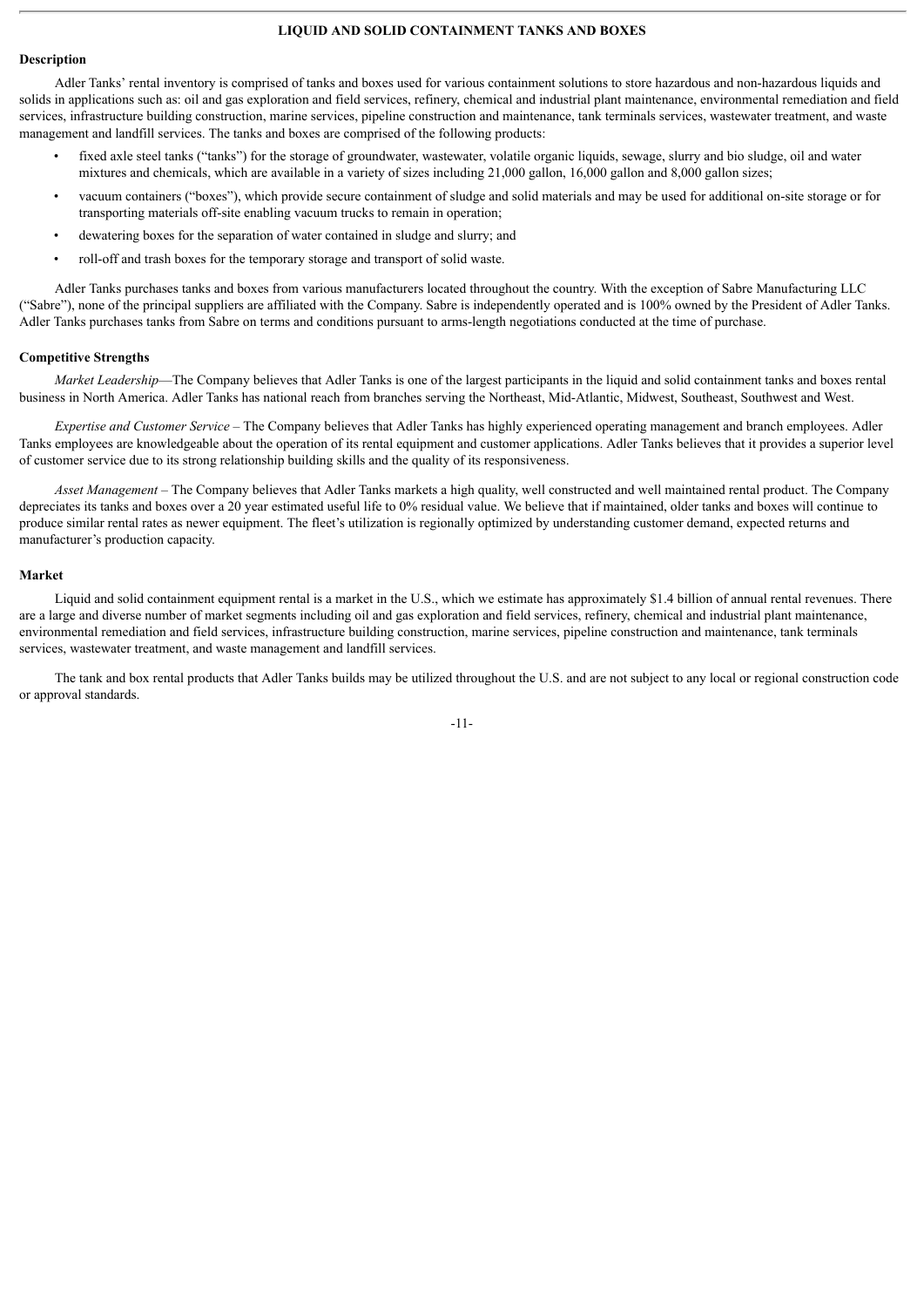#### **Rentals**

Adler Tanks rents tanks and boxes typically for rental periods of one to six months, although in some instances, rental terms can be up to a year or longer. Monthly rental rates typically are between 2% and 10% of the equipment's original acquisition cost. Utilization is calculated each month by dividing the cost of the rental equipment on rent by the total cost of rental equipment, excluding accessory equipment. Utilization was 67.5% at December 31, 2012 and averaged 71.5% during the year.

#### **Seasonality**

Rental activity may decline in the fourth quarter month of December and the first quarter months of January and February. These months may have lower rental activity due to inclement weather in certain regions of the country impacting the industries that we serve.

#### **Competition**

The liquid and solid containment rental industry is highly competitive including national, regional and local companies. Some of our national competitors, notably BakerCorp and Rain For Rent, are significantly larger than we are and may have greater financial and other resources than we have. Some of our competitors also have longer operating histories, lower cost basis of rental equipment, lower cost structures and more established relationships with equipment manufacturers than we have. In addition, certain of our competitors are more geographically diverse than we are and have greater name recognition among customers than we do. As a result, our competitors that have these advantages may be better able to attract customers and provide their products and services at lower rental rates. Adler Tanks competes with these companies based upon product availability, product quality, price, service and reliability. We may encounter increased competition in the markets that we serve from existing competitors or from new market entrants in the future.

#### **OPERATING SEGMENTS**

For segment information regarding the Company's four operating segments: Mobile Modular, TRS-RenTelco, Adler Tanks and Enviroplex, see "Note 11. Segment Reporting" to the audited consolidated financial statements of the Company included in "Item 8. Financial Statements and Supplementary Data."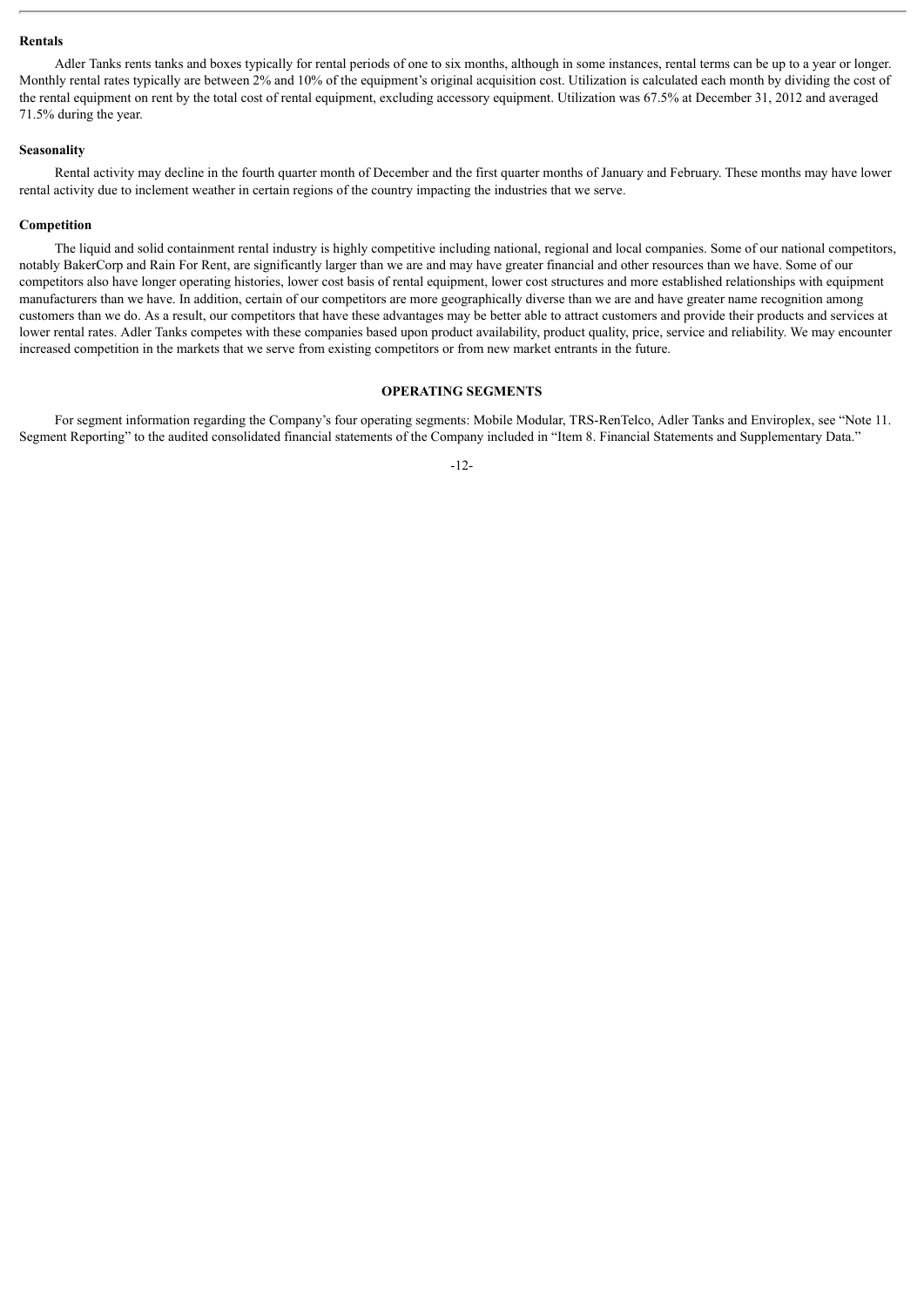## **PRODUCT HIGHLIGHTS**

The following table shows the revenue components, percentage of rental and total revenues, rental equipment (at cost), rental equipment (net book value), number of relocatable modular units, year-end and average utilization, average rental equipment (at cost), annual yield on average rental equipment (at cost) and gross margin on rental revenues and sales by product line for the past five years.

| <b>Product Highlights</b>                                                            |           |           |                         |           |           |
|--------------------------------------------------------------------------------------|-----------|-----------|-------------------------|-----------|-----------|
| (dollar amounts in thousands)                                                        |           |           | Year Ended December 31, |           |           |
| <b>Relocatable Modular Buildings</b> (operating under Mobile Modular and Enviroplex) | 2012      | 2011      | 2010                    | 2009      | 2008      |
| Revenues                                                                             |           |           |                         |           |           |
| Rental                                                                               | \$79,518  | \$79,969  | \$82,648                | \$92,331  | \$103,236 |
| <b>Rental Related Services</b>                                                       | 25,775    | 24,063    | 22,947                  | 25,174    | 31,484    |
| <b>Total Modular Rental Operations</b>                                               | 105,293   | 104,032   | 105,595                 | 117,505   | 134,720   |
| Sales—Mobile Modular                                                                 | 14,026    | 20,152    | 20,685                  | 25,201    | 25,796    |
| Sales-Enviroplex                                                                     | 23,823    | 20,788    | 11,695                  | 7,419     | 19,484    |
| <b>Total Modular Sales</b>                                                           | 37,849    | 40,940    | 32,380                  | 32,621    | 45,280    |
| Other                                                                                | 448       | 425       | 432                     | 581       | 543       |
| <b>Total Modular Revenues</b>                                                        | \$143,590 | \$145,397 | \$138,407               | \$150,706 | \$180,543 |
| Percentage of Rental Revenues                                                        | 32.0%     | 34.0%     | 41.2%                   | 49.5%     | 52.3%     |
| Percentage of Total Revenues                                                         | 39.4%     | 42.4%     | 47.5%                   | 54.7%     | 59.3%     |
| Rental Equipment, at cost (year-end)                                                 | \$551,101 | \$539,147 | \$514,548               | \$504,018 | \$503,678 |
| Rental Equipment, net book value (year-end)                                          | \$384,813 | \$383,621 | \$369,195               | \$367,939 | \$376,606 |
| Number of Units (year-end)                                                           | 36,961    | 35,639    | 32,644                  | 29,074    | 28,373    |
| Utilization (year-end) <sup>1</sup>                                                  | 66.7%     | 67.3%     | 67.2%                   | 69.0%     | 81.0%     |
| Average Utilization <sup>1</sup>                                                     | 66.4%     | 67.1%     | 67.7%                   | 73.4%     | 81.6%     |
| Average Rental Equipment, at cost <sup>2</sup>                                       | \$524,084 | \$504,276 | \$491,364               | \$478,764 | \$461,848 |
| Annual Yield on Average Rental Equipment, at cost                                    | 15.2%     | 15.9%     | 16.8%                   | 19.3%     | 22.4%     |
| Gross Margin on Rental Revenues                                                      | 52.6%     | 55.3%     | 55.4%                   | 64.8%     | 63.2%     |
| Gross Margin on Sales                                                                | 24.6%     | 26.3%     | 23.5%                   | 24.2%     | 26.5%     |
| <b>Electronic Test Equipment</b> (operating under TRS-RenTelco)                      |           |           |                         |           |           |
| Revenues                                                                             |           |           |                         |           |           |
| Rental                                                                               | \$101,645 | \$95,694  | \$82,540                | \$75,500  | \$92,982  |
| <b>Rental Related Services</b>                                                       | 3,673     | 3,133     | 2,240                   | 1,970     | 2,024     |
| <b>Total Electronics Rental Operations</b>                                           | 105,318   | 98,827    | 84,780                  | 77,470    | 95,006    |
| Sales                                                                                | 26,192    | 25,164    | 21,443                  | 20,586    | 24,948    |
| Other                                                                                | 1,663     | 1,324     | 1,539                   | 2,048     | 1,308     |
| <b>Total Electronics Revenues</b>                                                    | \$133,173 | \$125,315 | \$107,762               | \$100,104 | \$121,262 |
| Percentage of Rental Revenues                                                        | 40.9%     | 40.7%     | 41.1%                   | 40.5%     | 47.1%     |
| Percentage of Total Revenues                                                         | 36.6%     | 36.6%     | 37.0%                   | 36.2%     | 40.1%     |
| Rental Equipment, at cost (year-end)                                                 | \$266,934 | \$258,586 | \$250,125               | \$239,152 | \$255,778 |
| Rental Equipment, net book value (year-end)                                          | \$107,999 | \$105,565 | \$98,444                | \$101,902 | \$129,573 |
| Utilization (year-end) <sup>1</sup>                                                  | 64.1%     | 67.1%     | 64.3%                   | 63.1%     | 64.0%     |
| Average Utilization <sup>1</sup>                                                     | 65.8%     | 66.0%     | 66.0%                   | 61.5%     | 68.1%     |
| Average Rental Equipment, at cost <sup>3</sup>                                       | \$266,912 | \$258,995 | \$244,425               | \$247,743 | \$250,173 |
| Annual Yield on Average Rental Equipment, at cost                                    | 38.1%     | 36.9%     | 33.8%                   | 30.5%     | 37.2%     |
| Gross Margin on Rental Revenues                                                      | 48.9%     | 46.4%     | 39.9%                   | 31.6%     | 40.3%     |
| Gross Margin on Sales                                                                | 40.3%     | 44.0%     | 40.9%                   | 33.0%     | 33.8%     |

-13-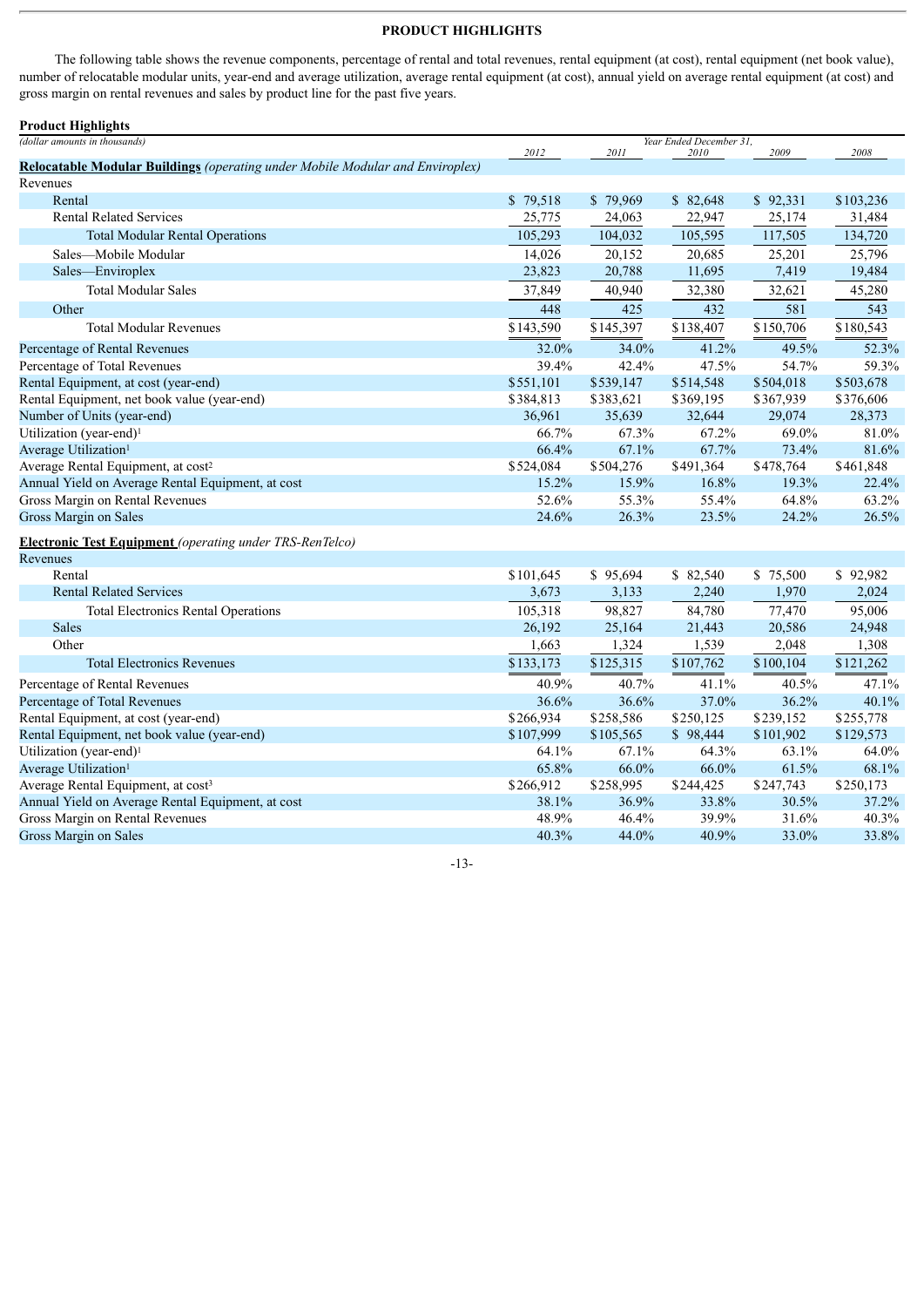| <b>Product Highlights (Continued)</b>                                                          |           |           |                         |           |               |           |
|------------------------------------------------------------------------------------------------|-----------|-----------|-------------------------|-----------|---------------|-----------|
| (dollar amounts in thousands)                                                                  |           |           | Year Ended December 31, |           |               |           |
|                                                                                                | 2012      | 2011      | 2010                    | 2009      |               | 2008      |
| <b>Liquid and Solid Containment Tanks and Boxes</b> (operating under Adler Tanks) <sup>4</sup> |           |           |                         |           |               |           |
| Revenues                                                                                       |           |           |                         |           |               |           |
| Rental                                                                                         | \$67,281  | \$59,243  | \$35,427                | \$18,611  | <sup>\$</sup> | 1,018     |
| <b>Rental Related Services</b>                                                                 | 17,472    | 12,290    | 9,515                   | 6,208     |               | 572       |
| <b>Total Tanks and Boxes Rental Operations</b>                                                 | 84,753    | 71,533    | 44,942                  | 24,819    |               | 1,590     |
| Sales                                                                                          | 2,403     | 278       | 232                     | 170       |               | 176       |
| Other                                                                                          | 155       | 147       | 57                      | 34        |               |           |
| <b>Total Tanks and Boxes Revenues</b>                                                          | 87,311    | \$71,958  | 45,231                  | \$25,023  |               | 1,766     |
| Percentage of Rental Revenues                                                                  | 27.1%     | 25.2%     | 17.7%                   | $10.0\%$  |               | 0.5%      |
| Percentage of Total Revenues                                                                   | 24.0%     | 21.0%     | 15.5%                   | $9.1\%$   |               | $0.6\%$   |
| Rental Equipment, at cost (year-end)                                                           | \$254,810 | \$201,456 | \$133,095               | \$80,916  | <sup>\$</sup> | 46,288    |
| Rental Equipment, net book value (year-end)                                                    | \$226,041 | \$183,960 | \$123,941               | \$ 77,397 | S.            | 46,059    |
| Utilization (year-end) <sup>1</sup>                                                            | 67.5%     | 79.8%     | 84.9%                   | 67.6%     |               | 70.3%     |
| Average Utilization <sup>1</sup>                                                               | 71.5%     | 86.2%     | 76.0%                   | 62.9%     |               | n/a       |
| Average Rental Equipment, at cost <sup>2</sup>                                                 | \$223,673 | \$157,917 | \$101,263               | \$59,276  |               | n/a       |
| Annual Yield on Average Rental Equipment, at cost                                              | 30.1%     | 37.5%     | 35.0%                   | 31.4%     |               | n/a       |
| Gross Margin on Rental Revenues                                                                | 70.7%     | 78.0%     | 71.8%                   | 66.4%     |               | 66.3%     |
| Gross Margin on Sales                                                                          | 10.2%     | $-13.4\%$ | 22.2%                   | 2.9%      |               | 4.5%      |
| <b>Total Revenues</b>                                                                          | \$364,074 | \$342,670 | \$291,400               | \$275,833 |               | \$303,571 |

Utilization is calculated each month by dividing the cost of rental equipment on rent by the total cost of rental equipment. Average Utilization is calculated using the average cost of equipment for the year.<br>2 Average Ren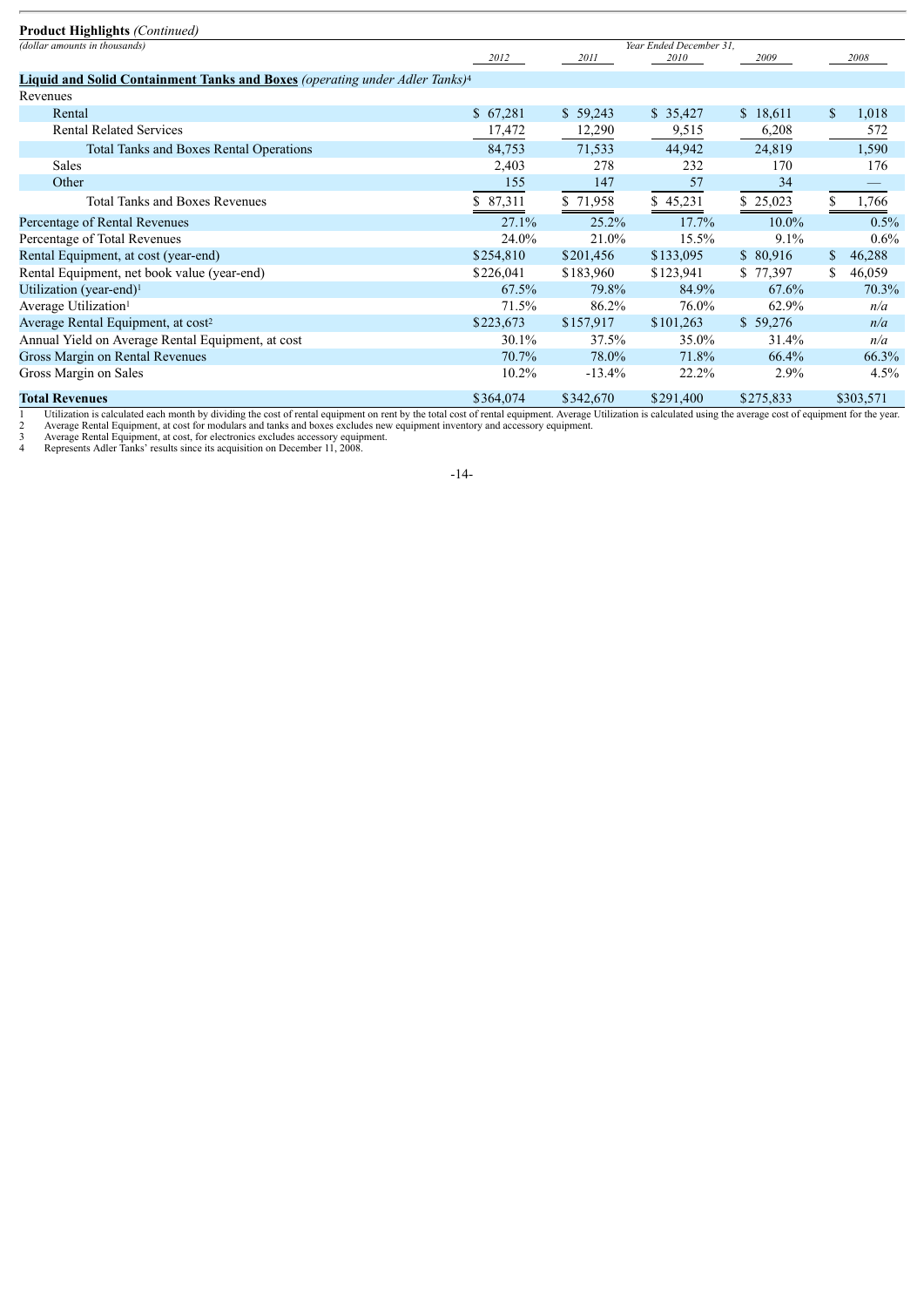## **ITEM 1A. RISK FACTORS**

You should carefully consider the following discussion of various risks and uncertainties. We believe these risk factors are the most relevant to our business and could cause our results to differ materially from the forward-looking statements made by us. Our business, financial condition, and results of operations could be seriously harmed if any of these risks or uncertainties actually occur or materialize. In that event, the market price for our common stock could decline, and you may lose all or part of your investment.

#### **The effects of a recession and tightened credit markets in the U.S. and other countries may adversely impact our business and financial condition and may negatively impact our ability to access financing.**

Demand for our rental products depends on continued industrial and business activity and state government funding. The effects of the recent credit crisis and economic recession in the U.S. and general global economic downturn have had and may continue to have an adverse effect on our customers, including local school districts that are subject to budgetary constraints, which has resulted and could continue to result in decreased demand for the products we rent. The U.S. economy continues to experience some weakness following a severe credit crisis and recession. While the U.S. economy has emerged from the recession, if the economy experiences another recession, reduced demand for our rental products and deflation could increase price competition and could have a material adverse effect on our revenue and profitability. In 2012 we experienced decreased demand and lower pricing in our California modular operations.

The continuing instability in the global financial system may also have an impact on our business and our financial condition. General economic conditions and the tightening credit markets have significantly affected the ability of many companies to raise new capital or refinance existing indebtedness. While we intend to finance expansion with cash flow from operations and borrowing under our unsecured revolving line of credit under our Amended Credit Facility (as defined and more fully described under the heading "Liquidity and Capital Resources—Unsecured Revolving Lines of Credit"), we may require additional financing to support our continued growth. Due to constriction in the capital markets, should we need to access the market for additional funds or to refinance our existing indebtedness, we may not be able to obtain such additional funds on terms acceptable to the Company or at all. All of these factors could impact our business, resulting in lower revenues and lower levels of earnings in future periods. At the current time we are uncertain as to the magnitude, or duration, of such changes in our business.

## **Our stock price has fluctuated and may continue to fluctuate in the future, which may result in a decline in the value of your investment in our common stock.**

- The market price of our common stock fluctuates on the NASDAQ Global Select Market and is likely to be affected by a number of factors including but not limited to: our operating performance and the performance of our competitors, and in particular any variations in our operating results or dividend rate from our stated guidance or from investors' expectations;
- any changes in general conditions in the global economy, the industries in which we operate or the global financial markets;
- investors' reaction to our press releases, public announcements or filings with the SEC;
- the stock price performance of our competitors or other comparable companies;
- any changes in research analysts' coverage, recommendations or earnings estimates for us or for the stocks of other companies in our industry;
- any sales of common stock by our directors, executive officers and our other large shareholders, particularly in light of the limited trading volume of our stock;
- any merger and acquisition activity that involves us or our competitors; and
- other announcements or developments affecting us, our industry, customers, suppliers or competitors.

In addition, in recent years the U.S. stock market has experienced significant price and volume fluctuations. These fluctuations are often unrelated to the operating performance of particular companies. More recently, the global credit crisis adversely affected the prices of publicly traded stocks across the board as many stockholders have become more willing to divest their stock holdings at lower values to increase their cash flow and reduce exposure to such fluctuations. These broad market fluctuations and any other negative economic trends may cause declines in the market price of our common stock and may be based upon factors that have little or nothing to do with our Company or its performance, and these fluctuations and trends could materially reduce our stock price.

-15-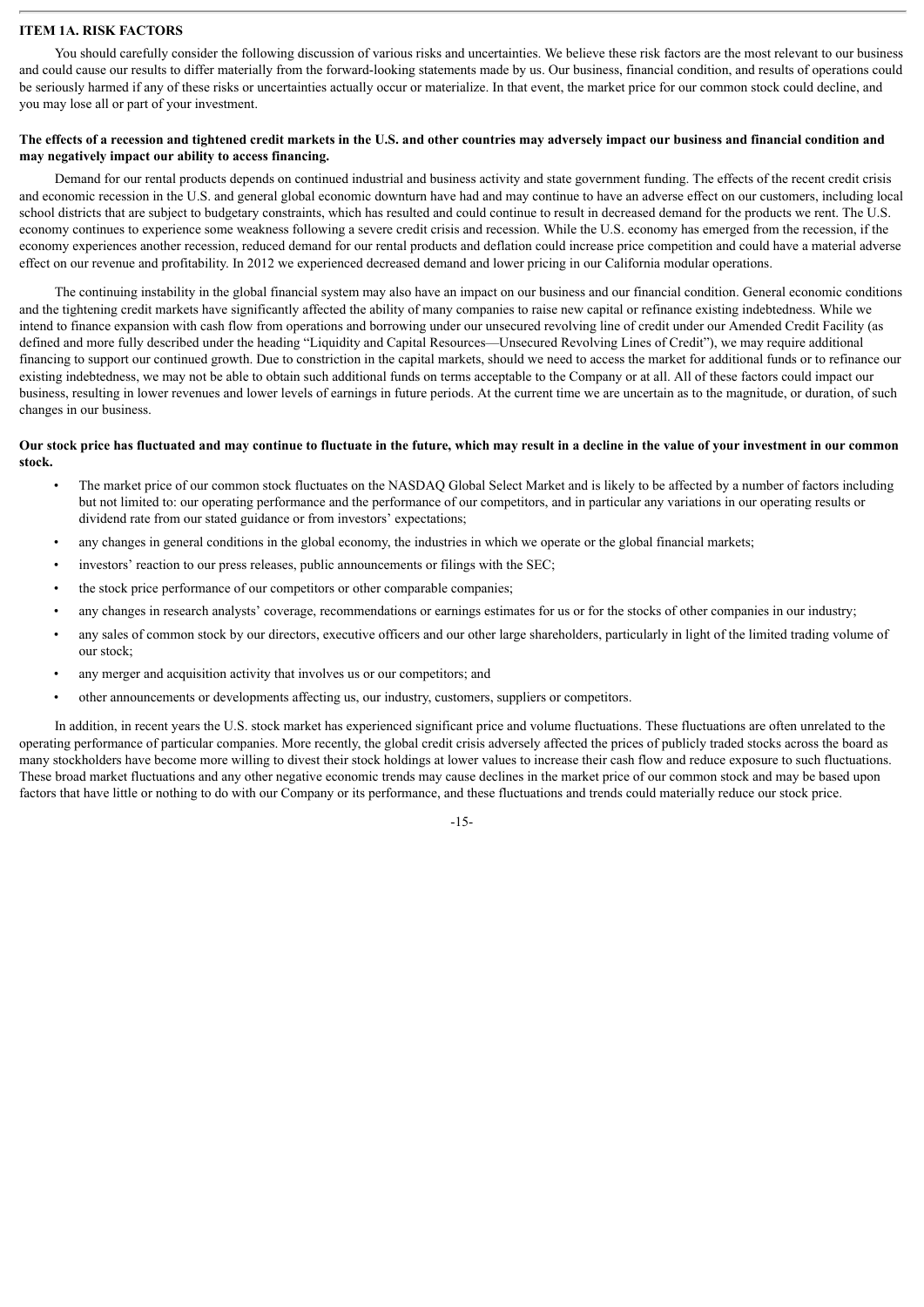## **Our future operating results may fluctuate, fail to match past performance or fail to meet expectations, which may result in a decrease in our stock price.**

Our operating results may fluctuate in the future, may fail to match our past performance or fail to meet the expectations of analysts and investors. Our results and related ratios, such as gross margin, operating income percentage and effective tax rate may fluctuate as a result of a number of factors, some of which are beyond our control including but not limited to:

- general economic conditions in the geographies and industries where we rent and sell our products;
- legislative and educational policies where we rent and sell our products;
- the budgetary constraints of our customers;
- seasonality of our rental businesses and our end-markets;
- success of our strategic growth initiatives;
- costs associated with the launching or integration of new or acquired businesses;
- the timing and type of equipment purchases, rentals and sales;
- the nature and duration of the equipment needs of our customers;
- the timing of new product introductions by us, our suppliers and our competitors;
- the volume, timing and mix of maintenance and repair work on our rental equipment;
- our equipment mix, availability, utilization and pricing;
- the mix, by state and country, of our revenues, personnel and assets;
- rental equipment impairment from excess, obsolete or damaged equipment;
- movements in interest rates or tax rates;
- changes in, and application of, accounting rules;
- changes in the regulations applicable to us; and
- litigation matters.

As a result of these factors, our historical financial results are not necessarily indicative of our future results or stock price.

## **Our ability to retain our executive management and to recruit, retain and motivate key employees is critical to the success of our business.**

If we cannot successfully recruit and retain qualified personnel, our operating results and stock price may suffer. We believe that our success is directly linked to the competent people in our organization, including our executive officers, senior managers and other key personnel, and in particular, Dennis Kakures, our Chief Executive Officer. Personnel turnover can be costly and could materially and adversely impact our operating results and can potentially jeopardize the success of our current strategic initiatives. We need to attract and retain highly qualified personnel to replace personnel when turnover occurs, as well as add to our staff levels as growth occurs. Our business and stock price likely will suffer if we are unable to fill, or experience delays in filling open positions, or fail to retain key personnel.

## **Failure by third parties to manufacture and deliver our products to our specifications or on a timely basis may harm our reputation and financial condition.**

We depend on third parties to manufacture our products even though we are able to purchase products from a variety of third-party suppliers. In the future, we may be limited as to the number of third-party suppliers for some of our products. Although in general we make advance purchases of some products to help ensure an adequate supply, currently we do not have any long-term purchase contracts with any third-party supplier. We may experience supply problems as a result of financial or operating difficulties or failure of our suppliers, or shortages and discontinuations resulting from product obsolescence or other shortages or allocations by our suppliers. Unfavorable economic conditions may also adversely affect our suppliers or the terms on which we purchase products.

-16-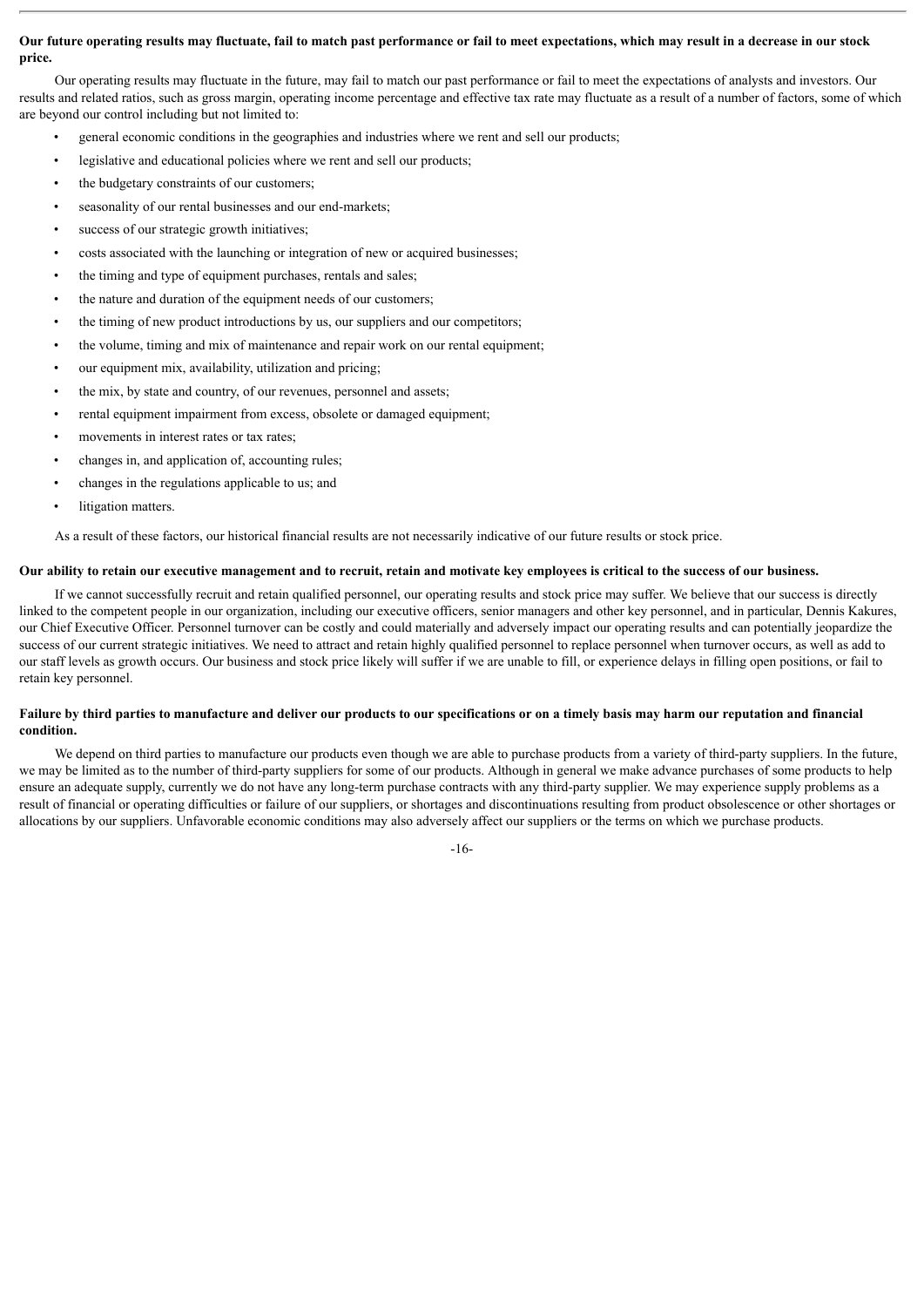In the future, we may not be able to negotiate arrangements with third parties to secure products that we require in sufficient quantities or on reasonable terms. If we cannot negotiate arrangements with third parties to produce our products or if the third parties fail to produce our products to our specifications or in a timely manner, our reputation and financial condition could be harmed.

## **Disruptions in our information technology systems or failure to protect these systems against security breaches could adversely affect our business and results of operations. Additionally, if these systems fail, become unavailable for any period of time or are not upgraded, this could limit our ability to effectively monitor and control our operations and adversely affect our operations.**

Our information technology systems facilitate our ability to monitor and control our operations and adjust to changing market conditions. Any disruption in our information technology systems or the failure of these systems to operate as expected could, depending on the magnitude of the problem, adversely affect our operating results by limiting our capacity to effectively transact business, monitor and control our operations and adjust to changing market conditions in a timely manner.

In addition, because of recent advances in technology and well-known efforts on the part of computer hackers and cyber terrorists to breach data security of companies, we face risks associated with potential failure to adequately protect critical corporate, client and employee data, which, if released, could adversely impact our client relationships, our reputation, and even violate privacy laws. As part of our business, we develop, receive and retain confidential data about our company and our customers.

Further, the delay or failure to implement information system upgrades and new systems effectively could disrupt our business, distract management's focus and attention from our business operations and growth initiatives, and increase our implementation and operating costs, any of which could negatively impact our operations and operating results.

## **We have engaged in acquisitions and may engage in future acquisitions that could negatively impact our results of operations, financial condition and business.**

In 2004, we acquired TRS, an electronic test equipment rental business and in 2008 we acquired Adler Tanks, a liquid and solid containment rental business. We anticipate that we will continue to consider acquisitions in the future that meet our strategic growth plans. We are unable to predict whether or when any prospective acquisition will be completed. Acquisitions involve numerous risks, including the following:

- difficulties in integrating the operations, technologies, products and personnel of the acquired companies;
- diversion of management's attention from normal daily operations of our business;
- difficulties in entering markets in which we have no or limited direct prior experience and where competitors in such markets may have stronger market positions;
- difficulties in complying with regulations applicable to any acquired business, such as environmental regulations, and managing risks related to an acquired business;
- timely completion of necessary financing and required amendments, if any, to existing agreements;
- an inability to implement uniform standards, controls, procedures and policies;
- undiscovered and unknown problems, defects, damaged assets liabilities, or other issues related to any acquisition that become known to us only after the acquisition;
- negative reactions from our customers to an acquisition;
- disruptions among employees related to any acquisition which may erode employee morale;
- loss of key employees, including costly litigation resulting from the termination of those employees;
- an inability to realize cost efficiencies or synergies that we may anticipate when selecting acquisition candidates;
- recording of goodwill and non-amortizable intangible assets that will be subject to future impairment testing and potential periodic impairment charges;

## -17-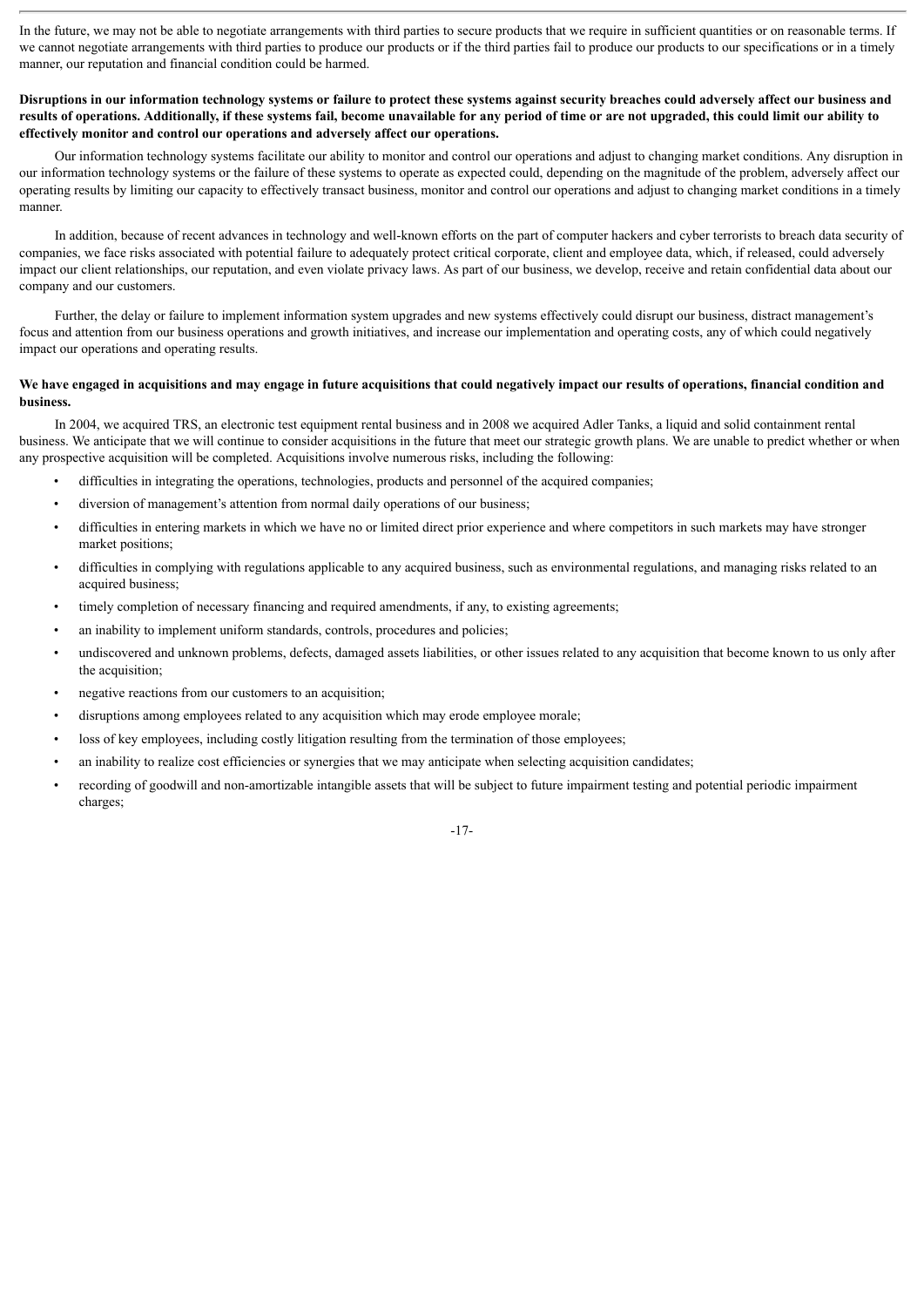- incur amortization expenses related to certain intangible assets; and
- become subject to litigation.

Acquisitions are inherently risky, and no assurance can be given that our future acquisitions will be successful or will not adversely affect our business, operating results, or financial condition. The success of our acquisition strategy depends upon our ability to successfully complete acquisitions and integrate any businesses that we acquire into our existing business. The difficulties of integration could be increased by the necessity of coordinating geographically dispersed organizations; maintaining acceptable standards, controls, procedures and policies; integrating personnel with disparate business backgrounds; combining different corporate cultures; and the impairment of relationships with employees and customers as a result of any integration of new management and other personnel. In addition, if we consummate one or more significant future acquisitions in which the consideration consists of stock or other securities, our existing shareholders' ownership could be diluted significantly. If we were to proceed with one or more significant future acquisitions in which the consideration included cash, we could be required to use, to the extent available, a substantial portion of our Amended Credit Facility. If we increase the amount borrowed against our available credit line, we would increase the risk of breaching the covenants under our credit facilities with our lenders. In addition, it would limit our ability to make other investments, or we may be required to seek additional debt or equity financing. Any of these items could adversely affect our results of operations.

## **If we determine that our goodwill and intangible assets have become impaired, we may incur impairment charges, which would negatively impact our operating results.**

At December 31, 2012, we had \$39.2 million of goodwill and intangible assets, net, on our consolidated balance sheets. Goodwill represents the excess of cost over the fair value of net assets acquired in business combinations. Under accounting principles generally accepted in the United States of America, we assess potential impairment of our goodwill and intangible assets at least annually, as well as on an interim basis to the extent that factors or indicators become apparent that could reduce the fair value of any of our businesses below book value. Impairment may result from significant changes in the manner of use of the acquired asset, negative industry or economic trends and significant underperformance relative to historic or projected operating results.

#### **If we do not effectively manage our credit risk, collect on our accounts receivable or recover our rental equipment from our customers' sites, it could have a material adverse effect on our operating results.**

We generally sell to customers on 30-day terms, individually perform credit evaluation procedures on our customers for each transaction and require security deposits or other forms of security from our customers when a significant credit risk is identified. Historically, accounts receivable write-offs and writeoffs related to equipment not returned by customers have not been significant and have averaged over the last five years less than 1% of total revenues. If economic conditions deteriorate, we may see an increase in bad debt relative to historical levels, which may materially and adversely affect our operations. Our fastest growing business segments, notably Adler, may have increased credit risks as we increase the number of new customers and markets served. Failure to manage our credit risk and receive timely payments on our customer accounts receivable may result in write-offs and/or loss of equipment, particularly electronic test equipment. If we are not able to effectively manage credit risk issues, or if a large number of our customers should have financial difficulties at the same time, our receivables and equipment losses could increase above historical levels. If this should occur, our results of operations may be materially and adversely affected.

#### **Effective management of our rental assets is vital to our business. If we are not successful in these efforts, it could have a material adverse impact on our result of operations.**

Our modular, electronics and liquid and solid containment rental products have long useful lives and managing those assets is a critical element to each of our rental businesses. Generally, we design units and find manufacturers to build them to our specifications for our modular and liquid and solid containment tanks and boxes. Modular asset management requires designing and building the product for a long life that anticipates the needs of our customers, including anticipating potential changes in legislation, regulations, building codes and local permitting in the various markets in which the Company operates. Electronic test equipment asset management requires understanding, selecting and investing in equipment technologies that support market demand, including anticipating technological advances and changes in manufacturers' selling prices. Liquid and solid containment asset management requires designing and building the product for a long life, using quality components and repairing and maintaining the products to

-18-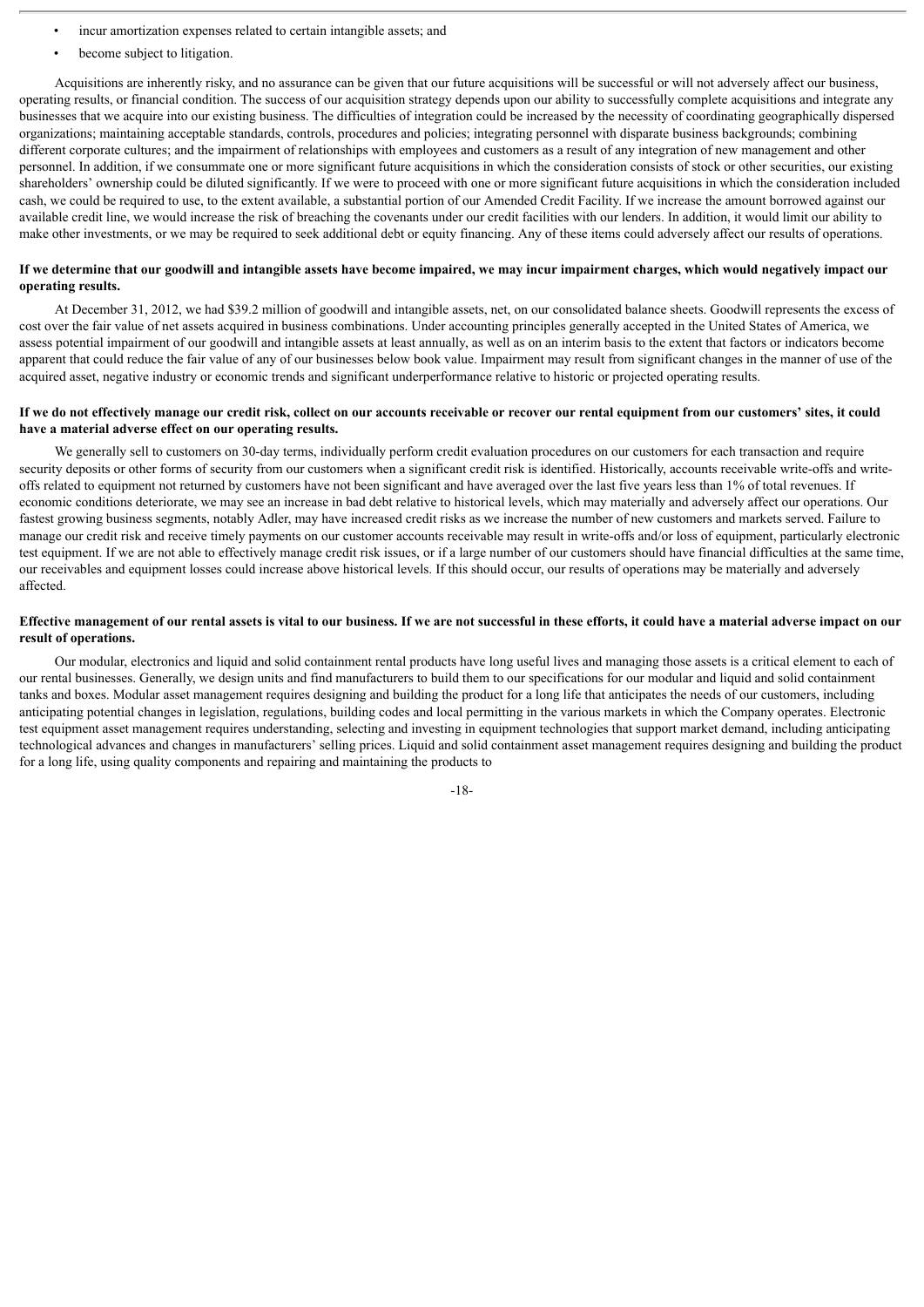prevent leaks. For each of our modular, electronic test equipment and liquid and solid containment assets, we must successfully maintain and repair this equipment cost-effectively to maximize the useful life of the products and the level of proceeds from the sale of such products. To the extent that we are unable to do so, our result of operations could be materially adversely affected.

## **The nature of our businesses, including the ownership of industrial property, exposes us to the risk of litigation and liability under environmental, health and safety and products liability laws. Violations of environmental or health and safety related laws or associated liability could have a material adverse effect on our business, financial condition and results of operations.**

We are subject to national, state, provincial and local environmental laws and regulations concerning, among other things, solid and liquid waste and hazardous substances handling, storage and disposal and employee health and safety. These laws and regulations are complex and frequently change. We could incur unexpected costs, penalties and other civil and criminal liability if we fail to comply with applicable environmental or health and safety laws. We also could incur costs or liabilities related to waste disposal or remediating soil or groundwater contamination at our properties, at our customers' properties or at third party landfill and disposal sites. These liabilities can be imposed on the parties generating, transporting or disposing of such substances or on the owner or operator of any affected property, often without regard to whether the owner or operator knew of, or was responsible for, the presence of hazardous substances.

Several aspects of our businesses involve risks of environmental and health and safety liability. For example, our operations involve the use of petroleum products, solvents and other hazardous substances in the construction and maintaining of modular buildings and for fueling and maintaining our delivery trucks and vehicles. We also own, transport and rent tanks and boxes in which waste materials are placed by our customers. The historical operations at some of our previously or currently owned or leased and newly acquired or leased properties may have resulted in undiscovered soil or groundwater contamination or historical non-compliance by third parties for which we could be held liable. Future events, such as changes in existing laws or policies or their enforcement, or the discovery of currently unknown contamination or non-compliance, may also give rise to liabilities or other claims based on these operations that may be material. In addition, compliance with future environmental or health and safety laws and regulations may require significant capital or operational expenditures or changes to our operations.

Accordingly, in addition to potential penalties for non-compliance, we may become liable, either contractually or by operation of law, for investigation, remediation and monitoring costs even if the contaminated property is not presently owned or operated by us, or if the contamination was caused by third parties during or prior to our ownership or operation of the property. In addition, certain parties may be held liable for more than their "fair" share of environmental investigation and cleanup costs. Contamination and exposure to hazardous substances or other contaminants such as mold can also result in claims for remediation or damages, including personal injury, property damage, and natural resources damage claims. Although expenses related to environmental compliance, health and safety issues, and related matters, have not been material to date, we cannot assure that we will not have to make significant expenditures in the future in order to comply with applicable laws and regulations. Violations of environmental or health and safety related laws or associated liability could have a material adverse effect on our business, financial condition and results of operations.

In general, litigation in the industries in which we operate, including class actions that seek substantial damages, arises with increasing frequency. Enforcement of environmental and health and safety requirements is also frequent. Such proceedings are invariably expensive, regardless of the merit of the plaintiffs' or prosecutors' claims. We may be named as a defendant in the future, and there can be no assurance, irrespective of the merit of such future actions, that we will not be required to make substantial settlement payments in the future. Further, a significant portion of our business is conducted in California which is one of the most highly regulated and litigious states in the country. Therefore, our potential exposure to losses and expenses due to new laws, regulations or litigation may be greater than companies with a less significant California presence.

The nature of our business also subjects us to property damage and product liability claims, especially in connection with our modular buildings and tank and box rental businesses. Although we maintain liability coverage that we believe is commercially reasonable, an unusually large property damage or product liability claim or a series of claims could exceed our insurance coverage or result in damage to our reputation.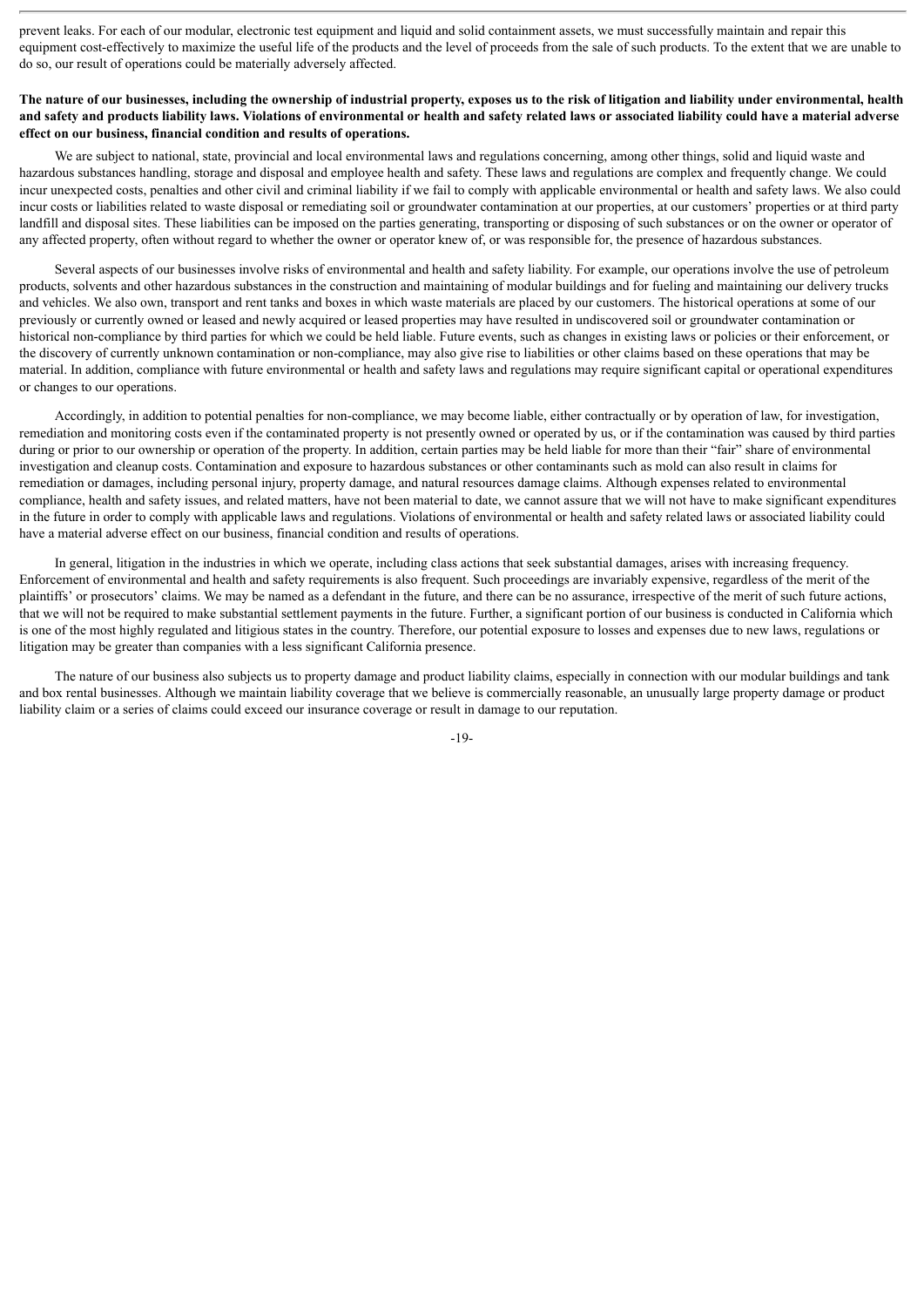## **Our routine business activities exposes us to risk of litigation from employees, vendors and other third parties, which could have a material adverse effect on our results of operations.**

We may be subject to claims arising from disputes with employees, vendors and other third parties in the normal course of our business; these risks may be difficult to assess or quantify and their existence and magnitude may remain unknown for substantial periods of time. If the plaintiffs in any suits against us were to successfully prosecute their claims, or if we were to settle any such suits by making significant payments to the plaintiffs, our operating results and financial condition would be harmed. Even if the outcome of a claim proves favorable to us, litigation can be time consuming and costly and may divert management resources. In addition, our organizational documents require us to indemnify our senior executives to the maximum extent permitted by California law. We maintain directors' and officers' liability insurance that we believe is commercially reasonable in connection with such obligations, but if our senior executives were named in any lawsuit, our indemnification obligations could magnify the costs of these suits and/or exceed the coverage of such policies.

## **If we suffer loss to our facilities, equipment or distribution system due to catastrophe, our insurance policies could be inadequate or depleted, our operations could be seriously harmed, which could negatively affect our operating results.**

Our facilities, rental equipment and distribution systems may be subject to catastrophic loss due to fire, flood, hurricane, earthquake, terrorism or other natural or man-made disasters. In particular, our headquarters, three operating facilities, and certain of our rental equipment are located in areas of California, with above average seismic activity and could be subject to a catastrophic loss caused by an earthquake. Our rental equipment and facilities in Texas, Florida, North Carolina and Georgia are located in areas subject to hurricanes and other tropical storms. In addition to customers' insurance on rented equipment, we carry property insurance on our rental equipment in inventory and operating facilities as well as business interruption insurance. We believe our insurance policies have adequate limits and deductibles to mitigate the potential loss exposure of our business. We do not maintain financial reserves for policy deductibles and our insurance policies contain exclusions that are customary for our industry, including exclusions for earthquakes, flood and terrorism. If any of our facilities or a significant amount or our rental equipment were to experience a catastrophic loss, it could disrupt our operations, delay orders, shipments and revenue recognition and result in expenses to repair or replace the damaged rental equipment and facility not covered by insurance, which could have a material adverse effect on our results of operations.

## **Our debt instruments contain covenants that restrict or prohibit our ability to enter into a variety of transactions and may limit our ability to finance future operations or capital needs. If we had an event of default under these instruments, our indebtedness could be accelerated and we may not be able to refinance such indebtedness or make the required accelerated payments.**

The agreements governing our Senior Notes (as defined and more fully described under the heading "Liquidity and Capital Resources—4.03% Senior Note due 2018") and our Amended Credit Facility contain various covenants that limit our discretion in operating our business. In particular, we are limited in our ability to merge, consolidate, reorganize or transfer substantially all of our assets, make investments, pay dividends or distributions, redeem or repurchase stock, change the nature of our business, enter into transactions with affiliates, incur indebtedness and create liens on our assets to secure debt. In addition, we are required to meet certain financial covenants under these instruments. These restrictions could limit our ability to obtain future financing, make strategic acquisitions or needed capital expenditures, withstand economic downturns in our business or the economy in general, conduct operations or otherwise take advantage of business opportunities that may arise.

A failure to comply with the restrictions contained in these agreements could lead to an event of default, which could result in an acceleration of our indebtedness. In the event of an acceleration, we may not have or be able to obtain sufficient funds to refinance our indebtedness or make any required accelerated payments. If we default on our indebtedness, our business financial condition and results of operation could be materially and adversely affected.

## **The majority of our indebtedness is subject to variable interest rates, which makes us vulnerable to increases in interest rates, which could negatively affect our net income.**

Our indebtedness exposes us to interest rate increases because the majority of our indebtedness is subject to variable rates. At present, we do not have any derivative financial instruments such as interest rate swaps or hedges to mitigate interest rate variability.

-20-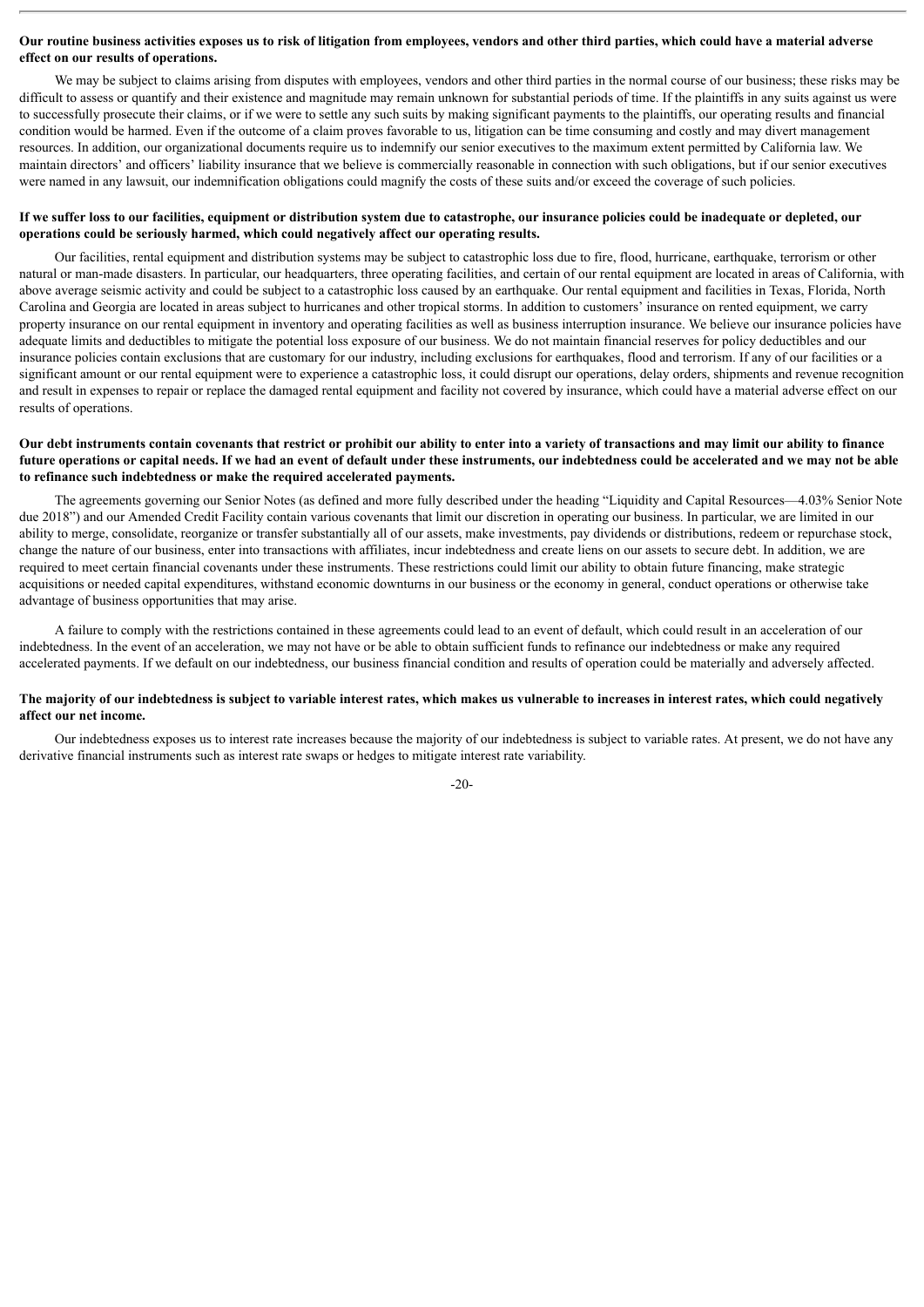The interest rates under our credit facilities are reset at varying periods. These interest rate adjustments could cause periodic fluctuations in our operating results and cash flows. Our annual debt service obligations increase by approximately \$2.0 million per year for each 1% increase in the average interest rate we pay, based on the \$202.0 million balance of variable rate debt outstanding at December 31, 2012. If interest rates rise in the future, and particularly, if they rise significantly, interest expense will increase and our net income will be negatively affected.

#### **Our effective tax rate may change and become less predictable as our business expands, making our future earnings less predictable.**

We continue to consider expansion opportunities domestically and internationally for our rental businesses, such as the organic expansion of our modular business in North Carolina, Georgia, Maryland, Virginia and Washington, D.C., recent expansion into the portable storage business and our expansion in 2008 into the liquid and solid containment business. Since the Company's effective tax rate depends on business levels, personnel and assets located in various jurisdictions, further expansion into new markets or acquisitions may change the effective tax rate in the future and may make it, and consequently our earnings, less predictable going forward. In addition, the enactment of future tax law changes by federal and state taxing authorities may impact the Company's current period tax provision and its deferred tax liabilities.

#### **Changes in financial accounting standards may cause lower than expected operating results and affect our reported results of operations.**

Changes in accounting standards and their application may have a significant effect on our reported results on a going-forward basis and may also affect the recording and disclosure of previously reported transactions. New accounting pronouncements and varying interpretations of accounting pronouncements have occurred in the past and may occur in the future. Changes to existing rules or the questioning of current practices may adversely affect our reported financial results or the way we conduct our business.

#### **Failure to comply with internal control attestation requirements could lead to loss of public confidence in our financial statements and negatively impact our stock price.**

As a public reporting company, we are required to comply with the Sarbanes-Oxley Act of 2002, including Section 404, and the related rules and regulations of the SEC, including expanded disclosures and accelerated reporting requirements. Compliance with Section 404 and other related requirements has increased our costs and will continue to require additional management resources. We may need to continue to implement additional finance and accounting systems, procedures and controls to satisfy new reporting requirements. While our management concluded that our internal control over financial reporting as of December 31, 2012 was effective, there is no assurance that future assessments of the adequacy of our internal controls over financial reporting will be favorable. If we are unable to obtain future unqualified reports as to the effectiveness of our internal control over financial reporting, investors could lose confidence in the reliability of our internal control over financial reporting, which could adversely affect our stock price.

#### **SPECIFIC RISKS RELATED TO OUR RELOCATABLE MODULAR BUILDINGS BUSINESS SEGMENT:**

## **Significant reductions of, or delays in, funding to public schools have caused the demand and pricing for our modular classroom units to decline, which has in the past caused, and may cause in the future, a reduction in our revenues and profitability.**

Rentals and sales of modular buildings to public school districts for use as classrooms, restroom buildings, and administrative offices for K-12 represent a significant portion of Mobile Modular's rental and sales revenues. Funding for public school facilities is derived from a variety of sources including the passage of both statewide and local facility bond measures, developer fees and various taxes levied to support school operating budgets. Many of these funding sources are subject to financial and political considerations, which vary from district to district and are not tied to demand. Historically, we have benefited from the passage of facility bond measures and believe these are essential to our business.

The state of California is our largest market for classroom rentals. The strength of this market depends heavily on public funding from voter passage of both state and local facility bond measures, and the ability of the state to sell such bonds in the public market. A lack of passage of state and local facility bond measures, or the inability to sell bonds in the public markets in the future could reduce

-21-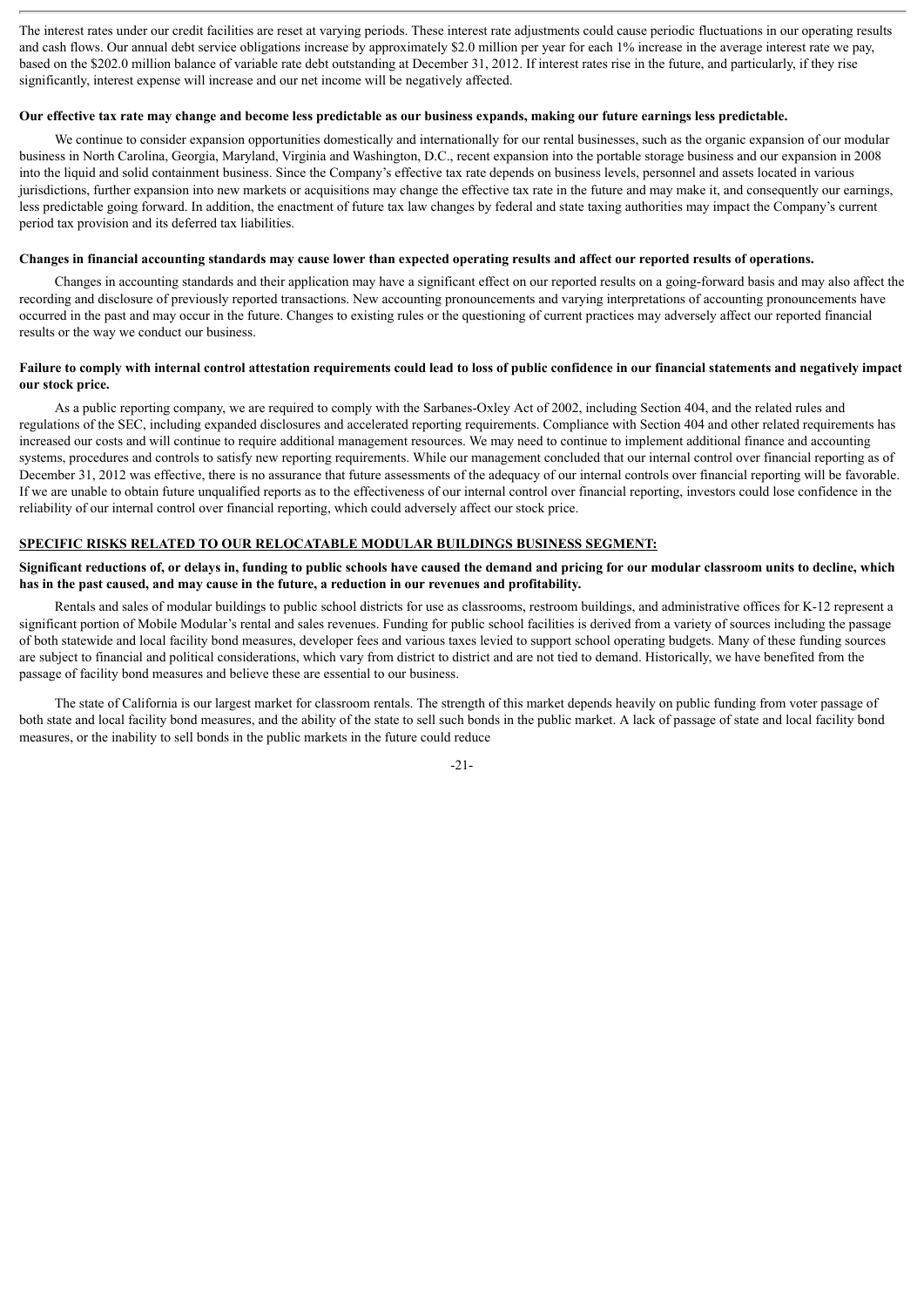our revenues and operating income, and consequently have a material adverse effect on the Company's financial condition. Furthermore, even if voters have approved facility bond measures and the state has raised bond funds, there is no guarantee that individual school projects will be funded in a timely manner.

As a consequence of the recent economic recession, many states and local governments have experienced large budget deficits resulting in severe budgetary constraints among public school districts. To the extent public school districts' funding is reduced for the rental and purchase of modular buildings, our business could be harmed and our results of operations negatively impacted. We believe that interruptions or delays in the passage of facility bond measures or completion of state budgets, an insufficient amount of state funding, a significant reduction of funding to public schools, or changes negatively impacting enrollment may reduce the rental and sale demand for our educational products. Any reductions in funding available to the school districts from the states in which we do business may cause school districts to experience budget shortfalls and to reduce their demand for our products despite growing student populations, class size reduction initiatives and modernization and reconstruction project needs, which could reduce our revenues and operating income and consequently have a material adverse effect on the Company's financial condition.

## **Public policies that create demand for our products and services may change, resulting in decreased demand for or the pricing of our products and services, which could negatively affect our revenues and operating income.**

In California a law was enacted in 1996 to provide funding for school districts for the reduction of class sizes for kindergarten through third grade. In Florida, a state constitutional amendment was passed in 2002 to limit the number of students that may be grouped in a single classroom for pre-kindergarten through grade twelve. School districts with class sizes in excess of state limits have been and continue to be a significant source of our demand for modular classrooms. Further, in California, efforts to address aging infrastructure and deferred maintenance have resulted in modernization and reconstruction projects by public school districts including seismic retrofitting, asbestos abatement and various building repairs and upgrades, which has been another source of demand for our modular classrooms. The recent economic recession has caused state and local budget shortfalls, which have reduced school districts' funding and their ability to comply with state class size reduction requirements in California and Florida. If educational priorities and policies shift away from class-size reduction or modernization and reconstruction projects, demand and pricing for our products and services may decline, not grow as quickly as, or reach the levels that we anticipate. Significant equipment returns may result in lower utilization until equipment can be redeployed or sold, which may cause rental rates to decline and negatively affect our revenues and operating income.

#### **Failure to comply with applicable regulations could harm our business and financial condition, resulting in lower operating results and cash flows.**

Similar to conventionally constructed buildings, the modular building industry, including the manufacturers and lessors of portable classrooms, are subject to regulations by multiple governmental agencies at the federal, state and local level relating to environmental, zoning, health, safety and transportation matters, among other matters. Failure to comply with these laws or regulations could impact our business or harm our reputation and result in higher capital or operating expenditures or the imposition of penalties or restrictions on our operations.

As with conventional construction, typically new codes and regulations are not retroactively applied. Nonetheless, new governmental regulations in these or other areas may increase our acquisition cost of new rental equipment, limit the use of or make obsolete some of our existing equipment, or increase our costs of rental operations.

Building codes are generally reviewed every three years. All aspects of a given code are subject to change including, but not limited to, such items as structural specifications for earthquake safety, energy efficiency and environmental standards, fire and life safety, transportation, lighting and noise limits. On occasion, state agencies have undertaken studies of indoor air quality and noise levels with a focus on permanent and modular classrooms. These results could impact our existing modular equipment, and affect the future construction of our modular product.

Compliance with building codes and regulations entails a certain amount of risk as state and local government authorities do not necessarily interpret building codes and regulations in a consistent manner, particularly where applicable regulations may be unclear and subject to interpretation. These regulations often provide broad discretion to governmental authorities that oversee these matters, which can result in unanticipated delays or increases in the cost of compliance in particular markets. The construction and modular

-22-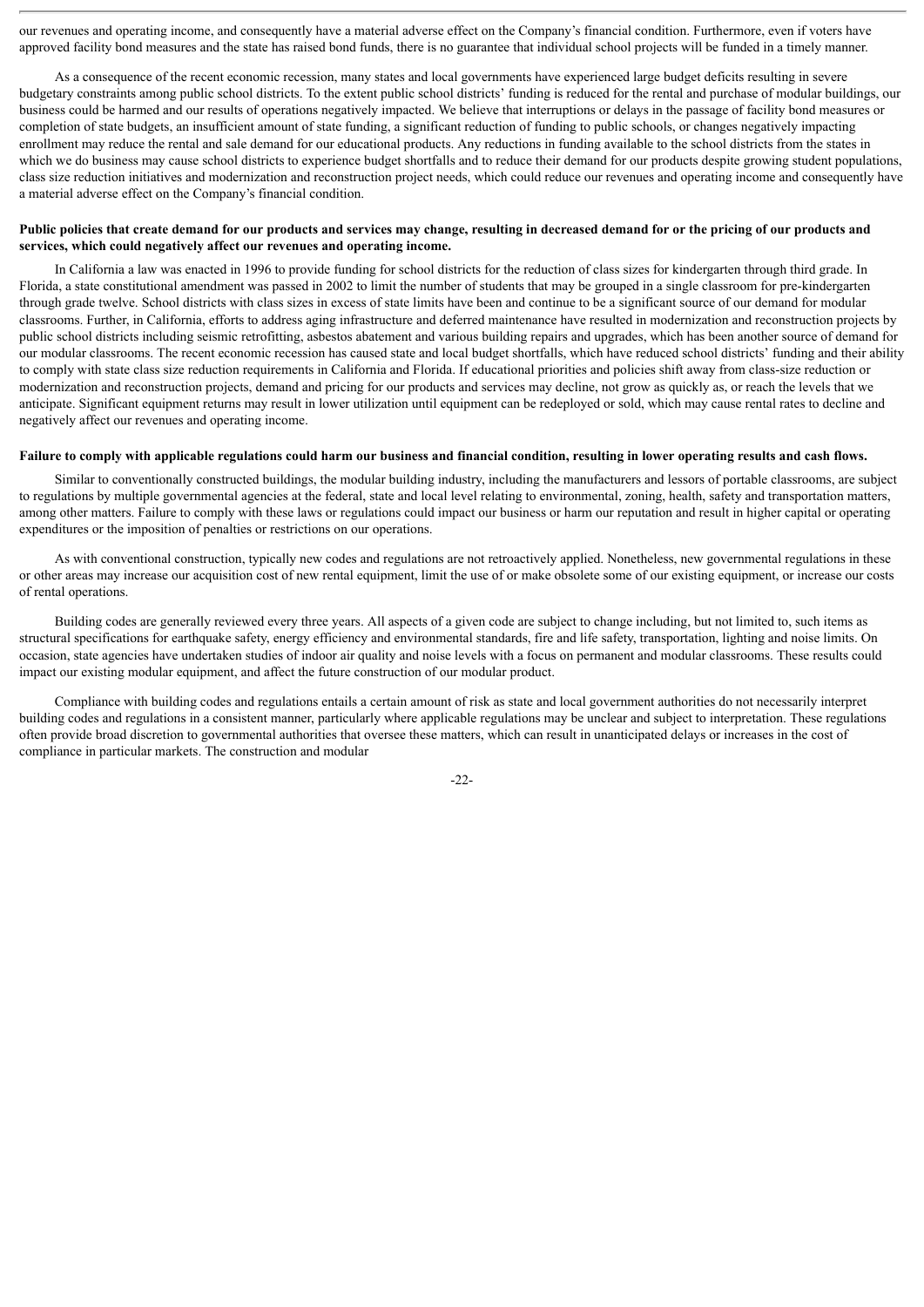industries have developed many "best practices" which are constantly evolving. Some of our peers and competitors may adopt practices that are more or less stringent than the Company's. When, and if, regulatory standards are clarified, the effect of the clarification may be to impose rules on our business and practices retroactively, at which time, we may not be in compliance with such regulations and we may be required to incur costly remediation. If we are unable to pass these increased costs on to our customers, our profitability, operating cash flows and financial condition could be negatively impacted.

#### **Expansions of our modular operations into new markets may negatively affect our operating results.**

Over the past several years, we have expanded our modular operations in North Carolina, Georgia, Maryland, Virginia and Washington, D.C. There are risks inherent in the undertaking of such expansion, including the risk of revenue from the business in any new markets not meeting our expectations, higher than expected costs in entering these new markets, risk associated with compliance with applicable state and local laws and regulations, response by competitors and unanticipated consequences of expansion. In addition, expansion in new markets may be affected by local economic and market conditions. Expansion of our operations into new markets will require a significant amount of attention from our management, a commitment of financial resources and will require us to add qualified management in these markets, which may negatively impact our operating results.

#### **We are subject to laws and regulations governing government contracts. These laws and regulations make these government contracts more favorable to government entities than other third parties and any changes in these laws and regulations, or our failure to comply with these laws and regulations could harm our business.**

We have agreements relating to the sale of our products to government entities and, as a result, we are subject to various statutes and regulations that apply to companies doing business with the government. The laws governing government contracts differ from the laws governing private contracts. For example, many government contracts contain pricing terms and conditions that are not applicable to private contracts such as clauses that allow government entities not to perform on contractual obligations in the case of a lack of fiscal funding. Also, in the educational markets we serve, we are able to utilize "piggyback" contracts in marketing our products and services and ultimately to book business. The term "piggyback contract" refers to contracts for portable classrooms or other products entered into by public school districts following a formal bid process that allows for the use of the same contract terms and conditions with the successful vendor by other public school districts. As a result, "piggyback" contracts allow us to more readily book orders from our government customers, primarily public school districts, and to reduce the administrative expense associated with booking these orders. The governmental statutes and regulations that allow for use of "piggyback" contracts are subject to change or elimination in their entirety. A change in the manner of use or the elimination of "piggyback" contracts would likely negatively impact our ability to book new business from these government customers and could cause our administrative expenses related to processing these orders to increase significantly. In addition, any failure to comply with these laws and regulations might result in administrative penalties or even in the suspension of these contracts and as a result, the loss of the related revenues which would harm our business and results from operations.

#### **Seasonality of our educational business may have adverse consequences for our business.**

A significant portion of the modular sale and rental revenues is derived from the educational market. Typically, during each calendar year, our highest numbers of classrooms are shipped for rental and sale orders during the second and third quarters for delivery and installation prior to the start of the upcoming school year. The majority of classrooms shipped in the second and third quarters have rental start dates during the third quarter, thereby making the fourth quarter the first full quarter of rental revenues recognized for these transactions. Although this is the historical seasonality of our business, it is subject to change or may not meet our expectations, which may have adverse consequences for our business.

#### **We face strong competition in our modular building markets and we may not be able to effectively compete.**

The modular building leasing industry is highly competitive in our states of operation and we expect it to remain so. The competitive market in which we operate may prevent us from raising rental fees or sales prices to pass any increased costs on to our customers. We compete on the basis of a number of factors, including equipment availability, quality, price, service, reliability, appearance, functionality and delivery terms. We may experience pricing pressures in our areas of operation in the future as some of our competitors seek to obtain market share by reducing prices.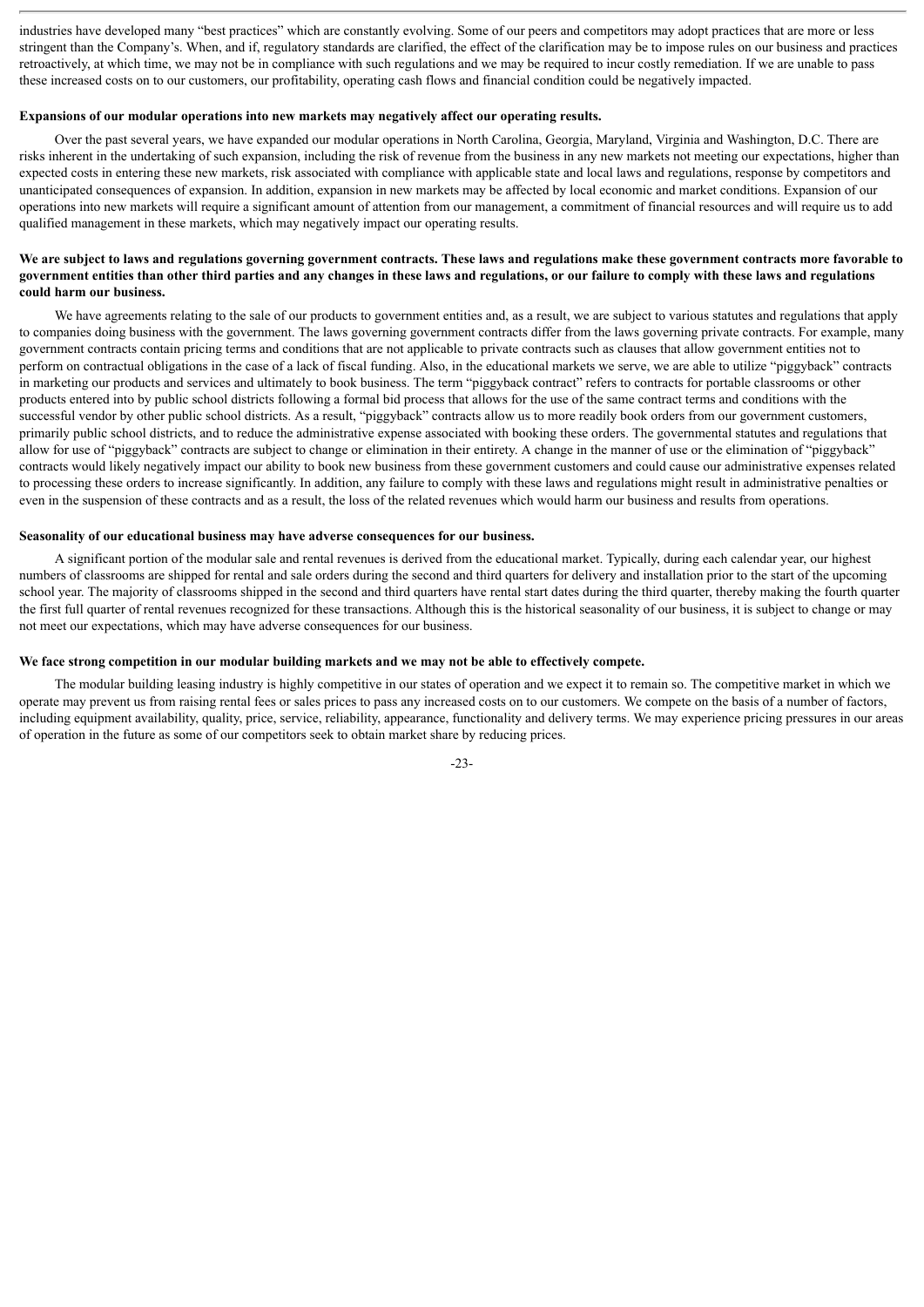Some of our larger national competitors in the modular building leasing industry, notably Williams Scotsman International, Inc. and Modspace, have a greater range of products and services, greater financial and marketing resources, larger customer bases, and greater name recognition than we have. These larger competitors may be better able to respond to changes in the relocatable modular building market, to finance acquisitions, to fund internal growth and to compete for market share, any of which could harm our business.

#### **We may not be able to quickly redeploy modular units returning from leases, which could negatively affect our financial performance and our ability to expand, or utilize, our rental fleet.**

As of December 31, 2012, 59% of our modular portfolio had equipment on rent for periods exceeding the original committed term. Generally, when a customer continues to rent the modular units beyond the contractual term, the equipment rents on a month-to-month basis. If a significant number of our rented modular units were returned during a short period of time, particularly those units that are rented on a month-to-month basis, a large supply of units would need to be remarketed. Our failure to effectively remarket a large influx of units returning from leases could negatively affect our financial performance and our ability to continue expanding our rental fleet. In addition, if returned units stay off rent for an extended period of time, we may incur additional costs to securely store and maintain them.

## **Significant increases in raw material and labor costs could increase our acquisition cost of new modular rental units and repair and maintenance costs of our fleet, which would increase our operating costs and harm our profitability.**

We incur labor costs and purchase raw materials, including lumber, siding and roofing and other products to perform periodic repairs, modifications and refurbishments to maintain physical conditions of our modular units. The volume, timing and mix of maintenance and repair work on our rental equipment may vary quarter-to-quarter and year-to-year. Generally, increases in labor and raw material costs will also increase the acquisition cost of new modular units and increase the repair and maintenance costs of our fleet. We also maintain a fleet of service trucks and use subcontractor companies for the delivery, set-up, return delivery and dismantle of modulars for our customers. We rely on our subcontractor service companies to meet customer demands for timely shipment and return, and the loss or inadequate number of subcontractor service companies may cause prices to increase, while negatively impacting our reputation and operating performance. During periods of rising prices for labor, raw materials or fuel, and in particular, when the prices increase rapidly or to levels significantly higher than normal, we may incur significant increases in our acquisition costs for new modular units and incur higher operating costs that we may not be able to recoup from our customers, which would reduce our profitability.

#### **Failure by third parties to manufacture our products timely or properly may harm our reputation and financial condition.**

We are dependent on third parties to manufacture our products even though we are able to purchase products from a variety of third-party suppliers. Mobile Modular purchases new modulars from various manufacturers who build to Mobile Modular's design specifications. With the exception of Enviroplex, none of the principal suppliers are affiliated with the Company. During 2012, Mobile Modular purchased 38% of its modular product from one manufacturer. The Company believes that the loss of any of its primary manufacturers of modulars could have an adverse effect on its operations since Mobile Modular could experience higher prices and longer delivery lead times for modular product until other manufacturers were able to increase their production capacity.

## **Failure to properly design, manufacture, repair and maintain the modular product may result in impairment charges, potential litigation and reduction of our operating results and cash flows.**

We estimate the useful life of the modular product to be 18 years with a residual value of 50%. However, proper design, manufacture, repairs and maintenance of the modular product during our ownership is required for the product to reach the estimated useful life of 18 years with a residual value of 50%. If we do not appropriately manage the design, manufacture, repair and maintenance of our modular product, or otherwise delay or defer such repair or maintenance, we may be required to incur impairment charges for equipment that is beyond economic repair costs or incur significant capital expenditures to acquire new modular product to serve demand. In addition, such failures may result in personal injury or property damage claims, including claims based on presence of mold, and termination of leases or contracts by customers. Costs of contract performance, potential litigation, and profits lost from termination could accordingly reduce our future operating results and cash flows.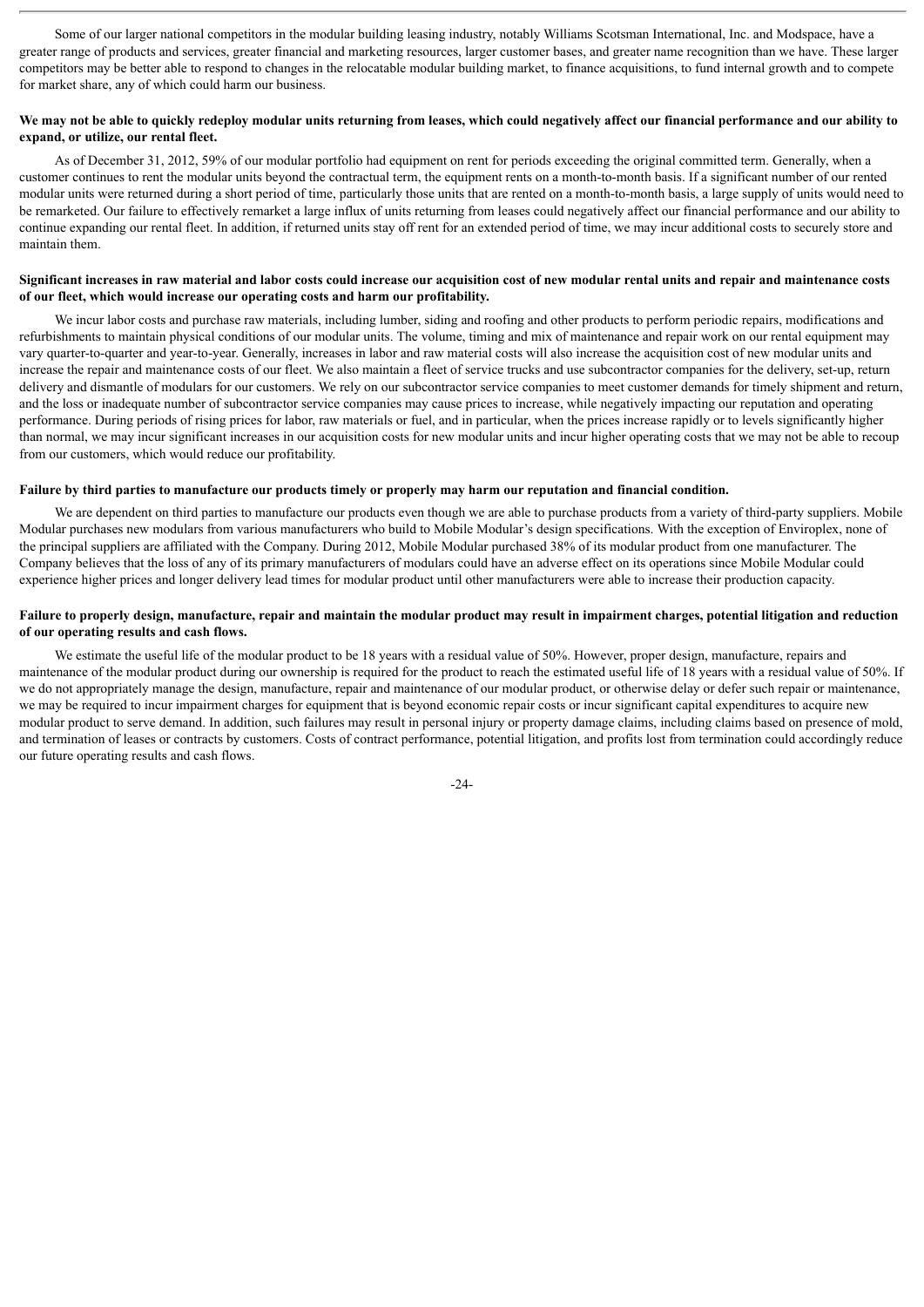#### **Our warranty costs may increase and warranty claims could damage our reputation and negatively impact our revenues and operating income.**

Sales of new relocatable modular buildings not manufactured by us are typically covered by warranties provided by the manufacturer of the products sold. We provide ninety-day warranties on certain modular sales of used rental units and one-year warranties on equipment manufactured by our Enviroplex subsidiary. Historically, our warranty costs have not been significant, and we monitor the quality of our products closely. If a defect were to arise in the installation of our equipment at the customer's facilities or in the equipment acquired from our suppliers or by our Enviroplex subsidiary, we may experience increased warranty claims. Such claims could disrupt our sales operations, damage our reputation and require costly repairs or other remedies, negatively impacting revenues and operating income.

## **SPECIFIC RISKS RELATED TO OUR ELECTRONIC TEST EQUIPMENT BUSINESS SEGMENT:**

## **Market risk and cyclical downturns in the industries using test equipment may result in periods of low demand for our product resulting in excess inventory, impairment charges and reduction of our operating results and cash flows.**

TRS-RenTelco's revenues are derived from the rental and sale of general purpose and communications test equipment to a broad range of companies, from Fortune 500 to middle and smaller market companies, in the aerospace, defense, communications, manufacturing and semiconductor industries. Electronic test equipment rental and sales revenues are primarily affected by the business activity within these industries related to research and development, manufacturing, and communication infrastructure and maintenance. Historically, these industries have been cyclical and have experienced periodic downturns, which can have a material adverse impact on the industry's demand for equipment, including our rental electronic test equipment. In addition, the severity and length of any downturn in an industry may also affect overall access to capital, which could adversely affect our customers and result in excess inventory and impairment charges. During periods of reduced and declining demand for test equipment, we are exposed to additional receivable risk from non-payment and may need to rapidly align our cost structure with prevailing market conditions, which may negatively impact our operating results and cash flows.

#### **Seasonality of our electronic test equipment business may impact quarterly results.**

Generally, rental activity declines in the fourth quarter month of December and the first quarter months of January and February. These months may have lower rental activity due to holiday closures, particularly by larger companies, inclement weather and its impact on various field related communications equipment rentals, and companies' operational recovery from holiday closures which may impact the start-up of new projects coming online in the first quarter. These seasonal factors historically have impacted quarterly results in each year's first and fourth quarter, but we are unable to predict how such factors may impact future periods.

#### **Our rental test equipment may become obsolete, which could result in an impairment charge, or may no longer be supported by a manufacturer.**

Electronic test equipment is characterized by changing technology and evolving industry standards that may render our existing equipment obsolete through new product introductions, or enhancements, before the end of its anticipated useful life, causing us to incur impairment charges. We must anticipate and keep pace with the introduction of new hardware, software and networking technologies and acquire equipment that will be marketable to our current and prospective customers.

Additionally, some manufacturers of our equipment may be acquired or cease to exist, resulting in a future lack of support for equipment purchased from those manufacturers. This could result in the remaining useful life to become shorter, causing us to incur an impairment charge. We monitor our manufacturers' capacity to support their products and the introduction of new technologies, and we acquire equipment that will be marketable to our current and prospective customers. However, any prolonged economic downturn could result in unexpected bankruptcies or reduced support from our manufacturers. Failure to properly select, manage and respond to the technological needs of our customers and changes to our products through their technology life cycle may cause certain electronic test equipment to become obsolete, resulting in impairment charges, which may negatively impact operating results and cash flows.

 $-25-$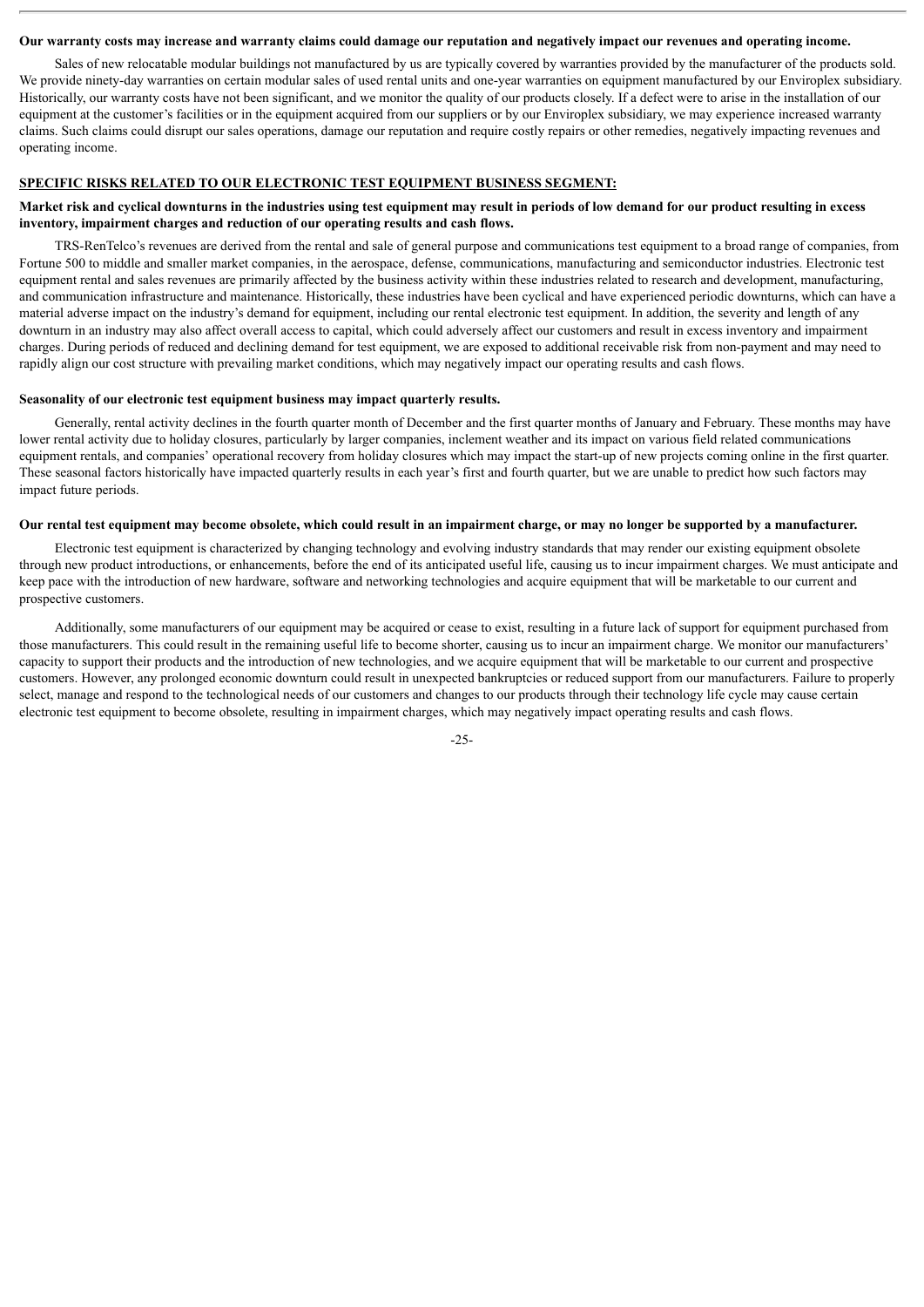## **If we do not effectively compete in the rental equipment market, our operating results will be materially and adversely affected.**

The electronic test equipment rental business is characterized by intense competition from several competitors, including Electro Rent Corporation, Continental Resources, Microlease and TestEquity, some of which may have access to greater financial and other resources than we do. Although no single competitor holds a dominant market share, we face competition from these established entities and new entrants in the market. We believe that we anticipate and keep pace with the introduction of new products and acquire equipment that will be marketable to our current and prospective customers. We compete on the basis of a number of factors, including product availability, price, service and reliability. Some of our competitors may offer similar equipment for lease, rental or sale at lower prices and may offer more extensive servicing, or financing options. Failure to adequately forecast the adoption of, and demand for, new or existing products may cause us not to meet our customers' equipment requirements and may materially and adversely affect our operating results.

## **If we are not able to obtain equipment at favorable rates, there could be a material adverse effect on our operating results and reputation.**

The majority of our rental equipment portfolio is comprised of general purpose test and measurement instruments purchased from leading manufacturers such as Agilent Technologies and Tektronix, a division of Danaher Corporation. We depend on purchasing equipment from these manufacturers and suppliers for use as our rental equipment. If, in the future, we are not able to purchase necessary equipment from one or more of these suppliers on favorable terms, we may not be able to meet our customers' demands in a timely manner or for a rental rate that generates a profit. If this should occur, we may not be able to secure necessary equipment from an alternative source on acceptable terms and our business and reputation may be materially and adversely affected.

## **If we are not able to anticipate and mitigate the risks associated with operating internationally, there could be a material adverse effect on our operating results.**

Currently, total foreign country customers and operations account for less than 10% of the Company's revenues and long-lived assets. In recent years some of our customers have expanded their international operations faster than domestic operations, and this trend may continue. Over time, we anticipate the amount of our international business may increase if our focus on international market opportunities continues. Operating in foreign countries subjects the Company to additional risks, any of which may adversely impact our future operating results, including:

- international political, economic and legal conditions including tariffs and trade barriers;
- our ability to comply with customs, anti-corruption, import/export and other trade compliance regulations, together with any unexpected changes in such regulations;
- greater difficulty in our ability to recover rental equipment and obtain payment of the related trade receivables;
- additional costs to establish and maintain international subsidiaries and related operations;
- difficulties in attracting and retaining staff and business partners to operate internationally;
- language and cultural barriers;
- seasonal reductions in business activities in the countries where our international customers are located;
- difficulty with the integration of foreign operations;
- longer payment cycles;
- currency fluctuations; and
- potential adverse tax consequences.

## **Unfavorable currency exchange rates may negatively impact our financial results in U.S. dollar terms.**

We receive revenues in Canadian dollars from our business activities in Canada. Conducting business in currencies other than U.S. dollars subjects us to fluctuations in currency exchange rates. If the currency exchange rates change unfavorably, the value of net

-26-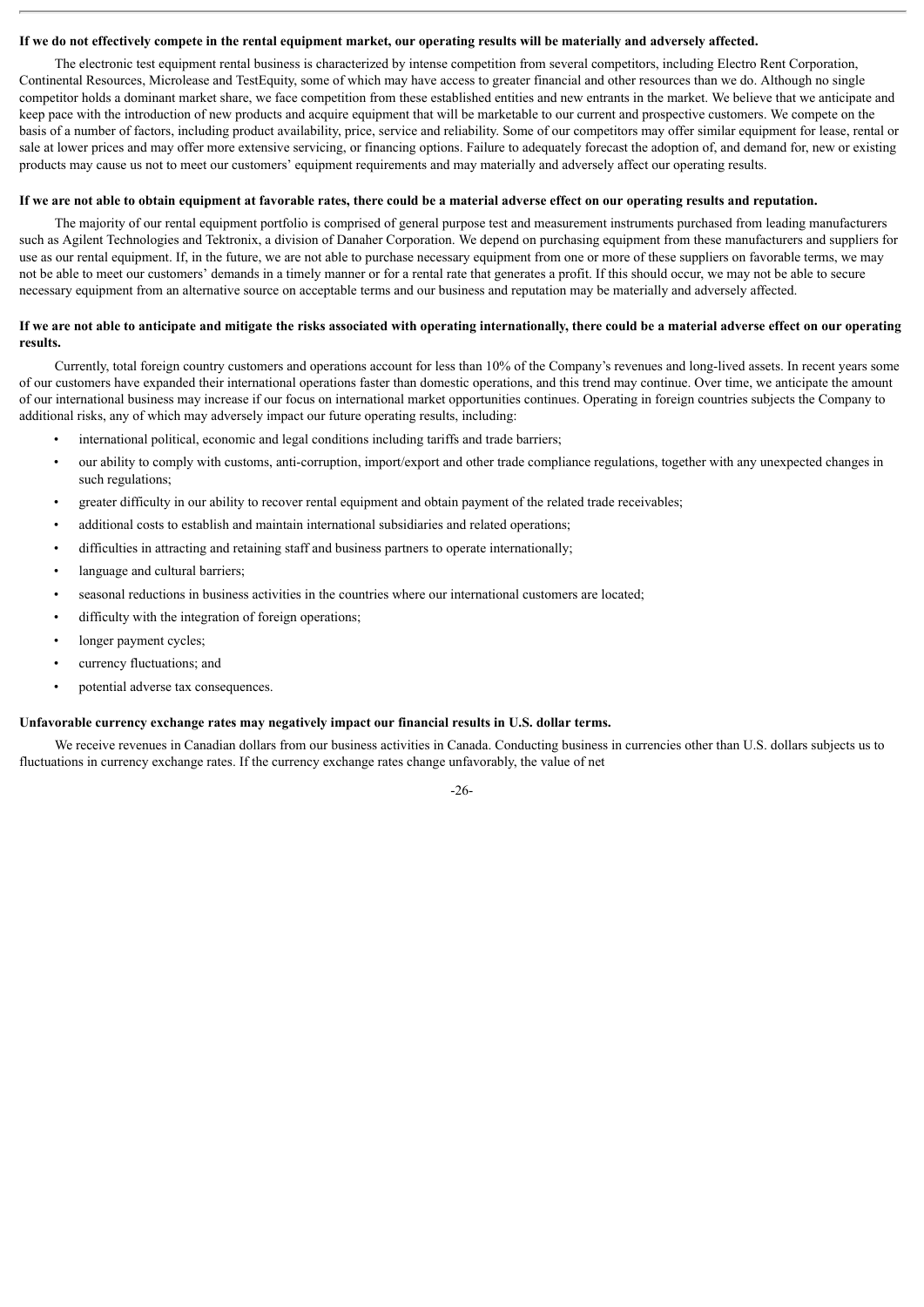receivables we receive in foreign currencies and later convert to U.S. dollars after the unfavorable change would be diminished. This could have a negative impact on our reported operating results. We currently do not engage in hedging strategies to mitigate this risk.

## **SPECIFIC RISKS RELATED TO OUR LIQUID AND SOLID CONTAINMENT TANKS AND BOXES BUSINESS SEGMENT:**

**We may be brought into tort or environmental litigation or held responsible for cleanup of spills if the customer fails to perform, or an accident occurs in the use of our rental products, which could materially adversely affect our business, future operating results or financial position.**

Our rental tanks and boxes are used by our customers to store non-hazardous and certain hazardous liquids on the customer's site. Our customers are generally responsible for proper operation of our tank and box rental equipment while on rent and returning a cleaned and undamaged container upon completion of use, but exceptions may be granted and we cannot always assure that these responsibilities are fully met in all cases. Although we require the customer to carry commercial general liability insurance in a minimum amount of \$5,000,000, such policies often contain pollution exclusions and other exceptions. Furthermore, we cannot be certain our liability insurance will always be sufficient. In addition, if an accident were to occur involving our rental equipment or a spill of substances were to occur when the tank or box was in transport or on rent with our customer, a claim could be made against us as owner of the rental equipment.

In the event of a spill or accident, we may be brought into a lawsuit or enforcement action by either our customer or a third party on numerous potential grounds, including an allegation that an inherent flaw in a tank or box contributed to an accident or that the tank had suffered some undiscovered harm from a previous customer's prior use. In the event of a spill caused by our customers, we may be held responsible for cleanup under environmental laws and regulations concerning obligations of suppliers of rental products to effect remediation. In addition, applicable environmental laws and regulations may impose liability on us for the conduct of third parties, or for actions that complied with applicable regulations when taken, regardless of negligence or fault. Substantial damage awards have also been made in certain jurisdictions against lessors of industrial equipment based upon claims of personal injury, property damage, and resource damage caused by the use of various products. While we take what we believe are reasonable precautions that our rental equipment is in good and safe condition prior to rental and carry insurance to protect against certain risks of loss or accidents, such liability could adversely impact our profitability.

#### **The liquid and solid storage and containment rental industry is highly competitive, and competitive pressures could lead to a decrease in our market share or in rental rates and our ability to rent, or sell, equipment at favorable prices, which could adversely affect our operating results.**

The liquid and solid storage and containment rental industry is highly competitive. We compete against national, regional and local companies, including BakerCorp and Rain For Rent, both of which are significantly larger than we are and both of which have greater financial and marketing resources than we have. Some of our competitors also have longer operating histories, lower cost basis of rental equipment, lower cost structures and more established relationships with equipment manufacturers than we have. In addition, certain of our competitors are more geographically diverse than we are and have greater name recognition among customers than we do. As a result, our competitors that have these advantages may be better able to attract customers and provide their products and services at lower rental rates. Some competitors offer different approaches to liquid storage, such as large-volume modular tanks that may have better economics and compete with conventional frac tanks in certain oil and gas field applications. We may in the future encounter increased competition in the markets that we serve from existing competitors or from new market entrants.

We believe that equipment quality, service levels, rental rates and fleet size are key competitive factors in the liquid and solid containment storage rental industry. From time to time, we or our competitors may attempt to compete aggressively by lowering rental rates or prices. Competitive pressures could adversely affect our revenues and operating results by decreasing our market share or depressing the rental rates. To the extent we lower rental rates or increase our fleet in order to retain or increase market share, our operating margins would be adversely impacted. In addition, we may not be able to match a larger competitor's price reductions or fleet investment because of its greater financial resources, all of which could adversely impact our operating results through a combination of a decrease in our market share, revenues and operating income.

-27-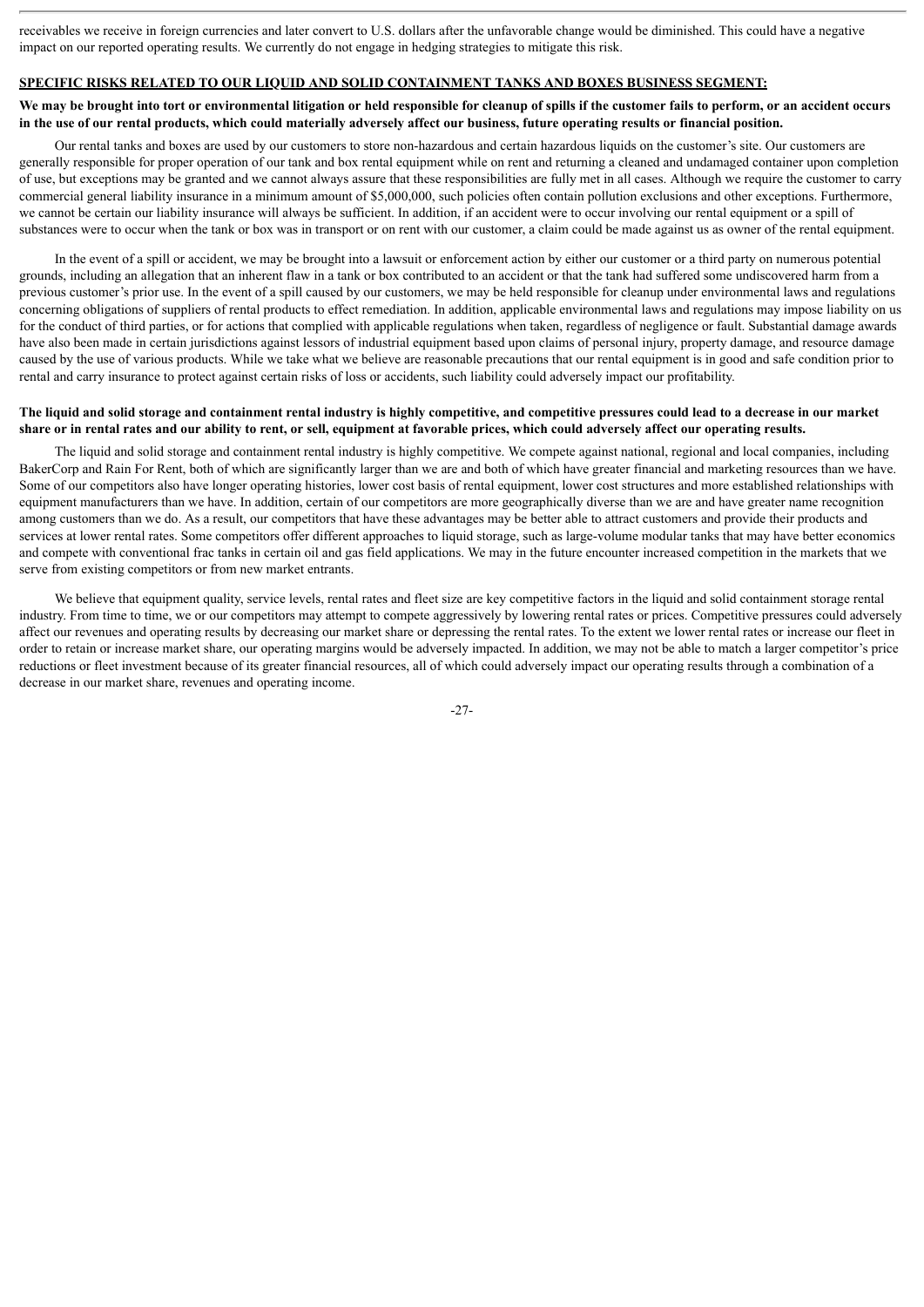## **Market risk, commodity price volatility, regulatory changes or interruptions and cyclical downturns in the industries using tanks and boxes may result in periods of low demand for our products resulting in excess inventory, impairment charges and reduction of our operating results and cash flows.**

Adler Tanks' revenues are derived from the rental of tanks and boxes to companies involved in oil and gas exploration, extraction and refinement, environmental remediation and wastewater/groundwater treatment, infrastructure construction and various industrial services, among others. We expect tank and box rental revenues will primarily be affected by the business activity within these industries. Historically, these industries have been cyclical and have experienced periodic downturns, which have a material adverse impact on the industry's demand for equipment, including the tanks and boxes rented by us. Lower oil or gas prices may have an adverse effect on our liquid and solid containment tank and boxes business if the price reduction causes customers to limit or stop exploration, extraction or refinement activities, resulting in lower demand and pricing for renting Adler Tank's products. Also, a weak U.S. economy may negatively impact infrastructure construction and industrial activity. Any of these factors may result in excess inventory or impairment charges and reduce our operating results and cash flows.

## **Changes in regulatory, or governmental, oversight of hydraulic fracturing could materially adversely affect the demand for our rental products and reduce our operating results and cash flows.**

We believe that in recent years growing demand related to hydraulic fracturing has increased the total market size and accounted for approximately one third or more of total market rental revenue in 2012. Oil and gas exploration and extraction (including use of tanks for hydraulic fracturing to obtain shale oil and shale gas) are subject to numerous local, state and federal regulations. The hydraulic fracturing method of extraction has come under scrutiny in several states and by the Federal government due to the potential adverse effects that hydraulic fracturing, and the liquids and chemicals used, may have on water quality and public health. In addition, the disposal of wastewater from the hydraulic fracturing process into injection wells may increase the rate of seismic activity near drill sites and could result in regulatory changes, delays or interruption of future activity. Changes in these regulations could limit, interrupt, or stop exploration and extraction activities, which would negatively impact the demand for our rental products. Finally, it is possible that changes in the technology utilized in hydraulic fracturing could make it less dependent on liquids and therefore lower the related requirements for the use of our rental products, which would reduce our operating results and cash flows.

#### **Seasonality of the liquid and solid storage and containment rental industry may impact quarterly results.**

Rental activity may decline in the fourth quarter month of December and the first quarter months of January and February. These months may have lower rental activity in parts of the country where inclement weather may delay, or suspend, a company's project. The impact of these delays may be to decrease the number of tanks, or boxes, on rent until companies are able to resume their projects when weather improves. These seasonal factors historically have impacted quarterly results in each year's first and fourth quarter, but we are unable to predict how such factors may impact future periods.

## **Significant increases in raw material, fuel and labor costs could increase our acquisition and operating costs of rental equipment, which would increase operating costs and decrease profitability.**

Increases in raw material costs such as steel and labor to manufacture liquid and solid storage containment tanks and boxes would increase the cost of acquiring new equipment. These price increases could materially adversely impact our financial condition and results of operations if we were not able to recoup these increases through higher rental revenues. In addition, a significant amount of revenues are generated from the transport of rental equipment to and from customers. We own delivery trucks, employ drivers and utilize subcontractors to provide these services. The price of fuel can be unpredictable and beyond our control. During periods of rising fuel and labor costs, and in particular when prices increase rapidly, we may not be able recoup these costs from our customers, which would reduce our profitability.

## **Failure by third parties to manufacture our products timely or properly may harm our ability to meet customer demand and harm our financial condition***.*

We are dependent on a variety of third party companies to manufacture equipment to be used in our rental fleet. With the exception of Sabre Manufacturing, LLC, which is owned by the President of our Adler Tanks division, none of the manufacturers are affiliated with the Company. In some cases, we may not be able to procure equipment on a timely basis to the extent that

-28-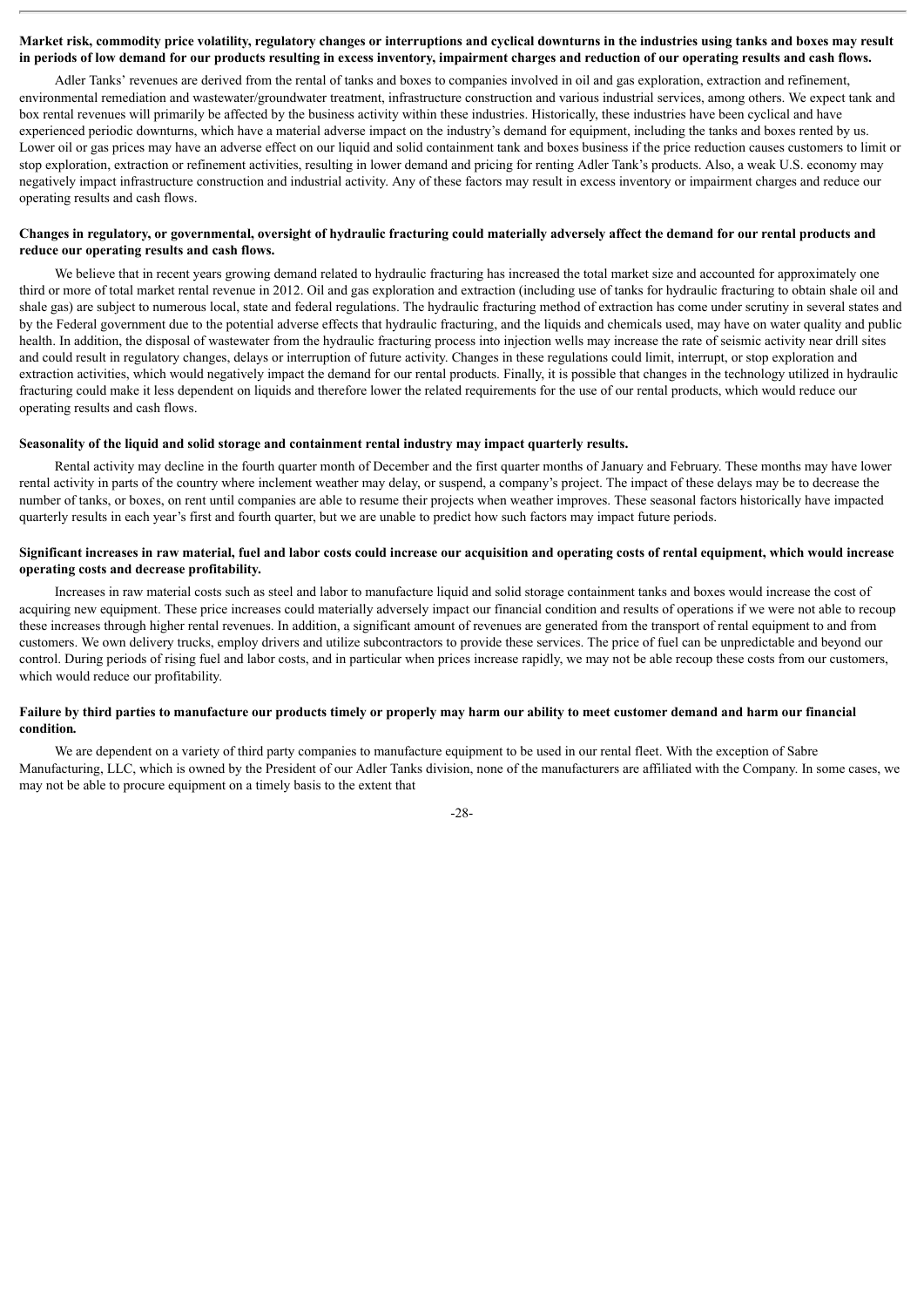manufacturers for the quantities of equipment we need are not able to produce sufficient inventory on schedules that meet our delivery requirements. If demand for new equipment increases significantly, especially during a seasonal slowdown, manufacturers may not be able to meet customer orders on a timely basis. As a result, we at times may experience long lead-times for certain types of new equipment and we cannot assure that we will be able to acquire the types or sufficient numbers of the equipment we need to grow our rental fleet as quickly as we would like and this could harm our ability to meet customer demand and harm our financial condition.

### **We derive a significant amount of our revenue in our liquid and solid containment tank and boxes business from a limited number of customers, the loss of one or more of which could have an adverse effect on our business.**

A significant portion of our revenue in our liquid and solid containment tank and boxes business is generated from a few major customers. Although we have some long-term relationships with our major customers, we cannot be assured that our customers will continue to use our products or services or that they will continue to do so at historical levels. The loss of any significant customer, the failure to collect a significant receivable from a significant customer, any material reduction in orders by a significant customer or the cancellation of a significant customer order could significantly reduce our revenues and consequently harm our financial condition and our ability to fund our operations.

#### **We may not be able to quickly redeploy equipment returning from leases at equivalent prices.**

Many of our rental transactions are short-term in nature with pricing established on a daily basis. The length of time that a customer needs equipment can often be difficult to determine and can be impacted by a number of factors such as weather, customer funding and project delays. In addition, our equipment is primarily used in the oil and gas, industrial plant services, environmental remediation and infrastructure construction industries. Changes in the economic conditions facing any of those industries could result in a significant number of units returning off rent, both for us and our competitors.

If the supply of rental equipment available on the market significantly increases due to units coming off rent, demand for and pricing of our rental products could be adversely impacted. We may experience delays in remarketing our off-rent units to new customers and incur cost to move the units to other regions where demand is stronger. Actions in these circumstances by our competitors may also depress the market price for rental units. These delays and price pressures would adversely affect equipment utilization levels and total revenues, which would reduce our profitability.

## **ITEM 1B. UNRESOLVED STAFF COMMENTS**

None.

-29-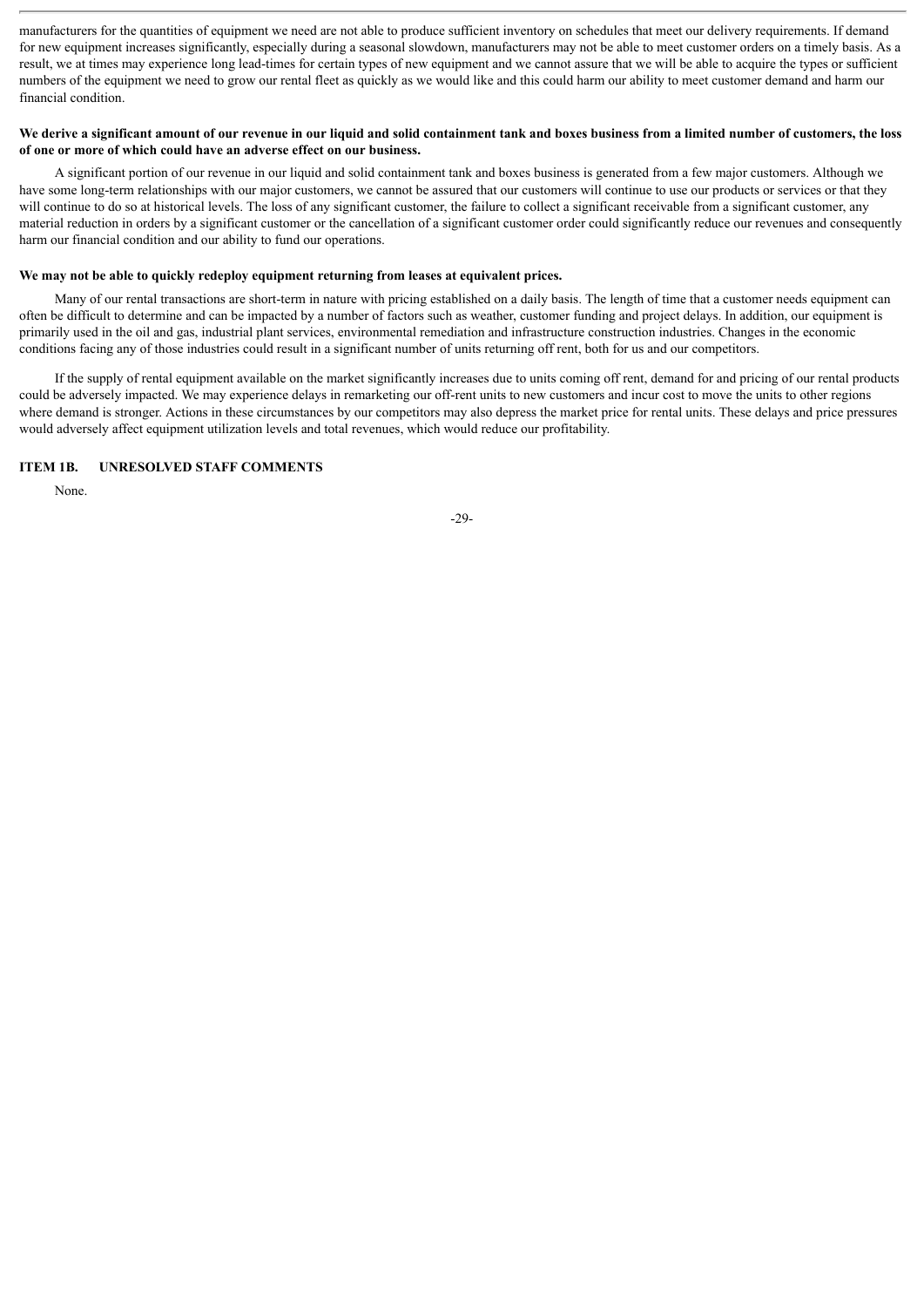## **ITEM 2. PROPERTIES.**

The Company's four business segments currently conduct operations from the following locations:

Mobile Modular—Four inventory centers, at which relocatable modular buildings are displayed, refurbished and stored are located in Livermore, California (San Francisco Bay Area), Mira Loma, California (Los Angeles Area), Pasadena, Texas (Houston Area) and in Auburndale, Florida (Orlando Area). The inventory centers conduct rental and sales operations from modular buildings, serving as working models of the Company's modular product. The Company also has a modular sales office in Charlotte, North Carolina from which the states of North Carolina, Georgia, Virginia and Maryland are served.

TRS-RenTelco—Electronic test equipment rental and sales operations are conducted from a facility in Grapevine, Texas (Dallas Area) and a sales office in Dollard-des-Ormeaux, Quebec (Montreal, Canada Area).

Adler Tanks—Adler Tanks is headquartered in South Plainfield, New Jersey and operates from branch offices serving the Northeast, Mid-Atlantic, Midwest, Southeast, Southwest and West. A number of our branch offices are leased and have remaining lease terms of one to three years, or are leased on a month to month basis. We believe satisfactory alternative properties can be found in all of our markets if we do not renew our existing leased properties.

Enviroplex—The Company's wholly owned subsidiary, Enviroplex, manufactures modular buildings used primarily as classrooms in California from its facility in Stockton, California (San Francisco Bay Area).

The following table sets forth the total acres, square footage of office space, square footage of warehouse space and total square footage of our significant properties at December 31, 2012.

|                                          |                          |                   | Square Footage    |         |  |
|------------------------------------------|--------------------------|-------------------|-------------------|---------|--|
|                                          | Total Acres              | Office            | Warehouse         | Total   |  |
| Corporate Offices                        |                          |                   |                   |         |  |
| Livermore, California <sup>1</sup>       | $\overline{\phantom{0}}$ | 26,160            |                   | 26,160  |  |
| Plano, Texas <sup>3</sup>                | 2.6                      | 28,337            | 10,773            | 39,110  |  |
| Mobile Modular                           |                          |                   |                   |         |  |
| Livermore, California <sup>1, 2, 6</sup> | 137.2                    | 7,680             | 53,440            | 61,120  |  |
| Mira Loma, California <sup>6</sup>       | 78.5                     | 7,920             | 45,440            | 53,360  |  |
| Pasadena, Texas                          | 50.0                     | 3,868             | 24,000            | 27,868  |  |
| Auburndale, Florida <sup>6</sup>         | 122.5                    | 8,400             | 95,902            | 104,302 |  |
| Charlotte, North Carolina7               |                          | 2,640             |                   | 2,640   |  |
| Lexington, North Carolina <sup>8</sup>   | 5.0                      |                   |                   |         |  |
| Perris, California <sup>4</sup>          | 6.0                      | $\hspace{0.05cm}$ | $\hspace{0.05cm}$ |         |  |
| San Diego, California <sup>5</sup>       | 2.5                      |                   |                   |         |  |
| Grand Prairie, Texas <sup>6</sup>        | 29.0                     |                   |                   |         |  |
| San Antonio, Texas <sup>6</sup>          | 35.0                     |                   |                   |         |  |
| <b>TRS-RenTelco</b>                      |                          |                   |                   |         |  |
| Grapevine, Texas <sup>9</sup>            |                          | 45,000            | 71,895            | 116,895 |  |
| Dollard-des-Ormeaux, Quebec <sup>8</sup> |                          | 12,500            |                   | 12,500  |  |
| <b>Adler Tanks</b>                       |                          |                   |                   |         |  |
| South Plainfield, New Jersey             | 3.5                      | 1,685             | 11,832            | 13,517  |  |
| Deer Park, Texas                         | 10.2                     | 3,448             | 5,353             | 8,801   |  |
| Beaumont, Texas                          | 5.4                      | 850               |                   | 850     |  |
| Mokena, Illinois                         | 11.4                     | 13,800            |                   | 13,800  |  |
| Enviroplex                               |                          |                   |                   |         |  |
| Stockton, California                     | 8.9                      | 2,091             | 105,985           | 108,076 |  |
|                                          | 507.7                    | 164,379           | 424,620           | 588,999 |  |

1 The modular building complex in Livermore, California is 33,840 square feet and includes the corporate offices, modulars and Adler Tanks branch operations.<br>
2. Of the 137.2 acres 2.2 acres with an 8.000 square foot wareh 2 Of the 137.2 acres, 2.2 acres with an 8,000 square foot warehouse facility is leased to a third party through June 2014.

-30-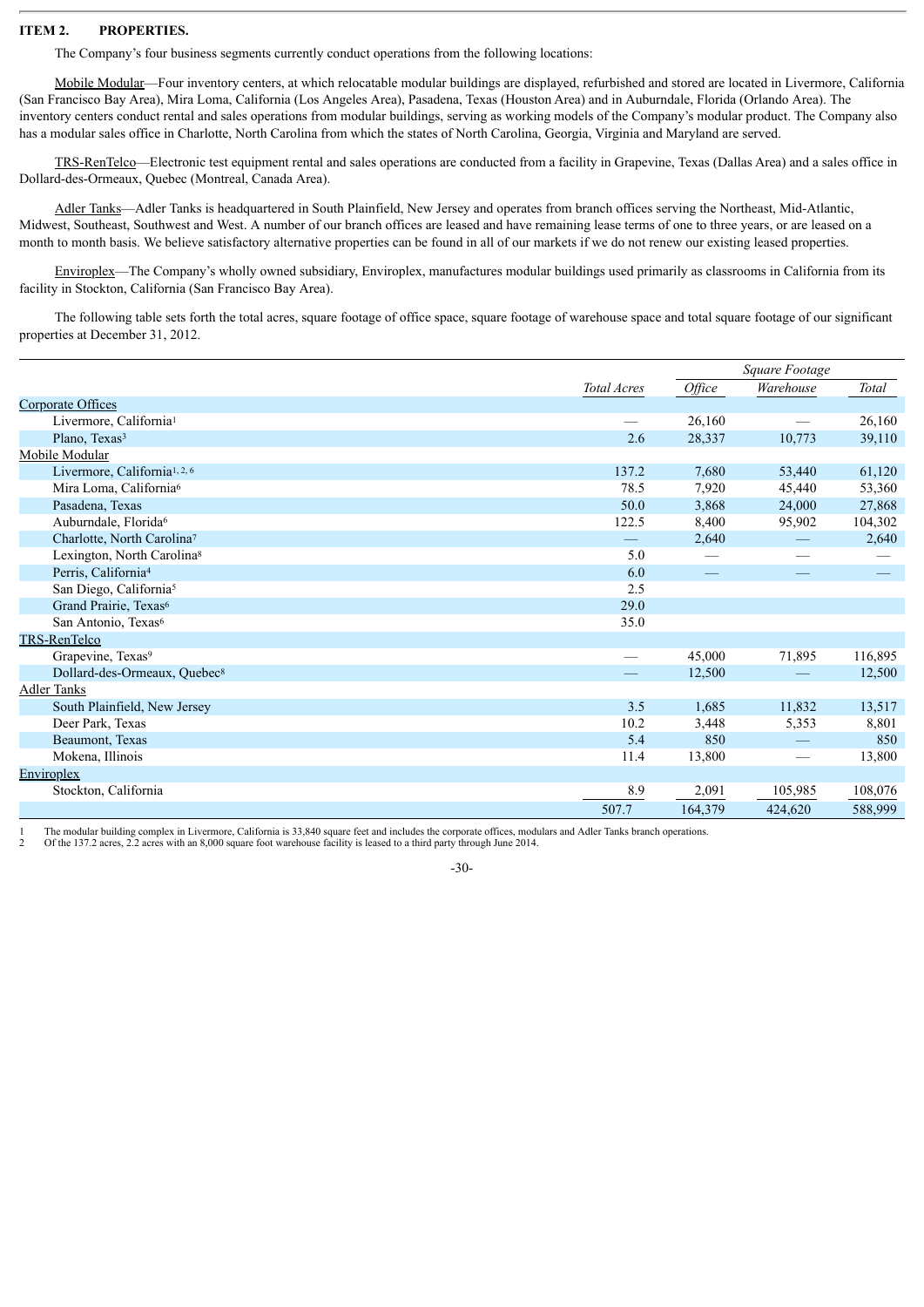3 Of the 39,110 square feet, 19,181 square feet are leased to a third party through February 2018 and 19,929 square feet are leased to a third party through November 2013.<br>This facility is leased on a month to month basis.

- 4 This facility is leased on a month to month basis.<br>5 This facility is leased through August 2013
- 5 This facility is leased through August 2013.<br>6 Adler Tanks also operates out of this facility<br>7 This facility is leased through November 20
- 6 Adler Tanks also operates out of this facility. 7 This facility is leased through November 2013.
- 8 This facility is leased through December 2013.<br>9 This facility is leased through November 2018.
- This facility is leased through November 2018.

#### **ITEM 3. LEGAL PROCEEDINGS.**

The Company is involved in various lawsuits and routine claims arising out of the normal course of its business. The Company maintains insurance coverage for its operations and employees with appropriate aggregate, per occurrence and deductible limits as the Company reasonably determines necessary or prudent with current operations and historical experience. The major policies include coverage for property, general liability, auto, directors and officers, health, and workers' compensation insurances. In the opinion of management, the ultimate amount of liability not covered by insurance, if any, under any pending litigation and claims, individually or in the aggregate, will not have a material adverse effect on the financial position or operating results of the Company.

## **ITEM 4. MINE SAFETY DISCLOSURES.**

Not Applicable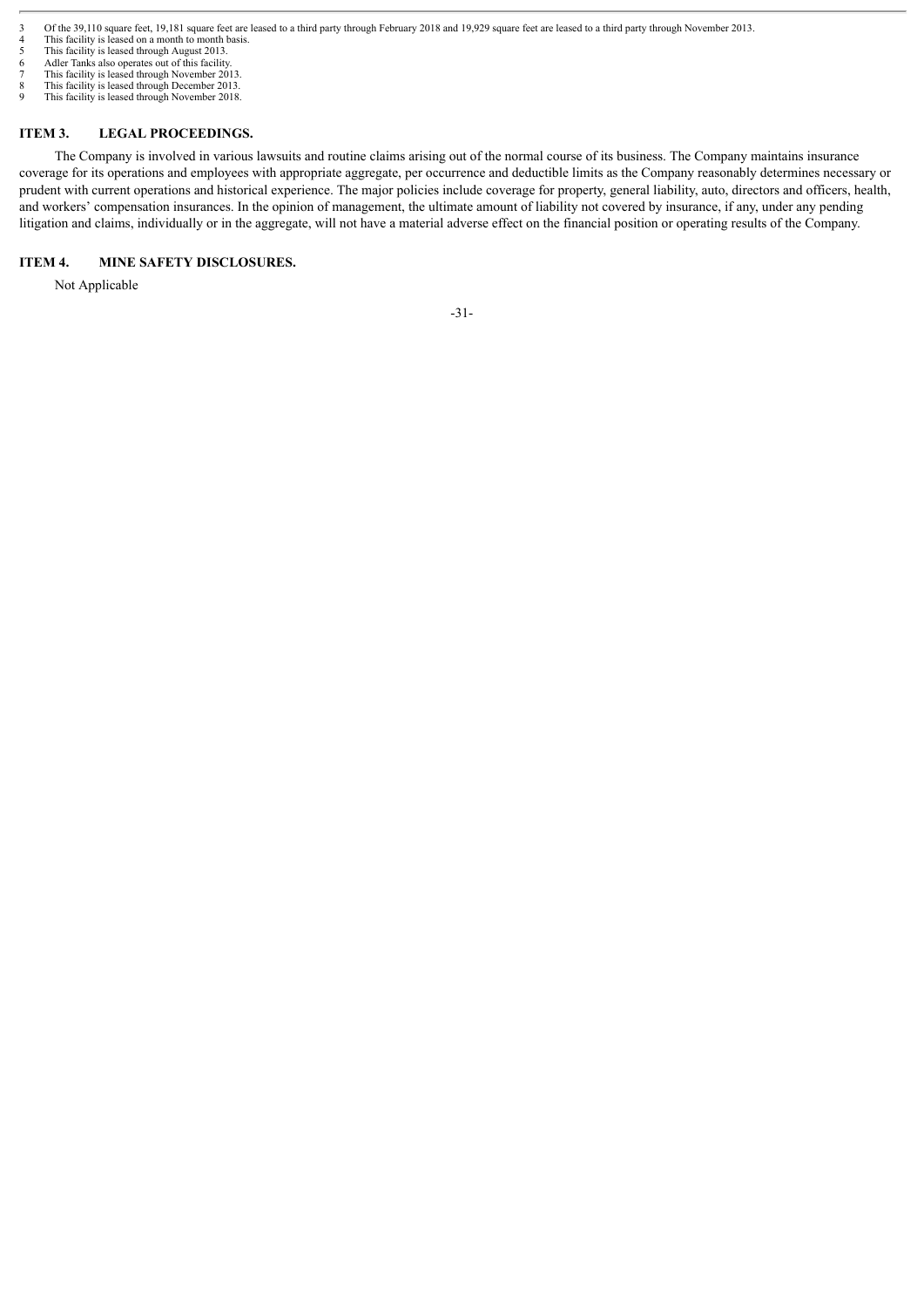#### **PART II**

#### **ITEM 5. MARKET FOR REGISTRANT'S COMMON EQUITY, RELATED STOCKHOLDER MATTERS AND ISSUER PURCHASES OF EQUITY SECURITIES.**

The Company's common stock is traded in the NASDAQ Global Select Market under the symbol "MGRC".

The market prices (as quoted by NASDAQ) and cash dividends declared, per share of the Company's common stock, by calendar quarter for the past two years were as follows:

| <b>Stock Activity</b> |         |         |         |          |         |          |         |          |  |  |
|-----------------------|---------|---------|---------|----------|---------|----------|---------|----------|--|--|
|                       |         | 2012    |         |          |         | 2011     |         |          |  |  |
|                       | 40      | 30      | 2Q      | 10       | 40      | 30       | 20      | 1Q       |  |  |
| High                  | \$29.46 | \$27.64 | \$32.54 | \$33.35  | \$29.65 | \$29.08  | \$28.73 | \$28.24  |  |  |
| Low                   | \$24.38 | \$22.93 | \$23.74 | \$28.56  | \$22.31 | \$ 21.61 | \$24.61 | \$24.76  |  |  |
| Close                 | \$29.10 | \$26.09 | \$26.50 | \$ 32.11 | \$28.99 | \$23.79  | \$28.08 | \$ 27.27 |  |  |
| Dividends Declared    | \$0.235 | \$0.235 | \$0.235 | \$0.235  | \$0.230 | \$0.230  | \$0.230 | \$0.230  |  |  |

As of February 22, 2013, the Company's common stock was held by approximately 50 shareholders of record, which does not include shareholders whose shares are held in street or nominee name. The Company believes that when holders in street or nominee name are added, the number of holders of the Company's common stock exceeds 500.

The Company has declared a quarterly dividend on its common stock every quarter since 1990. The total amount of cash dividends paid by the Company in 2012 and 2011 is discussed under "Item 7. Management's Discussion and Analysis of Financial Condition and Results of Operations—Liquidity and Capital Resources." Subject to its continued profitability and favorable cash flow, the Company intends to continue the payment of quarterly dividends.

The Company has in the past made purchases of shares of its common stock from time to time in the over-the-counter market (NASDAQ) and/or through privately negotiated, block transactions as authorized by the Company's board of directors. Shares repurchased by the Company are cancelled and returned to the status of authorized but unissued stock. On May 14, 2008, the Company's Board of Directors authorized the Company to repurchase an aggregate of 2,000,000 shares of the Company's outstanding common stock. There were no repurchases of common stock in 2012 or 2011. As of February 22, 2013, 2,000,000 shares remain authorized for repurchase under this authorization.

-32-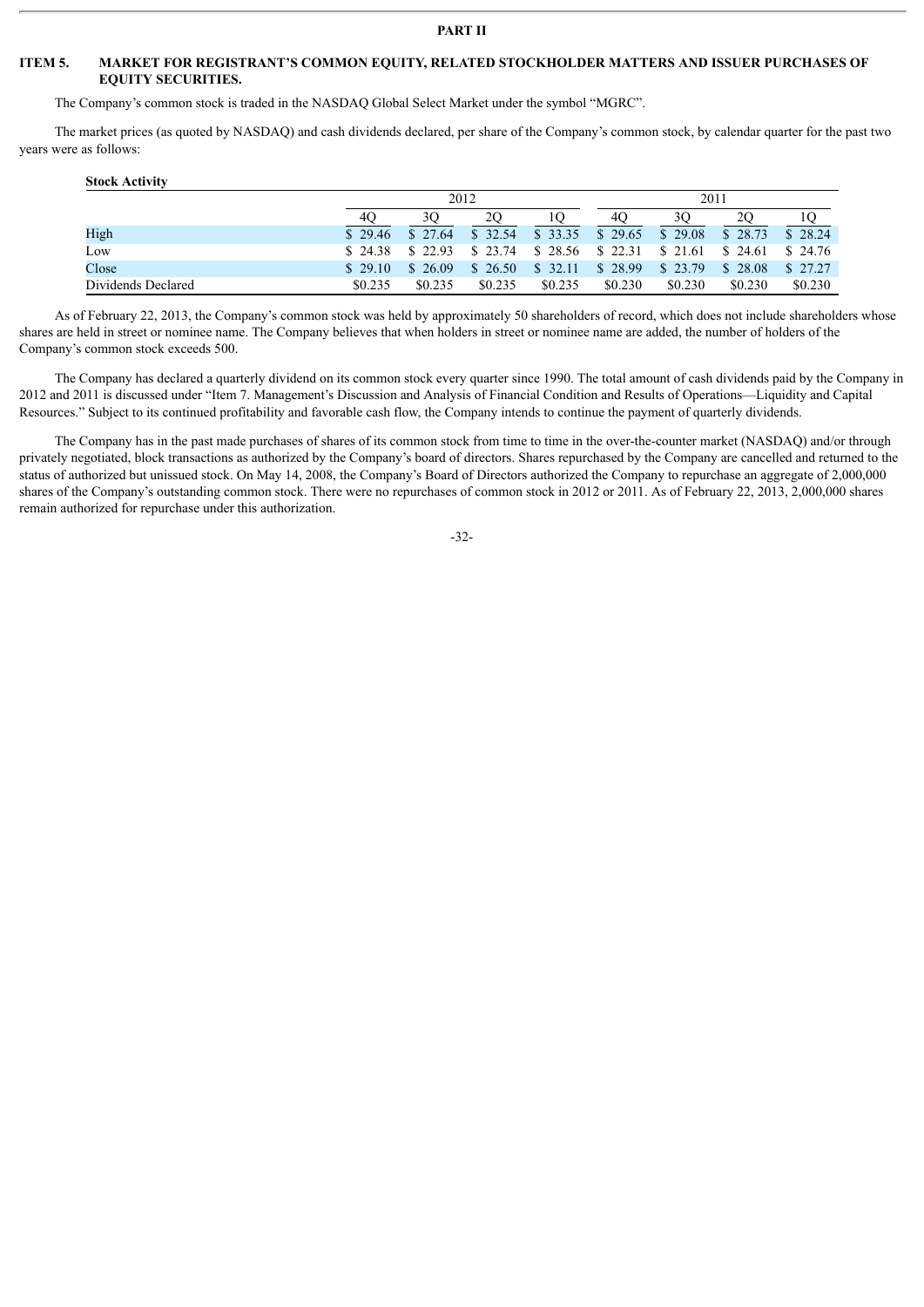## **ITEM 6. SELECTED FINANCIAL DATA.**

The following table summarizes the Company's selected financial data for the five years ended December 31, 2012 and should be read in conjunction with the detailed audited consolidated financial statements and related notes included in "Item 8 Financial Statements and Supplementary Data and "Item 7. Management's Discussion and Analysis of Financial Condition and Result of Operation".

| <b>Selected Consolidated Financial Data</b>     |              |                         |                           |           |                           |                  |              |           |    |           |
|-------------------------------------------------|--------------|-------------------------|---------------------------|-----------|---------------------------|------------------|--------------|-----------|----|-----------|
| (in thousands, except per share data)           |              | Year Ended December 31. |                           |           |                           |                  |              |           |    |           |
|                                                 |              | 2012                    |                           | 2011      |                           | $\frac{2010}{ }$ |              | 2009      |    | 2008      |
| <b>Operations Data</b>                          |              |                         |                           |           |                           |                  |              |           |    |           |
| Revenues                                        |              |                         |                           |           |                           |                  |              |           |    |           |
| Rental                                          |              | \$248,444               |                           | \$234,906 |                           | \$200,615        |              | \$186,442 |    | \$197,236 |
| <b>Rental Related Services</b>                  |              | 46,920                  |                           | 39,486    |                           | 34,702           |              | 33,352    |    | 34,080    |
| <b>Rental Operations</b>                        |              | 295,364                 |                           | 274,392   |                           | 235,317          |              | 219,794   |    | 231,316   |
| <b>Sales</b>                                    |              | 66,444                  |                           | 66,382    |                           | 54,055           |              | 53,376    |    | 70,404    |
| Other                                           |              | 2,266                   |                           | 1,896     |                           | 2,028            |              | 2,663     |    | 1,851     |
| <b>Total Revenues</b>                           |              | 364,074                 |                           | 342,670   |                           | 291,400          |              | 275,833   |    | 303,571   |
| <b>Costs and Expenses</b>                       |              |                         |                           |           |                           |                  |              |           |    |           |
| Direct Costs of Rental Operations               |              |                         |                           |           |                           |                  |              |           |    |           |
| Depreciation of Rental Equipment                |              | 63,819                  |                           | 60,187    |                           | 56,399           |              | 57,215    |    | 57,115    |
| <b>Rental Related Services</b>                  |              | 37,207                  |                           | 30,692    |                           | 26,542           |              | 25,271    |    | 24,728    |
| Other                                           |              | 45,581                  |                           | 39,859    |                           | 40,007           |              | 33,147    |    | 36,661    |
| <b>Total Direct Costs of Rental Operations</b>  |              | 146,607                 |                           | 130,738   |                           | 122,948          |              | 115,633   |    | 118,504   |
| <b>Costs of Sales</b>                           |              | 49,173                  |                           | 45,141    |                           | 37,637           |              | 38,695    |    | 49,917    |
| <b>Total Costs of Revenues</b>                  |              | 195,780                 |                           | 175,879   |                           | 160,585          |              | 154,328   |    | 168,421   |
| <b>Gross Profit</b>                             |              | 168,294                 |                           | 166,791   |                           | 130,815          |              | 121,505   |    | 135,150   |
| Selling and Administrative Expenses             |              | 86,278                  |                           | 78,127    |                           | 65,579           |              | 60,426    |    | 57,471    |
| Income from Operations                          |              | 82,016                  |                           | 88,664    |                           | 65,236           |              | 61,079    |    | 77,679    |
| <b>Interest Expense</b>                         |              | 9,149                   |                           | 7,606     |                           | 6,186            |              | 7,105     |    | 9,977     |
| Income before Provision for Income Taxes        |              | 72,867                  |                           | 81,058    |                           | 59,050           |              | 53,974    |    | 67,702    |
| Provision for Income Taxes                      |              | 28,090                  |                           | 31,456    |                           | 22,571           |              | 20,649    |    | 26,498    |
| Net Income                                      | \$           | 44,777                  | $\mathbb{S}$              | 49,602    |                           | \$ 36,479        |              | \$ 33,325 |    | \$41,204  |
|                                                 |              |                         |                           |           |                           |                  |              |           |    |           |
| Earnings Per Share:                             |              |                         |                           |           |                           |                  |              |           |    |           |
| <b>Basic</b>                                    | $\mathbb S$  | 1.80                    | $\boldsymbol{\mathsf{S}}$ | 2.04      | $\boldsymbol{\mathsf{S}}$ | 1.52             | $\mathbb{S}$ | 1.40      | \$ | 1.74      |
| Diluted                                         | $\mathbf S$  | 1.78                    | $\mathbf S$               | 2.00      | $\mathbf S$               | 1.50             | $\mathbf S$  | 1.40      | \$ | 1.72      |
| Shares Used in Per Share Calculations:<br>Basic |              | 24,759                  |                           | 24,349    |                           | 23,944           |              | 23,745    |    | 23,740    |
| Diluted                                         |              | 25,156                  |                           | 24,760    |                           | 24,289           |              | 23,869    |    | 23,944    |
|                                                 |              |                         |                           |           |                           |                  |              |           |    |           |
| <b>Balance Sheet Data (at period end)</b>       |              |                         |                           |           |                           |                  |              |           |    |           |
| Rental Equipment, at cost                       |              | \$1,072,845             |                           | \$999,189 |                           | \$897,768        |              | \$824,086 |    | \$805,744 |
| Rental Equipment, net                           |              | \$718,853               |                           | \$673,146 |                           | \$591,580        |              | \$550,220 |    | \$552,238 |
| <b>Total Assets</b>                             | $\mathbb{S}$ | 972,446                 |                           | \$918,929 |                           | \$813,562        |              | \$757,936 |    | \$784,497 |
| Notes Payable                                   | \$           | 302,000                 |                           | \$296,500 |                           | \$265,640        |              | \$247,334 |    | \$305,500 |
| Shareholders' Equity                            |              | \$364,738               |                           | \$333,142 |                           | \$294,977        |              | \$267,413 |    | \$249,880 |
| Shares Issued and Outstanding                   |              | 24,931                  |                           | 24,576    |                           | 24,235           |              | 23,795    |    | 23,709    |
| Book Value Per Share                            | $\mathbb{S}$ | 14.63                   |                           | \$13.56   |                           | \$12.17          |              | \$11.24   |    | \$10.54   |
| Debt (Total Liabilities) to Equity              |              | 1.67                    |                           | 1.76      |                           | 1.76             |              | 1.83      |    | 2.11      |
| Debt (Notes Payable) to Equity                  |              | 0.83                    |                           | 0.89      |                           | 0.90             |              | 0.92      |    | 1.22      |
| Return on Average Equity                        |              | 12.7%                   |                           | 16.0%     |                           | 13.0%            |              | 12.7%     |    | 17.1%     |
| Cash Dividends Declared Per Common Share        | $\mathbb{S}$ | 0.94                    | $\mathbf S$               | 0.92      | $\boldsymbol{\mathsf{S}}$ | 0.90             | $\mathbf S$  | 0.88      | \$ | 0.80      |

-33-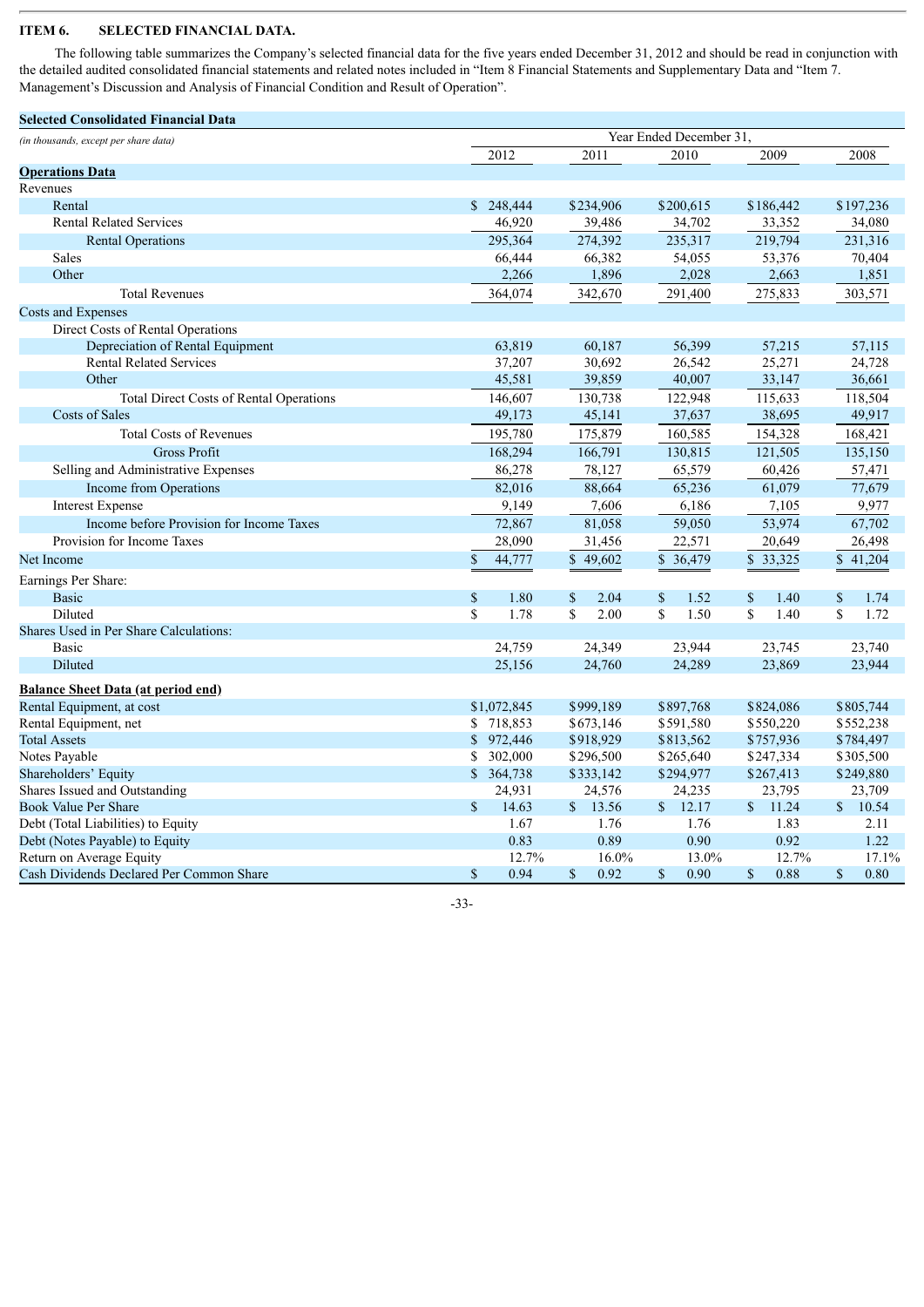## **Adjusted EBITDA**

To supplement the Company's financial data presented on a basis consistent with accounting principles generally accepted in the United States of America ("GAAP"), the Company presents "Adjusted EBITDA", which is defined by the Company as net income before interest expense, provision for income taxes, depreciation, amortization, and non-cash stock-based compensation. The Company presents Adjusted EBITDA as a financial measure as management believes it provides useful information to investors regarding the Company's liquidity and financial condition and because management, as well as the Company's lenders, use this measure in evaluating the performance of the Company.

Management uses Adjusted EBITDA as a supplement to GAAP measures to further evaluate period-to-period operating performance, compliance with financial covenants in the Company's revolving lines of credit and Senior Notes as well as the Company's ability to meet future capital expenditure and working capital requirements. Management believes the exclusion of non-cash charges, including stock-based compensation, is useful in measuring the Company's cash available for operations and performance of the Company. Because management finds Adjusted EBITDA useful, the Company believes its investors will also find Adjusted EBITDA useful in evaluating the Company's performance.

Adjusted EBITDA should not be considered in isolation or as a substitute for net income, cash flows, or other consolidated income or cash flow data prepared in accordance with GAAP or as a measure of the Company's profitability or liquidity. Adjusted EBITDA is not in accordance with or an alternative for GAAP, and may be different from non—GAAP measures used by other companies. Unlike EBITDA, which may be used by other companies or investors, Adjusted EBITDA does not include stock-based compensation charges. The Company believes that Adjusted EBITDA is of limited use in that it does not reflect all of the amounts associated with the Company's results of operations as determined in accordance with GAAP and does not accurately reflect real cash flow. In addition, other companies may not use Adjusted EBITDA or may use other non-GAAP measures, limiting the usefulness of Adjusted EBITDA for purposes of comparison. The Company's presentation of Adjusted EBITDA should not be construed as an inference that the Company will not incur expenses that are the same as or similar to the adjustments in this presentation. Therefore, Adjusted EBITDA should only be used to evaluate the Company's results of operations in conjunction with the corresponding GAAP measures. The Company compensates for the limitations of Adjusted EBITDA by relying upon GAAP results to gain a complete picture of the Company's performance. Because Adjusted EBITDA is a non-GAAP financial measure, as defined by the SEC, the Company includes in the tables below reconciliations of Adjusted EBITDA to the most directly comparable financial measures calculated and presented in accordance with GAAP.

## **Reconciliation of Net Income to Adjusted EBITDA**

| (dollar amounts in thousands)       | Year Ended December 31, |           |           |           |           |  |  |  |
|-------------------------------------|-------------------------|-----------|-----------|-----------|-----------|--|--|--|
|                                     | 2012                    | 2011      | 2010      | 2009      | 2008      |  |  |  |
| Net Income                          | \$44,777                | \$49,602  | \$36,479  | \$33,325  | \$41,204  |  |  |  |
| Provision for Income Taxes          | 28,090                  | 31,456    | 22,571    | 20,649    | 26,498    |  |  |  |
| Interest Expense                    | 9,149                   | 7,606     | 6,186     | 7,105     | 9,977     |  |  |  |
| Income from Operations              | 82,016                  | 88,664    | 65,236    | 61,079    | 77,679    |  |  |  |
| Depreciation and Amortization       | 72,476                  | 67,395    | 62,577    | 63,130    | 60,416    |  |  |  |
| Non-Cash Stock-Based Compensation   | 3,840                   | 5,221     | 4,227     | 3,598     | 3,766     |  |  |  |
| Adjusted EBITDA <sup>1</sup>        | \$158,332               | \$161,280 | \$132,040 | \$127,807 | \$141,861 |  |  |  |
| Adjusted EBITDA Margin <sup>2</sup> | 43%                     | 47%       | 45%       | 46%       | 47%       |  |  |  |

-34-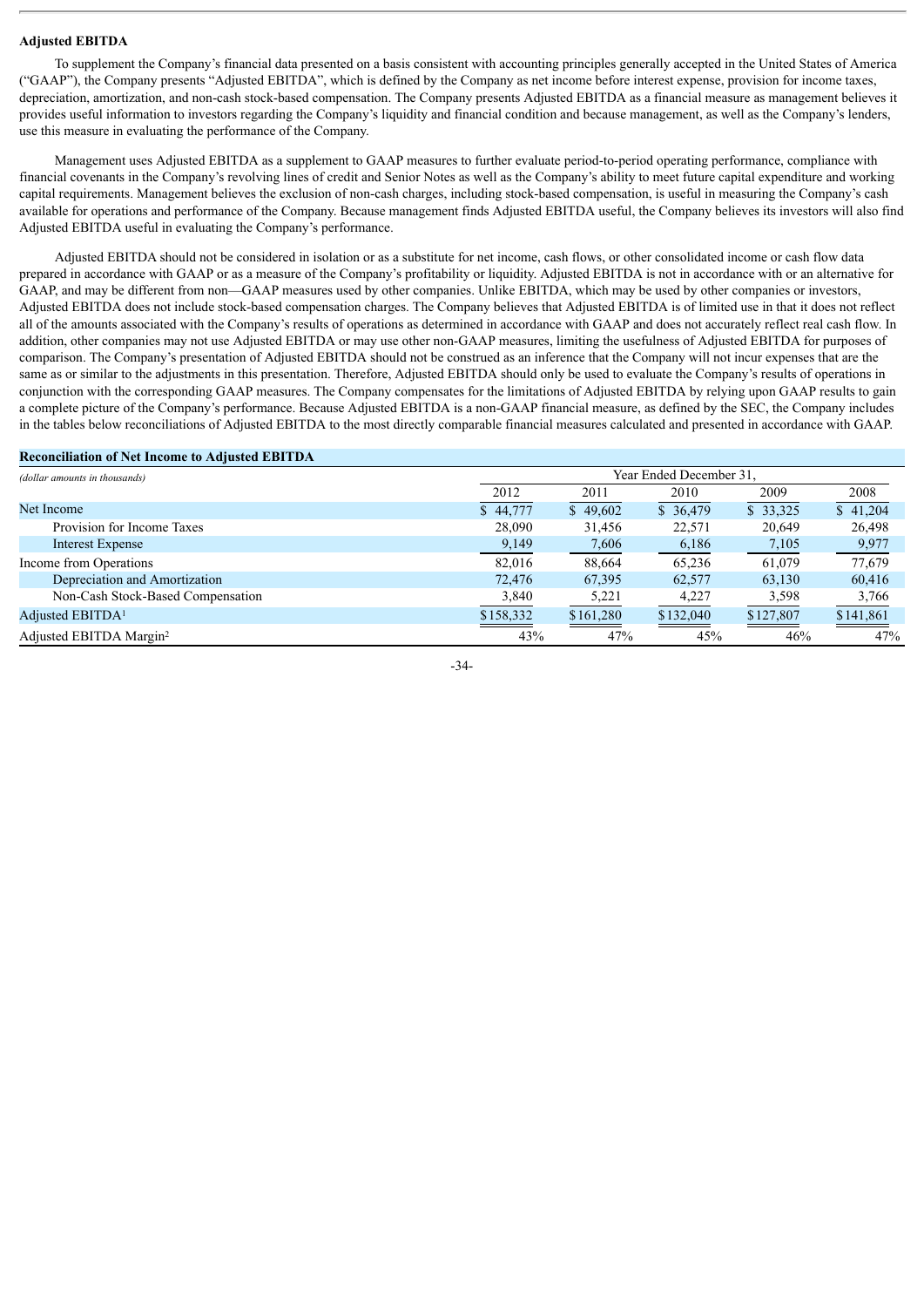| <b>Reconciliation of Adjusted EBITDA to Net Cash Provided by Operating Activities</b> |           |           |           |           |              |
|---------------------------------------------------------------------------------------|-----------|-----------|-----------|-----------|--------------|
| (dollar amounts in thousands)                                                         |           |           |           |           |              |
|                                                                                       | 2012      | 2011      | 2010      | 2009      | 2008         |
| Adjusted EBITDA <sup>1</sup>                                                          | \$158,332 | \$161,280 | \$132,040 | \$127,807 | \$141,861    |
| <b>Interest Paid</b>                                                                  | (9,107)   | (6,877)   | (6,306)   | (7, 412)  | (10,073)     |
| Net Income Taxes (Paid) Refunds Received                                              | (5,842)   | 1,480     | (9,342)   | 3,321     | (4,581)      |
| Gain on Sale of Used Rental Equipment                                                 | (12,389)  | (12, 444) | (11, 728) | (10, 892) | (11, 185)    |
| Change in certain assets and liabilities:                                             |           |           |           |           |              |
| Accounts Receivable, net                                                              | (415)     | (16, 183) | (5,891)   | 15,510    | (13,341)     |
| Prepaid Expenses and Other Assets                                                     | (2,337)   | (3,226)   | 296       | 4,079     | (2, 475)     |
| Accounts Payable and Other Liabilities                                                | (3,717)   | 4,004     | 2,483     | (6,702)   | (575)        |
| Deferred Income                                                                       | 1,857     | 1,277     | (954)     | (3,311)   | (893)        |
| Net Cash Provided by Operating Activities                                             | \$126,382 | \$129,311 | \$100,598 | \$122,400 | 98,738<br>S. |

Adjusted EBITDA is defined as net income before interest expense, provision for income taxes, depreciation, amortization, non-cash stock-based compensation and non-cash impairment charges.<br>Adjusted EBITDA Margin is calcula

Adjusted EBITDA is a component of two restrictive financial covenants for the Company's unsecured Amended Credit Facility (as defined and more fully described under the heading "Liquidity and Capital Resources*—Unsecured Revolving Lines of Credit*") and Senior Notes (as defined and more fully described under the heading "Liquidity and Capital Resources*—4.03% Senior Notes Due in 2018*"). These instruments contain financial covenants requiring the Company to not:

- Permit the Consolidated Fixed Charge Coverage Ratio (as defined in the Amended Credit Facility and the Note Purchase Agreement (as defined and more fully described under the heading "Liquidity and Capital Resources—4.03% Senior Notes Due in 2018") of Adjusted EBITDA (as defined in the Amended Credit Facility and the Note Purchase Agreement) to fixed charges as of the end of any fiscal quarter to be less than 2.50 to 1. At December 31, 2012, the actual ratio was 4.04 to 1.
- Permit the Consolidated Leverage Ratio of funded debt (as defined in the Amended Credit Facility and the Note Purchase Agreement) to Adjusted EBITDA at any time during any period of four consecutive quarters to be greater than 2.75 to 1. At December 31, 2012, the actual ratio was 1.91 to 1.

At December 31, 2012, the Company was in compliance with each of these aforementioned covenants. There are no anticipated trends that the Company is aware of that would indicate non-compliance with these covenants, though, significant deterioration in our financial performance could impact the Company's ability to comply with these covenants.

-35-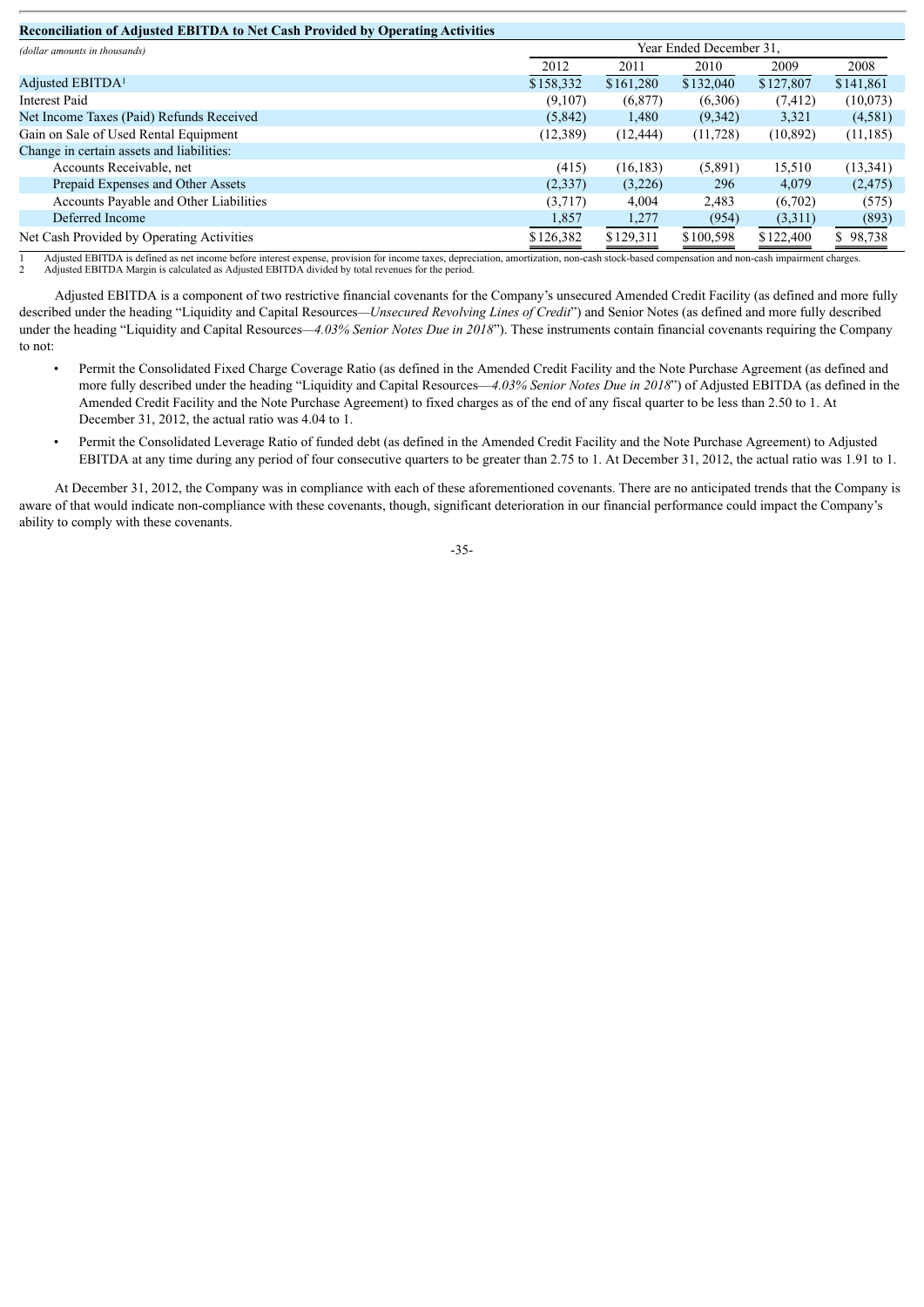## **ITEM 7. MANAGEMENT'S DISCUSSION AND ANALYSIS OF FINANCIAL CONDITION AND RESULTS OF OPERATIONS.**

*The following Management's Discussion and Analysis of Financial Condition and Results of Operations contains forward-looking statements that involve risks and uncertainties. The Company's actual results could differ materially from those anticipated in these forward-looking statements as a result of certain factors, including those set forth in this section as well as those discussed under Part I, "Item 1A. Risk Factors" and elsewhere in this document. This discussion should be read together with the financial statements and the related notes thereto set forth in "Item 8. Financial Statements and Supplementary Data."*

#### **Results of Operations**

## **General**

The Company, incorporated in 1979, is a leading rental provider of relocatable modular buildings for classroom and office space, electronic test equipment for general purpose and communications needs, and liquid and solid containment tanks and boxes. The Company's primary emphasis is on equipment rentals. The Company is comprised of four business segments: (1) its modular building rental division ("Mobile Modular"); (2) its electronic test equipment rental division ("TRS-RenTelco"); (3) its containment solutions for the storage of hazardous and non-hazardous liquids and solids division ("Adler Tanks"); and (4) its classroom manufacturing business selling modular buildings used primarily as classrooms in California ("Enviroplex"). In 2012, Mobile Modular, TRS-RenTelco, Adler Tanks and Enviroplex contributed 18%, 46%, 37% and negative 1%, respectively, of the Company's income before provision for taxes (the equivalent of "pretax income"), compared to 24%, 36%, 38% and 2%, respectively, for 2011. Although managed as a separate business unit, Enviroplex's revenues, pretax income contribution and total assets are not significant relative to the Company's consolidated financial position.

The Company generates its revenues primarily from the rental of its equipment on operating leases with sales of equipment occurring in the normal course of business. The Company requires significant capital outlay to purchase its rental inventory and recovers its investment through rental and sales revenues. Rental revenue and certain other service revenues negotiated as part of the lease agreements with customers and related costs are recognized on a straight-line basis over the terms of the lease. Sales revenue and related costs are recognized upon delivery and installation of the equipment to the customers. Sales revenues are less predictable and can fluctuate from period to period depending on customer demands and requirements. Generally, rental revenues recover the equipment's capitalized cost in a short period of time relative to the equipment's potential rental life and when sold, sale proceeds are usually above its net book value.

The Company's rental operations include rental and rental related services revenues which comprised approximately 81% of the Company's total revenues in 2012 and total revenues for the three years ended December 31, 2012. Over the past three years modulars comprised approximately 39%, electronic test equipment comprised approximately 36% and tanks and boxes comprised approximately 25% of the cumulative rental operations revenues. The Company's direct costs of rental operations include depreciation of rental equipment, rental related service costs, impairment of rental equipment, and other direct costs of rental operations (which include direct labor, supplies, repairs, insurance, property taxes, license fees and amortization of certain lease costs).

The Company sells modular, electronic test equipment and liquid and solid containment tanks and boxes that are new, or previously rented. The Company's Enviroplex subsidiary manufactures and sells modular classrooms. The renting and selling of some modular equipment requires a dealer's license, which the Company has obtained from the appropriate governmental agencies. Sales and other revenues of modular, electronic test equipment and tanks and boxes have comprised approximately 19% of the Company's consolidated revenues in 2012 and over the last three years. During these three years, modulars comprised approximately 58%, electronics comprised approximately 40% and tanks and boxes comprised approximately 2% of sales and other revenues. The Company's cost of sales includes the carrying value of the equipment sold and the direct costs associated with the equipment sold such as delivery, installation, modifications and related site work.

The rental and sale of modulars to public school districts comprised 16%, 16% and 22% of the Company's consolidated rental and sales revenues for 2012, 2011 and 2010, respectively. (For more information, see "Item 1. Business—Relocatable Modular Buildings—Classroom Rentals and Sales to Public Schools (K-12)" above.)

-36-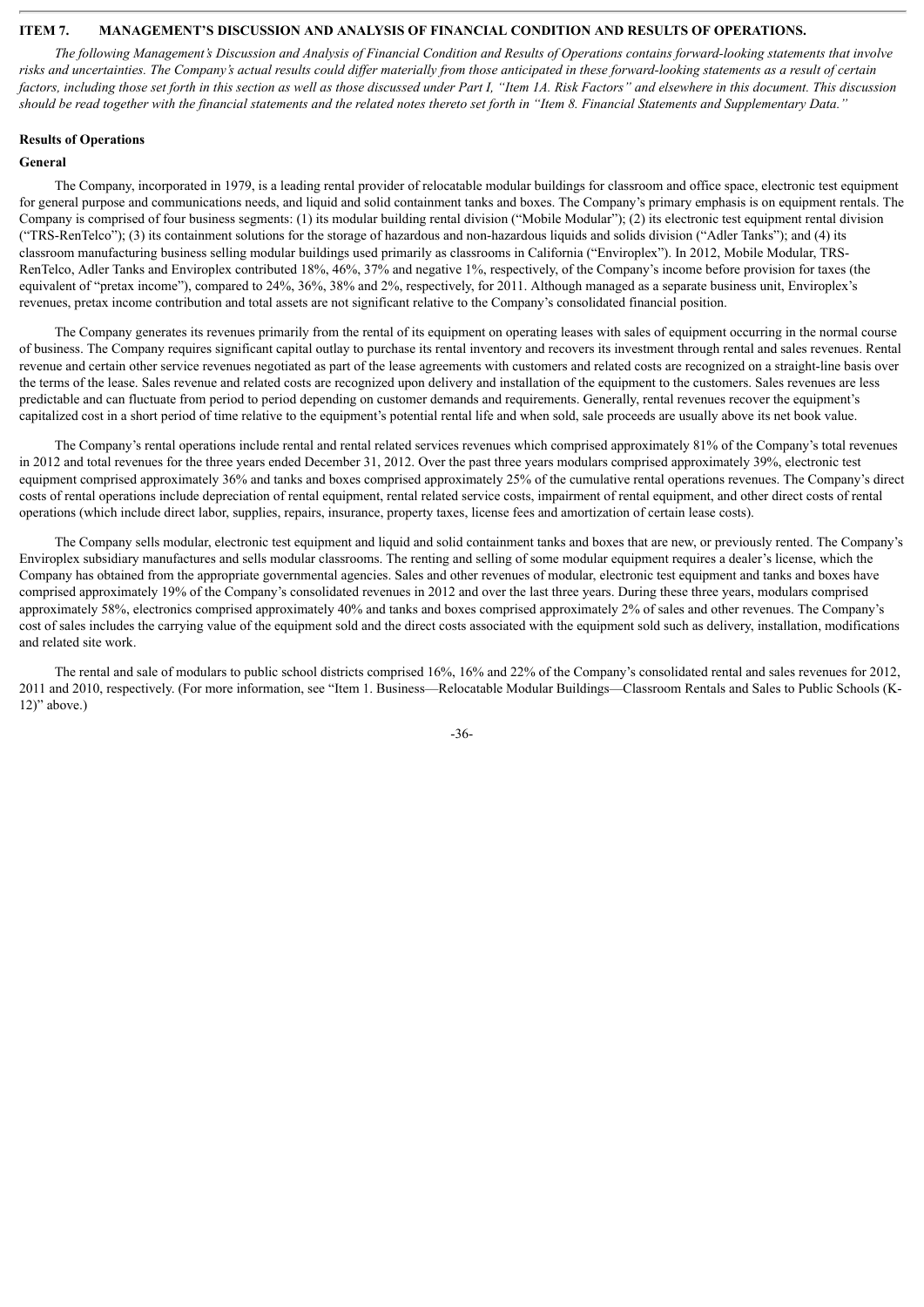Selling and administrative expenses primarily include personnel and benefit costs, which includes non-cash stock-based compensation, depreciation and amortization of property, plant and equipment and intangible assets, bad debt expense, advertising costs, and professional service fees. The Company believes that sharing of common facilities, financing, senior management, and operating and accounting systems by all of the Company's operations, results in an efficient use of overhead. Historically, the Company's operating margins have been impacted favorably to the extent its costs and expenses are leveraged over a large installed customer base. However, there can be no assurance as to the Company's ability to maintain a large installed customer base or ability to sustain its historical operating margins.

## **Related Party Transactions**

The Company acquired liquid and solid containment tanks totaling \$38.3 million and \$30.3 million, during the years ended December 31, 2012 and 2011, respectively from Sabre Manufacturing, LLC, which is controlled by the President of Adler Tanks. In addition, during 2011, the Company leased two operating facilities and received certain support services from companies controlled by the President of Adler Tanks. Payments for these leases and services totaled \$0.2 million in 2011. Amounts due to aforementioned related parties at December 31, 2012 and 2011 were \$1.0 million and \$3.0 million, respectively.

## **Recent Developments**

In February 2013, the Company announced that its board of directors declared a cash dividend of \$0.24 per common share for the quarter ended March 31, 2013, an increase of 2% over the prior year's comparable quarter.

#### **Percentage of Revenue Table**

The following table sets forth for the periods indicated the results of operations as a percentage of the Company's total revenues and the percentage of changes in the amount of such of items as compared to the amount in the indicated prior period:

|                                                | Percent of Total Revenues                 |      |                                 |                | Percent Change       |                      |
|------------------------------------------------|-------------------------------------------|------|---------------------------------|----------------|----------------------|----------------------|
|                                                | <b>Three</b><br>Years<br>$2012 -$<br>2010 | 2012 | Year Ended December 31.<br>2011 | 2010           | 2012<br>over<br>2011 | 2011<br>over<br>2010 |
| Revenues                                       |                                           |      |                                 |                |                      |                      |
| Rental                                         | 69%                                       | 68%  | 69%                             | 69%            | 6%                   | 17%                  |
| <b>Rental Related Services</b>                 | 12                                        | 13   | 12                              | 12             | 19                   | 14                   |
| <b>Rental Operations</b>                       | 81                                        | 81   | 81                              | 81             | 8                    | 17                   |
| <b>Sales</b>                                   | 19                                        | 18   | 19                              | 19             |                      | 23                   |
| Other                                          |                                           |      |                                 |                | 20                   | $-7$                 |
| <b>Total Revenues</b>                          | 100                                       | 100  | 100                             | 100            | 6                    | 18                   |
| Costs and Expenses                             |                                           |      |                                 |                |                      |                      |
| Direct Costs of Rental Operations              |                                           |      |                                 |                |                      |                      |
| Depreciation of Rental Equipment               | 18                                        | 18   | 18                              | 19             | 6                    | $\overline{7}$       |
| <b>Rental Related Services</b>                 | 9                                         | 10   | 9                               | 9              | 21                   | 16                   |
| Other                                          | 13                                        | 12   | 11                              | 14             | 14                   |                      |
| <b>Total Direct Costs of Rental Operations</b> | 40                                        | 40   | 38                              | 42             | 12                   | 6                    |
| Cost of Sales                                  | 13                                        | 14   | 13                              | 13             | 9                    | 20                   |
| <b>Total Costs</b>                             | 53                                        | 54   | 51                              | 55             | 11                   | 10                   |
| Gross Profit                                   | 47                                        | 46   | 49                              | 45             |                      | 28                   |
| Selling and Administrative                     | 23                                        | 23   | 23                              | 23             | 10                   | 19                   |
| Income from Operations                         | 24                                        | 23   | 26                              | 22             | $-7$                 | 36                   |
| <b>Interest Expense</b>                        | $\mathfrak{Z}$                            | 3    | $\overline{2}$                  | $\overline{2}$ | 20                   | 23                   |
| Income before Provision for Income Taxes       | 21                                        | 20   | 24                              | 20             | $-10$                | 37                   |
| Provision for Income Taxes                     | 8                                         | 8    | 10                              | 7              | $-11$                | 39                   |
| Net Income                                     | 13%                                       | 12%  | 14%                             | 13%            | $-10%$               | 36%                  |

-37-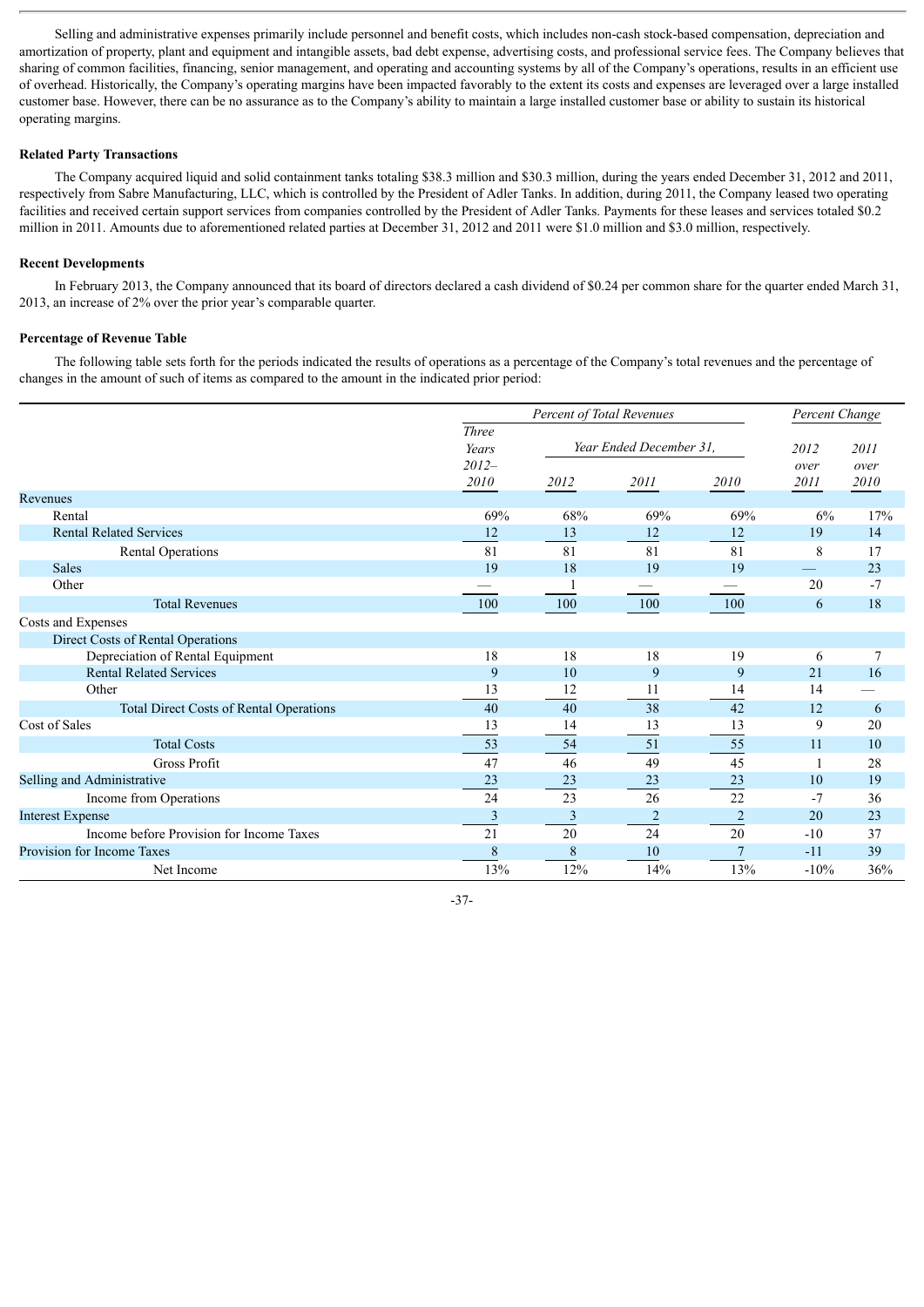## **Twelve Months Ended December 31, 2012 Compared to Twelve Months Ended December 31, 2011**

## **Overview**

The Company's total revenues in 2012 increased 6%, to \$364.1 million from \$342.7 million in 2011. The Company's total net income in 2012 decreased 10%, to \$44.8 million, or \$1.78 per diluted share, from \$49.6 million, or \$2.00 per diluted share, in 2011. The Company's year over year total revenue increase was primarily due to higher rental and rental related services revenues as more fully described below.

For 2012 compared to 2011, on a consolidated basis,

- Gross profit increased \$1.5 million, or 1%, to \$168.3 million. TRS-RenTelco's gross profit increased \$5.0 million, or 9%, due to higher gross profit on rental revenues, partly offset by lower gross profit on sales revenues. Adler Tanks' gross profit increased \$1.5 million, or 3%, due to higher gross profit on rental and sales revenues. Enviroplex's gross profit decreased \$1.8 million primarily due to lower gross margins. Mobile Modular's gross profit decreased \$3.2 million, or 6%, due to lower gross profit on rental and sales revenues, partly offset by higher gross profit on rental related services revenues.
- Selling and administrative expenses increased \$8.2 million, or 10% to \$86.3 million, primarily due to \$2.4 million higher bad debt expense, \$1.6 million higher salary and employee benefit costs, \$1.1 million higher depreciation expense, \$0.7 higher facility rent expense and \$0.5 million higher advertising expense.
- Interest expense increased \$1.5 million, or 20%, to \$9.1 million, primarily due to 9% higher average debt levels of the Company and 11% higher net average interest rates (3.0% in 2012 compared to 2.7% in 2011).
- Pretax income contribution was 46%, 37% and 18% by TRS-RenTelco, Adler Tanks and Mobile Modular, respectively, in 2012, compared to 36%, 39% and 23%, respectively, in 2011. These results are discussed on a segment basis below. Pre-tax income contribution by Enviroplex was negative 1% in 2012 compared to 2% percent in 2011.
- Provision for income taxes resulted in an effective tax rate of 38.6%, down from 38.8% in 2011. Looking forward, the Company estimates an effective tax rate of 39.2% in 2013, based on the expected revenue distribution by state. However, there can be no assurance that such expected revenue distribution by state will be achieved, which could cause the Company's effective tax rate to change.
- Adjusted EBITDA decreased \$2.9 million, or 2%, to \$158.3 million compared to \$161.3 million in 2011. Adjusted EBITDA is a non-GAAP financial measure and is defined as net income before interest expense, provision for income taxes, depreciation, amortization and non-cash stock-based compensation. A reconciliation of Adjusted EBITDA to net cash provided by operating activities and net income to Adjusted EBITDA can be found in "Item 6. Selected Financial Data." on page 33.

-38-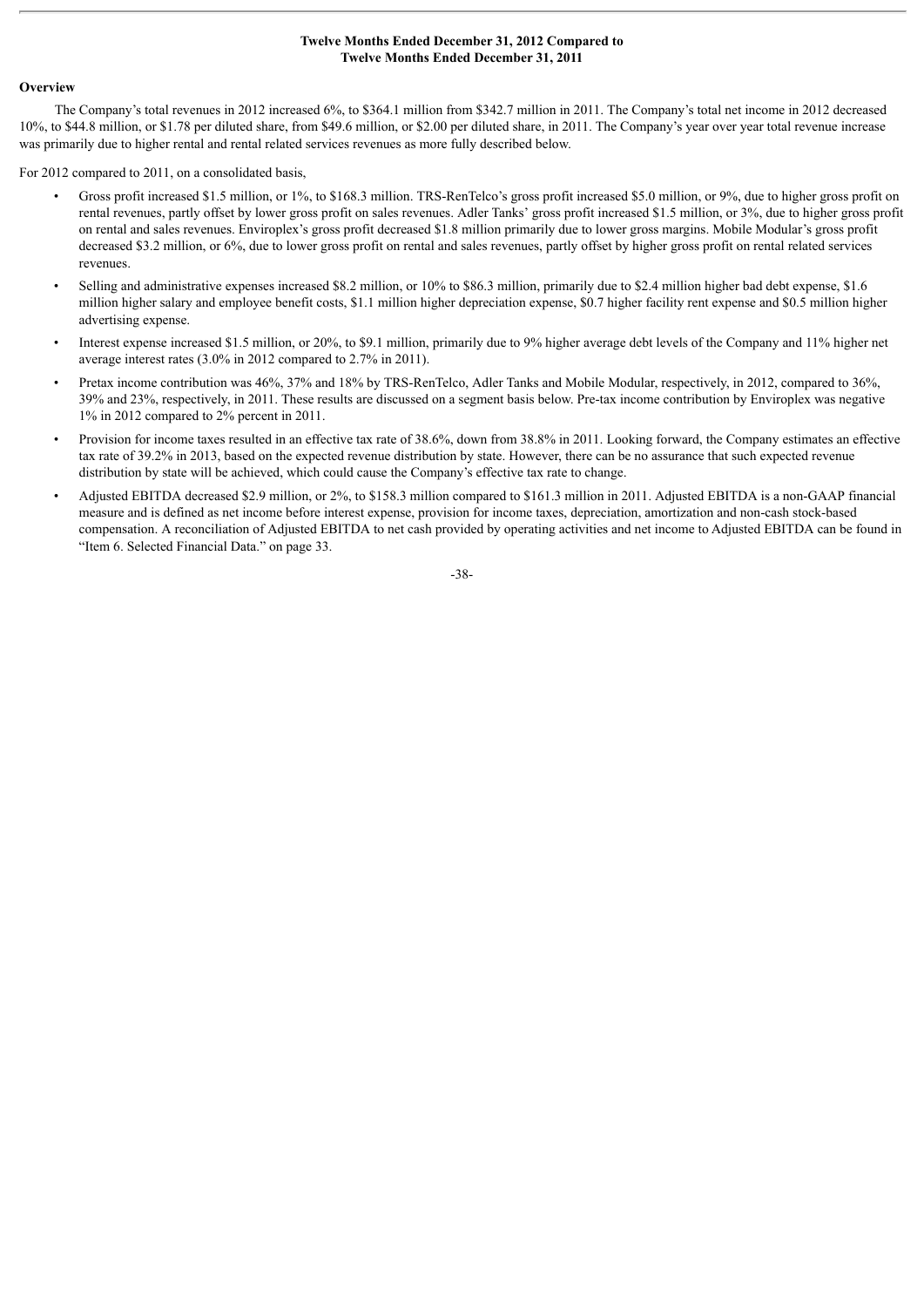#### **Mobile Modular**

For 2012, Mobile Modular's total revenues decreased \$4.8 million, or 4%, to \$119.8 million compared to 2011, primarily due to lower sales and rental revenues, partly offset by higher rental related services revenues. The revenue decrease, together with lower gross margin on rental revenues, higher selling and administrative expenses and higher interest expense, resulted in a decrease in pre-tax income of \$5.6 million, or 29%, to \$13.4 million in 2012.

The following table summarizes year-to-year results for each revenue and gross profit category, income from operations, pretax income, and other selected data.

| Mobile Modular-2012 compared to 2011           |              |           |                 |        |
|------------------------------------------------|--------------|-----------|-----------------|--------|
| (dollar amounts in thousands)                  | Year Ended   |           | <i>Increase</i> |        |
|                                                | December 31, |           | (Decrease)      |        |
|                                                | 2012         | 2011      | \$              | $\%$   |
| <b>Revenues</b>                                |              |           |                 |        |
| Rental                                         | \$79,518     | \$79,969  | \$<br>(451)     | $-1\%$ |
| <b>Rental Related Services</b>                 | 25,775       | 24,063    | 1,712           | 7%     |
| <b>Rental Operations</b>                       | 105,293      | 104,032   | 1,261           | $1\%$  |
| <b>Sales</b>                                   | 14,026       | 20,152    | (6,126)         | $-30%$ |
| Other                                          | 448          | 425       | 23              | 5%     |
| <b>Total Revenues</b>                          | 119,767      | 124,609   | (4, 842)        | $-4%$  |
| <b>Costs and Expenses</b>                      |              |           |                 |        |
| Direct Costs of Rental Operations:             |              |           |                 |        |
| Depreciation of Rental Equipment               | 13,942       | 13,780    | 162             | $1\%$  |
| <b>Rental Related Services</b>                 | 19,492       | 18,835    | 657             | 3%     |
| Other                                          | 23,735       | 21,940    | 1,795           | $8\%$  |
| <b>Total Direct Costs of Rental Operations</b> | 57,169       | 54,555    | 2,614           | 5%     |
| Costs of Sales                                 | 10,576       | 14,861    | (4,285)         | $-29%$ |
| <b>Total Costs of Revenues</b>                 | 67,745       | 69,416    | (1,671)         | $-2\%$ |
| <b>Gross Profit</b>                            |              |           |                 |        |
| Rental                                         | 41,841       | 44,249    | (2,408)         | $-5%$  |
| <b>Rental Related Services</b>                 | 6,283        | 5,228     | 1,055           | 20%    |
| <b>Rental Operations</b>                       | 48,124       | 49,477    | (1,353)         | $-3%$  |
| Sales                                          | 3,450        | 5,291     | (1, 841)        | $-35%$ |
| Other                                          | 448          | 425       | 23              | 5%     |
| <b>Total Gross Profit</b>                      | 52,022       | 55,193    | (3,171)         | $-6%$  |
| Selling and Administrative Expenses            | 34,032       | 32,131    | 1,901           | 6%     |
| Income from Operations                         | 17,990       | 23,062    | (5,072)         | $-22%$ |
| <b>Interest Expense Allocation</b>             | 4,547        | 4,036     | 511             | 13%    |
| Pre-tax Income                                 | \$13,443     | \$19,026  | \$ (5,583)      | $-29%$ |
| <b>Other Information</b>                       |              |           |                 |        |
| Average Rental Equipment <sup>1</sup>          | \$524,084    | \$504,276 | \$19,808        | 4%     |
| Average Rental Equipment on Rent <sup>1</sup>  | \$347,981    | \$338,546 | \$9,435         | 3%     |
| Average Monthly Total Yield <sup>2</sup>       | 1.26%        | 1.32%     |                 | $-5%$  |
| Average Utilization <sup>3</sup>               | 66.4%        | 67.1%     |                 | $-1\%$ |
| Average Monthly Rental Rate <sup>4</sup>       | 1.90%        | 1.97%     |                 | $-4%$  |
| Period End Rental Equipment <sup>1</sup>       | \$534,158    | \$516,281 | \$17,877        | 3%     |
| Period End Utilization <sup>3</sup>            | 66.7%        | 67.3%     |                 | $-1\%$ |

2 Average Monthly Total Yield is calculated by dividing the averages of monthly rental revenues by the cost of rental equipment, for the period.

1 Average and Period End Rental Equipment represents the cost of rental equipment excluding new equipment inventory and accessory equipment. Period End Utilization is calculated by dividing the cost of rental equipment on rent by the total cost of rental equipment excluding new equipment inventory and accessory equipment. Average<br>Utilization for the period is c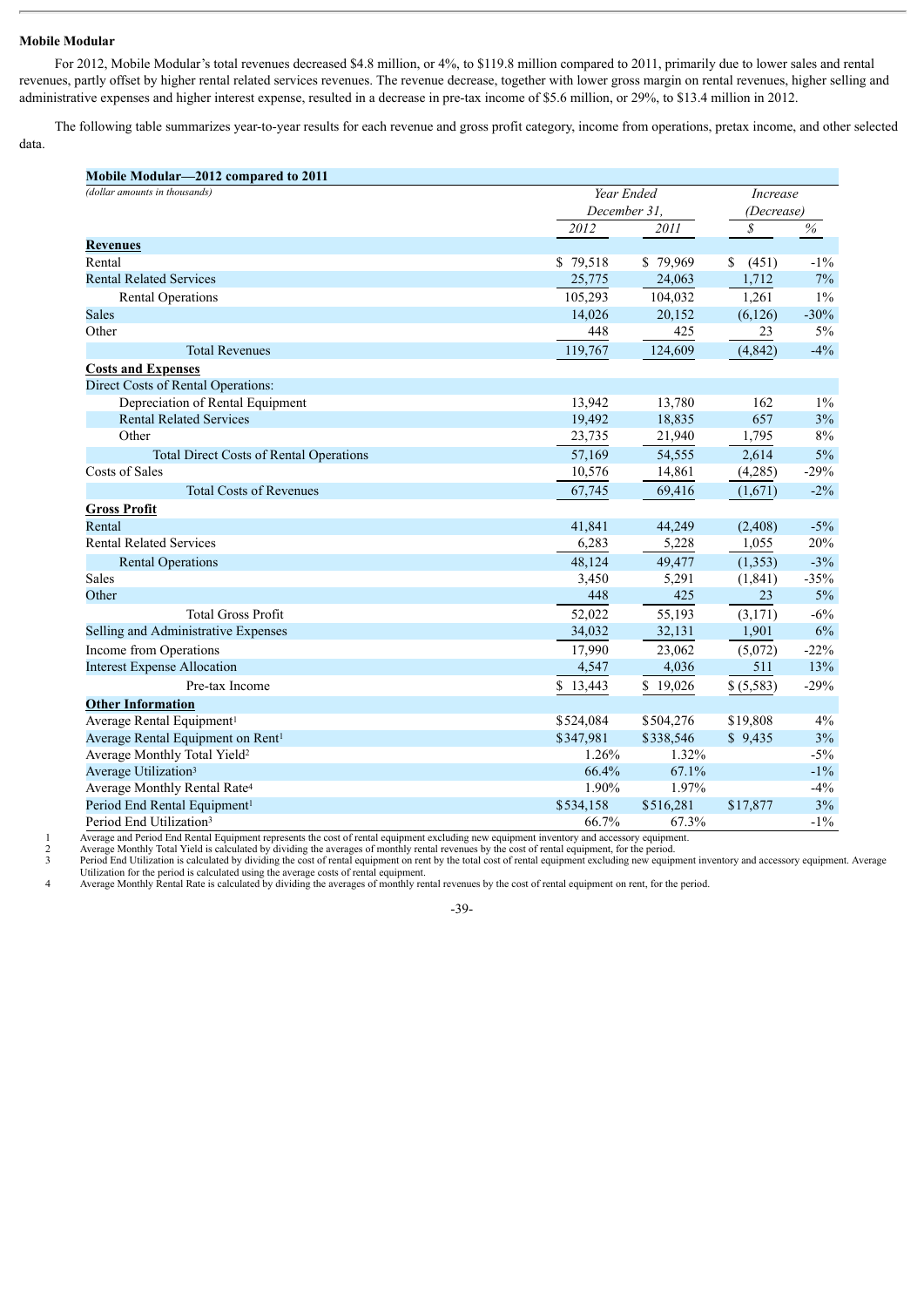Mobile Modular's gross profit for 2012 decreased \$3.2 million to \$52.0 million from \$55.2 million in 2011. For the year ended December 31, 2012 compared to the year ended December 31, 2011:

- **Gross Profit on Rental Revenues**—Rental revenues decreased \$0.5 million, or 1%, compared to 2011, due to 4% lower average monthly rental rates, partly offset by 3% higher average rental equipment on rent. As a percentage of rental revenues, depreciation was 17% in 2012 and 2011 and other direct costs were 30% in 2012 and 28% in 2011, which resulted in gross margin percentage of 53% in 2012 compared to 55% in 2011. The lower rental revenues, together with lower rental margins, resulted in gross profit on rental revenues decreasing \$2.4 million, or 5%, to \$41.8 million from \$44.2 million in 2011.
- **Gross Profit on Rental Related Services**—Rental related services revenues increased \$1.7 million, or 7%, compared to 2011. Most of these service revenues are negotiated with the initial lease and are recognized on a straight-line basis with the associated costs over the initial term of the lease. The increase in rental related services revenues was primarily attributable to higher delivery and return delivery revenues at Mobile Modular Portable Storage. The higher revenues and higher gross margin percentage of 24% in 2012 compared to 22% in 2011 resulted in rental related services gross profit increasing \$1.1 million, or 20%, to \$6.3 million from \$5.2 million in 2011.
- **Gross Profit on Sales**—Sales revenues decreased \$6.1 million, or 30%, compared to 2011 and gross profit decreased \$1.8 million, or 35%, primarily due to lower new equipment sales revenues and lower gross margins on sales of used equipment in 2012. Sales occur routinely as a normal part of Mobile Modular's rental business; however, these sales can fluctuate from period to period depending on customer requirements, equipment availability and funding.

For 2012, Mobile Modular's selling and administrative expenses increased \$1.9 million, or 6%, to \$34.0 million from \$32.1 million in 2011, primarily due to higher salary and employee benefit costs, higher facility rent expense and higher advertising expense, primarily related to the expansion of our portable storage growth initiative.

-40-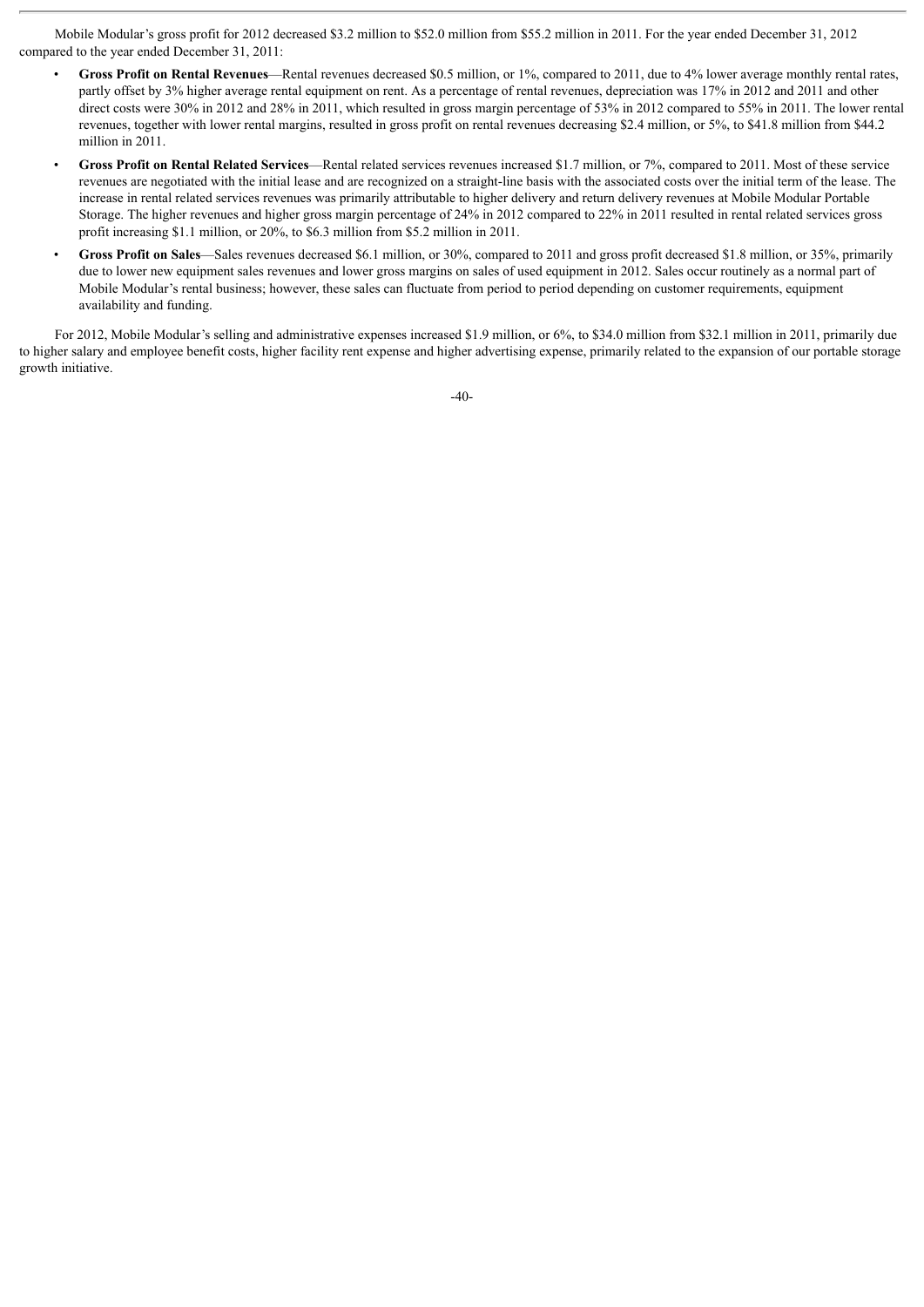## **TRS-RenTelco**

For 2012, TRS-RenTelco's total revenues increased \$7.9 million, or 6%, to \$133.2 million compared to 2011, primarily due to higher rental and sales revenues. Pre-tax income increased \$4.6 million to \$33.6 million for 2012 from \$29.0 million for 2011, primarily due to higher gross profit on rental revenues.

The following table summarizes year-to-year results for each revenue and gross profit category, income from operations, pretax income, and other selected data.

| (dollar amounts in thousands)                  |              |                   |            |          |
|------------------------------------------------|--------------|-------------------|------------|----------|
|                                                | Year Ended   |                   |            | Increase |
|                                                | December 31. |                   | (Decrease) |          |
|                                                | 2012         | 2011              | \$         | $\%$     |
| <b>Revenues</b>                                |              |                   |            |          |
| Rental                                         | \$101,645    | $\sqrt{8}$ 95,694 | \$5,951    | 6%       |
| <b>Rental Related Services</b>                 | 3,673        | 3,133             | 540        | 17%      |
| <b>Rental Operations</b>                       | 105,318      | 98,827            | 6,491      | 7%       |
| <b>Sales</b>                                   | 26,192       | 25,164            | 1,028      | 4%       |
| Other                                          | 1,663        | 1,324             | 339        | 26%      |
| <b>Total Revenues</b>                          | 133,173      | 125,315           | 7,858      | 6%       |
| <b>Costs and Expenses</b>                      |              |                   |            |          |
| Direct Costs of Rental Operations:             |              |                   |            |          |
| Depreciation of Rental Equipment               | 38,174       | 38,039            | 135        | $0\%$    |
| <b>Rental Related Services</b>                 | 3,456        | 2,848             | 608        | 21%      |
| Other                                          | 13,811       | 13,272            | 539        | 4%       |
| <b>Total Direct Costs of Rental Operations</b> | 55,441       | 54,159            | 1,282      | $2\%$    |
| <b>Costs of Sales</b>                          | 15,649       | 14,087            | 1,562      | 11%      |
| <b>Total Costs of Revenues</b>                 | 71,090       | 68,246            | 2,844      | 4%       |
| <b>Gross Profit</b>                            |              |                   |            |          |
| Rental                                         | 49,660       | 44,383            | 5,277      | 12%      |
| <b>Rental Related Services</b>                 | 217          | 285               | (68)       | $-24%$   |
| <b>Rental Operations</b>                       | 49,877       | 44,668            | 5,209      | 12%      |
| <b>Sales</b>                                   | 10,543       | 11,077            | (534)      | $-5\%$   |
| Other                                          | 1,663        | 1,324             | 339        | 26%      |
| <b>Total Gross Profit</b>                      | 62,083       | 57,069            | 5,014      | 9%       |
| Selling and Administrative Expenses            | 26,068       | 25,921            | 147        | $1\%$    |
| Income from Operations                         | 36,015       | 31,148            | 4,867      | 16%      |
| <b>Interest Expense Allocation</b>             | 2,384        | 2,124             | 260        | 12%      |
| Pre-tax Income                                 | \$33,631     | \$29,024          | \$4,607    | 16%      |
| <b>Other Information</b>                       |              |                   |            |          |
| Average Rental Equipment <sup>1</sup>          | \$266,912    | \$258,995         | \$7,917    | 3%       |
| Average Rental Equipment on Rent <sup>1</sup>  | \$175,659    | \$171,034         | \$4,625    | 3%       |
| Average Monthly Total Yield <sup>2</sup>       | 3.18%        | 3.08%             |            | 3%       |
| Average Utilization <sup>3</sup>               | 65.8%        | 66.0%             |            | $0\%$    |
| Average Monthly Rental Rate <sup>4</sup>       | 4.83%        | 4.66%             |            | 4%       |
| Period End Rental Equipment <sup>1</sup>       | \$266,456    | \$258,439         | \$8,017    | 3%       |
| Period End Utilization <sup>3</sup>            | 64.1%        | 67.1%             |            | $-4%$    |

1 Average and Period End Rental Equipment represents the cost of rental equipment excluding accessory equipment.<br>2 Average Monthly Total Yield is calculated by dividing the averages of monthly rental revenues by the cost o

2 Average Monthly Total Yield is calculated by dividing the averages of monthly rental revenues by the cost of rental equipment, for the period.<br>3 Period End Utilization is calculated by dividing the cost of rental equipme calculated using the average costs of the rental equipment. 4 Average Monthly Rental Rate is calculated by dividing the averages of monthly rental revenues by the cost of rental equipment on rent, for the period.

-41-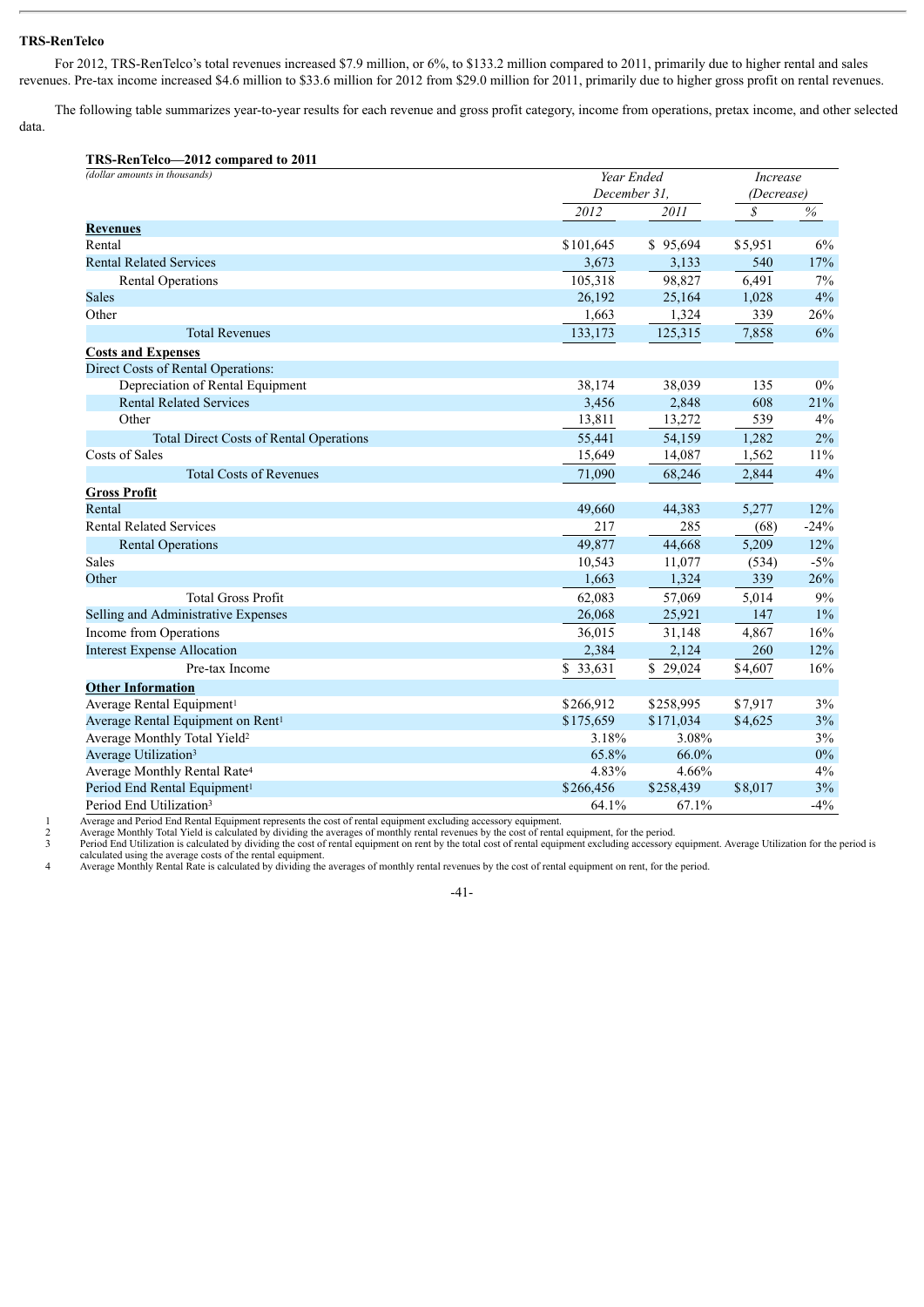TRS-RenTelco's gross profit for 2012 increased 9% to \$62.1 million from \$57.1 million in 2011. For the year ended December 31, 2012 compared to the year ended December 31, 2011:

- **Gross Profit on Rental Revenues**—Rental revenues increased \$6.0 million, or 6%, partly offset by depreciation expense increasing \$0.1 million, and other direct costs increasing \$0.5 million, or 4%, resulting in an increase in gross profit on rental revenues of \$5.3 million, or 12%, to \$49.7 million in 2012. As a percentage of rental revenues, depreciation was 38% in 2012 compared to 40% in 2011 and other direct costs was 14% in 2012 and 2011, which resulted in gross margin percentage of 49% in 2012 compared to 46% in 2011. The rental revenues increase was due to 4% higher average monthly rental rates and 3% higher average rental equipment on rent.
- **Gross Profit on Sales**—Sales revenues increased \$1.0 million, or 4%, compared to 2011. Gross margin percentage was 40% in 2012, compared to 44% in 2011, primarily due to lower gross margin on new and used equipment sales resulting in gross profit on sales decreasing 5%, to \$10.5 million from \$11.1 million in 2011. TRS-RenTelco's used equipment sales revenues includes the November 2, 2012 sale of the Company's TRS-Environmental rental assets for \$3.7 million, which resulted in a \$0.4 million loss. The sale was a result of the Company's July 2, 2012 decision to exit the environmental test equipment rental business. Sales occur routinely as a normal part of TRS-RenTelco's rental business; however, these sales and related gross margins can fluctuate from period to period depending on customer requirements, equipment availability and funding.

For 2012, TRS-RenTelco's selling and administrative expenses increased \$0.2 million, or 1%, to \$26.1 million from \$25.9 million in 2011, primarily due to higher allocated corporate expenses.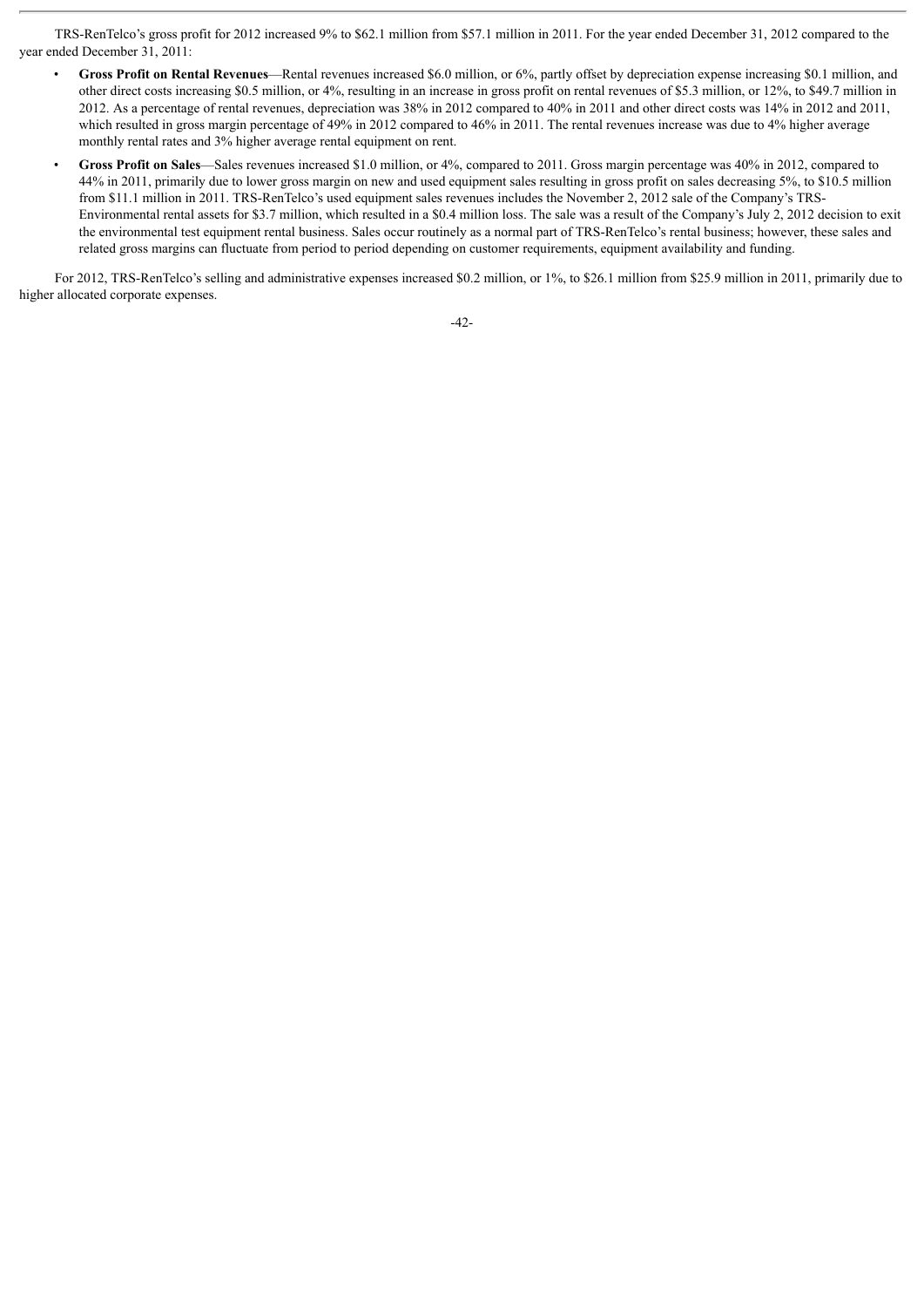## **Adler Tanks**

For 2012, Adler Tanks' total revenues increased \$15.4 million, or 21%, to \$87.3 million compared to 2011, primarily due to higher rental, rental related services and sales revenues during 2012. The revenue increase and higher gross margin on sales, offset by higher selling and administrative expenses and lower gross margin on rental and rental related services revenues resulted in a pre-tax income decrease of \$4.6 million, or 15%, to \$26.7 million for the year ended December 31, 2012.

The following table summarizes year-to-year results for each revenue and gross profit category, income from operations, pre-tax income and other selected information*.*

| Adler Tanks-2012 compared to 2011              |              |           |                         |        |
|------------------------------------------------|--------------|-----------|-------------------------|--------|
| (dollar amounts in thousands)                  | Year Ended   |           | Increase                |        |
|                                                | December 31, |           | (Decrease)              |        |
|                                                | 2012         | 2011      | $\mathcal{S}_{0}^{(n)}$ | $\%$   |
| <b>Revenues</b>                                |              |           |                         |        |
| Rental                                         | \$67,281     | \$59,243  | \$8,038                 | 14%    |
| <b>Rental Related Services</b>                 | 17,472       | 12,290    | 5,182                   | 42%    |
| <b>Rental Operations</b>                       | 84,753       | 71,533    | 13,320                  | 18%    |
| <b>Sales</b>                                   | 2,403        | 278       | 2,125                   | nm     |
| Other                                          | 155          | 147       | 8                       | 5%     |
| <b>Total Revenues</b>                          | 87,311       | 71,958    | 15,353                  | 21%    |
| <b>Costs and Expenses</b>                      |              |           |                         |        |
| Direct Costs of Rental Operations:             |              |           |                         |        |
| Depreciation of Rental Equipment               | 11,703       | 8,368     | 3,335                   | 40%    |
| <b>Rental Related Services</b>                 | 14,259       | 9,009     | 5,250                   | 58%    |
| Other                                          | 8,035        | 4,647     | 3,388                   | 73%    |
| <b>Total Direct Costs of Rental Operations</b> | 33,997       | 22,024    | 11,973                  | 54%    |
| <b>Costs of Sales</b>                          | 2,157        | 315       | 1,842                   | nm     |
| <b>Total Costs of Revenues</b>                 | 36,154       | 22,339    | 13,815                  | 62%    |
| <b>Gross Profit (Loss)</b>                     |              |           |                         |        |
| Rental                                         | 47,543       | 46,228    | 1,315                   | 3%     |
| <b>Rental Related Services</b>                 | 3,213        | 3,281     | (68)                    | $-2\%$ |
| <b>Rental Operations</b>                       | 50,756       | 49,509    | 1,247                   | 3%     |
| Sales                                          | 246          | (37)      | 283                     | nm     |
| Other                                          | 155          | 147       | 8                       | 5%     |
| <b>Total Gross Profit</b>                      | 51,157       | 49,619    | 1,538                   | 3%     |
| Selling and Administrative Expenses            | 22,101       | 16,698    | 5,403                   | 32%    |
| Income from Operations                         | 29,056       | 32,921    | (3,865)                 | $-12%$ |
| <b>Interest Expense Allocation</b>             | 2,350        | 1,659     | 691                     | 42%    |
| Pre-tax Income                                 | \$26,706     | \$31,262  | \$(4,556)               | $-15%$ |
| <b>Other Information</b>                       |              |           |                         |        |
| Average Rental Equipment <sup>1</sup>          | \$223,673    | \$157,917 | \$65,756                | 42%    |
| Average Rental Equipment on Rent <sup>1</sup>  | \$159,957    | \$136,170 | \$23,787                | 17%    |
| Average Monthly Total Yield <sup>2</sup>       | 2.51%        | 3.13%     |                         | $-20%$ |
| Average Utilization <sup>3</sup>               | 71.5%        | 86.2%     |                         | $-17%$ |
| Average Monthly Rental Rate <sup>4</sup>       | 3.50%        | 3.63%     |                         | $-4\%$ |
| Period End Rental Equipment <sup>1</sup>       | \$248,900    | \$193,854 | \$55,046                | 28%    |
| Period End Utilization <sup>3</sup>            | 67.5%        | 79.8%     |                         | $-15%$ |

1 Average and Period End Rental Equipment represents the cost of rental equipment excluding new equipment inventory and accessory equipment. Average Monthly Total Yield is calculated by dividing the averages of monthly rental revenues by the cost of rental equipment, for the period.<br>Period End Utilization is calculated by dividing the cost of rental equipment o

4 Average Monthly Rental Rate is calculated by dividing the averages of monthly rental revenues by the cost of rental equipment on rent, for the period.

 $nm = not meaningful$ 

-43-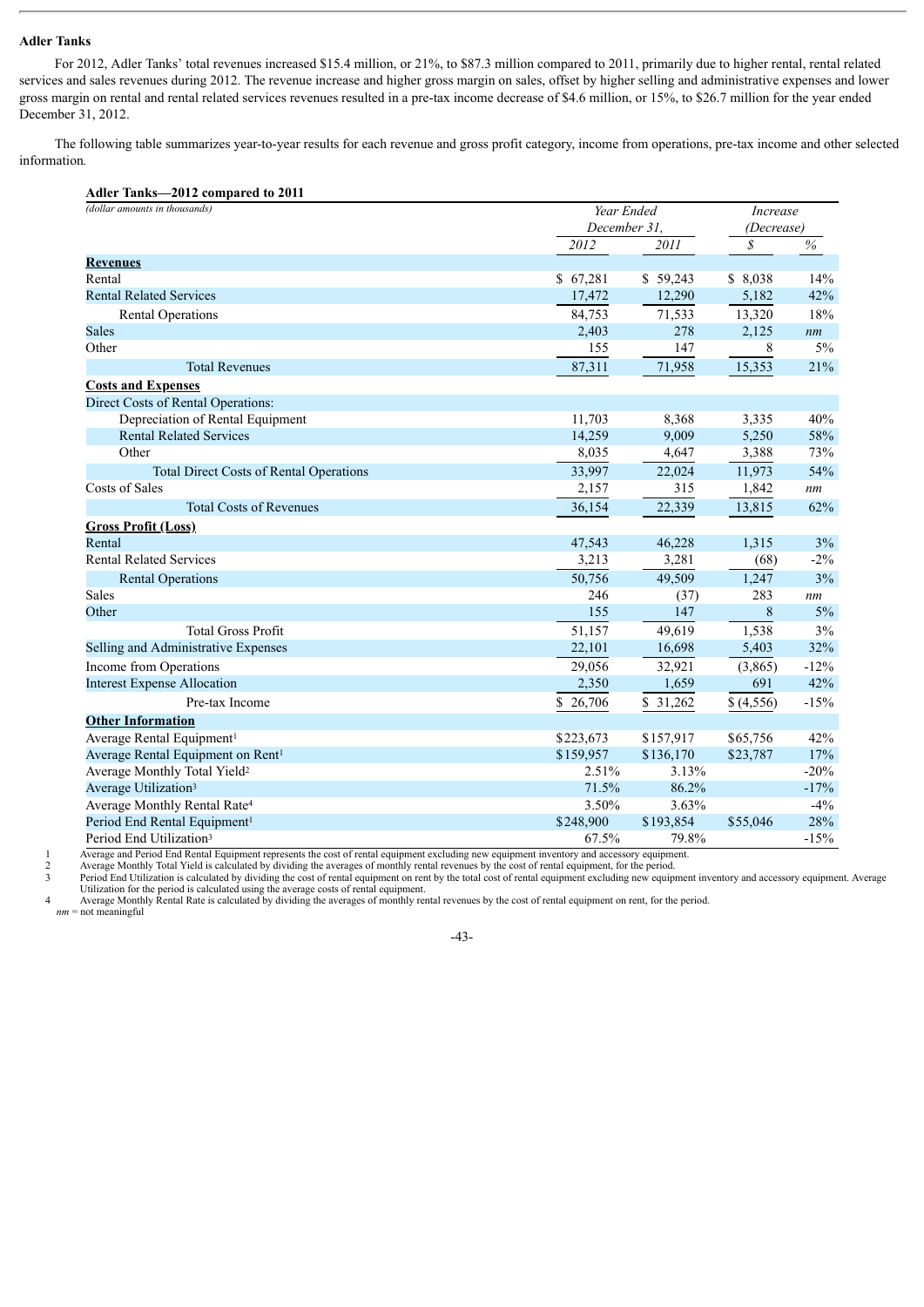Adler Tanks' gross profit for 2012 increased \$1.5 million, or 3%, to \$51.2 million from \$49.6 million for the same period in 2011. For the year ended December 31, 2012 compared to year ended December 31, 2011:

- **Gross Profit on Rental Revenues**—Rental revenues increased \$8.0 million, or 14%, due to 17% higher average rental equipment on rent, partly offset by 4% lower average rental rates in 2012 as compared to 2011. The lower rental revenue increase of 14% compared to the 42% higher average rental equipment was primarily due to a significant amount of tanks that came off rent during the second quarter 2012 in the Northeast region. This increase in off rent equipment was due to lower demand in the Marcellus gas shale region. As a percentage of rental revenues, depreciation was 17% and 14% in 2012 and 2011, respectively, and other direct costs were 12% in 2012 and 8% in 2011, which resulted in gross margin percentages of 71% in 2012 and 78% in 2011. The higher rental revenues, partly offset by lower rental margins resulted in gross profit on rental revenues increasing \$1.3 million, or 3%, to \$47.5 million in 2012.
- **Gross Profit on Rental Related Services**—Adler Tanks' rental related services revenues increased \$5.2 million, or 42%, compared to 2011. The higher revenues, offset by lower gross margin percentage of 18% in 2012 compared to 27% in 2011 resulted in rental related services gross profit decreasing \$0.1 million, or 2%, to \$3.2 million from \$3.3 million in 2011.

For 2012, Adler Tanks' selling and administrative expenses increased \$5.4 million, or 32%, to \$22.1 million from \$16.7 million in the same period in 2011, primarily due to higher bad debt expenses, higher allocated corporate expenses as Adler's revenues grew at a higher rate compared to our other business segments, higher personnel and benefit costs to support the continued expansion of Adler's operations and higher marketing expenses.

-44-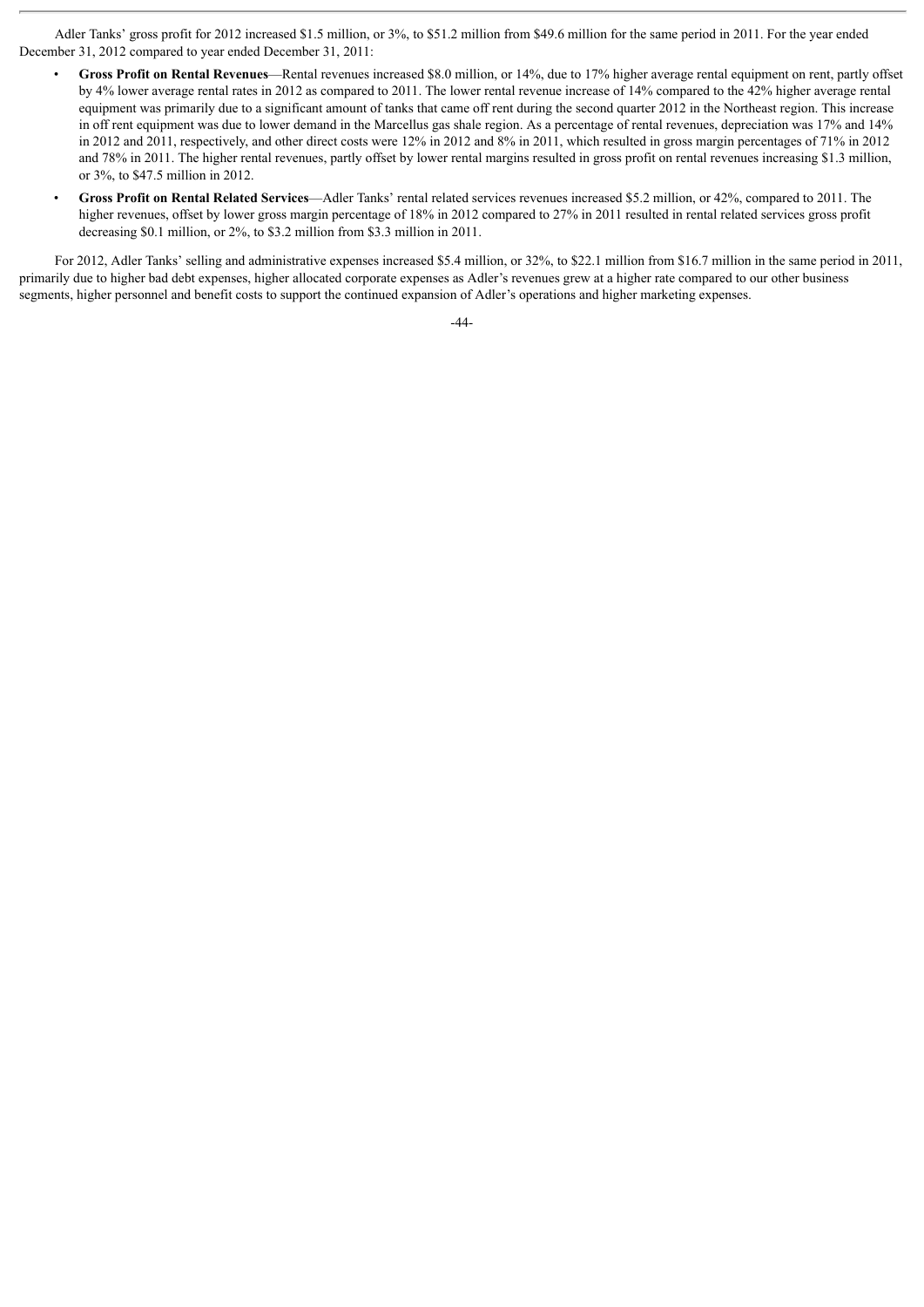## **Twelve Months Ended December 31, 2011 Compared to Twelve Months Ended December 31, 2010**

## **Overview**

The Company's total revenues in 2011 increased 18%, to \$342.7 million from \$291.4 million in 2010. The Company's total net income in 2011 increased 36%, to \$49.6 million, or \$2.00 per diluted share, from \$36.5 million, or \$1.50 per diluted share, in 2010. The Company's year over year total revenue increase was due to higher rental, rental related services and sales revenues as more fully described below.

For 2011 compared to 2010, on a consolidated basis,

- Gross profit increased \$36.0 million, or 28%, to \$166.8 million, which was comprised of an increase in Adler Tanks' gross profit of \$21.9 million or 79% due to higher gross profit on rents and rental related services revenues, an increase in TRS-RenTelco's gross profit of \$13.6 million or 31% due to higher gross profit on rental and sales revenues and an increase in Enviroplex's gross profit of \$2.2 million primarily due to \$9.1 million higher sales revenues, partly offset by a decrease in Mobile Modular's gross profit of \$1.7 million or 3% due to lower gross profit on rental and rental related services revenues, partly offset by higher gross profit on sales revenues.
- Selling and administrative expenses increased \$12.5 million, or 19% to \$78.1 million, with the increase primarily due to increased personnel and employee benefit costs.
- Interest expense increased \$1.4 million, to \$7.6 million from \$6.2 million in 2010 primarily due to higher average debt levels of the Company and higher net average interest rates  $(2.7\%$  in 2011 compared to 2.4% in 2010).
- Pretax income contributions were 39%, 36% and 23% by Adler Tanks, TRS-RenTelco and Mobile Modular, respectively, in 2011, compared to 24%, 33% and 43%, respectively, in 2010. These results are discussed on a segment basis below. Pre-tax income contribution by Enviroplex was 2% in 2011 compared to less than one percent in 2010.
- Provision for income taxes resulted in an effective tax rate of 38.8%, up from 38.2% in 2010.
- Adjusted EBITDA increased \$29.3 million, or 22%, to \$161.3 million compared to \$132.0 million in 2010. Adjusted EBITDA is a non-GAAP financial measure and is defined as net income before interest expense, provision for income taxes, depreciation, amortization and non-cash stockbased compensation. A reconciliation of Adjusted EBITDA to net cash provided by operating activities and net income to Adjusted EBITDA can be found in "Item 6. Selected Financial Data." on page 33.

-45-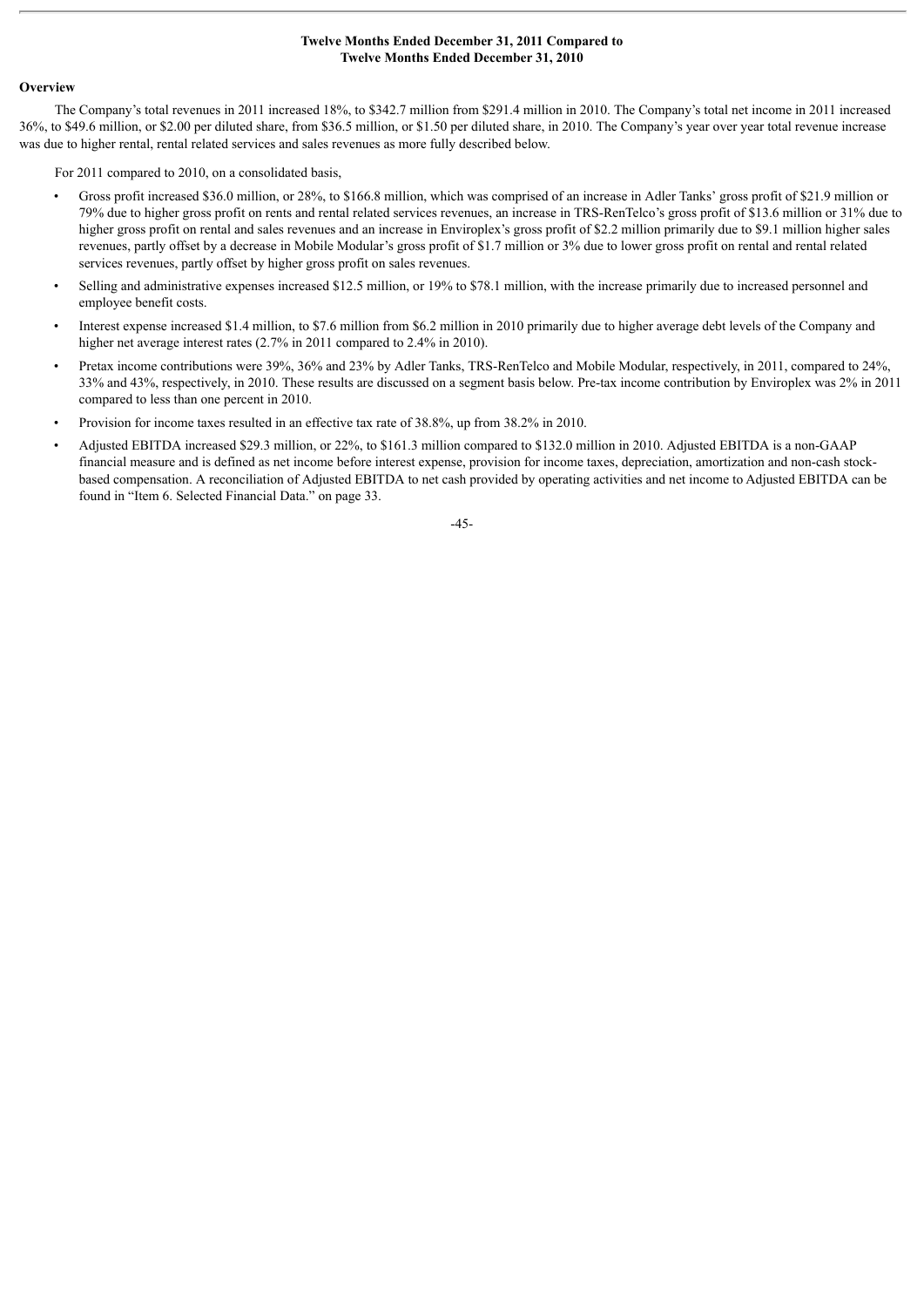#### **Mobile Modular**

For 2011, Mobile Modular's total revenues decreased \$2.1 million, or 2%, to \$124.6 million compared to 2010, primarily due to lower rental and sales revenues, partly offset by higher rental related services revenues. The revenue decrease, together with lower gross margin on rental revenues, higher selling and administrative expenses and higher interest expense, resulted in a decrease in pre-tax income of \$6.1 million, or 24%, to \$19.0 million in 2011.

The following table summarizes year-to-year results for each revenue and gross profit category, income from operations, pretax income, and other selected data.

| (dollar amounts in thousands)                  |              | Year Ended | Increase   |        |
|------------------------------------------------|--------------|------------|------------|--------|
|                                                | December 31. |            | (Decrease) |        |
|                                                | 2011         | 2010       | \$         | $\%$   |
| <b>Revenues</b>                                |              |            |            |        |
| Rental                                         | \$79,969     | \$82,648   | \$(2,679)  | $-3%$  |
| <b>Rental Related Services</b>                 | 24,063       | 22,947     | 1,116      | $5\%$  |
| <b>Rental Operations</b>                       | 104,032      | 105,595    | (1, 563)   | $-1\%$ |
| <b>Sales</b>                                   | 20,152       | 20,685     | (533)      | $-3%$  |
| Other                                          | 425          | 432        | (7)        | $-2\%$ |
| <b>Total Revenues</b>                          | 124,609      | 126,712    | (2,103)    | $-2\%$ |
| <b>Costs and Expenses</b>                      |              |            |            |        |
| Direct Costs of Rental Operations:             |              |            |            |        |
| Depreciation of Rental Equipment               | 13,780       | 13,734     | 46         | $0\%$  |
| <b>Rental Related Services</b>                 | 18,835       | 17,156     | 1,679      | 10%    |
| Other                                          | 21,940       | 23,087     | (1,147)    | $-5%$  |
| <b>Total Direct Costs of Rental Operations</b> | 54,555       | 53,977     | 578        | $1\%$  |
| <b>Costs of Sales</b>                          | 14,861       | 15,833     | (972)      | $-6\%$ |
| <b>Total Costs of Revenues</b>                 | 69,416       | 69,810     | (394)      | $-1\%$ |
| <b>Gross Profit</b>                            |              |            |            |        |
| Rental                                         | 44,249       | 45,827     | (1,578)    | $-3%$  |
| <b>Rental Related Services</b>                 | 5,228        | 5,791      | (563)      | $-10%$ |
| <b>Rental Operations</b>                       | 49,477       | 51,618     | (2,141)    | $-4%$  |
| Sales                                          | 5,291        | 4,852      | 439        | 9%     |
| Other                                          | 425          | 432        | (7)        | $-2\%$ |
| <b>Total Gross Profit</b>                      | 55,193       | 56,902     | (1,709)    | $-3%$  |
| Selling and Administrative Expenses            | 32,131       | 28,309     | 3,822      | 13%    |
| Income from Operations                         | 23,062       | 28,593     | (5,531)    | $-19%$ |
| <b>Interest Expense Allocation</b>             | 4,036        | 3,513      | 523        | 15%    |
| Pre-tax Income                                 | \$19,026     | \$25,080   | \$(6,054)  | $-24%$ |
| <b>Other Information</b>                       |              |            |            |        |
| Average Rental Equipment <sup>1</sup>          | \$504,276    | \$491,364  | \$12,912   | 3%     |
| Average Rental Equipment on Rent <sup>1</sup>  | \$338,546    | \$332,807  | \$5,739    | $2\%$  |
| Average Monthly Total Yield <sup>2</sup>       | 1.32%        | 1.40%      |            | $-6\%$ |
| Average Utilization <sup>3</sup>               | 67.1%        | 67.7%      |            | $-1\%$ |
| Average Monthly Rental Rate <sup>4</sup>       | 1.97%        | 2.07%      |            | $-5%$  |
| Period End Rental Equipment <sup>1</sup>       | \$516,281    | \$496,653  | \$19,628   | 4%     |
| Period End Utilization <sup>3</sup>            | 67.3%        | 67.2%      |            | $0\%$  |

1 Average and Period End Rental Equipment represents the cost of rental equipment excluding new equipment inventory and accessory equipment.

Average Monthly Total Yield is calculated by dividing the averages of monthly rental revenues by the cost of rental equipment, for the period.<br>Period End Utilization is calculated by dividing the cost of rental equipment o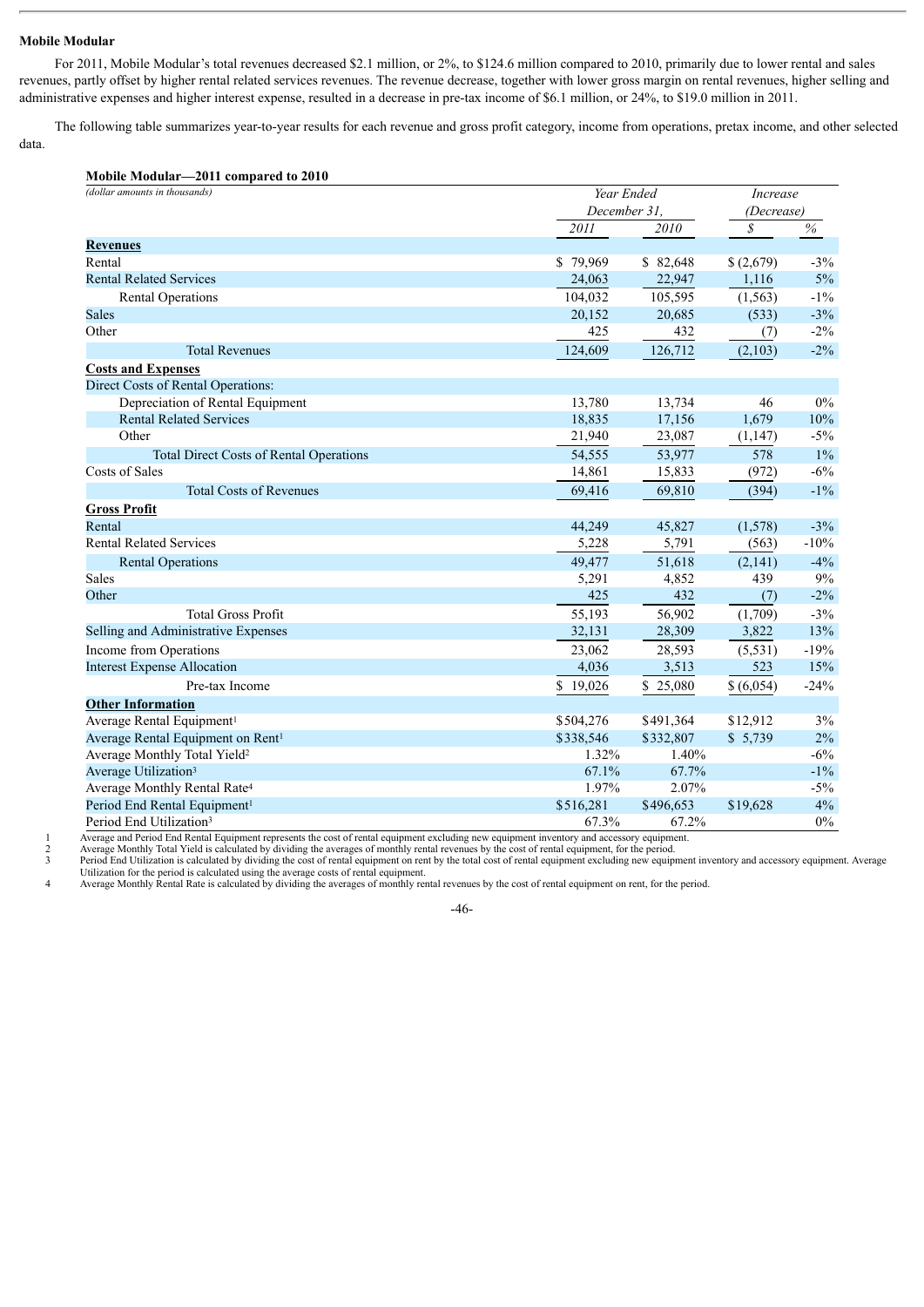Mobile Modular's gross profit for 2011 decreased \$1.7 million to \$55.2 million from \$56.9 million in 2010. For the year ended December 31, 2011 compared to the year ended December 31, 2010:

- **Gross Profit on Rental Revenues**—Mobile Modular's rental revenues decreased \$2.7 million, or 3%, compared to 2010, due to 5% lower average monthly rental rates, partly offset by 2% higher average rental equipment on rent. As a percentage of rental revenues, depreciation was 17% in 2011 and 2010 and other direct costs were 28% in 2011 and 2010, which resulted in gross margin percentage of 55% in 2011 and 2010. The lower rental revenues, together with flat rental margins, resulted in gross profit on rental revenues decreasing \$1.6 million, or 3%, to \$44.2 million from \$45.8 million in 2010.
- **Gross Profit on Rental Related Services**—Mobile Modular's rental related services revenues increased \$1.1 million, or 5%, compared to 2010. Most of these service revenues are negotiated with the initial lease and are recognized on a straight-line basis with the associated costs over the initial term of the lease. The increase in rental related services revenues was primarily attributable to changes in the mix of leases and the amortization of associated service revenues in 2011 as compared to 2010 and higher delivery and return delivery revenues at Mobile Modular Portable Storage. The higher revenues offset by lower gross margin percentage of 22% in 2011 compared to 25% in 2010, resulted in rental related services gross profit decreasing \$0.6 million, or 10%, to \$5.2 million from \$5.8 million in 2010.
- **Gross Profit on Sales**—Mobile Modular's sales revenues decreased \$0.5 million, or 3%, compared to 2010 and gross profit increased \$0.4 million, or 9%, primarily due to higher gross margins on sales of new equipment in 2011. Sales occur routinely as a normal part of Mobile Modular's rental business; however, these sales can fluctuate from period to period depending on customer requirements, equipment availability and funding.

For 2011, Mobile Modular's selling and administrative expenses increased \$3.8 million, or 13%, to \$32.1 million from \$28.3 million in 2010, primarily as a result of increased investment in our portable storage initiative.

-47-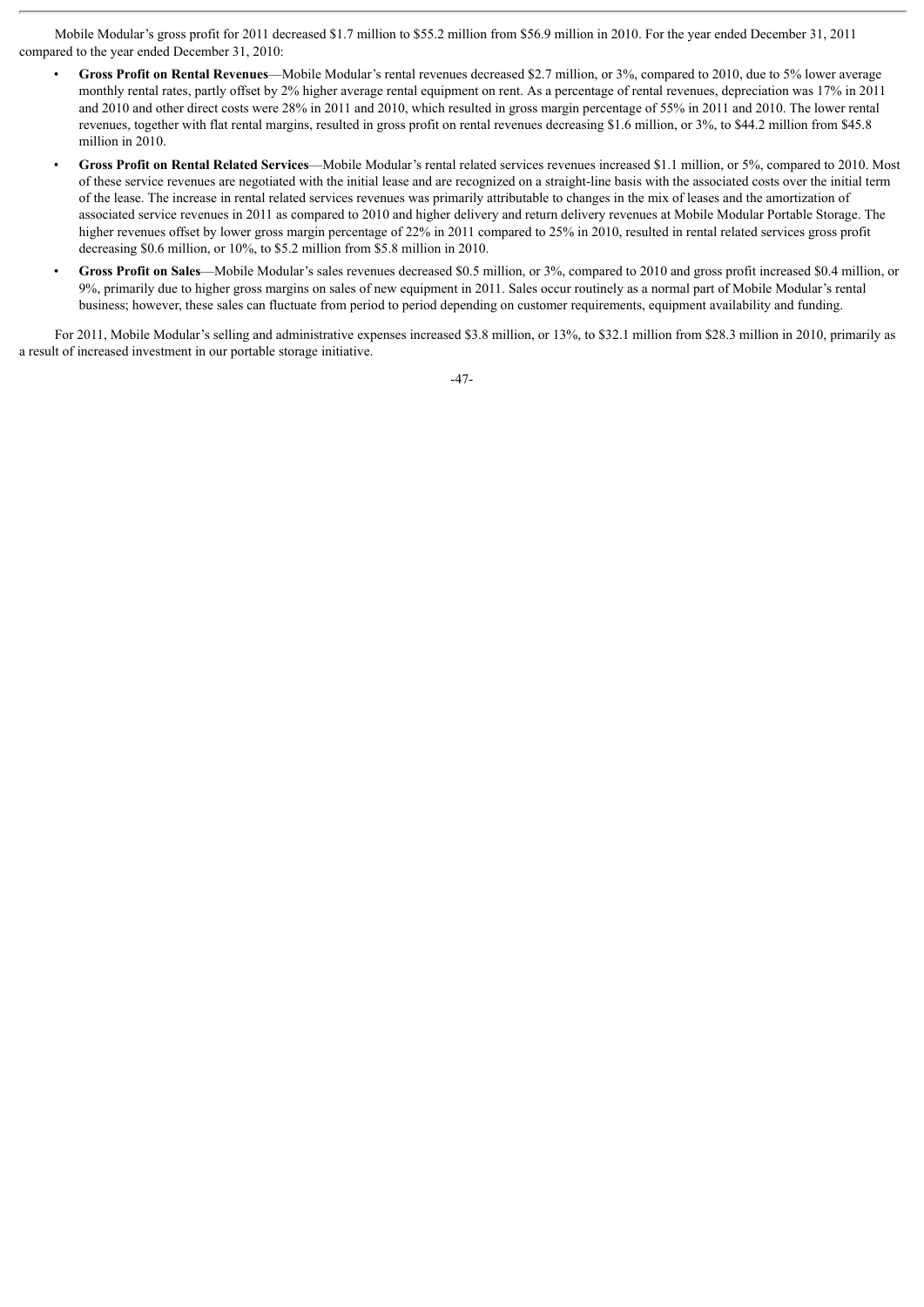## **TRS-RenTelco**

For 2011, TRS-RenTelco's total revenues increased \$17.6 million, or 16%, to \$125.3 million compared to 2010, primarily due to higher rental and sales revenues. Pre-tax income increased \$9.7 million to \$29.0 million for 2011 from \$19.3 million for 2010, primarily due to higher gross profit on rental and sales revenues, partly offset by higher selling and administrative expenses.

The following table summarizes year-to-year results for each revenue and gross profit category, income from operations, pretax income, and other selected data.

| (dollar amounts in thousands)                  |              | Year Ended |               |        |
|------------------------------------------------|--------------|------------|---------------|--------|
|                                                | December 31. |            | (Decrease)    |        |
|                                                | 2011         | 2010       | $\mathcal{S}$ | $\%$   |
| <b>Revenues</b>                                |              |            |               |        |
| Rental                                         | \$95,694     | \$82,540   | \$13,154      | 16%    |
| <b>Rental Related Services</b>                 | 3,133        | 2.240      | 893           | 40%    |
| <b>Rental Operations</b>                       | 98,827       | 84,780     | 14,047        | 17%    |
| <b>Sales</b>                                   | 25,164       | 21,443     | 3,721         | 17%    |
| Other                                          | 1,324        | 1,539      | (215)         | $-14%$ |
| <b>Total Revenues</b>                          | 125,315      | 107,762    | 17,553        | 16%    |
| <b>Costs and Expenses</b>                      |              |            |               |        |
| Direct Costs of Rental Operations:             |              |            |               |        |
| Depreciation of Rental Equipment               | 38,039       | 37,017     | 1,022         | 3%     |
| <b>Rental Related Services</b>                 | 2,848        | 2,001      | 847           | 42%    |
| Other                                          | 13,272       | 12,587     | 685           | 5%     |
| <b>Total Direct Costs of Rental Operations</b> | 54,159       | 51,605     | 2,554         | $5\%$  |
| <b>Costs of Sales</b>                          | 14,087       | 12,682     | 1,405         | $11\%$ |
| <b>Total Costs of Revenues</b>                 | 68,246       | 64,287     | 3,959         | 6%     |
| <b>Gross Profit</b>                            |              |            |               |        |
| Rental                                         | 44,383       | 32,936     | 11,447        | 35%    |
| <b>Rental Related Services</b>                 | 285          | 239        | 46            | 19%    |
| <b>Rental Operations</b>                       | 44,668       | 33,175     | 11,493        | 35%    |
| Sales                                          | 11,077       | 8,761      | 2,316         | 26%    |
| Other                                          | 1,324        | 1,539      | (215)         | $-14%$ |
| <b>Total Gross Profit</b>                      | 57,069       | 43,475     | 13,594        | 31%    |
| Selling and Administrative Expenses            | 25,921       | 22,421     | 3,500         | 16%    |
| Income from Operations                         | 31,148       | 21,054     | 10,094        | 48%    |
| <b>Interest Expense Allocation</b>             | 2,124        | 1,791      | 333           | 19%    |
| Pre-tax Income                                 | \$29,024     | \$19,263   | \$9,761       | 51%    |
| <b>Other Information</b>                       |              |            |               |        |
| Average Rental Equipment <sup>1</sup>          | \$258,995    | \$244,425  | \$14,570      | 6%     |
| Average Rental Equipment on Rent <sup>1</sup>  | \$171,034    | \$161,419  | \$9,615       | 6%     |
| Average Monthly Total Yield <sup>2</sup>       | 3.08%        | 2.81%      |               | 10%    |
| Average Utilization <sup>3</sup>               | 66.0%        | 66.0%      |               | $0\%$  |
| Average Monthly Rental Rate <sup>4</sup>       | 4.66%        | 4.26%      |               | 9%     |
| Period End Rental Equipment <sup>1</sup>       | \$258,439    | \$249,814  | \$8,625       | 3%     |
| Period End Utilization <sup>3</sup>            | 67.1%        | 64.3%      |               | 4%     |

1 Average and Period End Rental Equipment represents the cost of rental equipment excluding accessory equipment. Average Monthly Total Yield is calculated by dividing the averages of monthly rental revenues by the cost of rental equipment, for the period.<br>Period End Utilization is calculated by dividing the cost of rental equipment o

4 Average Monthly Rental Rate is calculated by dividing the averages of monthly rental revenues by the cost of rental equipment on rent, for the period.

-48-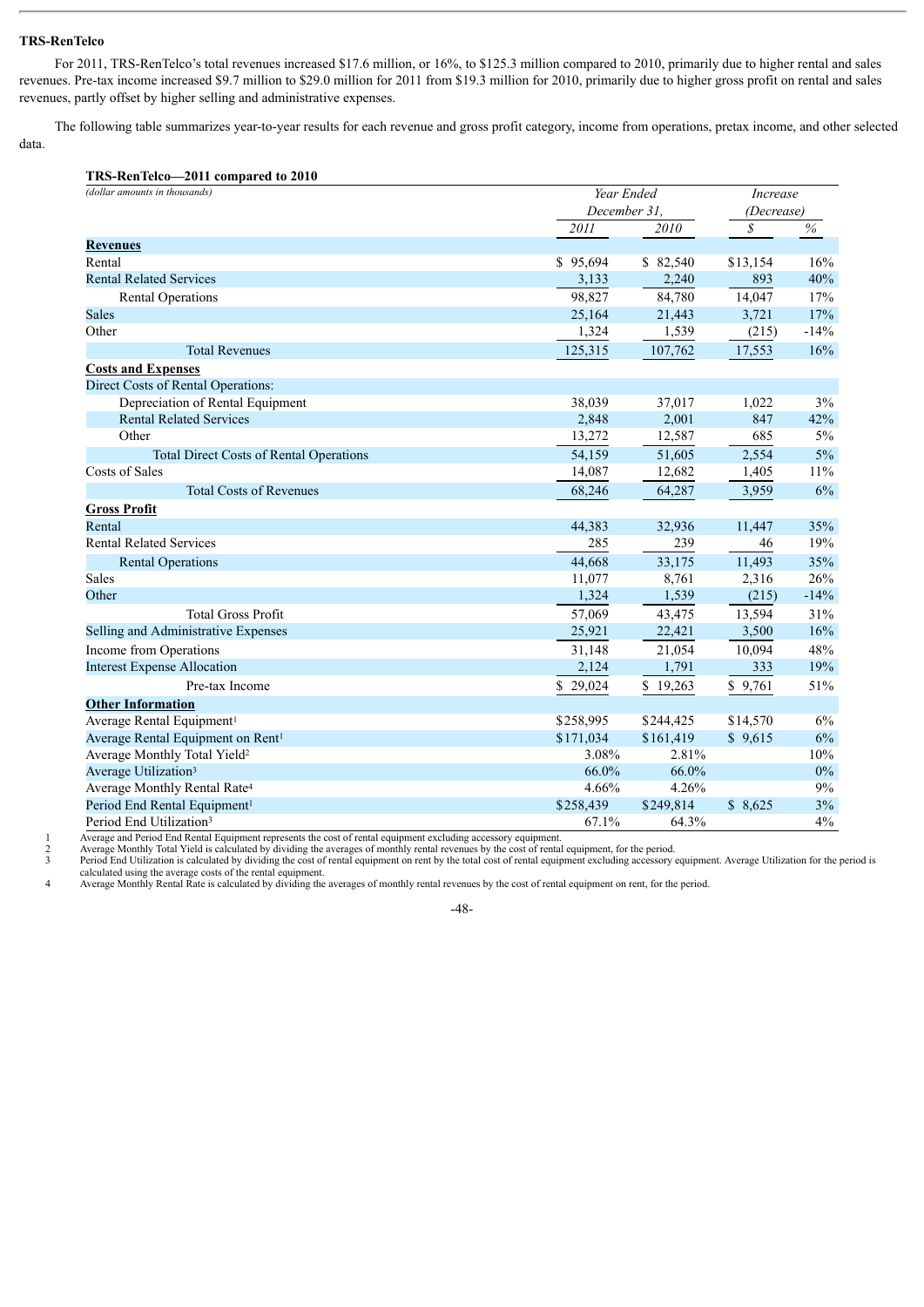TRS-RenTelco's gross profit for 2011 increased 31% to \$57.1 million from \$43.5 million in 2010. For the year ended December 31, 2011 compared to the year ended December 31, 2010:

- **Gross Profit on Rental Revenues**—TRS-RenTelco's rental revenues increased \$13.2 million, or 16%, with depreciation expense increasing \$1.0 million, or 3%, and other direct costs increasing \$0.7 million, or 5%, resulting in an increase of \$11.4 million, or 35%, in gross profit on rental revenues to \$44.4 million in 2011. As a percentage of rental revenues, depreciation was 40% in 2011 compared to 45% in 2010 and other direct costs was 14% in 2011 compared to 15% in 2010, which resulted in a gross margin percentage of 46% in 2011 compared to 40% in 2010. The rental revenues increase was due to 9% higher average monthly rental rates and 6% higher average rental equipment on rent.
- **Gross Profit on Sales**—TRS-RenTelco's sales revenues increased \$3.7 million, or 17%, compared to 2010. Gross margin percentage was 44% in 2011, compared to 41% in 2010, primarily due to higher gross margin on new and used equipment sales resulting in gross profit on sales increasing \$2.3 million, or 26%, to \$11.1 million from \$8.8 million in 2010. Sales occur routinely as a normal part of TRS-RenTelco's rental business; however, these sales and related gross margins can fluctuate from period to period depending on customer requirements, equipment availability and funding.

For 2011, TRS-RenTelco's selling and administrative expenses increased \$3.5 million, or 16%, to \$25.9 million from \$22.4 million in 2010, primarily due to increased salary and benefit costs.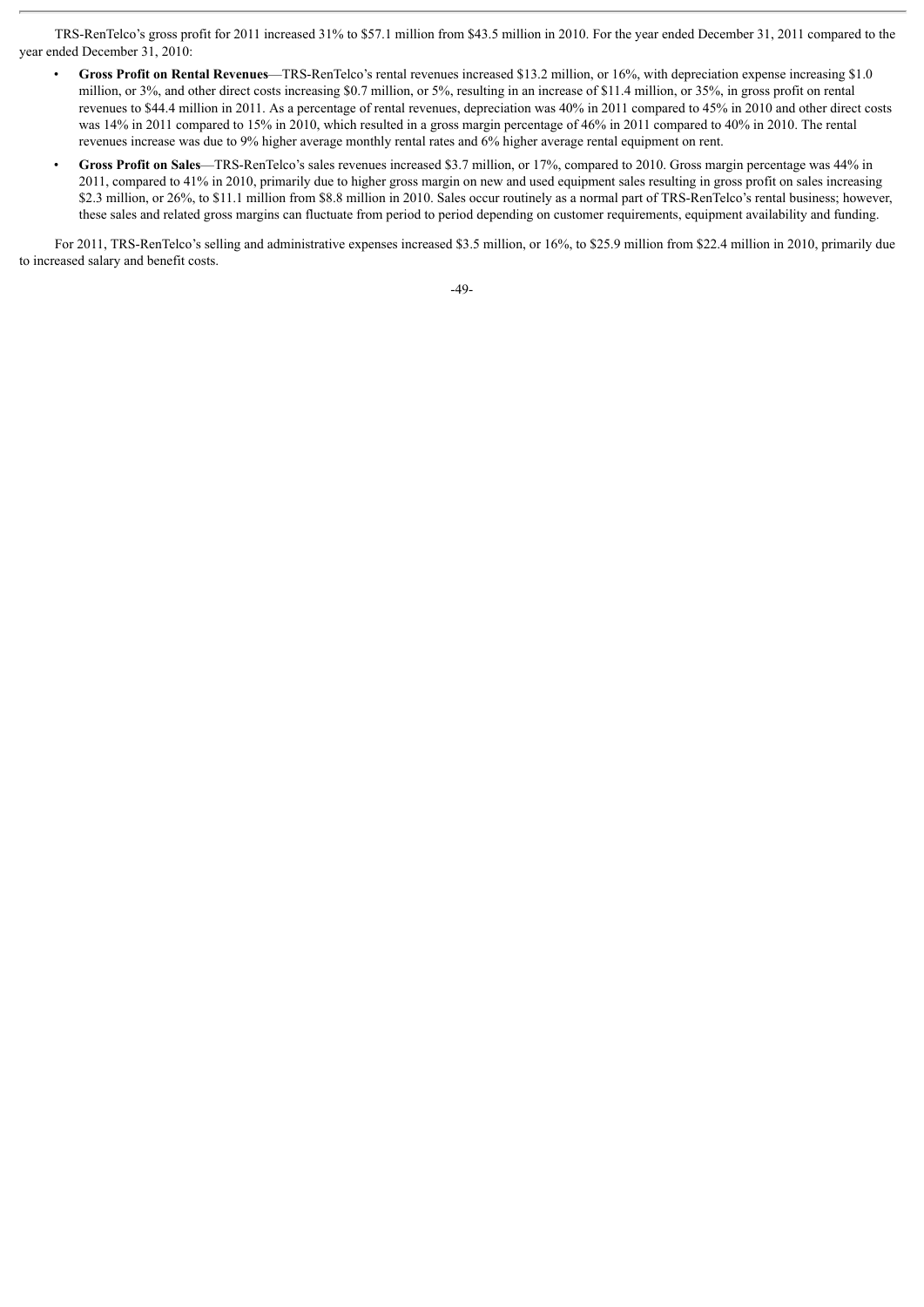## **Adler Tanks**

For 2011, Adler Tanks' total revenues increased \$26.7 million, or 59%, to \$72.0 million compared to 2010, primarily due to higher rental and rental related services revenues during 2011. The revenue increase and higher gross margin on rental and rental related services revenues resulted in a pre-tax income increase of \$16.8 million to \$31.3 million for the year ended December 31, 2011, an increase of 116% compared to the pre-tax income for the year ended December 31, 2010.

The following table summarizes year-to-year results for each revenue and gross profit category, income from operations, pre-tax income and other selected information*.*

| Adler Tanks-2011 compared to 2010              |              |           |                         |            |
|------------------------------------------------|--------------|-----------|-------------------------|------------|
| (dollar amounts in thousands)                  | Year Ended   |           | Increase                |            |
|                                                | December 31. |           | (Decrease)              |            |
|                                                | 2011         | 2010      | $\mathcal{S}_{0}^{(n)}$ | $\%$       |
| <b>Revenues</b><br>Rental                      |              |           |                         |            |
| <b>Rental Related Services</b>                 | \$59,243     | \$ 35,427 | \$23,816                | 67%<br>29% |
|                                                | 12,290       | 9,515     | 2,775                   |            |
| <b>Rental Operations</b>                       | 71,533       | 44,942    | 26,591                  | 59%        |
| <b>Sales</b>                                   | 278          | 232       | 46                      | 20%        |
| Other                                          | 147          | 57        | 90                      | 158%       |
| <b>Total Revenues</b>                          | 71,958       | 45,231    | 26,727                  | 59%        |
| <b>Costs and Expenses</b>                      |              |           |                         |            |
| Direct Costs of Rental Operations:             |              |           |                         |            |
| Depreciation of Rental Equipment               | 8,368        | 5,648     | 2,720                   | 48%        |
| <b>Rental Related Services</b>                 | 9,009        | 7,385     | 1,624                   | 22%        |
| Other                                          | 4,647        | 4,333     | 314                     | 7%         |
| <b>Total Direct Costs of Rental Operations</b> | 22,024       | 17,366    | 4,658                   | 27%        |
| <b>Costs of Sales</b>                          | 315          | 180       | 135                     | 75%        |
| <b>Total Costs of Revenues</b>                 | 22,339       | 17,546    | 4,793                   | 27%        |
| <b>Gross Profit (Loss)</b>                     |              |           |                         |            |
| Rental                                         | 46,228       | 25,446    | 20,782                  | 82%        |
| <b>Rental Related Services</b>                 | 3,281        | 2,130     | 1,151                   | 54%        |
| <b>Rental Operations</b>                       | 49,509       | 27,576    | 21,933                  | 80%        |
| Sales                                          | (37)         | 52        | (89)                    | $-171%$    |
| Other                                          | 147          | 57        | 90                      | 158%       |
| <b>Total Gross Profit</b>                      | 49,619       | 27,685    | 21,934                  | 79%        |
| Selling and Administrative Expenses            | 16,698       | 12,161    | 4,537                   | 37%        |
| Income from Operations                         | 32,921       | 15,524    | 17,397                  | 112%       |
| <b>Interest Expense Allocation</b>             | 1,659        | 1,080     | 579                     | 54%        |
| Pre-tax Income                                 | \$31,262     | \$14,444  | \$16,818                | 116%       |
| <b>Other Information</b>                       |              |           |                         |            |
| Average Rental Equipment <sup>1</sup>          | \$157,917    | \$101,263 | \$56,654                | 56%        |
| Average Rental Equipment on Rent <sup>1</sup>  | \$136,170    | \$76,949  | \$59,221                | 77%        |
| Average Monthly Total Yield <sup>2</sup>       | 3.13%        | 2.92%     |                         | 7%         |
| Average Utilization <sup>3</sup>               | 86.2%        | 76.0%     |                         | 13%        |
| Average Monthly Rental Rate <sup>4</sup>       | 3.63%        | 3.84%     |                         | $-5\%$     |
| Period End Rental Equipment <sup>1</sup>       | \$193,854    | \$129,114 | \$64,740                | 50%        |
| Period End Utilization <sup>3</sup>            | 79.8%        | 84.9%     |                         | $-6%$      |

1 Average and Period End Rental Equipment represents the cost of rental equipment excluding new equipment inventory and accessory equipment.<br>
2 Average Monthly Total Yield is calculated by dividing the averages of monthly Average Monthly Total Yield is calculated by dividing the averages of monthly rental revenues by the cost of rental equipment, for the period.<br>Period End Utilization is calculated by dividing the cost of rental equipment o

Average Monthly Rental Rate is calculated by dividing the averages of monthly rental revenues by the cost of rental equipment on rent, for the period.

-50-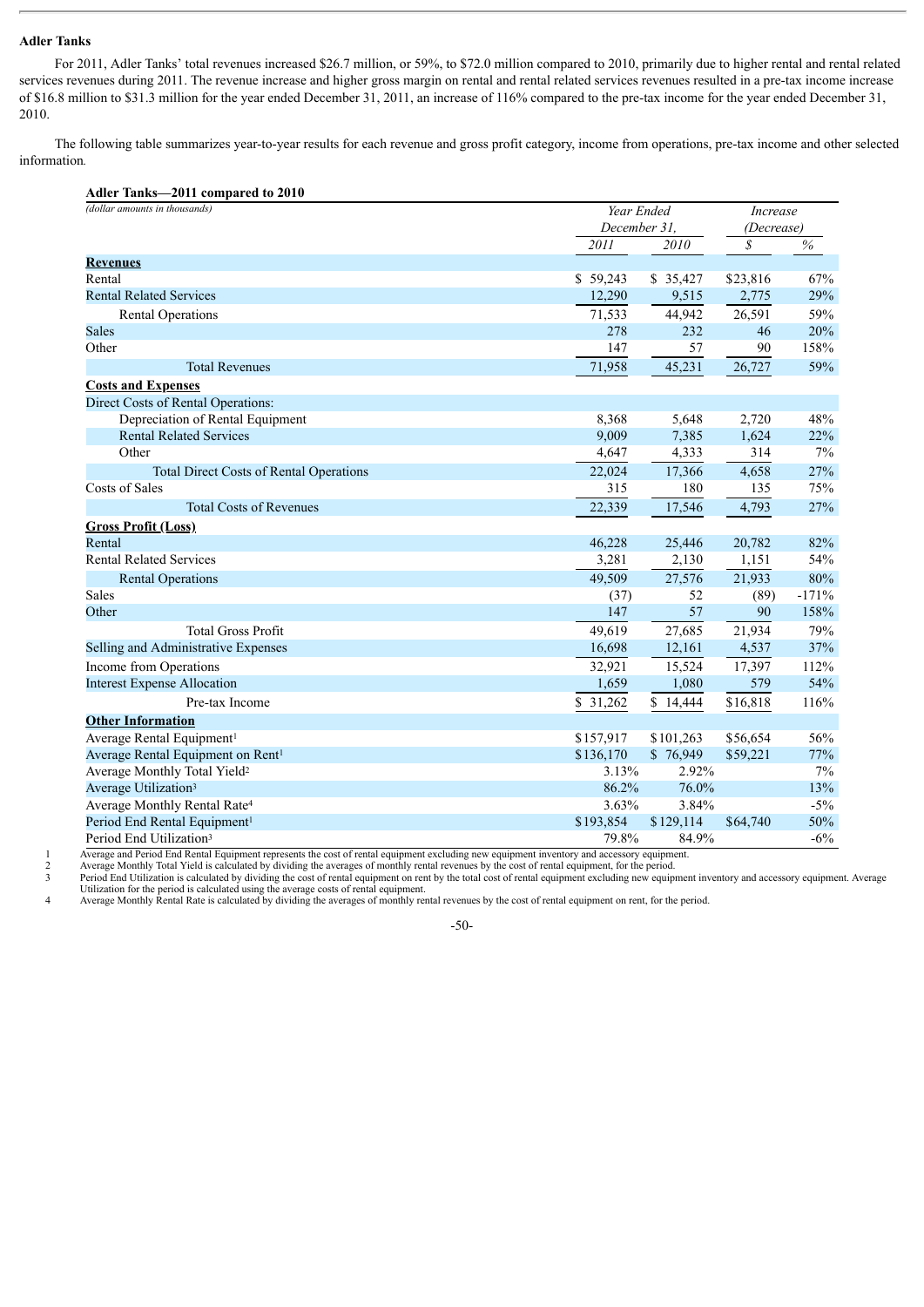Adler Tanks' gross profit for 2011 increased \$21.9 million, or 79%, to \$49.6 million from \$27.7 million for the same period in 2010. For the year ended December 31, 2011 compared to year ended December 31, 2010:

**Gross Profit on Rental Revenues**—Adler Tanks' rental revenues increased \$23.8 million, or 67%, primarily due to the broad based growth across our market areas. As a percentage of rental revenues, depreciation was 14% and 16% in 2011 and 2010, respectively, and other direct costs were 8% in 2011 compared to 13% in 2010, which resulted in gross margin percentages of 78% in 2011 and 71% in 2010. The higher rental revenues, combined with higher rental margins resulted in gross profit on rental revenues increasing \$20.8 million, or 82%, to \$46.2 million in 2010.

**Gross Profit on Rental Related Services**—Adler Tanks' rental related services revenues increased \$2.8 million, or 29%, compared to 2010. The higher revenues and higher gross margin percentage of 27% in 2011 compared to 22% in 2010 resulted in rental related services gross profit increasing \$1.2 million or 54%, to \$3.3 million from \$2.1 million in 2010.

For 2011, Adler Tanks' selling and administrative expenses increased 37%, to \$16.7 million from \$12.2 million in the same period in 2010 primarily due to higher personnel and benefit costs.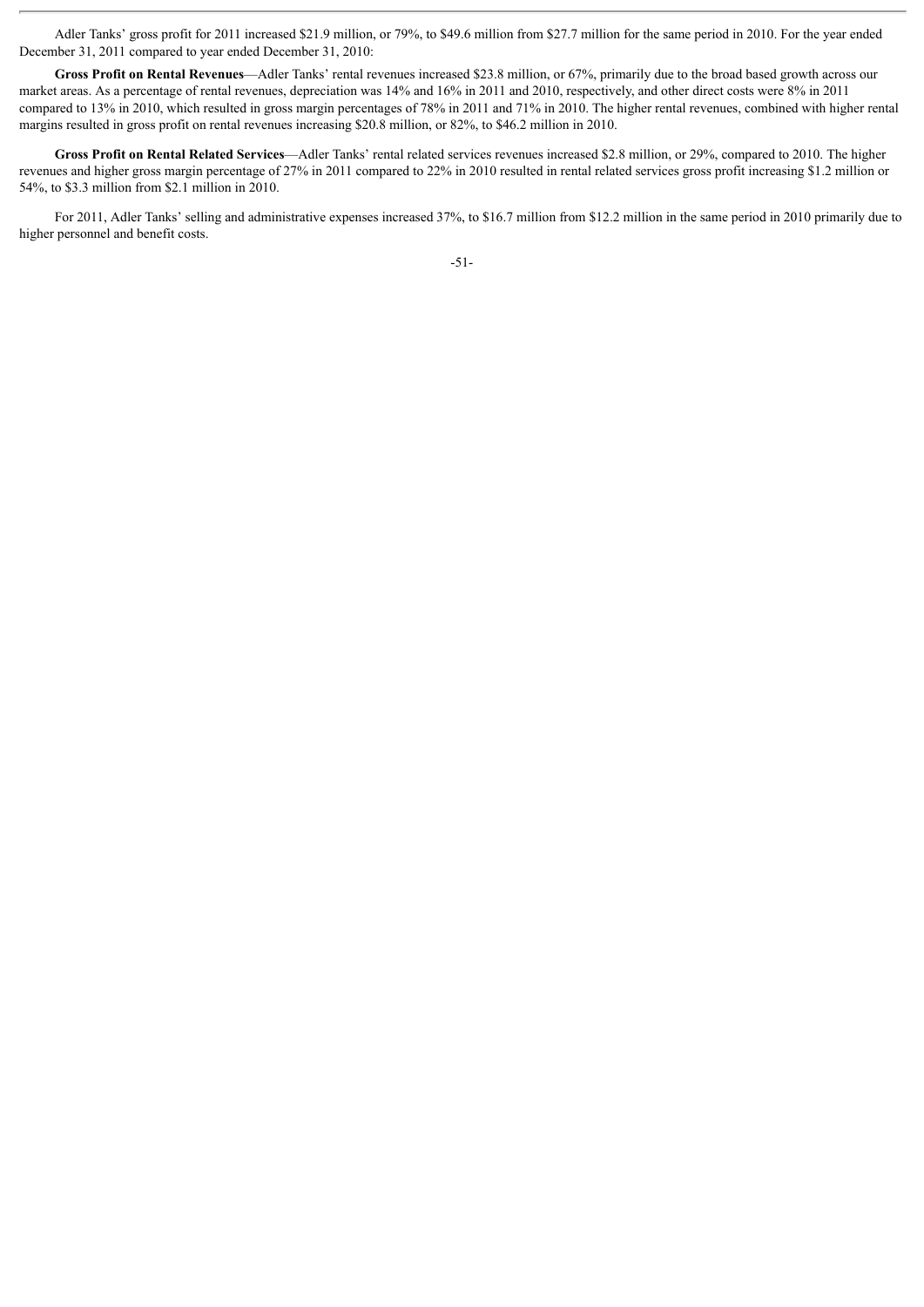## **Liquidity and Capital Resources**

*This section contains statements that constitute "forward-looking statements" within the meaning of the Private Securities Litigation Reform Act of 1995. See the statements at the beginning of this Item for cautionary information with respect to such forward-looking statements.*

The Company's rental businesses are capital intensive and generate significant cash flows. Cash flows for the Company in 2012 as compared to 2011 are summarized as follows:

**Cash Flows from Operating Activities:** The Company's operations provided net cash flow of \$126.4 million for 2012 as compared to \$129.3 million in 2011. The \$2.9 million decrease in net cash provided by operating activities was primarily attributable to the receipt of a \$6.1 million income tax receivable in 2011 that did not recur in 2012 and lower income from operations, partly offset by other balance sheet changes.

**Cash Flows from Investing Activities:** Net cash used in investing activities was \$115.0 million for 2012 as compared to \$143.7 million in 2011. The \$28.7 million decrease in net cash used in investing activities was primarily due to \$23.2 million lower purchases of rental equipment of \$131.8 million in 2012, compared to \$155.0 million in 2011, \$3.0 million lower purchase of property, plant and equipment and \$2.5 million higher proceeds from sales of used rental equipment in 2012.

**Cash Flows from Financing Activities:** Net cash used in financing activities was \$11.0 million in 2012 as compared to net cash provided by financing activities of \$14.6 million in 2011. The \$25.6 million change in net cash flow from financing activities was primarily due to borrowings and repayments on the Company's bank lines of credit and \$0.6 million higher proceeds and excess tax benefit from the exercise of stock options.

Significant capital expenditures are required to maintain and grow the Company's rental assets. During the last three years, the Company has financed its working capital and capital expenditure requirements through cash flow from operations, proceeds from the sale of rental equipment and from bank borrowings. Sales occur routinely as a normal part of the Company's rental business. However, these sales can fluctuate from period to period depending on customer requirements and funding. Although the net proceeds received from sales may fluctuate from period to period, the Company believes its liquidity will not be adversely impacted from lower sales in any given year because it believes it has the ability to increase its bank borrowings and conserve its cash in the future by reducing the amount of cash it uses to purchase rental equipment, pay dividends, or repurchase the Company's common stock.

As the following table indicates, cash flow provided by operating activities and proceeds from sales of used rental equipment have been greater than rental equipment purchases over the past three years.

## **Funding of Rental Asset Growth**

| (amounts in thousands)                          |           | Year Ended December 31, |            |            |
|-------------------------------------------------|-----------|-------------------------|------------|------------|
|                                                 | 2012      | 2011                    | 2010       | Totals     |
| Cash Provided by Operating Activities           | \$126,381 | \$129,311               | \$100,598  | \$356,290  |
| Proceeds from the Sale of Used Rental Equipment | 30,970    | 28,453                  | 28,694     | 88,117     |
| Cash Available for Purchase of Rental Equipment | 157,351   | 157.764                 | 129.292    | 444,407    |
| Purchases of Rental Equipment                   | (131,805) | (154, 963)              | (122, 749) | (409, 517) |
| Cash Available for Other Uses                   | \$25,546  | 2.801                   | 6.543      | 34,890     |

In addition to increasing its rental assets, the Company had other capital expenditures for property, plant and equipment of \$14.2 million in 2012, \$17.2 million in 2011, and \$12.1 million in 2010, and has used cash to provide returns to its shareholders in the form of cash dividends. The Company paid cash dividends of \$23.1 million, \$22.3 million and \$21.4 million in the years ended December 31, 2012, 2011 and 2010, respectively.

The Company has in the past made repurchases of shares of its common stock from time to time in the over-the-counter market (NASDAQ) and/or through privately negotiated, block transactions under an authorization from the Board of Directors. Shares repurchased by the Company are canceled and returned to the status of authorized but unissued stock. During the year ended December 31, 2012, 2011 and 2010, the Company did not repurchase any of its common stock. As of February 22, 2013, 2,000,000 shares of the Company's common stock remain authorized for repurchase.

-52-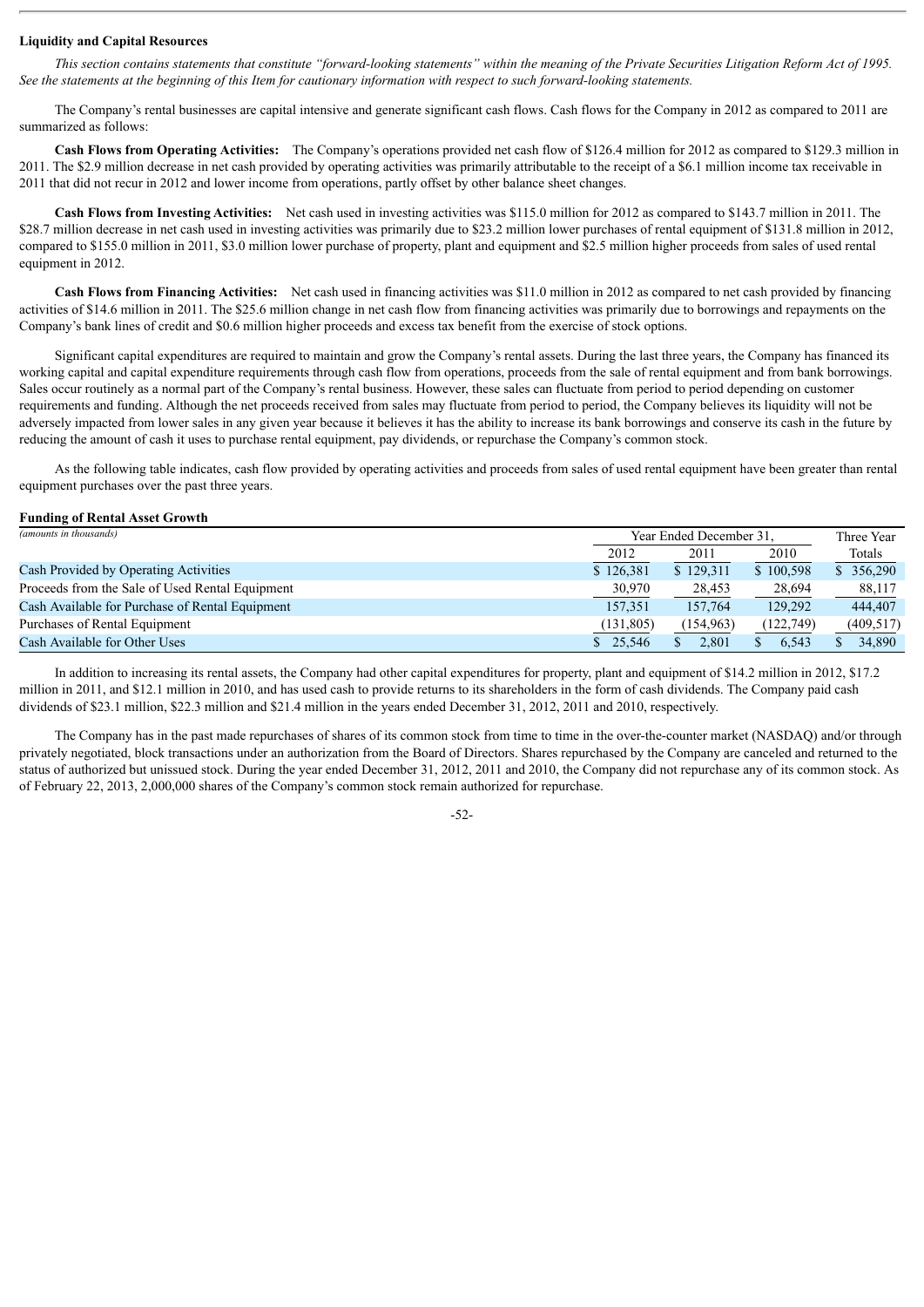## **Unsecured Revolving Lines of Credit**

As the Company's assets have grown, it has been able to negotiate increases in the borrowing limit under its general bank lines of credit. In June 2012, the Company entered into an amended and restated credit agreement with a syndicate of banks (the "Amended Credit Facility"). The five-year facility matures on June 15, 2017 and replaces the Company's prior \$350.0 million unsecured revolving credit facility. The Amended Credit Facility provides for a \$420.0 million unsecured revolving credit facility (which may be increased to \$450.0 million with \$30.0 million of additional commitments), which includes a \$25.0 million sublimit for the issuance of standby letters of credit and a \$10.0 million sublimit for swingline loans.

In June 2012, the Company entered into a Credit Facility Letter Agreement and a Credit Line Note in favor of Union Bank, N.A., extending its line of credit facility related to its cash management services ("Sweep Service Facility") and increasing the facility size from \$5.0 million to \$10.0 million. The Sweep Service Facility matures on the earlier of June 15, 2017, or the date the Company ceases to utilize Union Bank, N.A. for its cash management services.

At December 31, 2012, under the Amended Credit Facility and Sweep Service Facility, the Company had unsecured lines of credit that permit it to borrow up to \$430.0 million of which \$202.0 million was outstanding, and had capacity to borrow up to an additional \$228.0 million. The Amended Credit Facility contains financial covenants requiring the Company to not (all defined terms used below not otherwise defined herein have the meaning assigned to such terms in the Amended Credit Facility):

- Permit the Consolidated Fixed Charge Coverage Ratio as of the end of any fiscal quarter to be less than 2.50 to 1. At December 31, 2012, the actual ratio was 4.04 to 1.
- Permit the Consolidated Leverage Ratio at any time during any period of four consecutive fiscal quarters to be greater than 2.75 to 1. At December 31, 2012, the actual ratio was 1.91 to 1.
- Permit Tangible Net Worth as of the end of any fiscal quarter of the Company to be less than the sum of (i) \$246,103,400 plus (ii) 25% of the Company's Consolidated Net Income (as defined in the Amended Credit Facility) (but only if a positive number) for each fiscal quarter ended subsequent to December 31, 2011 plus (iii) 90% of the net cash proceeds from the issuance of the Company's capital stock after December 31, 2011. At December 31, 2012, such sum was \$262.6 million and the actual Tangible Net Worth of the Company was \$325.6 million.

At December 31, 2012, the Company was in compliance with each of the aforementioned covenants. There are no anticipated trends that the Company is aware of that would indicate non-compliance with these covenants, although significant deterioration in our financial performance could impact the Company's ability to comply with these covenants.

#### **4.03% Senior Notes Due in 2018**

On April 21, 2011, the Company entered into a Note Purchase and Private Shelf Agreement (the "Note Purchase Agreement") with Prudential Investment Management, Inc., The Prudential Insurance Company of America and Prudential Retirement Insurance and Annuity Company (collectively, the "Purchaser"), pursuant to which the Company agreed to sell an aggregate principal amount of \$100 million of its 4.03% Series A Senior Notes (the "Senior Notes") to the Purchaser. The Senior Notes are an unsecured obligation of the Company, due on April 21, 2018. Interest on these notes is due semi-annually in arrears and the principal is due in five equal annual installments, with the first payment due on April 21, 2014. In addition, the Note Purchase Agreement allows for the issuance and sale of additional senior notes to the Purchaser (the "Shelf Notes") in the aggregate principal amount of \$100 million, to mature no more than 12 years after the date of original issuance thereof, to have an average life of no more than 10 years and to bear interest on the unpaid balance. Among other restrictions, the Note Purchase Agreement, under which the Senior Notes were sold, contains financial covenants requiring the Company to not (all defined terms used below not otherwise defined herein have the meaning assigned to such terms in the Note Purchase Agreement):

- Permit the Consolidated Fixed Charge Coverage Ratio of EBITDA to fixed charges as of the end of any fiscal quarter to be less than 2.50 to 1. At December 31, 2012, the actual ratio was 4.04 to 1.
- Permit the Consolidated Leverage Ratio of funded debt to EBITDA at any time during any period of four consecutive quarters to be greater than 2.75 to 1. At December 31, 2012, the actual ratio was 1.91 to 1.

-53-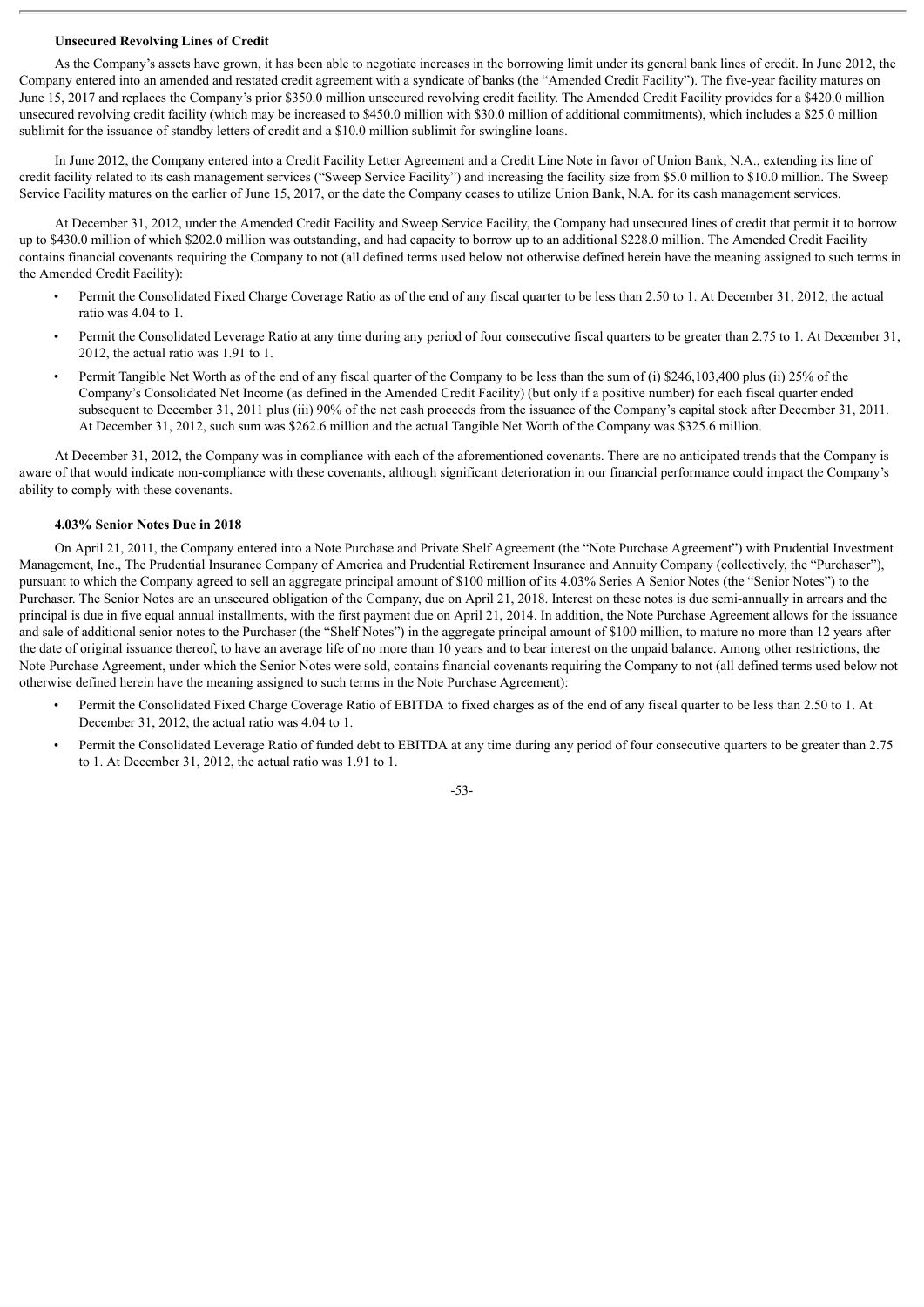• Permit Tangible Net Worth, calculated as of the last day of each fiscal quarter, to be less than the sum of (i) \$229.0 million, plus (ii) 25% of net income for such fiscal quarter subsequent to December 31, 2010, plus (iii) 90% of the net cash proceeds from the issuance of the Company's capital stock after December 31, 2010. At December 31, 2012, such sum was \$262.6 million and the actual Tangible Net Worth of the Company was \$325.6 million.

At December 31, 2012, the Company was in compliance with each of the aforementioned covenants. There are no anticipated trends that the Company is aware of that would indicate non-compliance with these covenants, although significant deterioration in our financial performance could impact the Company's ability to comply with these covenants.

## **Contractual Obligations and Commitments**

At December 31, 2012, the Company's material contractual obligations and commitments consist of outstanding borrowings under our credit facility expiring in 2017, outstanding amounts under our 4.03% senior notes due in 2018, and operating leases for facilities. The operating lease amounts exclude property taxes and insurance. The table below provides a summary of the Company's contractual obligations and reflects expected payments due as of December 31, 2012 and does not reflect changes that could arise after that date.

## **Payments Due by Period**

| (dollar amounts in thousands)          |           | Within  | Within                         | Within       | More than |
|----------------------------------------|-----------|---------|--------------------------------|--------------|-----------|
|                                        | Total     | Year    | 2 to 3 Years                   | 4 to 5 Years | 5 Years   |
| Revolving Lines of Credit              | \$202,000 |         | $\overbrace{\hspace{25mm}}^{}$ | 202,000      |           |
| 4.03% Senior Notes due in 2018         | 114.105   | 4.030   | 46.448                         | 42.821       | 20,806    |
| <b>Operating Leases for Facilities</b> | 4,592     | 1,225   | .414                           | .340         | 613       |
| <b>Total Contractual Obligations</b>   | \$320,697 | \$5.255 | 47.862                         | 246.161      | 21.419    |

The Company believes that its needs for working capital and capital expenditures through 2013 and beyond will be adequately met by operating cash flow, proceeds from the sale of rental equipment, and bank borrowings.

*Please see the Company's Consolidated Statements of Cash Flows on page 64 for a more detailed presentation of the sources and uses of the Company's cash.*

## **Critical Accounting Policies**

In response to the SEC's Release No. 33-8040, "Cautionary Advice Regarding Disclosure About Critical Accounting Policies," the Company has identified the most critical accounting policies upon which its financial status depends. The Company determined its critical accounting policies by considering those policies that involve the most complex or subjective decisions or assessments. The Company has identified that its most critical accounting policies are those related to depreciation, maintenance, repair and refurbishment, impairment of rental equipment and impairment of goodwill and intangible assets. Descriptions of these accounting policies are found in both the notes to the consolidated financial statements and at relevant sections in this Management's Discussion and Analysis.

**Depreciation**—The estimated useful lives and estimated residual values used for rental equipment are based on the Company's experience as to the economic useful life and sale value of its products. Additionally, to the extent information is publicly available, the Company also compares its depreciation policies to other companies with similar rental products for reasonableness.

The lives and residual values of rental equipment are subject to periodic evaluation. For modular equipment, external factors to consider may include, but are not limited to, changes in legislation, regulations, building codes, local permitting, and supply or demand. Internal factors for modulars may include, but are not limited to, change in equipment specifications, condition of equipment, or maintenance policies. For electronic test equipment, external factors to consider may include, but are not limited to, technological advances, changes in manufacturers' selling prices, and supply or demand. Internal factors for electronic test equipment may include, but are not limited to, change in equipment specifications, condition of equipment or maintenance policies. For liquid and solid containment tanks and boxes, external factors to consider may include, but are not limited to, changes in Federal and State legislation, the types of materials stored and the frequency of moves and uses. Internal factors for liquid and solid containment tanks and boxes may include, but are not limited to, change in equipment specifications and maintenance policies.

#### -54-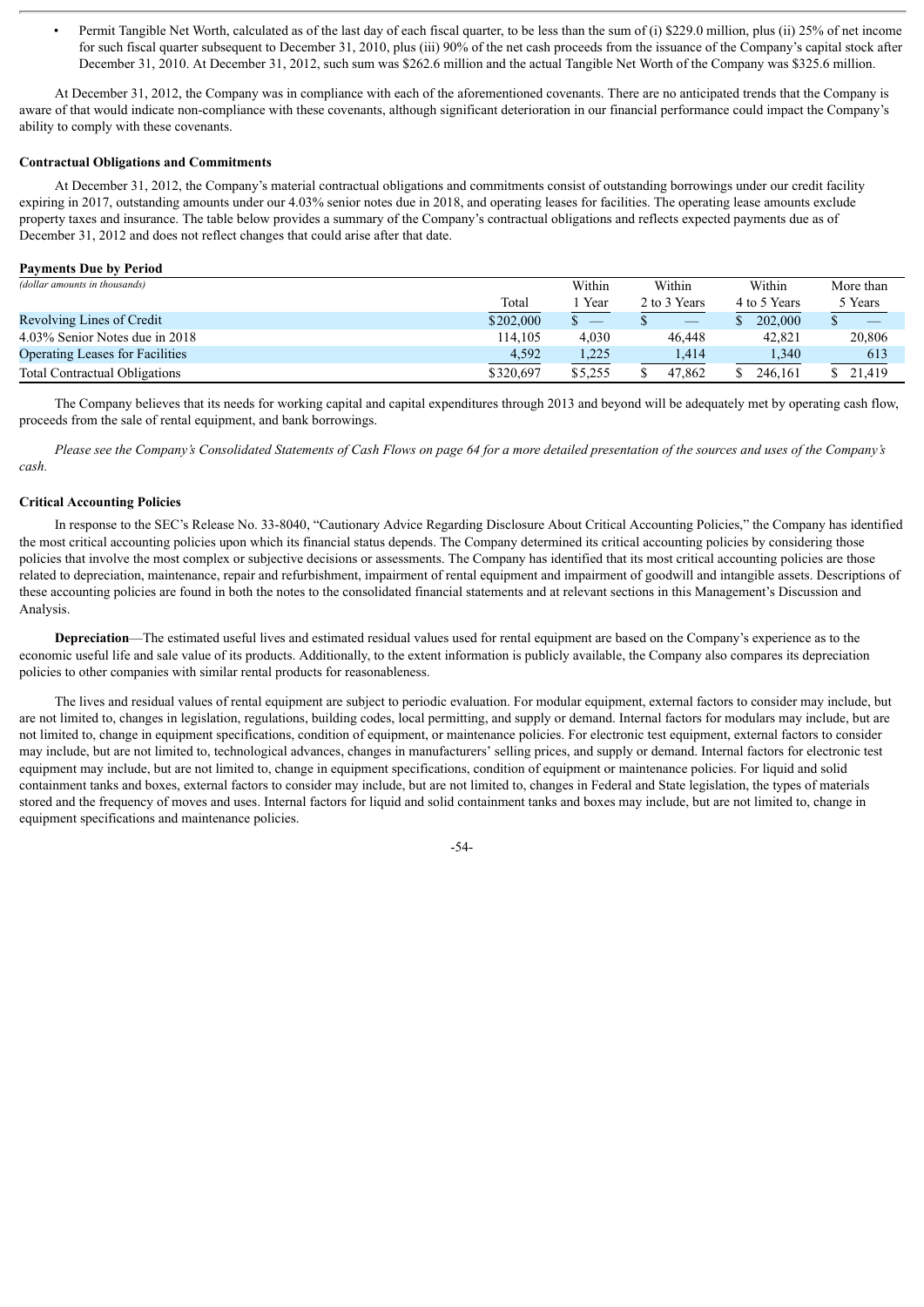Changes in useful lives or residual values will impact depreciation expense and any gain or loss from the sale of used equipment. Depending on the magnitude of such changes, the impact on the financial statements could be significant.

**Maintenance, Repair and Refurbishment—**Maintenance and repairs are expensed as incurred. The direct material and labor costs of value-added additions or major refurbishment of modular buildings are capitalized to the extent the refurbishment significantly improves the quality and adds value or life to the equipment. Judgment is involved as to when these costs should be capitalized. The Company's policies narrowly limit the capitalization of value-added items to specific additions such as restrooms, 40 and 60-foot sidewalls and ventilation upgrades. In addition, only major refurbishment costs incurred near the end of the estimated useful life of the rental equipment, which extend its useful life, and are subject to certain limitations, are capitalized. Changes in these policies could impact the Company's financial results.

**Impairment of rental equipment—**The carrying value of the Company's rental equipment is its capitalized cost less accumulated depreciation. To the extent events or circumstances indicate that the carrying value cannot be recovered, an impairment loss is recognized to reduce the carrying value to fair value. The Company determines fair value based upon the condition of the equipment and the projected net cash flows from its rental and sale considering current market conditions. Additionally, if the Company decides to sell or otherwise dispose of the rental equipment, it is carried at the lower of cost or fair value less costs to sell or dispose. Due to uncertainties inherent in the valuation process and market conditions, it is reasonably possible that actual results of operating and disposing of rental equipment could be materially different than current expectations.

**Impairment of goodwill and intangible assets**—The Company assesses the carrying amount of its recorded goodwill and intangible assets annually or in interim periods if circumstances indicate an impairment may have occurred. The impairment review is performed by first assessing qualitative factors to determine whether it is more likely than not that the fair value of a reporting unit is less than its carrying amount as a basis for determining whether it is necessary to perform the two-step goodwill impairment test. The two-step process requires management to make certain judgments in determining what assumptions to use in the calculation. The first step in the evaluation consists of estimating the fair value of the reporting unit based on discounted cash flows using revenue and after tax profit estimates. Management then compares its estimate of the fair value of the reporting unit with the reporting unit's carrying amount, which includes goodwill and intangible assets. If the estimated fair value of the reporting unit exceeds the carrying value of the net assets assigned to that unit, then goodwill and intangible assets are not impaired and no further testing is required. If the carrying value of the net assets assigned to the reporting unit were to exceed its fair value, then the second step is performed in order to determine the implied fair value of the reporting unit's goodwill and intangible assets and an impairment loss is recorded for an amount equal to the difference between the implied fair value and the carrying value of the goodwill and intangible assets.

#### **Impact of Inflation**

Although the Company cannot precisely determine the effect of inflation, from time to time it has experienced increases in costs of rental equipment, manufacturing costs, operating expenses and interest. Because a majority of its rentals are relatively short-term, the Company has generally been able to pass on such increased costs through increases in rental rates and selling prices, but there can be no assurance that the Company will be able to continue to pass on increased costs to customers in the future.

## **Off Balance Sheet Transactions**

As of December 31, 2012, the Company did not have any "off-balance-sheet arrangements," as defined in Item 303(a)(4)(ii) of Regulation S-K.

-55-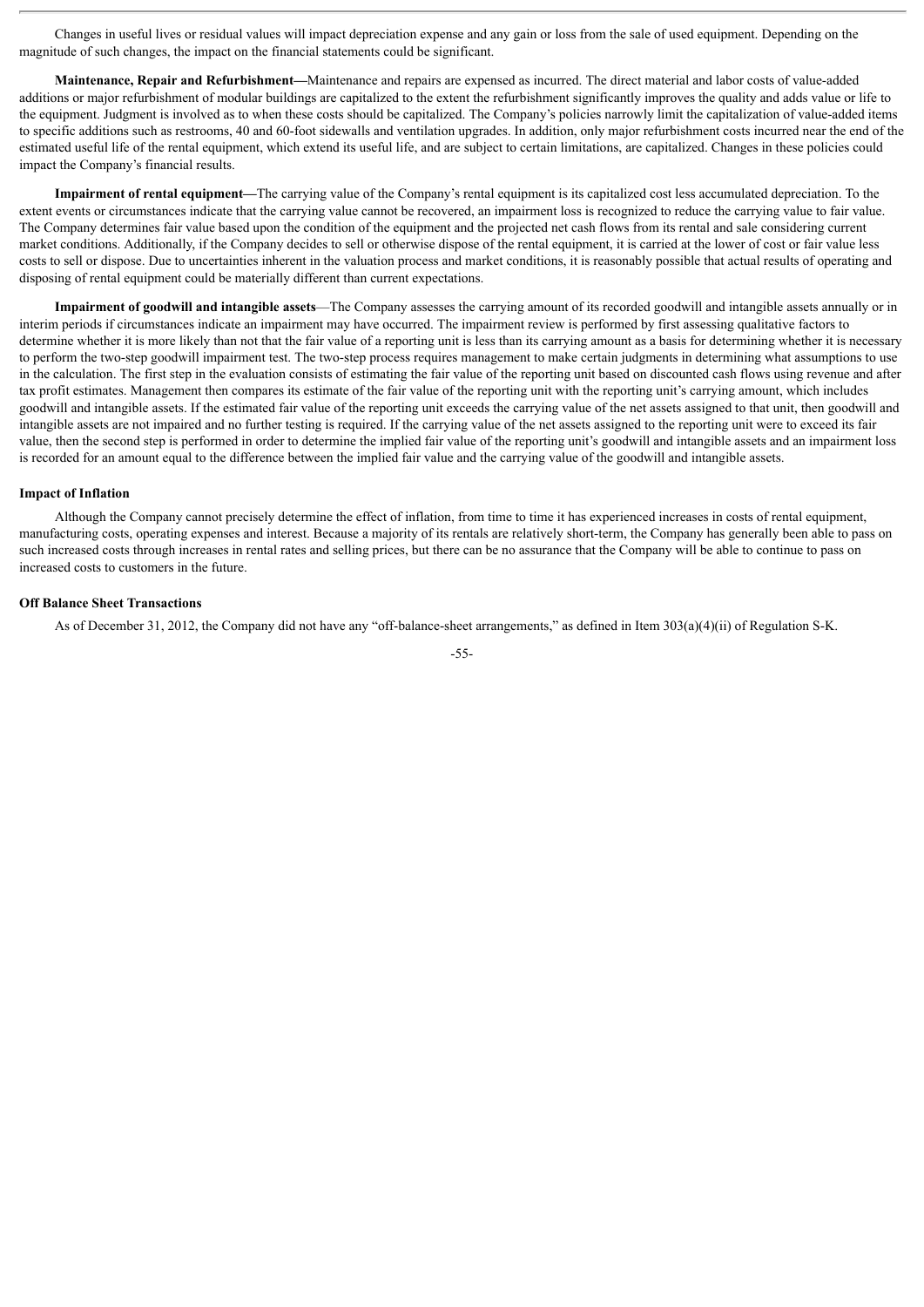## **ITEM 7A. QUANTITATIVE AND QUALITATIVE DISCLOSURES ABOUT MARKET RISK.**

The Company is exposed to cash flow and fair value risk due to changes in interest rates with respect to its 4.03% senior notes due in 2018 and its revolving lines of credit. Weighted average variable rates are based on implied forward rates in the yield curve at December 31, 2012. The estimate of fair value of the Company's fixed rate debt is based on the borrowing rates currently available to the Company for bank loans with similar terms and average maturities. The table below presents principal cash flows by expected annual maturities, related weighted average interest rates and estimated fair value the Company's Senior Notes and the Company's revolving lines of credit under the Amended Credit Facility as of December 31, 2012.

| (dollar amounts in thousands)  |        |          |          |          | 2017 and  |           | Estimated  |
|--------------------------------|--------|----------|----------|----------|-----------|-----------|------------|
|                                | 2013   | 2014     | 2015     | 2016     | beyond    | Total     | Fair Value |
| Revolving Lines of Credit      |        |          |          |          | \$202,000 | \$202,000 | \$202,000  |
| Weighted Average Interest Rate | 2.51%  | $2.51\%$ | 2.51%    | 2.51%    | $2.51\%$  | 2.51%     |            |
| 4.03% Senior Notes due in 2018 | $\sim$ | \$20,000 | \$20,000 | \$20,000 | \$40,000  | \$100,000 | \$106.348  |
| Weighted Average Interest Rate | 4.03%  | 4.03%    | 4.03%    | 4.03%    | 4.03%     | 4.03%     |            |

The Company formed a wholly owned Canadian subsidiary, TRS-RenTelco Inc. in conjunction with the TRS acquisition (see Item 1—Business—History, Strategic Expansion and Acquisitions and Note 2 to the Consolidated Financial Statements). The Canadian operations of the Company subject it to foreign currency risks (i.e. the possibility that the financial results could be better or worse than planned because of changes in foreign currency exchange rates). Currently, the Company does not use derivative instruments to hedge its economic exposure with respect to assets, liabilities and firm commitments denominated in foreign currencies. In 2012, the Company has experienced minimal impact on net income due to foreign exchange rate fluctuations. Although there can be no assurances, given the size of the Canadian operations, the Company does not expect future foreign exchange gains and losses to be significant.

The Company has no derivative financial instruments that expose the Company to significant market risk.

#### -56-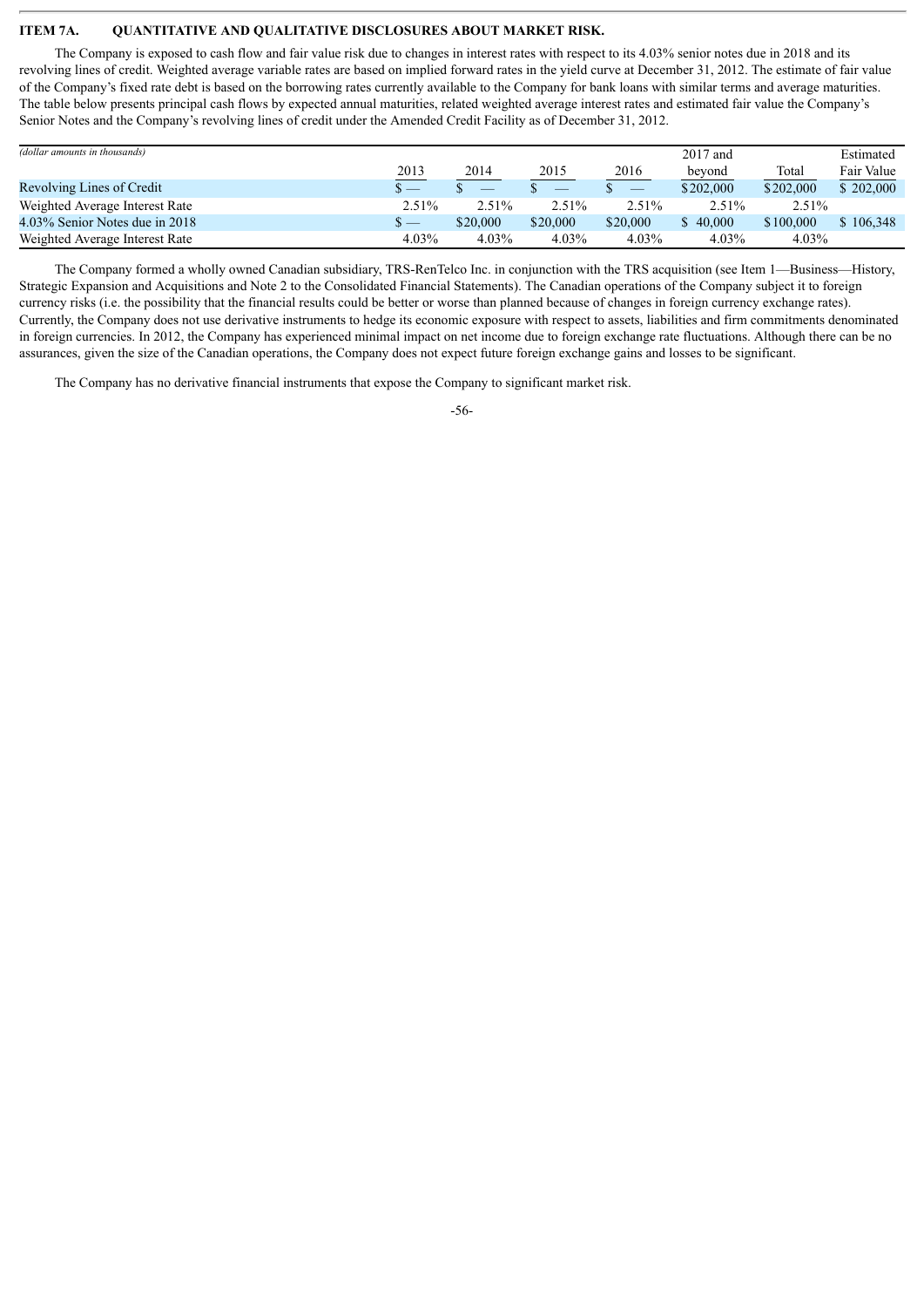## **ITEM 8. FINANCIAL STATEMENTS AND SUPPLEMENTARY DATA.**

| Index                                                                                                | Page |
|------------------------------------------------------------------------------------------------------|------|
| Management's Report on Internal Control over Financial Reporting                                     | 58   |
| Reports of Independent Registered Public Accounting Firm                                             |      |
| <b>Report on Internal Control over Financial Reporting</b>                                           | 59   |
| <b>Report on Consolidated Financial Statements</b>                                                   | 60   |
| <b>Consolidated Financial Statements</b>                                                             |      |
| Consolidated Balance Sheets as of December 31, 2012 and 2011                                         | -61  |
| Consolidated Statements of Income for the Years Ended December 31, 2012, 2011 and 2010               | 62   |
| Consolidated Statements of Shareholders' Equity for the Years Ended December 31, 2012, 2011 and 2010 | 63   |
| Consolidated Statements of Cash Flows for the Years Ended December 31, 2012, 2011 and 2010           | 64   |
| <b>Notes to Consolidated Financial Statements</b>                                                    | 65   |
|                                                                                                      |      |

-57-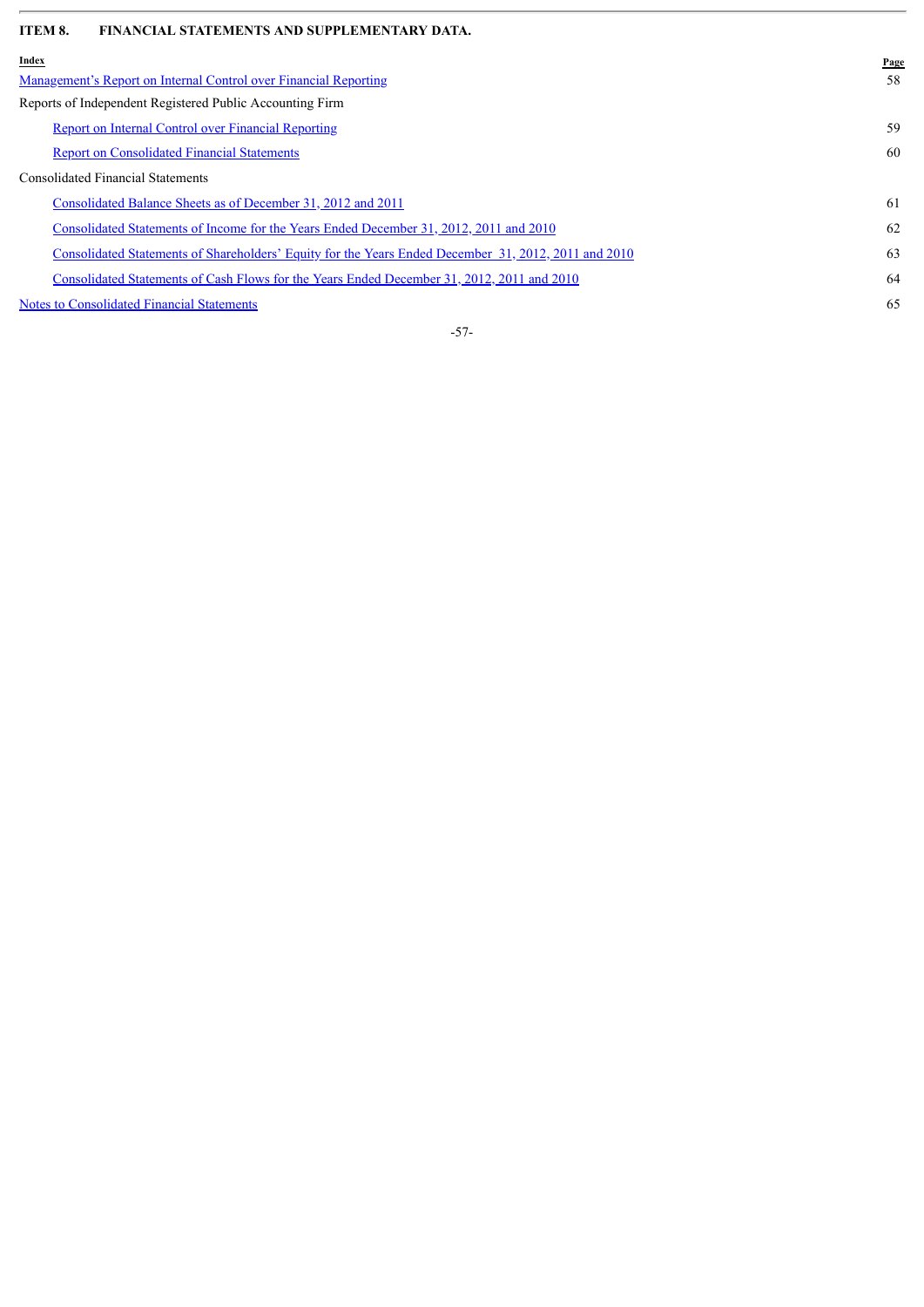### <span id="page-58-0"></span>**Management's Report on Internal Control over Financial Reporting**

The Company's management is responsible for the preparation and integrity of the consolidated financial statements appearing in our Annual Report filed on Form 10-K. The consolidated financial statements were prepared in conformity with United States generally accepted accounting principles and include amounts based on management's estimates and judgments. All other financial information in this report has been presented on a basis consistent with the information included in the financial statements.

The Company's management is also responsible for establishing and maintaining adequate internal control over financial reporting as such term is defined in Rules 13a-15(f) and 15d-15(f) under the Securities Exchange Act of 1934. The Company maintains a system of internal control that is designed to provide reasonable assurance as to the reliable preparation and presentation of the consolidated financial statements, as well as to safeguard assets from unauthorized use or disposition.

The Company's system of internal control over financial reporting is embodied in the Company's Code of Business Conduct and Ethics. It sets the tone of our organization and includes factors such as integrity and ethical values. Our internal control over financial reporting is supported by formal policies and procedures, which are reviewed, modified and improved as changes occur in business conditions and operations.

Because of its inherent limitations, internal control over financial reporting may not prevent or detect misstatements. Projections of any evaluation of effectiveness to future periods are subject to risk that controls may become inadequate because of changes in conditions, or that the degree of compliance with the policies and procedures may deteriorate.

The Audit Committee of the Board of Directors, which is composed solely of outside directors, meets periodically with members of management and the independent auditors to review and discuss internal control over financial reporting, as well as accounting and financial reporting matters. The independent auditors report to the Audit Committee and accordingly have full and free access to the Audit Committee at any time.

The Company's management conducted an evaluation of the effectiveness of our internal control over financial reporting as of December 31, 2012 based on the criteria set forth *in Internal Control—Integrated Framework* issued by the Committee of Sponsoring Organizations of the Treadway Commission. Based on its evaluation, management has concluded that, as of December 31, 2012, the Company's internal control over financial reporting was effective based on those criteria.

-58-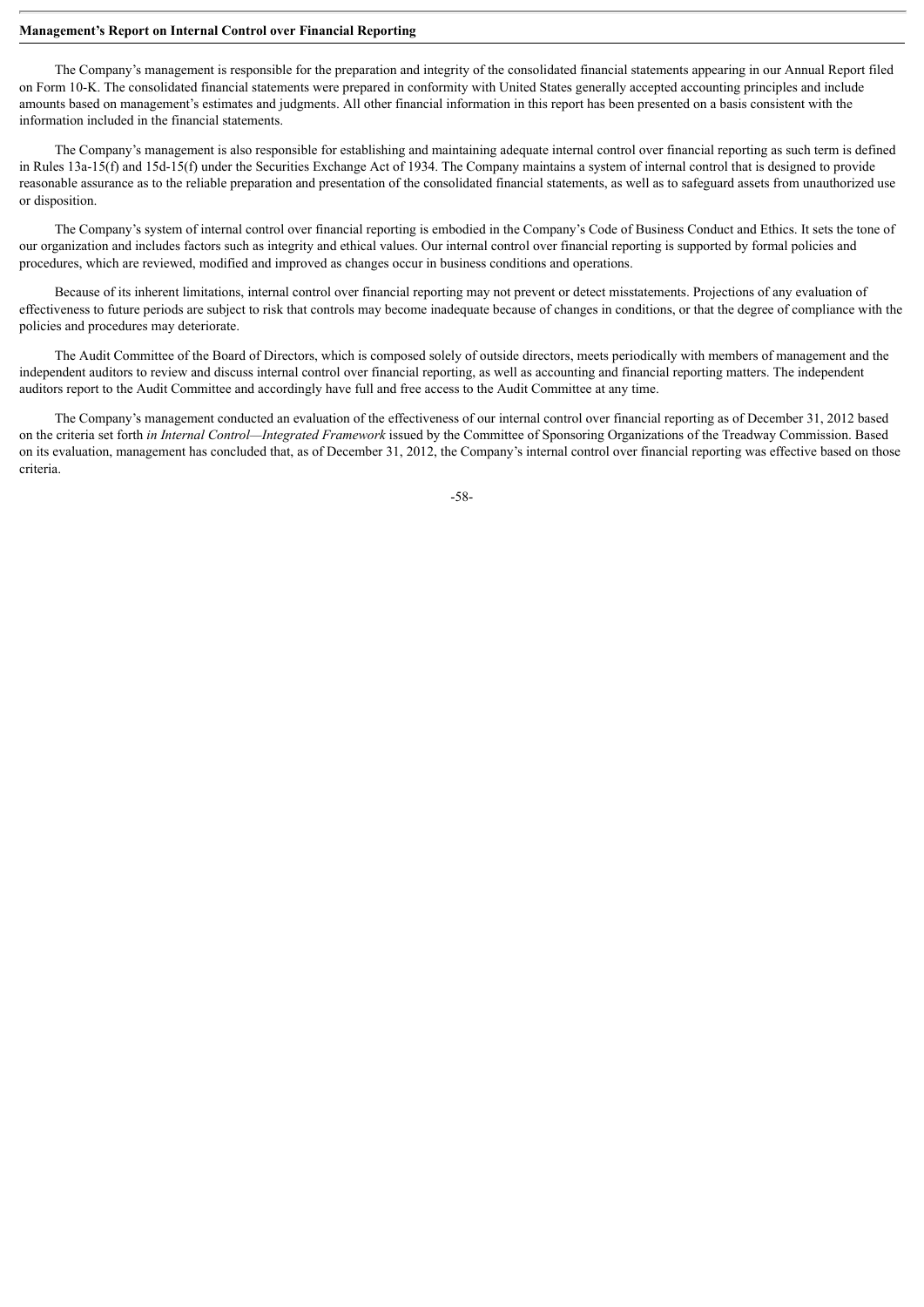## <span id="page-59-0"></span>**Report on Internal Control over Financial Reporting**

Board of Directors and Shareholders of McGrath RentCorp and Subsidiaries:

We have audited the internal control over financial reporting of McGrath RentCorp and Subsidiaries (the "Company") as of December 31, 2012, based on criteria established in *Internal Control—Integrated Framework* issued by the Committee of Sponsoring Organizations of the Treadway Commission (COSO). The Company's management is responsible for maintaining effective internal control over financial reporting and for its assessment of the effectiveness of internal control over financial reporting, included in the accompanying Management's Report on Internal Control over Financial Reporting. Our responsibility is to express an opinion on the Company's internal control over financial reporting based on our audit.

We conducted our audit in accordance with the standards of the Public Company Accounting Oversight Board (United States). Those standards require that we plan and perform the audit to obtain reasonable assurance about whether effective internal control over financial reporting was maintained in all material respects. Our audit included obtaining an understanding of internal control over financial reporting, assessing the risk that a material weakness exists, testing and evaluating the design and operating effectiveness of internal control based on the assessed risk, and performing such other procedures as we considered necessary in the circumstances. We believe that our audit provides a reasonable basis for our opinion.

A company's internal control over financial reporting is a process designed to provide reasonable assurance regarding the reliability of financial reporting and the preparation of financial statements for external purposes in accordance with generally accepted accounting principles. A company's internal control over financial reporting includes those policies and procedures that (1) pertain to the maintenance of records that, in reasonable detail, accurately and fairly reflect the transactions and dispositions of the assets of the company; (2) provide reasonable assurance that transactions are recorded as necessary to permit preparation of financial statements in accordance with generally accepted accounting principles, and that receipts and expenditures of the company are being made only in accordance with authorizations of management and directors of the company; and (3) provide reasonable assurance regarding prevention or timely detection of unauthorized acquisition, use, or disposition of the company's assets that could have a material effect on the financial statements.

Because of its inherent limitations, internal control over financial reporting may not prevent or detect misstatements. Also, projections of any evaluation of effectiveness to future periods are subject to the risk that controls may become inadequate because of changes in conditions, or that the degree of compliance with the policies or procedures may deteriorate.

In our opinion, the Company maintained, in all material respects, effective internal control over financial reporting as of December 31, 2012, based on criteria established in *Internal Control—Integrated Framework* issued by COSO.

We also have audited, in accordance with the standards of the Public Company Accounting Oversight Board (United States), the accompanying consolidated balance sheets of the Company as of December 31, 2012 and 2011, and the related consolidated statements of income, shareholders' equity, and cash flows for each of the three years in the period ended December 31, 2012. Our report dated February 22, 2013 expressed an unqualified opinion on those consolidated financial statements.

/s/ GRANT THORNTON LLP

San Jose, California February 22, 2013

-59-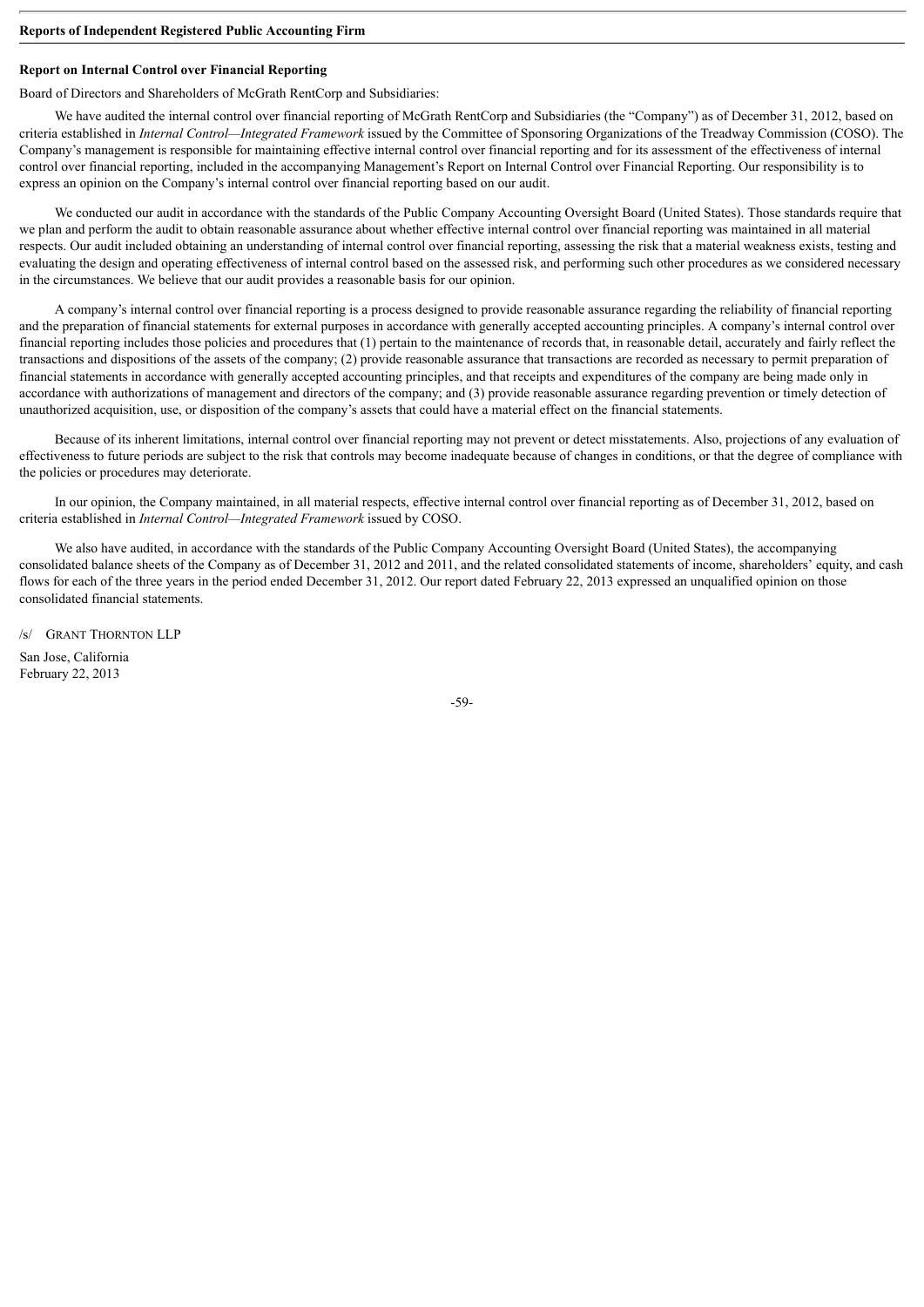## **Reports of Independent Registered Public Accounting Firm** *(Continued)*

## <span id="page-60-0"></span>**Report on Consolidated Financial Statements**

Board of Directors and Shareholders of McGrath RentCorp and Subsidiaries:

We have audited the accompanying consolidated balance sheets of McGrath RentCorp and Subsidiaries (the "Company") as of December 31, 2012 and 2011, and the related consolidated statements of income, shareholders' equity and cash flows for each of the three years in the period ended December 31, 2012. These financial statements are the responsibility of the Company's management. Our responsibility is to express an opinion on these financial statements based on our audits.

We conducted our audits in accordance with the standards of the Public Company Accounting Oversight Board (United States). Those standards require that we plan and perform the audit to obtain reasonable assurance about whether the financial statements are free of material misstatement. An audit includes examining, on a test basis, evidence supporting the amounts and disclosures in the financial statements. An audit also includes assessing the accounting principles used and significant estimates made by management, as well as evaluating the overall financial statement presentation. We believe that our audits provide a reasonable basis for our opinion.

In our opinion, the consolidated financial statements referred to above present fairly, in all material respects, the financial position of the Company as of December 31, 2012 and 2011, and the results of their operations and their cash flows for each of the three years in the period ended December 31, 2012, in conformity with accounting principles generally accepted in the United States of America.

We also have audited, in accordance with the standards of the Public Company Accounting Oversight Board (United States), the Company's internal control over financial reporting as of December 31, 2012, based on criteria established in *Internal Control—Integrated Framework* issued by the Committee of Sponsoring Organizations of the Treadway Commission (COSO) and our report dated February 22, 2013 expressed an unqualified opinion thereon.

/s/ GRANT THORNTON LLP

San Jose, California February 22, 2013

-60-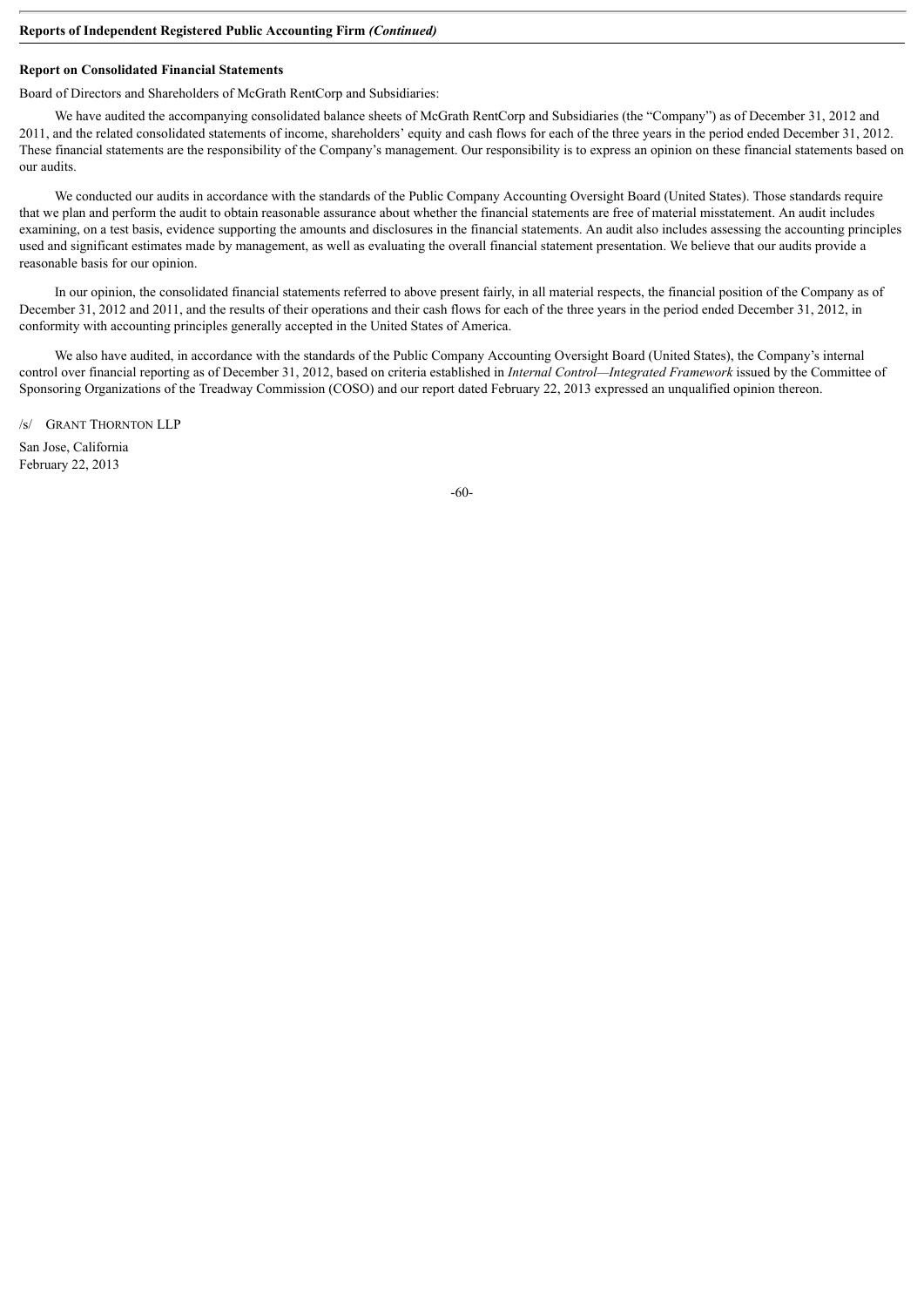## **CONSOLIDATED BALANCE SHEETS**

<span id="page-61-0"></span>

|                                                                                                    | December 31.  |            |
|----------------------------------------------------------------------------------------------------|---------------|------------|
| (in thousands)                                                                                     | 2012          | 2011       |
| <b>Assets</b>                                                                                      |               |            |
| Cash                                                                                               | \$<br>1,612   | S<br>1,229 |
| Accounts Receivable, net of allowance for doubtful accounts of \$3,000 in 2012 and \$1,500 in 2011 | 92,256        | 92,671     |
| Rental Equipment, at cost:                                                                         |               |            |
| Relocatable Modular Buildings                                                                      | 551,101       | 539,147    |
| Electronic Test Equipment                                                                          | 266,934       | 258,586    |
| Liquid and Solid Containment Tanks and Boxes                                                       | 254,810       | 201,456    |
|                                                                                                    | 1,072,845     | 999,189    |
| Less Accumulated Depreciation                                                                      | (353,992)     | (326, 043) |
| Rental Equipment, net                                                                              | 718,853       | 673,146    |
| Property, Plant and Equipment, net                                                                 | 101,031       | 94,702     |
| Prepaid Expenses and Other Assets                                                                  | 19,507        | 17,170     |
| Intangible Assets, net                                                                             | 11,487        | 12,311     |
| Goodwill                                                                                           | 27,700        | 27,700     |
| <b>Total Assets</b>                                                                                | \$972,446     | \$918,929  |
| <b>Liabilities and Shareholders' Equity</b>                                                        |               |            |
| Liabilities:                                                                                       |               |            |
| Notes Payable                                                                                      | \$302,000     | \$296,500  |
| Accounts Payable and Accrued Liabilities                                                           | 52,220        | 58,854     |
| Deferred Income                                                                                    | 26,924        | 25,067     |
| Deferred Income Taxes, net                                                                         | 226,564       | 205,366    |
| <b>Total Liabilities</b>                                                                           | 607,708       | 585,787    |
| Commitments and Contingencies (Note 7)                                                             |               |            |
| Shareholders' Equity:                                                                              |               |            |
| Common Stock, no par value — Authorized — 40,000 shares                                            |               |            |
| Issued and Outstanding — 24,931 shares as of December 31, 2012 and 24, 576 shares                  |               |            |
| as of December 31, 2011                                                                            | 85,342        | 74,878     |
| <b>Retained Earnings</b>                                                                           | 279,396       | 258,264    |
| Total Shareholders' Equity                                                                         | 364,738       | 333,142    |
| Total Liabilities and Shareholders' Equity                                                         | 972,446<br>\$ | \$918,929  |
|                                                                                                    |               |            |

*The accompanying notes are an integral part of these consolidated financial statements.*

-61-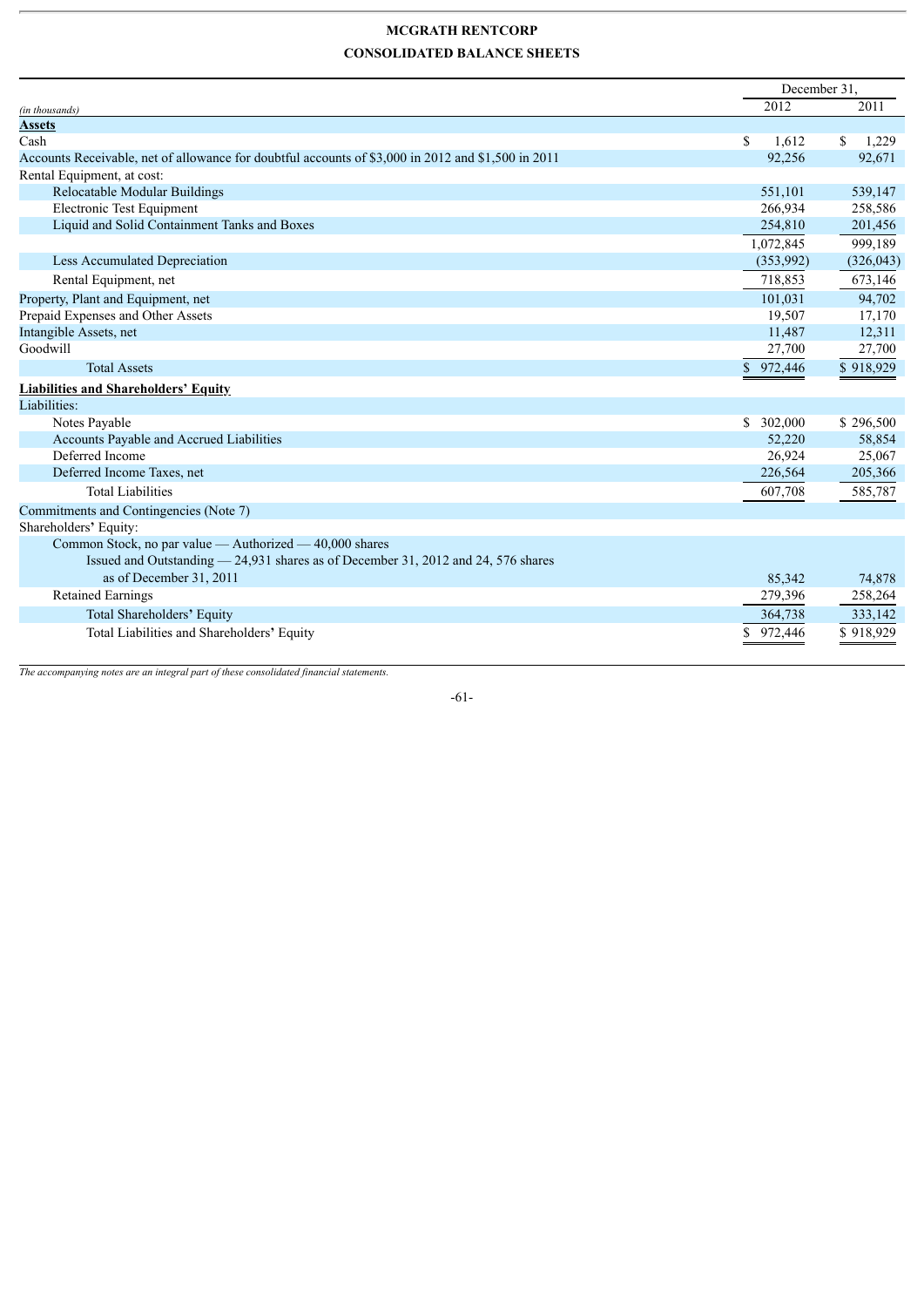# **MCGRATH RENTCORP CONSOLIDATED STATEMENTS OF INCOME**

<span id="page-62-0"></span>

|                                                | Year Ended December 31. |                      |                      |
|------------------------------------------------|-------------------------|----------------------|----------------------|
| (in thousands, except per share amounts)       | 2012                    | 2011                 | 2010                 |
| <b>Revenues</b>                                |                         |                      |                      |
| Rental                                         | \$248,444               | \$234,906            | \$200,615            |
| <b>Rental Related Services</b>                 | 46,920                  | 39,486               | 34,702               |
| <b>Rental Operations</b>                       | 295,364                 | 274,392              | 235,317              |
| <b>Sales</b>                                   | 66,444                  | 66,382               | 54,055               |
| Other                                          | 2,266                   | 1,896                | 2,028                |
| <b>Total Revenues</b>                          | 364,074                 | 342,670              | 291,400              |
| <b>Costs and Expenses</b>                      |                         |                      |                      |
| Direct Costs of Rental Operations              |                         |                      |                      |
| Depreciation of Rental Equipment               | 63,819                  | 60,187               | 56,399               |
| <b>Rental Related Services</b>                 | 37,207                  | 30,692               | 26,542               |
| Other                                          | 45,581                  | 39,859               | 40,007               |
| <b>Total Direct Costs of Rental Operations</b> | 146,607                 | 130,738              | 122,948              |
| Cost of Sales                                  | 49,173                  | 45,141               | 37,637               |
| <b>Total Costs of Revenues</b>                 | 195,780                 | 175,879              | 160,585              |
| <b>Gross Profit</b>                            | 168,294                 | 166,791              | 130,815              |
| Selling and Administrative Expenses            | 86,278                  | 78,127               | 65,579               |
| Income from Operations                         | 82,016                  | 88,664               | 65,236               |
| <b>Interest Expense</b>                        | 9,149                   | 7,606                | 6,186                |
| Income before Provision for Income Taxes       | 72,867                  | 81,058               | 59,050               |
| Provision for Income Taxes                     | 28,090                  | 31,456               | 22,571               |
| Net Income                                     | \$44,777                | \$49,602             | \$ 36,479            |
| Earnings Per Share:                            |                         |                      |                      |
| Basic                                          | 1.80<br>\$              | 2.04<br>\$           | \$<br>1.52           |
| <b>Diluted</b>                                 | $\mathcal{S}$<br>1.78   | $\mathbb{S}$<br>2.00 | $\mathbb{S}$<br>1.50 |
| Shares Used in Per Share Calculations:         |                         |                      |                      |
| <b>Basic</b>                                   | 24,759                  | 24,349               | 23,944               |
| Diluted                                        | 25,156                  | 24,760               | 24,289               |
| Cash Dividends Declared Per Share              | 0.94<br>$\mathbb{S}$    | $\mathbb{S}$<br>0.92 | $\mathbb{S}$<br>0.90 |

*The accompanying notes are an integral part of these consolidated financial statements.*

-62-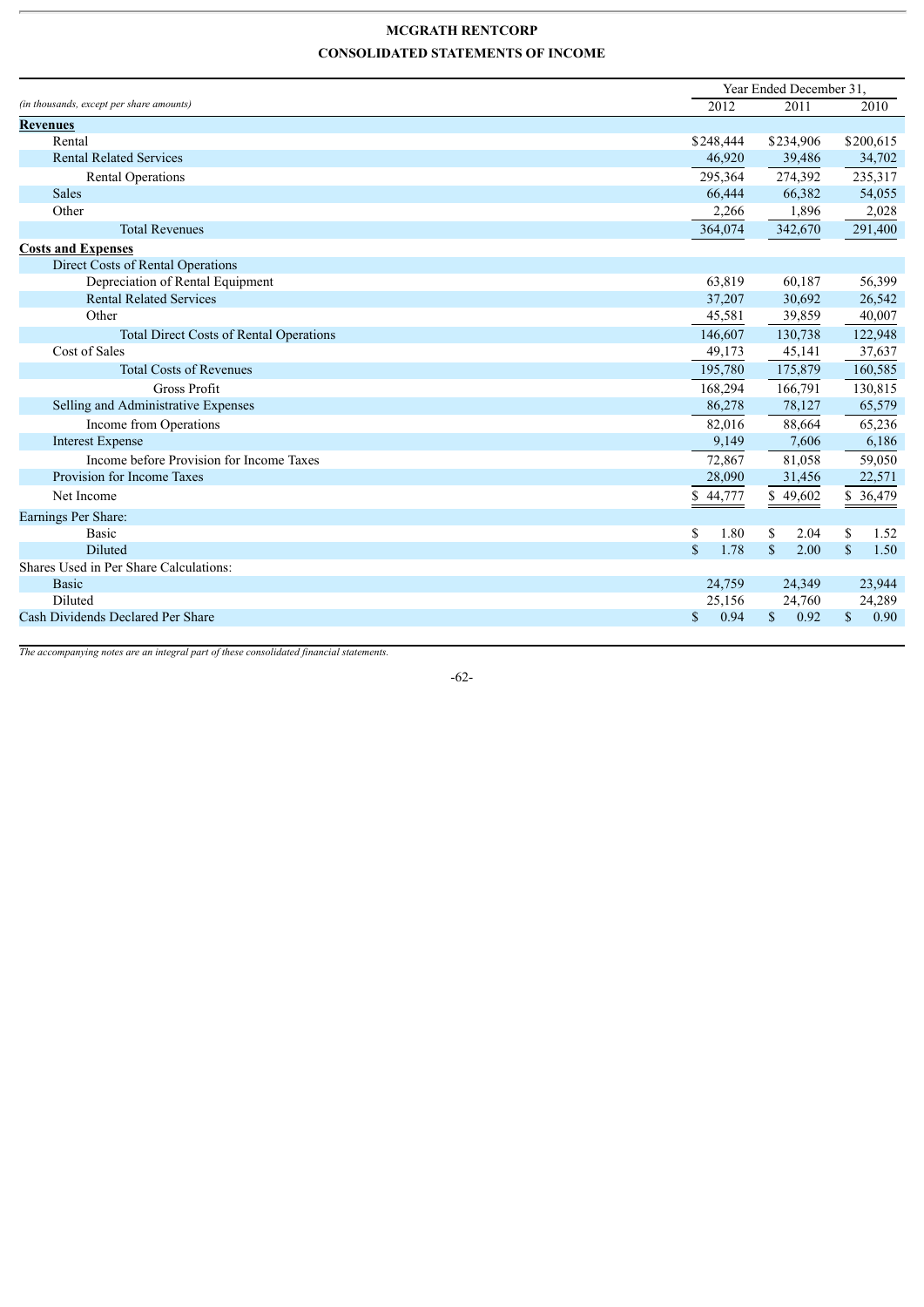## **CONSOLIDATED STATEMENTS OF SHAREHOLDERS' EQUITY**

<span id="page-63-0"></span>

|                                                                                  |                                | Common Stock      | Retained  | Total         |
|----------------------------------------------------------------------------------|--------------------------------|-------------------|-----------|---------------|
| (in thousands, except per share amounts)                                         |                                |                   |           | Shareholders' |
|                                                                                  | <b>Shares</b>                  | Amount            | Earnings  | Equity        |
| <b>Balance at December 31, 2009</b>                                              | 23,795                         | 50,869            | 216,544   | 267,413       |
| Net Income                                                                       |                                |                   | 36,479    | 36,479        |
| Non-Cash Stock-Based Compensation                                                |                                | 4,227             |           | 4,227         |
| Common Stock Issued under Stock Plans, net of Shares Withheld for Employee Taxes | 440                            | 7,506             |           | 7,506         |
| Excess Tax Benefit from Equity Awards                                            |                                | 1,021             |           | 1,021         |
| Dividends Accrued of \$0.90 Per Share                                            |                                | $\hspace{0.05cm}$ | (21,669)  | (21,669)      |
| <b>Balance at December 31, 2010</b>                                              | 24,235                         | 63,623            | 231,354   | 294,977       |
| Net Income                                                                       |                                |                   | 49,602    | 49,602        |
| Non-Cash Stock-Based Compensation                                                |                                | 5,221             |           | 5,221         |
| Common Stock Issued under Stock Plans, net of Shares Withheld for Employee Taxes | 341                            | 5,054             |           | 5,054         |
| Excess Tax Benefit from Equity Awards                                            |                                | 980               |           | 980           |
| Dividends Accrued of \$0.92 Per Share                                            |                                | $\hspace{0.05cm}$ | (22,692)  | (22,692)      |
| <b>Balance at December 31, 2011</b>                                              | 24,576                         | 74,878            | 258,264   | 333,142       |
| Net Income                                                                       |                                |                   | 44,777    | 44,777        |
| Non-Cash Stock-Based Compensation                                                | $\qquad \qquad \longleftarrow$ | 3,840             |           | 3,840         |
| Common Stock Issued under Stock Plans, net of Shares Withheld for Employee Taxes | 355                            | 5,591             |           | 5,591         |
| Excess Tax Benefit from Equity Awards                                            |                                | 1,033             |           | 1,033         |
| Dividends Accrued of \$0.94 Per Share                                            |                                | $\hspace{0.05cm}$ | (23, 645) | (23, 645)     |
| <b>Balance at December 31, 2012</b>                                              | 24,931                         | \$85,342          | \$279,396 | \$<br>364,738 |
|                                                                                  |                                |                   |           |               |

*The accompanying notes are an integral part of these consolidated financial statements.*

-63-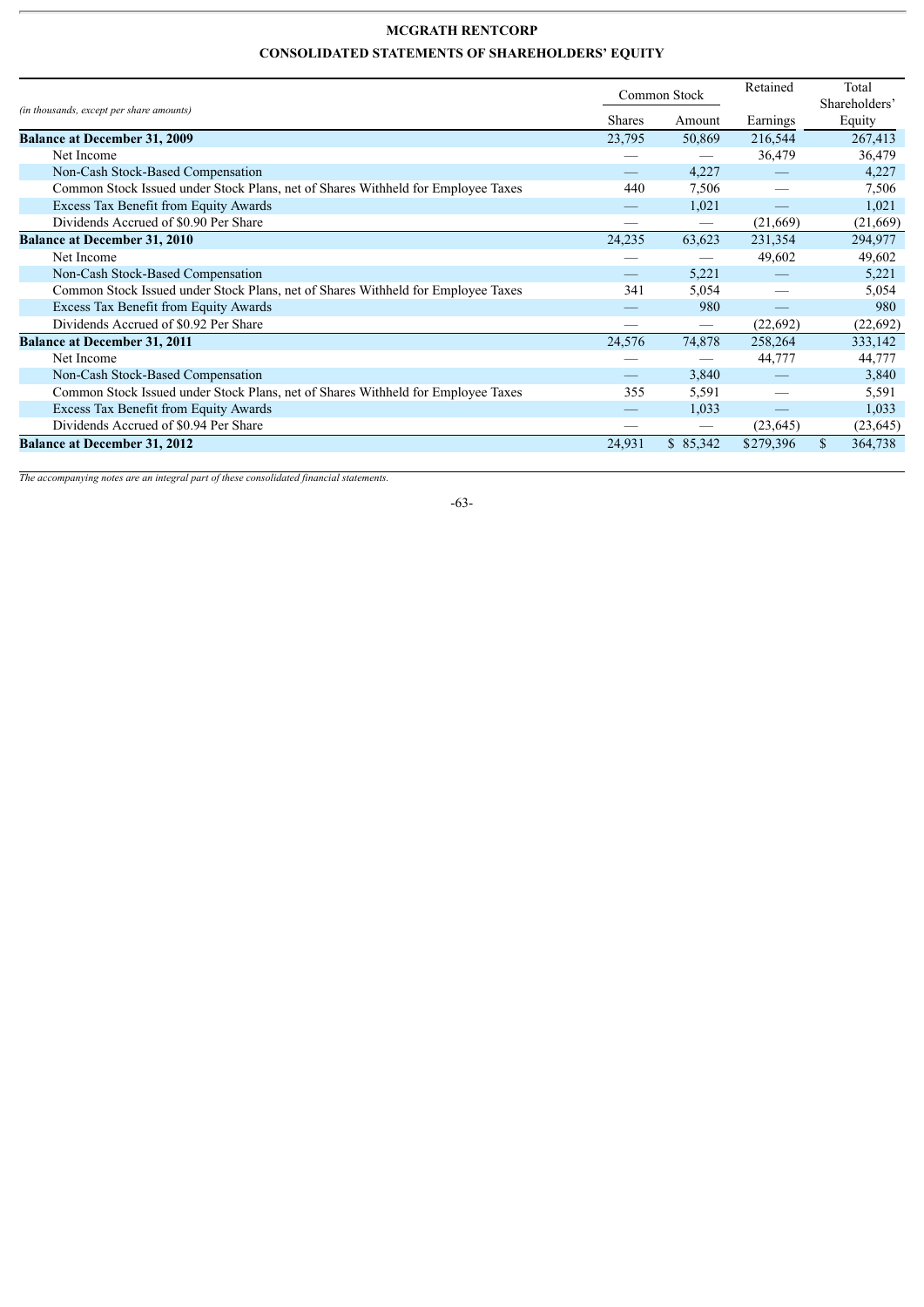# **MCGRATH RENTCORP CONSOLIDATED STATEMENTS OF CASH FLOWS**

<span id="page-64-0"></span>

|                                                         | Year Ended December 31.  |                      |                          |
|---------------------------------------------------------|--------------------------|----------------------|--------------------------|
| (in thousands)                                          | 2012                     | 2011                 | 2010                     |
| <b>Cash Flows from Operating Activities:</b>            |                          |                      |                          |
| Net Income                                              | \$44,777                 | \$49,602             | \$36,479                 |
| Adjustments to Reconcile Net Income to Net Cash         |                          |                      |                          |
| Provided by Operating Activities:                       |                          |                      |                          |
| Depreciation and Amortization                           | 72,476                   | 67,395               | 62,577                   |
| Provision for Doubtful Accounts                         | 4,263                    | 1,755                | 1,494                    |
| Non-Cash Stock-Based Compensation                       | 3,840                    | 5,221                | 4,227                    |
| Gain on Sale of Used Rental Equipment                   | (12, 389)                | (12, 444)            | (11, 728)                |
| Change In:                                              |                          |                      |                          |
| <b>Accounts Receivable</b>                              | (3,848)                  | (17,938)             | (7,385)                  |
| Income Taxes Receivable                                 |                          | 6,131                | 120                      |
| Prepaid Expenses and Other Assets                       | (2, 337)                 | (3,226)              | 296                      |
| Accounts Payable and Accrued Liabilities                | (3, 456)                 | 5,715                | 3,399                    |
| Deferred Income                                         | 1,857                    | 1,277                | (954)                    |
| Deferred Income Taxes                                   | 21,198                   | 25,823               | 12,073                   |
| Net Cash Provided by Operating Activities               | 126,381                  | 129,311              | 100,598                  |
| <b>Cash Flows from Investing Activities:</b>            |                          |                      |                          |
| Payments Related to Acquisition of Adler Tanks          |                          |                      | (39)                     |
| Purchase of Rental Equipment                            | (131, 805)               | (154, 963)           | (122, 749)               |
| Purchase of Property, Plant and Equipment               | (14,161)                 | (17,204)             | (12, 144)                |
| Proceeds from Sale of Used Rental Equipment             | 30,970                   | 28,453               | 28,694                   |
| Net Cash Used in Investing Activities                   | (114,996)                | (143, 714)           | (106, 238)               |
| <b>Cash Flows from Financing Activities:</b>            |                          |                      |                          |
| Net Borrowings (Repayments) Under Bank Lines of Credit  | 5,500                    | (57, 140)            | 30,306                   |
| Borrowings Under Private Placement                      |                          | 100,000              | $\overline{\phantom{0}}$ |
| Principal Payments on Senior Notes                      | $\overline{\phantom{0}}$ | (12,000)             | (12,000)                 |
| Proceeds from the Exercise of Stock Options             | 5,591                    | 5,054                | 7,506                    |
| Excess Tax Benefit from Exercise and Disqualifying      |                          |                      |                          |
| Disposition of Stock Options                            | 1,033                    | 980                  | 1,021                    |
| Payment of Dividends                                    | (23, 126)                | (22, 252)            | (21, 390)                |
| Net Cash Provided by (Used in) Financing Activities     | (11,002)                 | 14,642               | 5,443                    |
| Net Increase (Decrease) in Cash                         | 383                      | 239                  | (197)                    |
| Cash Balance, beginning of period                       | 1,229                    | 990                  | 1,187                    |
| Cash Balance, end of period                             | \$<br>1,612              | $\$$<br>1,229        | \$<br>990                |
| Interest Paid, during the period                        | \$<br>9,107              | \$<br>6,877          | \$<br>6,306              |
| Income Taxes Paid (Refunds Received), during the period | \$<br>5,842              | \$<br>(1,480)        | \$<br>9,342              |
| Dividends Accrued During the period, not yet paid       | \$<br>6,194              | \$<br>5,952          | \$<br>5,513              |
| Rental Equipment Acquisitions, not yet paid             | \$<br>4,491              | $\mathbf S$<br>8,186 | \$<br>5,388              |

*The accompanying notes are an integral part of these consolidated financial statements.*

-64-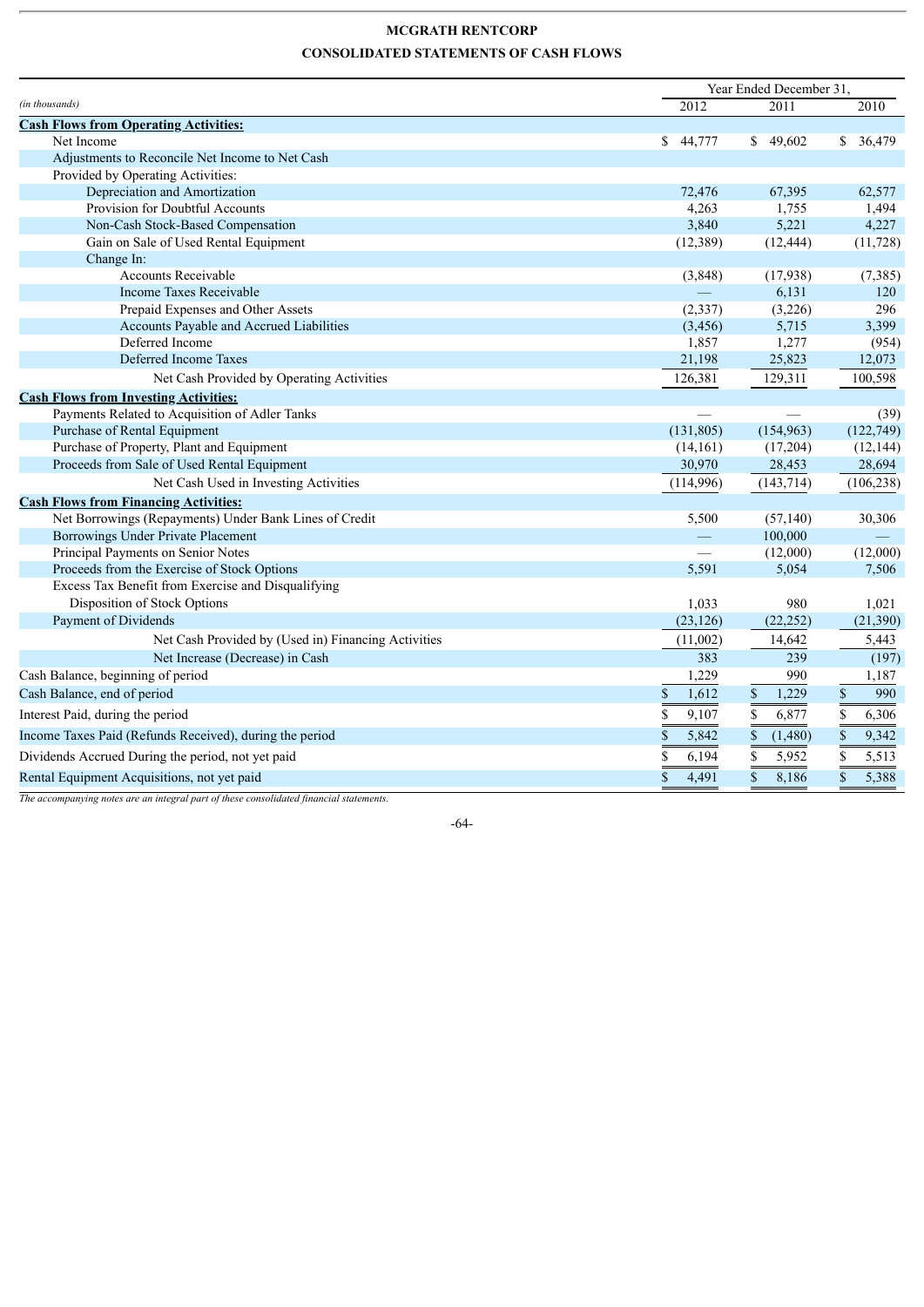## **NOTES TO CONSOLIDATED FINANCIAL STATEMENTS**

## <span id="page-65-0"></span>**NOTE 1. SUMMARY OF SIGNIFICANT ACCOUNTING POLICIES**

## **Organization**

McGrath RentCorp and its wholly-owned subsidiaries (the "Company") is a California corporation organized in 1979. The Company is a diversified business to business rental company with three rental products; relocatable modular buildings, electronic test equipment and liquid and solid containment tanks and boxes. Although the Company's primary emphasis is on equipment rentals, sales of equipment occur in the normal course of business. The Company is comprised of four business segments: its modular building division ("Mobile Modular"), its electronic test equipment division ("TRS-RenTelco"), its containment solutions for the storage of hazardous and non-hazardous liquids and solids division ("Adler Tanks") and its classroom manufacturing division selling modular classrooms in California ("Enviroplex").

#### **Principles of Consolidation**

The consolidated financial statements include the accounts of McGrath RentCorp and its wholly-owned subsidiaries. All intercompany accounts and transactions have been eliminated in consolidation.

#### **Revenue Recognition**

Rental revenue from operating leases is recognized on a straight-line basis over the term of the lease. Rental billings for periods extending beyond period end are recorded as deferred income and are recognized when earned. Rental related services revenue is primarily associated with relocatable modular building leases and consists of billings to customers for modifications, delivery, installation, building, additional site-related work, and dismantle and return delivery. Revenue from these services is an integral part of the negotiated lease agreement with customers and is recognized on a straight-line basis over the term of the lease. Revenues associated with liquid and solid containment solutions consists of billings for delivery, removal and cleaning of the tanks and boxes. These revenues are recognized in the period performed.

Sales revenue is recognized upon delivery and installation of the equipment to customers. Certain leases are accounted for as sales-type leases. For these leases, sales revenue and the related accounts receivable are recognized upon delivery and installation of the equipment and the unearned interest is recognized over the lease term on a basis which results in a constant rate of return on the unrecovered lease investment.

Other revenue is recognized when earned and primarily includes interest income on sales-type leases, rental income on facility rentals and certain logistics services.

Sales taxes charged to customers are reported on a net basis and are excluded from revenues and expenses.

## **Depreciation of Rental Equipment**

Rental equipment is depreciated on a straight-line basis for financial reporting purposes and on an accelerated basis for income tax purposes. The costs of major refurbishment of relocatable modular buildings and portable storage containers are capitalized to the extent the refurbishment significantly adds value to, or extends the life of the equipment. Maintenance and repairs are expensed as incurred.

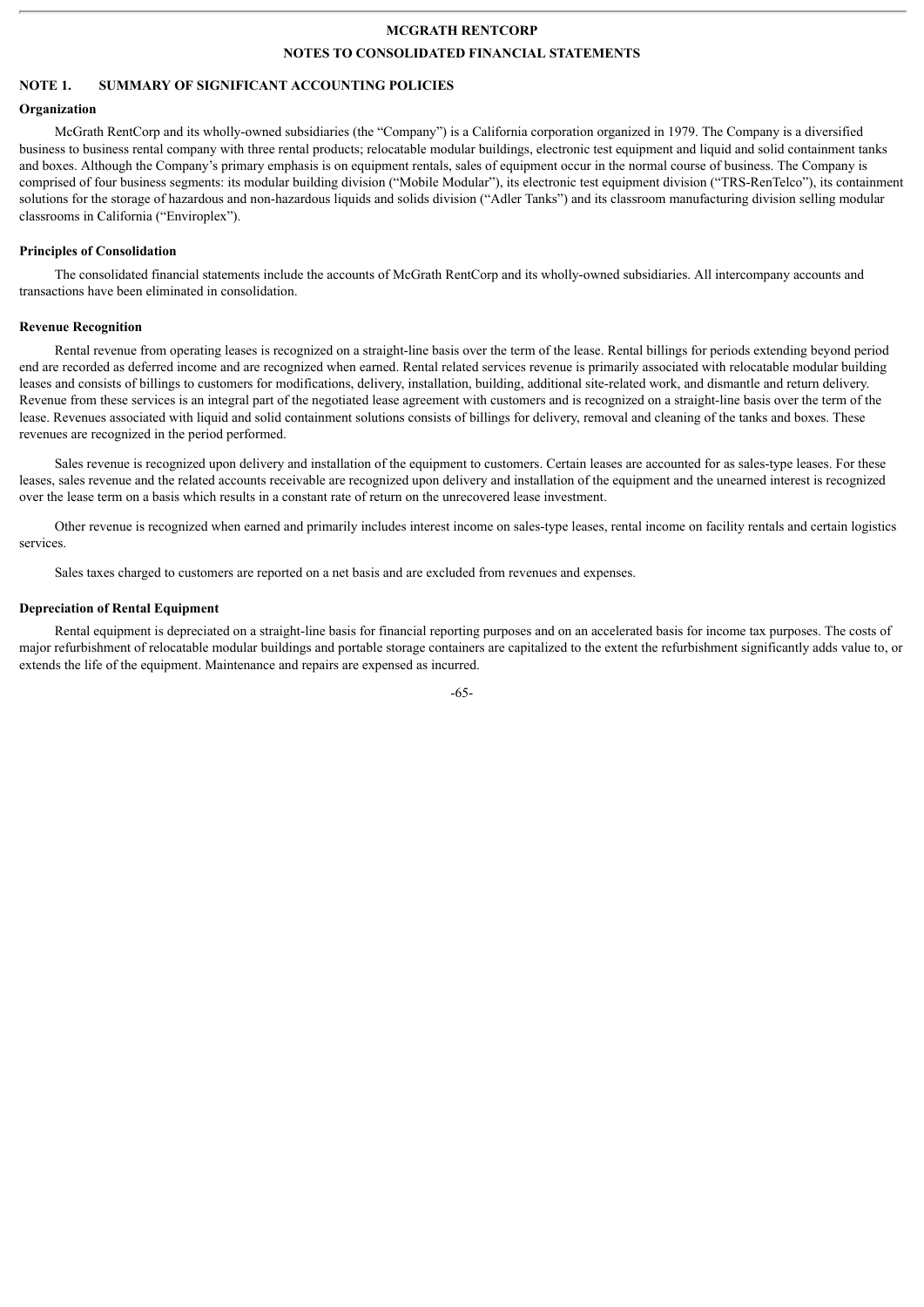#### **NOTES TO CONSOLIDATED FINANCIAL STATEMENTS—***(Continued)*

The estimated useful lives and residual values of the Company's rental equipment used for financial reporting purposes are as follows:

Relocatable modular buildings and the state of the state of the state of the state of the state of the state of the state of the state of the state of the state of the state of the state of the state of the state of the st Relocatable modular accessories 3 to 18 years, no residual value Portable storage containers 25 years, 62.5% residual value Electronic test equipment and accessories 1 to 8 years, no residual value Liquid and solid containment tanks and boxes and accessories 10 to 20 years, no residual value

#### **Costs of Rental Related Services**

Costs of rental related services are primarily associated with relocatable modular building leases and consist of costs for services to be provided under the negotiated lease agreement for delivery, installation, modifications, skirting, additional site-related work, and dismantle and return delivery. Costs related to these services are recognized on a straight-line basis over the term of the lease. Costs of rental related services associated with liquid and solid containment solutions consists of costs of delivery, removal and cleaning of the tanks and boxes. These costs are recognized in the period the service is performed.

#### **Impairment of Long-Lived Assets**

The Company evaluates the carrying value of rental equipment and identifiable definite lived intangible assets for impairment whenever events or circumstances have occurred that would indicate the carrying amount may not be fully recoverable. A key element in determining the recoverability of long-lived assets is the Company's outlook as to the future market conditions for its rental equipment. If the carrying amount is not fully recoverable, an impairment loss is recognized to reduce the carrying amount to fair value. The Company determines fair value based upon the condition of the rental equipment and the projected net cash flows from its rental and sale considering current market conditions. Goodwill and identifiable indefinite lived assets are evaluated for potential impairment annually or when circumstances indicate potential impairment may have occured. Impairment losses, if any, are determined based upon the estimated fair value of the asset. There were no impairments of long-lived assets during the years ended December 31, 2012, 2011 and 2010.

## **Other Direct Costs of Rental Operations**

Other direct costs of rental operations include direct labor, supplies, repairs, insurance, property taxes, license fees and certain modular lease costs charged to customers in the negotiated rental rate, which are recognized on a straight-line basis over the term of the lease.

#### **Cost of Sales**

Cost of sales in the Consolidated Statements of Income includes the carrying value of the equipment sold and all direct costs associated with the sale.

#### **Warranty Reserves**

Sales of new relocatable modular buildings, portable storage containers, electronic test equipment and related accessories and liquid and solid containment tanks and boxes not manufactured by the Company are typically covered by warranties provided by the manufacturer of the products sold. The Company typically provides limited 90-day warranties for certain sales of used rental equipment and one-year warranties on equipment manufactured by Enviroplex. Although the Company's policy is to provide reserves for warranties when required for specific circumstances, the Company has not found it necessary to establish such reserves to date as warranty costs have not been significant.

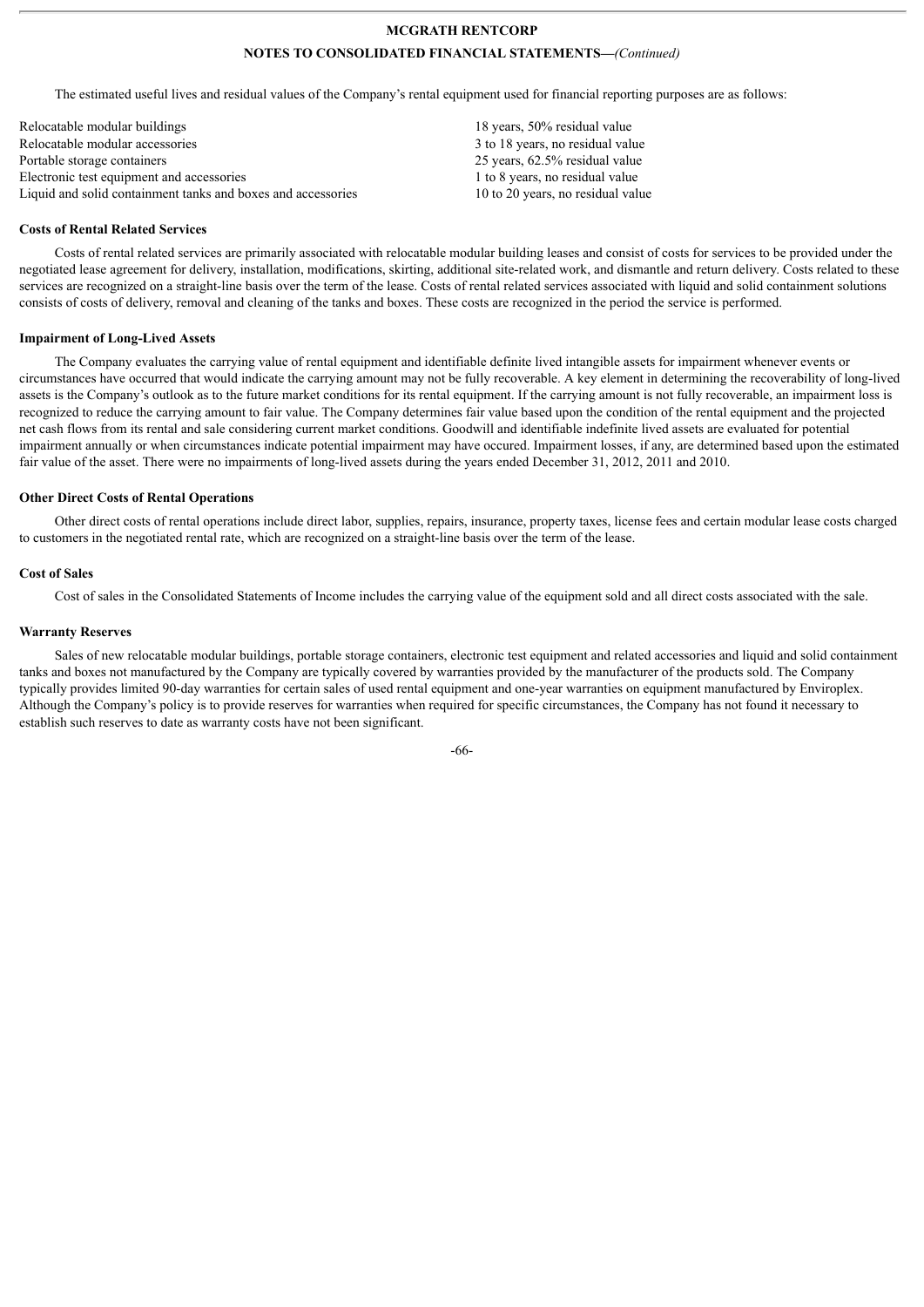## **NOTES TO CONSOLIDATED FINANCIAL STATEMENTS—***(Continued)*

#### **Property, Plant and Equipment**

Property, plant and equipment are stated at cost, net of accumulated depreciation. Depreciation is recognized on a straight-line basis for financial reporting purposes, and on an accelerated basis for income tax purposes. Depreciation expenses for property, plant and equipment is included in "Selling and Administrative Expenses" in the Consolidated Statements of Income. Maintenance and repairs are expensed as incurred.

Property, plant and equipment consist of the following:

| (dollar amounts in thousands)            | Estimated<br>Useful Life | December 31. |          |
|------------------------------------------|--------------------------|--------------|----------|
|                                          | In Years                 | 2012         | 2011     |
| Land                                     | Indefinite               | 35,371<br>\$ | \$30,466 |
| Land Improvements                        | $20 - 50$                | 38,708       | 38,470   |
| <b>Buildings</b>                         | 30                       | 20,522       | 18,853   |
| Furniture, Office and Computer Equipment | $3 - 10$                 | 26,496       | 24,942   |
| Machinery and Service Equipment          | $5 - 20$                 | 16,186       | 13,000   |
|                                          |                          | 137.283      | 125,731  |
| Less Accumulated Depreciation            |                          | (39,301)     | (31,712) |
|                                          |                          | 97,982       | 94,019   |
| <b>Construction In Progress</b>          |                          | 3,049        | 683      |
|                                          |                          | \$101,031    | \$94,702 |

Construction in progress at December 31, 2012 consisted primarily of costs related to acquisition of land and land improvements. Construction in progress at December 31, 2011 consisted primarily of costs related to information technology projects.

#### **Advertising Costs**

Advertising costs are expensed as incurred. Total advertising expenses were \$2.5 million, \$2.1 million and \$1.7 million for the years ended December 31, 2012, 2011 and 2010.

#### **Income Taxes**

Income taxes are accounted for using an asset and liability approach. Deferred tax assets and liabilities are recorded based on the differences between the financial statement and tax bases of assets and liabilities at the tax rates in effect when these differences are expected to reverse.

#### **Goodwill and Intangible Assets**

Purchase prices of acquired businesses have been allocated to the assets and liabilities acquired based on the estimated fair values on the respective acquisition dates. Based on these values, the excess purchase prices over the fair value of the net assets acquired were allocated to goodwill and other intangible assets. Goodwill and intangible assets consists primarily of intangible assets of \$37.2 million from the 2008 acquisition of Adler Tanks. Intangible assets related to customer relationships are amortized over eleven years. At December 31, 2012 and 2011, goodwill and trade name intangible assets which have indefinite lives totaled \$33.4 million.

The Company assesses potential impairment of its goodwill and intangible assets when there is evidence that events or circumstances have occurred that would indicate the recovery of an asset's carrying value is unlikely. The Company also assesses potential impairment of its goodwill and intangible assets on an annual basis regardless of whether there is evidence of impairment. If

-67-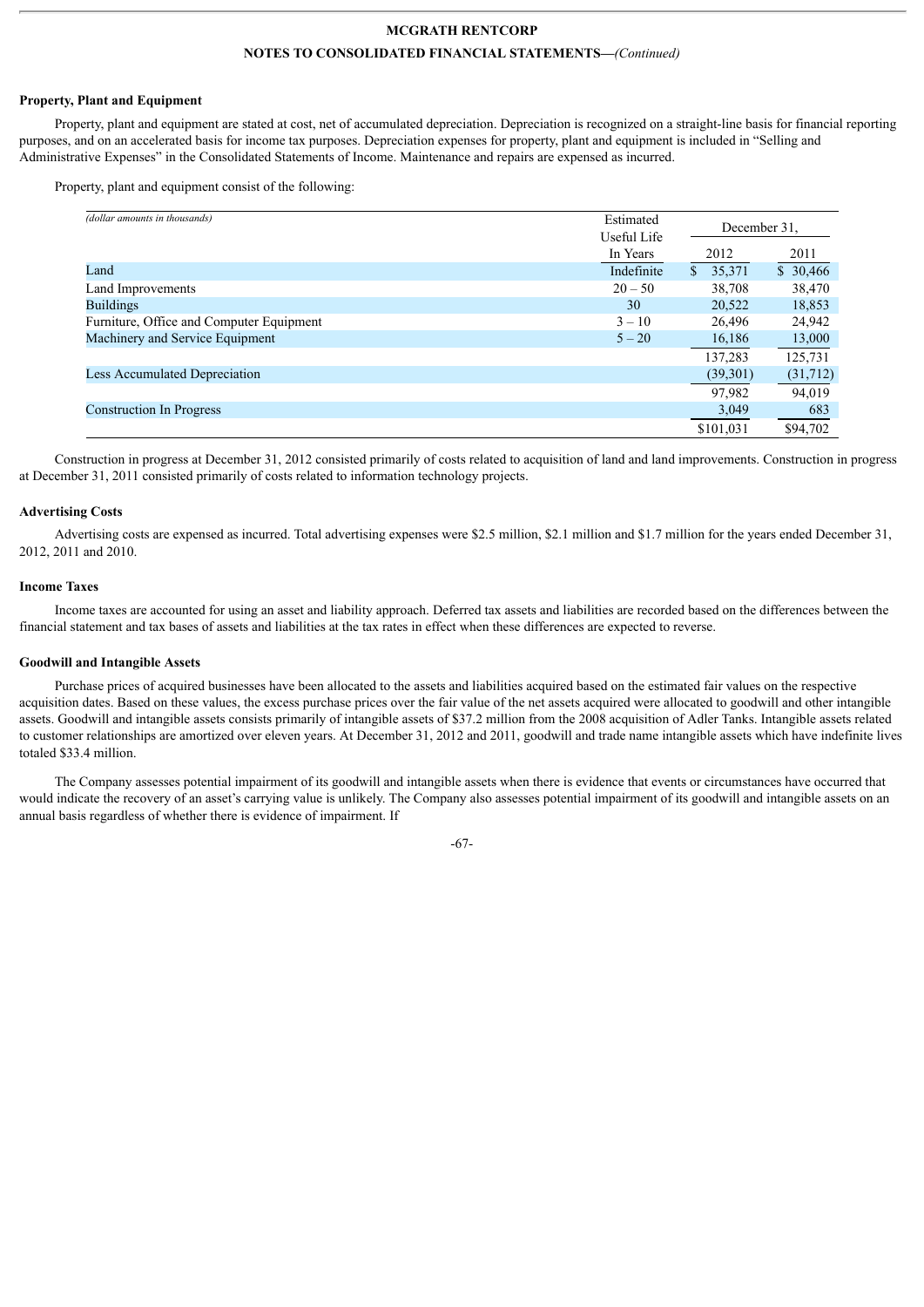## **NOTES TO CONSOLIDATED FINANCIAL STATEMENTS—***(Continued)*

indicators of impairment were to be present in intangible assets used in operations and future discounted cash flows were not expected to be sufficient to recover the assets' carrying amount, an impairment loss would be charged to expense in the period identified. The amount of an impairment loss would be recognized as the excess of the asset's carrying value over its fair value. Factors the Company considers important, which may cause impairment include, among others, significant changes in the manner of use of the acquired asset, negative industry or economic trends, and significant underperformance relative to historical or projected operating results.

The impairment review of the Company's goodwill and indefinite lived assets is performed by first assessing qualitative factors to determine whether it is more likely than not that the fair value of a reporting unit is less than its carrying amount as a basis for determining whether it is necessary to perform the twostep goodwill impairment test. In the first step, the fair value of the reporting unit is compared to its carrying value to determine if the goodwill and intangible assets are impaired. If the fair value of the reporting unit exceeds the carrying value of the net assets assigned to that unit, then goodwill and intangible assets are not impaired and no further testing is required. If the carrying value of the net assets assigned to the reporting unit were to exceed its fair value, then the second step is performed in order to determine the implied fair value of the reporting unit's goodwill and intangible assets and an impairment loss is recorded for an amount equal to the difference between the implied fair value and the carrying value of the goodwill and intangible assets.

The Company conducted its annual impairment analysis in the fourth quarter of its fiscal year. The impairment analysis did not result in an impairment charge for the fiscal years ended 2012, 2011 or 2010. Determining the fair value of a reporting unit is judgmental and involves the use of significant estimates and assumptions. The Company based its fair value estimates on assumptions that it believes are reasonable but are uncertain and subject to changes in market conditions.

#### **Earnings Per Share**

Basic earnings per share ("EPS") is computed as net income divided by the weighted average number of shares of common stock outstanding for the period. Diluted EPS is computed assuming conversion of all potentially dilutive securities including the dilutive effects of stock options, unvested restricted stock awards and other potentially dilutive securities. The table below presents the weighted-average common stock used to calculate basic and diluted earnings per share:

| (in thousands)                                                           |        | Year Ended December 31. |        |
|--------------------------------------------------------------------------|--------|-------------------------|--------|
|                                                                          | 2012   | 2011                    | 2010   |
| Weighted-average common stock for calculating basic earnings per share   | 24.759 | 24.349                  | 23.944 |
| Effect of potentially dilutive securities from equity-based compensation | 397    | 411                     | 345    |
| Weighted-average common stock for calculating diluted earnings per share | 25.156 | 24.760                  | 24.289 |

The following securities were not included in the computation of diluted earnings per share as their effect would have been anti-dilutive:

| (in thousands)                   |       | Year Ended December 31. |      |  |
|----------------------------------|-------|-------------------------|------|--|
|                                  | 2012  | 2011                    | 2010 |  |
| Options to purchase common stock | 1.049 | 101<br>.                | .066 |  |

#### **Accounts Receivable and Concentration of Credit Risk**

The Company's accounts receivable consist of amounts due from customers for rentals, sales, financed sales and unbilled amounts for the portion of Mobile Modular end-of-lease services earned, which were negotiated as part of the lease agreement. Unbilled receivables related to end-of-lease services, which consists of dismantle and return of buildings, were \$17.4 million at

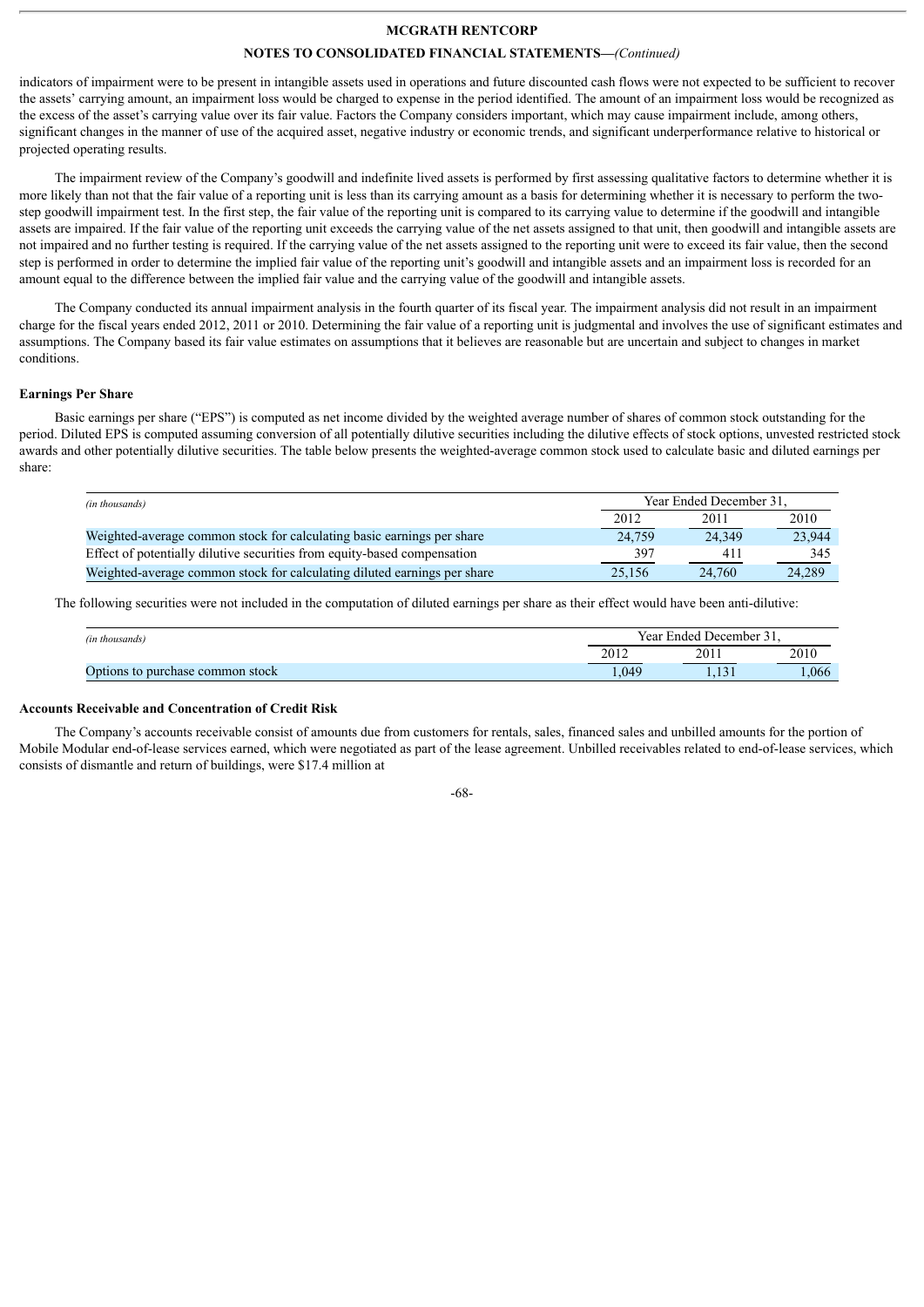## **NOTES TO CONSOLIDATED FINANCIAL STATEMENTS—***(Continued)*

December 31, 2012 and \$17.2 million at December 31, 2011. The Company sells primarily on 30-day terms, individually performs credit evaluation procedures on its customers on each transaction and will require security deposits from its customers when a significant credit risk is identified. The Company records an allowance for doubtful accounts in amounts equal to the estimated losses expected to be incurred in the collection of the accounts receivable. The estimated losses are based on historical collection experience in conjunction with an evaluation of the current status of the existing accounts. Customer accounts are written off against the allowance for doubtful accounts when an account is determined to be uncollectable. The allowance for doubtful accounts activity was as follows:

| (in thousands)                  | 2012    | 2011    |
|---------------------------------|---------|---------|
| Beginning Balance, January 1    | \$1,500 | \$1,700 |
| Provision for doubtful accounts | 4.263   | 1.755   |
| Write-offs, net of recoveries   | (2,763) | (1,955) |
| Ending Balance, December 31     | \$3.000 | \$1,500 |

Financial instruments that potentially subject the Company to concentration of credit risk consist primarily of trade accounts receivable. From time to time, the Company maintains cash balances in excess of the Federal Deposits Insurance limits.

#### **Fair Value of Financial Instruments**

The Company believes that the carrying amounts for cash, accounts receivable, accounts payable and notes payable approximate their fair values except for fixed rate debt included in notes payable which has an estimated fair value of \$106.0 million and \$107.0 million compared to the recorded value of \$100.0 million as of December 31, 2012 and 2011, respectively. The estimates of fair value of the Company's fixed rate debt are based on the borrowing rates currently available to the Company for bank loans with similar terms and average maturities.

#### **Foreign Currency Transactions**

The Company's Canadian subsidiary, TRS-RenTelco Inc., a British Columbia corporation, functions as a branch sales office for TRS-RenTelco in Canada. Foreign currency transaction gains and losses of the Company's Canadian subsidiary are reported in the results of operations in the period in which they occur. Currently, the Company does not use derivative instruments to hedge its economic exposure with respect to assets, liabilities and firm commitments as the foreign currency transactions and risks to date have not been significant.

#### **Stock-Based Compensation**

The Company measures stock-based compensation expense based on grant date fair value and recognizes that expense in earnings over the service period of each award. The Company utilizes the Black-Scholes option-pricing model to estimate the fair value of employee stock-based compensation at the date of grant, which requires the use of accounting judgment and financial estimates, including estimates of the expected term option holders will retain their vested stock options before exercising them, the estimated volatility of the Company's stock price over the expected term and the expected number of options that will be forfeited prior to the completion of their vesting requirements. Application of alternative assumptions could produce significantly different estimates of the fair value of stock-based compensation amounts recognized in the Consolidated Statements of Income.

For the years ended December 31, 2012, 2011 and 2010, the non-cash stock-based compensation expense included in Selling and Administrative Expenses in the Consolidated Statements of Income was \$3.9 million, \$5.2 million and \$4.2 million, before provision for income taxes, respectively. The Company recorded a tax benefit of approximately \$1.5 million, \$2.0 million and \$1.6 million related to the aforementioned stock-based compensation expenses. For the years ended December 31, 2012, 2011 and 2010, the stock-based compensation expenses, net of taxes, reduced net income by \$2.4 million, \$3.2 million and \$2.6 million, respectively or \$0.09, \$0.13, and \$0.11 per diluted share for each period, respectively.

-69-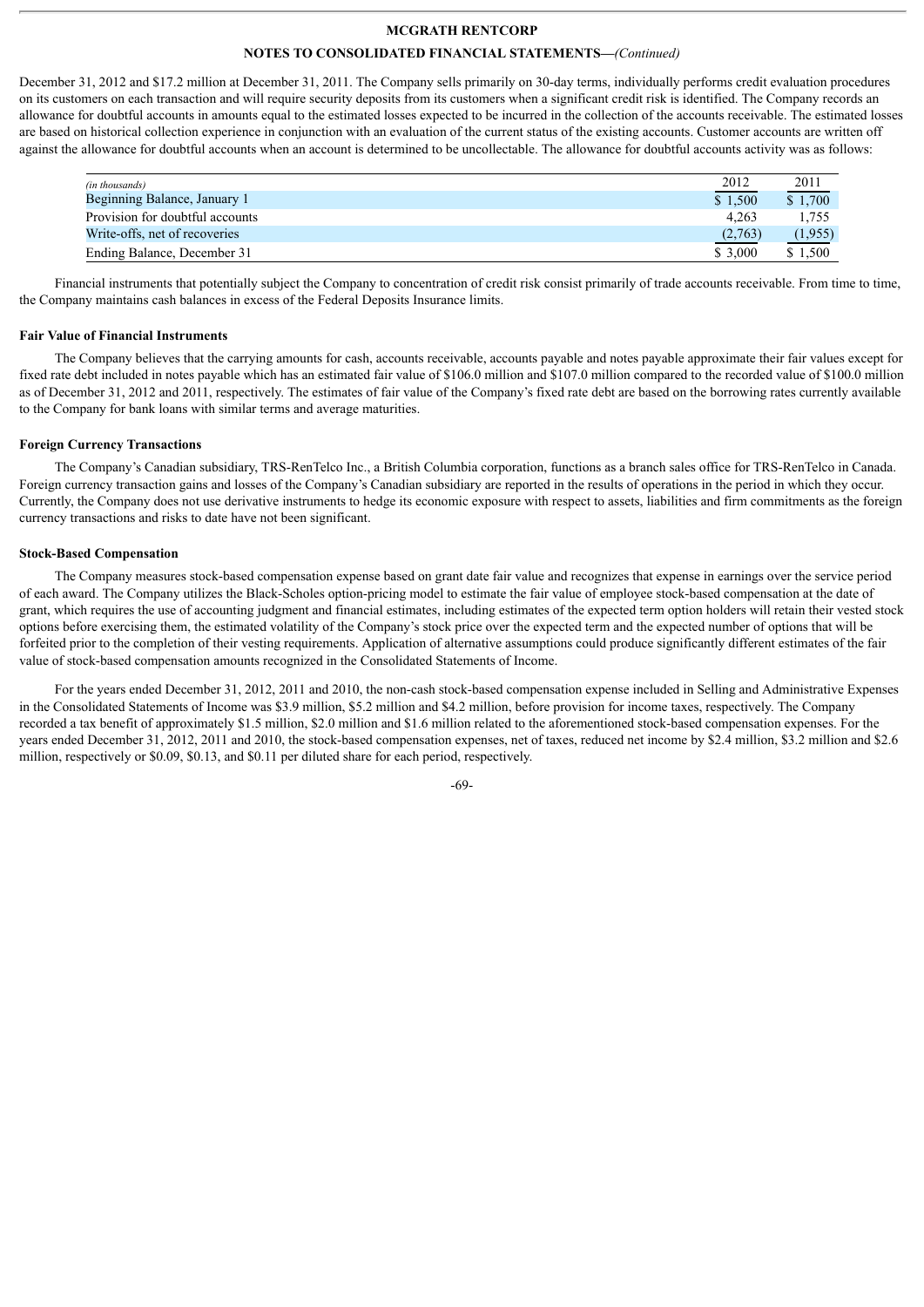## **NOTES TO CONSOLIDATED FINANCIAL STATEMENTS—***(Continued)*

The fair value of each option granted was estimated on the date of grant using the Black-Scholes option-pricing model using the following weighted average assumptions:

|                          |         | Year Ended December 31. |                  |  |
|--------------------------|---------|-------------------------|------------------|--|
|                          | 2012    | 2010<br>2011            |                  |  |
| Expected term (in years) | 5.0     | 5.0                     | $\overline{5.2}$ |  |
| Expected volatility      | 52.1%   | 51.6%                   | 51.2%            |  |
| Expected dividend yields | $3.2\%$ | $3.4\%$                 | $3.8\%$          |  |
| Risk-free interest rates | $0.8\%$ | $2.0\%$                 | $2.2\%$          |  |

The Company monitors option exercise behavior to determine the appropriate homogenous groups for estimation purposes. Currently, the Company's option activity is separated into two categories: directors and employees. The expected term of the options represents the estimated period of time until exercised and is based on historical experience, giving consideration to the option terms, vesting schedules and expectations of future employee behavior. Expected stock volatility is based on historical stock price volatility of the Company and the risk-free interest rates are based on U.S. Treasury yields in effect on the date of the option grant for the estimated period the options will be outstanding. The expected dividend yield is based upon the current dividend annualized as a percentage of the grant exercise price.

The weighted average grant date fair value per share was \$10.28, \$9.68 and \$8.12 during the years ended December 31, 2012, 2011 and 2010, respectively.

#### **Use of Estimates**

The preparation of consolidated financial statements in conformity with accounting principles generally accepted in the United States of America requires management to make estimates and assumptions in determining reported amounts of assets and liabilities, disclosure of contingent assets and liabilities at the date of the financial statements, and the reported amounts of revenues and expenses during each period presented. Actual results could differ from those estimates. The most significant estimates included in the financial statements are the future cash flows and fair values used to determine the recoverability of the rental equipment and identifiable definite lived intangible assets carrying value, the various assets' useful lives and residual values, and the allowance for doubtful accounts.

## **Comprehensive Income**

Comprehensive income is equivalent to net income for all periods presented.

## **NOTE 2. FINANCED LEASE RECEIVABLES**

The Company has entered into sales type leases to finance certain equipment sales to customers. The lease agreements have a bargain purchase option at the end of the lease term. The minimum lease payments receivable and the net investment included in accounts receivable for such leases are as follows:

| (in thousands)                                 | December 31. |                 |
|------------------------------------------------|--------------|-----------------|
|                                                | 2012         | 2011            |
| Gross minimum lease payments receivable        | \$2,326      | $\sqrt{$2,612}$ |
| Less—unearned interest                         | (201)        | (226)           |
| Net investment in sales type lease receivables | \$2,125      | \$2,386         |

-70-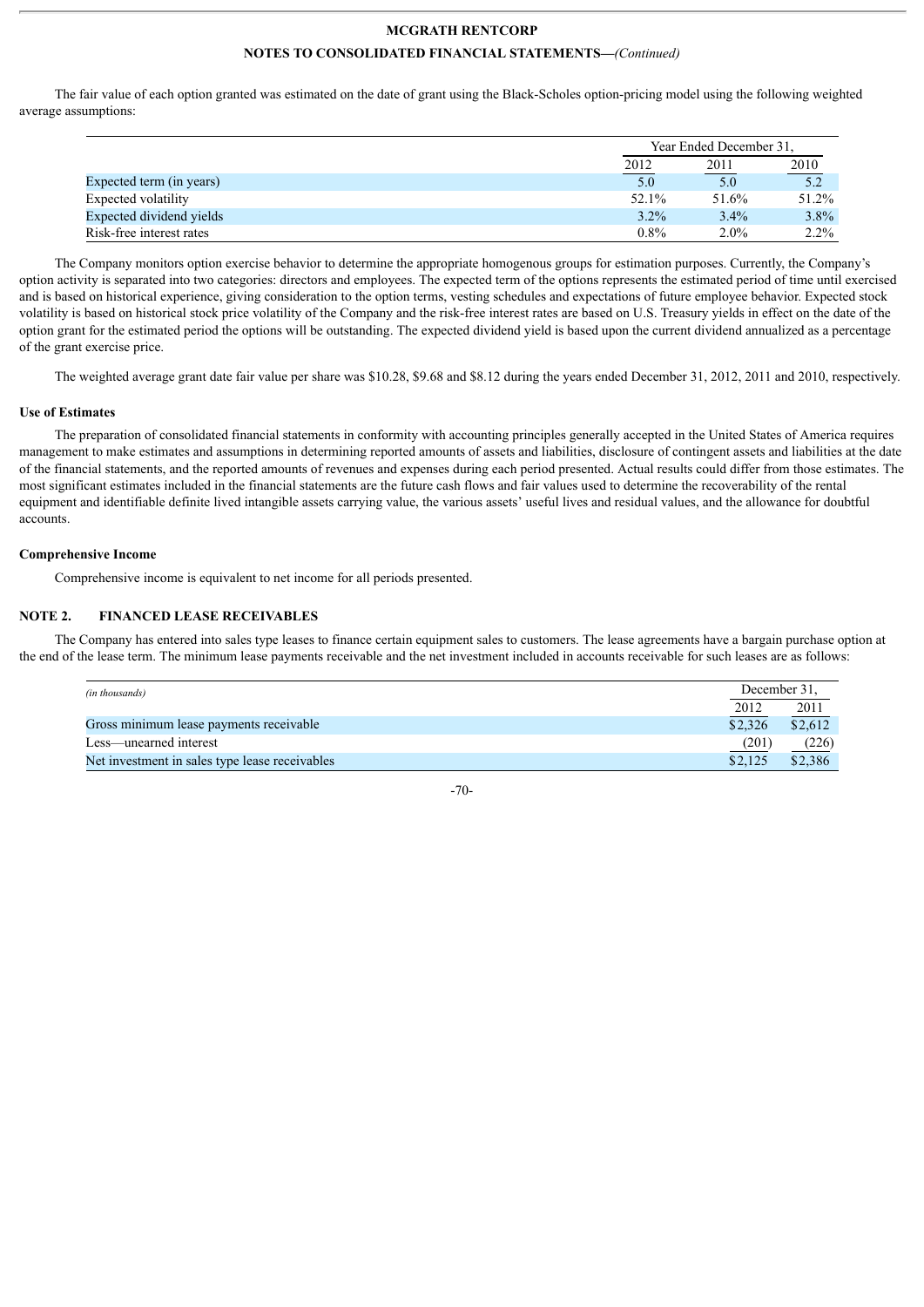#### **NOTES TO CONSOLIDATED FINANCIAL STATEMENTS—***(Continued)*

As of December 31, 2012, the future minimum lease payments under non-cancelable sales-type leases to be received in 2013 and thereafter are as follows:

| (in thousands)                      |                    |
|-------------------------------------|--------------------|
| Year Ended December 31,             |                    |
| 2013                                | \$1,905            |
| 2014                                | 416                |
| 2015                                |                    |
| 2017                                |                    |
| Total minimum future lease payments | $\frac{1}{22.326}$ |

## **NOTE 3. NOTES PAYABLE**

Notes Payable consists of the following:

| (in thousands)                      |           | December 31. |  |
|-------------------------------------|-----------|--------------|--|
|                                     | 2012      | 2011         |  |
| Unsecured Revolving Lines of Credit | \$202,000 | \$196,500    |  |
| 4.03% Senior Notes due in 2018      | 100.000   | 100,000      |  |
|                                     | \$302,000 | \$296,500    |  |

As of December 31, 2012, the future minimum payments under Unsecured Revolving Lines of Credit and 4.03% Senior Notes due in 2018 in 2013 and thereafter are as follows:

| (in thousands)          |           |
|-------------------------|-----------|
| Year Ended December 31, |           |
| 2013                    |           |
| 2014                    | 20,000    |
| 2015                    | 20,000    |
| 2016                    | 20,000    |
| 2017                    | 222,000   |
| Thereafter              | 20,000    |
|                         | \$302,000 |

#### **Unsecured Revolving Lines of Credit**

In June 2012, the Company entered into an amended and restated credit agreement with a syndicate of banks (the "Amended Credit Facility"). The fiveyear facility matures on June 15, 2017 and replaces the Company's prior \$350.0 million unsecured revolving credit facility. The Amended Credit Facility provides for a \$420.0 million unsecured revolving credit facility (which may be increased to \$450.0 million with \$30.0 million of additional commitments), which includes a \$25.0 million sublimit for the issuance of standby letters of credit and a \$10.0 million sublimit for swingline loans.

In June 2012, the Company entered into a Credit Facility Letter Agreement and a Credit Line Note in favor of Union Bank, N.A., extending its line of credit facility related to its cash management services ("Sweep Service Facility") and increasing the facility size from \$5.0 million to \$10.0 million. The Sweep Service Facility matures on the earlier of June 15, 2017, or the date the Company ceases to utilize Union Bank, N.A. for its cash management services.

-71-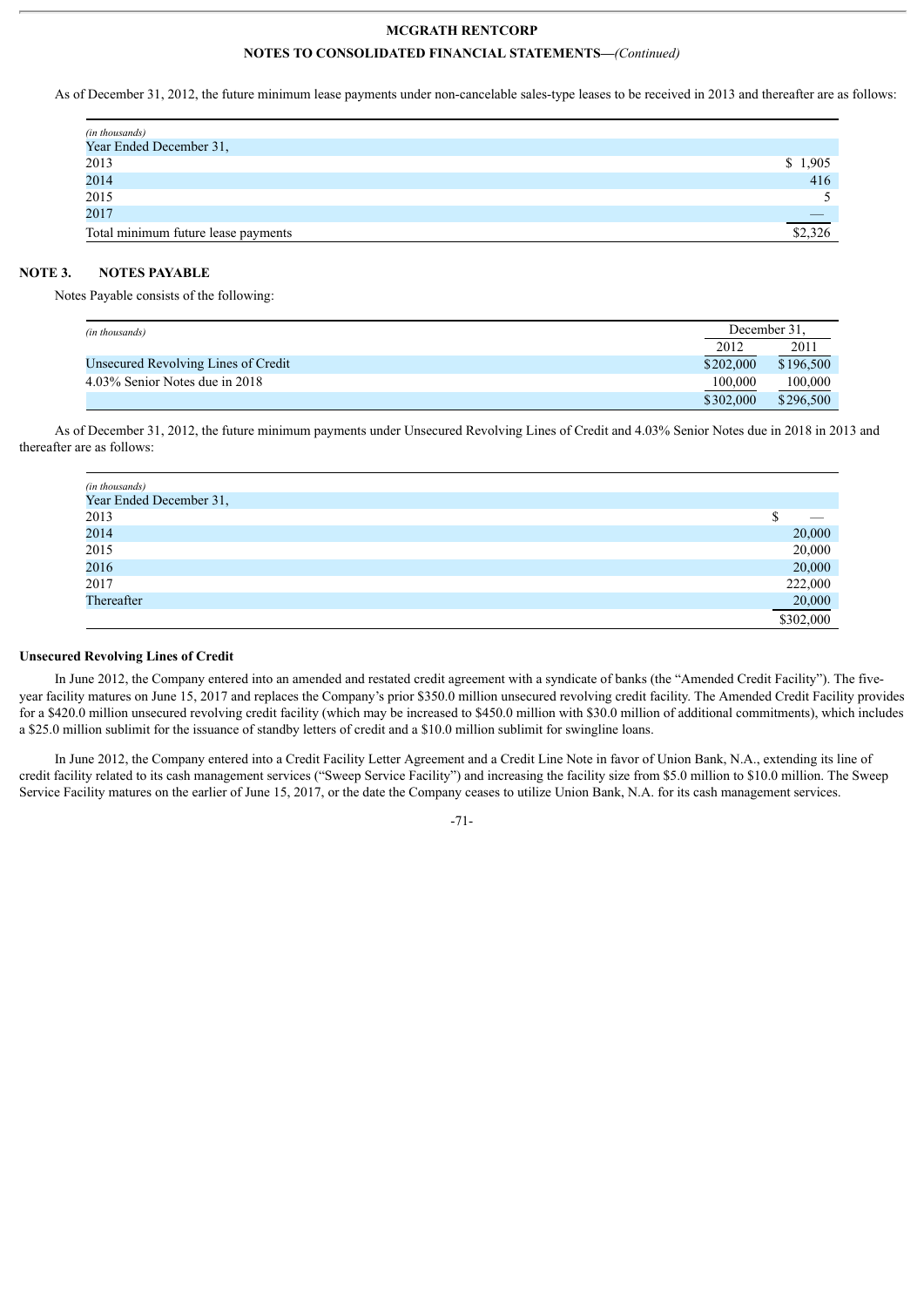### **NOTES TO CONSOLIDATED FINANCIAL STATEMENTS—***(Continued)*

At December 31, 2012, under the Amended Credit Facility and Sweep Service Facility, the Company had unsecured lines of credit that permit it to borrow up to \$430.0 million of which \$202.0 million was outstanding, and had capacity to borrow up to an additional \$228.0 million. The Amended Credit Facility contains financial covenants requiring the Company to not (all defined terns used below not otherwise defined herein have the meaning assigned to such terms in the Amended Credit Facility):

- Permit the Consolidated Fixed Charge Coverage Ratio as of the end of any fiscal quarter to be less than 2.50 to 1. At December 31, 2012, the actual ratio was 4.04 to 1.
- Permit the Consolidated Leverage Ratio at any time during any period of four consecutive fiscal quarters to be greater than 2.75 to 1. At December 31, 2012, the actual ratio was 1.91 to 1.
- Permit Tangible Net Worth as of the end of any fiscal quarter of the Company to be less than the sum of (i) \$246,103,400 plus (ii) 25% of the Company's Consolidated Net Income (as defined in the Amended Credit Facility) (but only if a positive number) for each fiscal quarter ended subsequent to December 31, 2011 plus (iii) 90% of the net cash proceeds from the issuance of the Company's capital stock after December 31, 2011. At December 31, 2012, such sum was \$262.6 million and the actual Tangible Net Worth of the Company was \$325.6 million.

The following information relates to the lines of credit for each of the following periods:

| (dollar amounts in thousands)                     | Year Ended December 31. |                |  |  |
|---------------------------------------------------|-------------------------|----------------|--|--|
|                                                   | 2012                    | 2011           |  |  |
| Maximum amount outstanding                        | \$220,799               | \$262,461      |  |  |
| Average amount outstanding                        | \$206,514               | 206.227<br>SS. |  |  |
| Weighted average interest rate, during the period | $2.51\%$                | $2.22\%$       |  |  |
| Weighted average interest rate, end of period     | $1.71\%$                | 1.79%          |  |  |
| Prime interest rate, end of period                | $3.25\%$                | 3.25%          |  |  |

### **4.03% Senior Notes Due in 2018**

On April 21, 2011, the Company entered into a Note Purchase and Private Shelf Agreement (the "Note Purchase Agreement") with Prudential Investment Management, Inc., The Prudential Insurance Company of America and Prudential Retirement Insurance and Annuity Company (collectively, the "Purchaser"), pursuant to which the Company agreed to sell an aggregate principal amount of \$100 million of its 4.03% Series A Senior Notes (the "Senior Notes") to the Purchaser. The Senior Notes are an unsecured obligation of the Company, due on April 21, 2018. Interest on these notes is due semi-annually in arrears and the principal is due in five equal annual installments, with the first payment due on April 21, 2014. In addition, the Note Purchase Agreement allows for the issuance and sale of additional senior notes to the Purchaser (the "Shelf Notes") in the aggregate principal amount of \$100 million, to mature no more than 12 years after the date of original issuance thereof, to have an average life of no more than 10 years and to bear interest on the unpaid balance. Among other restrictions, the Note Purchase Agreement, under which the Senior Notes were sold, contains financial covenants requiring the Company to not (all defined terms used below not otherwise defined herein have the meaning assigned to such terms in the Note Purchase Agreement):

- Permit the Consolidated Fixed Charge Coverage Ratio of EBITDA to fixed charges as of the end of any fiscal quarter to be less than 2.50 to 1. At December 31, 2012, the actual ratio was 4.04 to 1.
- Permit the Consolidated Leverage Ratio of funded debt to EBITDA at any time during any period of four consecutive quarters to be greater than 2.75 to 1. At December 31, 2012, the actual ratio was 1.91 to 1.
- Permit Tangible Net Worth, calculated as of the last day of each fiscal quarter, to be less than the sum of (i) \$229.0 million, plus (ii) 25% of net income for such fiscal quarter subsequent to December 31, 2010, plus (iii) 90% of the net cash proceeds from the issuance of the Company's capital stock after December 31, 2010. At December 31, 2012, such sum was \$262.6 million and the actual Tangible Net Worth of the Company was \$325.6 million.

-72-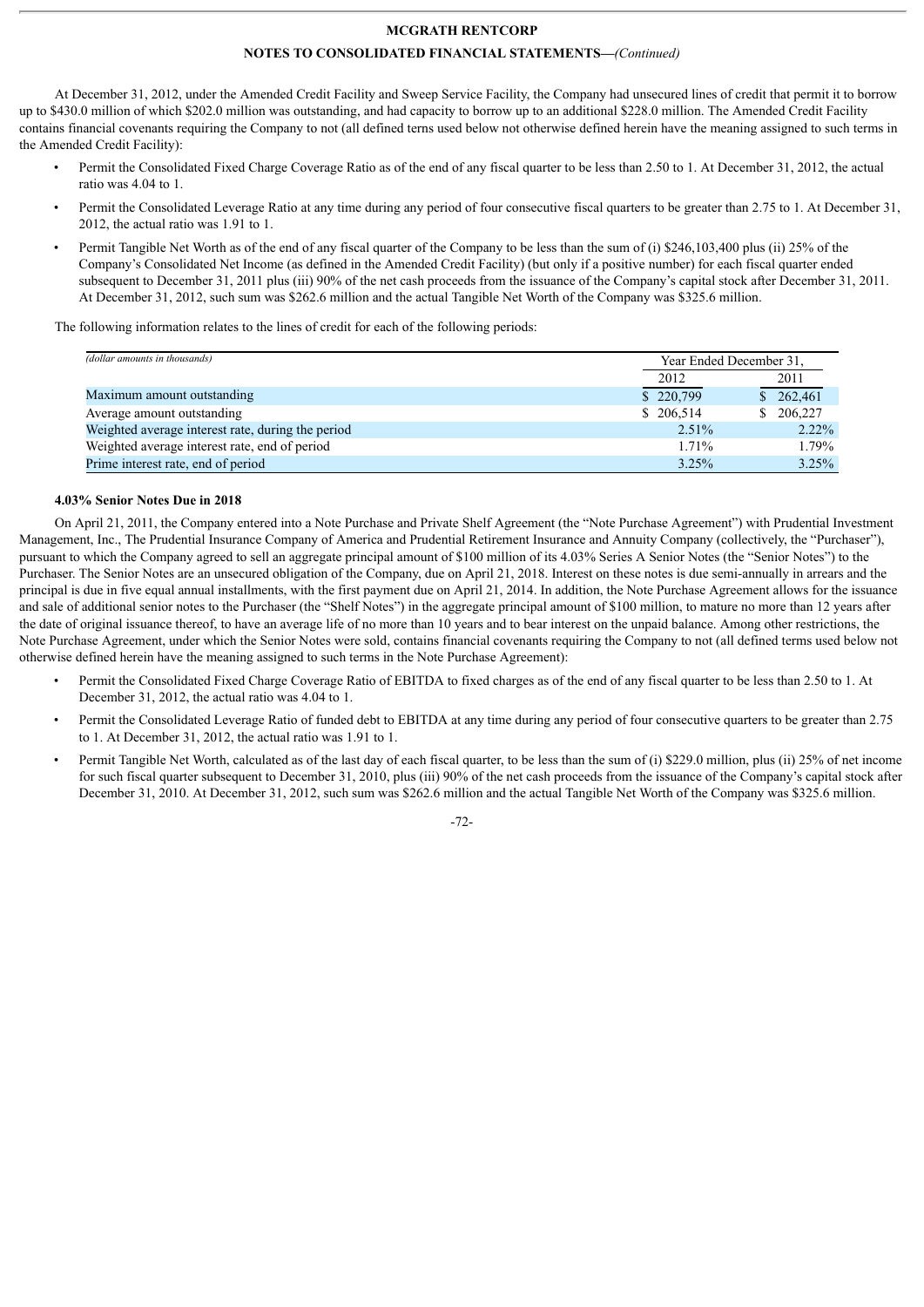### **NOTES TO CONSOLIDATED FINANCIAL STATEMENTS—***(Continued)*

At December 31, 2012, the Company was in compliance with each of the aforementioned covenants. There are no anticipated trends that the Company is aware of that would indicate non-compliance with these covenants, though, significant deterioration in the Company's financial performance could impact its ability to comply with these covenants.

# **NOTE 4. INCOME TAXES**

The provision for income taxes consists of the following:

| (in thousands) |          | Year Ended December 31, |                            |  |  |
|----------------|----------|-------------------------|----------------------------|--|--|
|                | 2012     | 2011                    | 2010                       |  |  |
| Current        | \$4,886  | \$5,741                 | \$8,754                    |  |  |
| Deferred       | 23,204   | 25,715                  | 13,817                     |  |  |
|                | \$28,090 | \$31,456                | ぐつつ<br>$J_{44}$ , $J_{14}$ |  |  |

The reconciliation of the federal statutory tax rate to the Company's effective tax rate is as follows:

|                                     |       | Year Ended December 31. |                         |  |  |
|-------------------------------------|-------|-------------------------|-------------------------|--|--|
|                                     | 2012  | 2011                    | 2010                    |  |  |
| Federal statutory rate              | 35.0% | 35.0%                   | $\frac{35.0\%}{25.0\%}$ |  |  |
| State taxes, net of federal benefit | 4.2   | 4.1                     | 4.2                     |  |  |
| Other                               | (0.6) | (0.3)                   | (1.0)                   |  |  |
|                                     | 38.6% | 38.8%                   | 38.2%                   |  |  |

The following table shows the deferred income taxes related to the temporary differences between the tax bases of assets and liabilities and the respective amounts included in "Deferred Income Taxes, net" on the Company's Consolidated Balance Sheets:

| (in thousands)                                |           | December 31. |
|-----------------------------------------------|-----------|--------------|
|                                               | 2012      | 2011         |
| Deferred Tax Liabilities:                     |           |              |
| Accelerated Depreciation                      | \$248,515 | \$238,912    |
| <b>Prepaid Costs Currently Deductible</b>     | 4,597     | 4,178        |
| Other                                         | 2,451     | 2,414        |
| <b>Total Deferred Tax Liabilities</b>         | 255,563   | 245,504      |
| Deferred Tax Assets:                          |           |              |
| <b>Accrued Costs Not Yet Deductible</b>       | 6,138     | 6,017        |
| Allowance for Doubtful Accounts               | 1,163     | 582          |
| Net Operating Loss Carry Forwards and Credits | 12,103    | 25,495       |
| Deferred Revenues                             | 1,300     | 243          |
| <b>Stock Based Compensation</b>               | 8,295     | 7,801        |
| <b>Total Deferred Tax Assets</b>              | 28,999    | 40,138       |
| Deferred Income Taxes, net                    | \$226,564 | \$205,366    |

In 2012, 2011 and 2010 the Company obtained an excess tax benefit of \$1.0 million each year from the exercise of non-qualified stock options and early dispositions of stock obtained through the exercise of incentive stock options by employees. The tax benefit was recorded as common stock in conjunction with the proceeds received from the exercise of the stock options.

-73-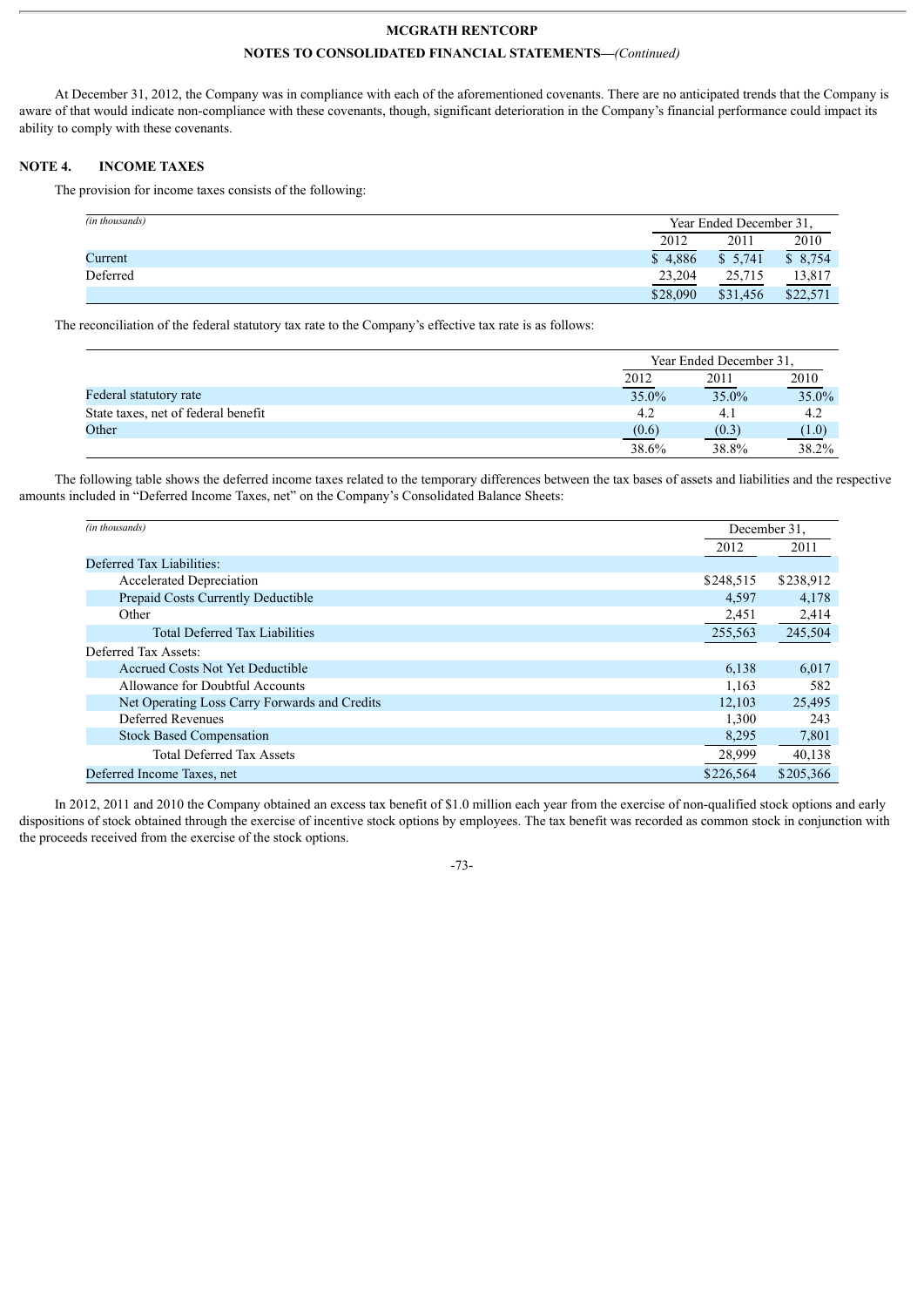### **NOTES TO CONSOLIDATED FINANCIAL STATEMENTS—***(Continued)*

As of December 31, 2012, the Company's federal net operating losses for tax return purposes were \$12.3 million. If not utilized, these carry forwards will begin to expire in 2031. As of December 31, 2012, the Company had state and foreign tax credit carry forwards of \$6.8 million, which will begin to expire in 2020, if not utilized.

The Company recognizes the financial statement benefit of a tax position only after determining that the relevant tax authority would more likely than not sustain the position following an audit. For tax positions meeting the more-likely-than-not threshold, the amount recognized in the financial statements is the largest benefit that has a greater than 50 percent likelihood of being realized upon ultimate settlement with the relevant tax authority. The Company evaluated all of its tax positions for which the statute of limitations remained open and determined there were no material unrecognized tax benefits as of December 31, 2012 and 2011. In addition, there have been no material changes in unrecognized benefits during 2012, 2011 and 2010.

The Company is subject to income taxes in the U.S. federal jurisdiction, and various states and foreign jurisdictions. Tax regulations within each jurisdiction are subject to interpretation of the related tax laws and regulations and require the application of significant judgment. With few exceptions, the Company is no longer subject to U.S. federal, state and local, or non-U.S. income tax examinations by tax authorities for the years before 2008.

Our income tax returns are subject to examination by federal, state and foreign tax authorities. We are currently under examination by the California Franchise Tax Board for the 2007 and 2008 tax years. There may be differing interpretations of tax laws and regulations, and as a result, disputes may arise with these tax authorities involving the timing and amount of deductions and allocation of income.

The Company recognizes interest and penalties related to unrecognized tax benefits in the provision for income taxes for all periods presented. Such interest and penalties were not significant for the years ended December 31, 2012, 2011 and 2010.

### **NOTE 5. BENEFIT PLANS**

#### **Stock Plans**

The Company adopted the 2007 Stock Incentive Plan (the "2007 Plan") effective June 6, 2007, under which 1,875,000 shares of common stock of the Company, plus the number of shares that remained available for grants of awards under the Company's 1998 Stock Option Plan (the "1998 Plan") and those shares that become available as a result of forfeiture, termination, or expiration of awards previously granted under the 1998 Plan, were reserved for the grant of awards to its employees, directors and consultants to acquire common stock of the Company. The 2007 Plan provides for the grant of awards in the form of stock options, stock appreciation rights, restricted stock, restricted stock units or other rights and benefits. Options under the 2007 Plan are granted at an exercise price of not less than 100% of the fair market value of the Company's common stock on the date of grant. The 2007 Plan replaced the Company's 1998 Plan and the 2000 Long-Term Bonus Plan.

### **Stock Options**

As of December 31, 2012, a cumulative total of 6,424,600 shares subject to options have been granted with exercise prices ranging from \$11.74 to \$34.28. Of these, options have been exercised for the purchase of 2,733,845 shares, while options for 852,202 shares have been terminated, and options for 2,838,553 shares remain outstanding under the stock plans. Most of these options vest over five years and expire seven and ten years after grant. To date, no options have been issued to any of the Company's non-employee advisors. As of December 31, 2012, 1,561,002 shares remain available for issuance of awards under the stock plans.

$$
-74-
$$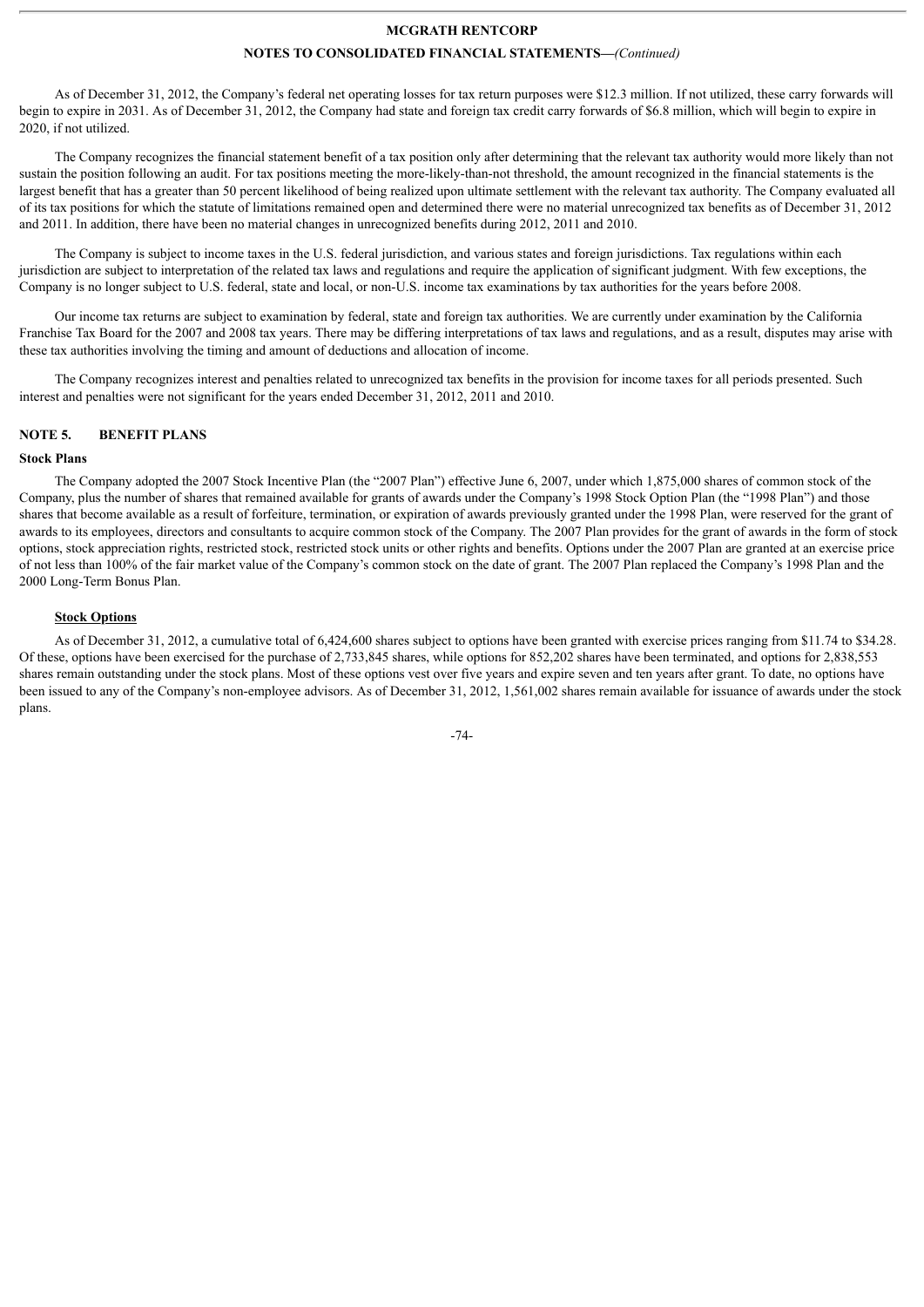### **NOTES TO CONSOLIDATED FINANCIAL STATEMENTS—***(Continued)*

Option activity and options exercisable including the weighted average exercise price for the three years ended December 31, 2012 are as follows:

|                                     |               | Year Ended December 31,         |               |                     |               |                     |  |  |  |  |
|-------------------------------------|---------------|---------------------------------|---------------|---------------------|---------------|---------------------|--|--|--|--|
|                                     | 2012          |                                 | 2011          |                     | 2010          |                     |  |  |  |  |
|                                     |               | Weighted<br>Average<br>Exercise |               | Weighted            |               | Weighted            |  |  |  |  |
|                                     |               |                                 |               | Average<br>Exercise |               | Average<br>Exercise |  |  |  |  |
|                                     |               |                                 |               |                     |               |                     |  |  |  |  |
|                                     | <b>Shares</b> | Price                           | <b>Shares</b> | Price               | <b>Shares</b> | Price               |  |  |  |  |
| Options outstanding at January 1,   | 3,086,019     | 23.52<br>\$.                    | 3,344,450     | 22.80<br>S.         | 3,504,319     | 22.09<br>\$.        |  |  |  |  |
| Options granted during the year     | 128,500       | 29.63                           | 160,600       | 27.41               | 282,000       | 23.72               |  |  |  |  |
| Options exercised during the year   | (327, 498)    | 17.95                           | (309, 447)    | 17.19               | (422,069)     | 17.78               |  |  |  |  |
| Options terminated during the year  | (48, 468)     | 27.63                           | (109, 584)    | 25.01               | (19, 800)     | 22.03               |  |  |  |  |
| Options outstanding at December 31, | 2,838,553     | 24.37                           | 3,086,019     | 23.52               | 3,344,450     | 22.80               |  |  |  |  |
| Options exercisable at December 31. | 2,322,258     | 24.64                           | 2,306,159     | 24.43               | 2,148,100     | 23.91               |  |  |  |  |

The intrinsic value of stock options at any point in time is calculated as the difference between the exercise price of the underlying awards and the quoted price of the Company's common stock. The aggregate intrinsic value of options outstanding as of December 31, 2012 and 2011 was \$13.4 million and \$16.9 million, respectively, and had a weighted average remaining contract life of 2.74 years and 3.52 years, respectively. The intrinsic value for options exercisable as of December 31, 2012 and 2011 was \$10.4 million and \$10.5 million, respectively, and had a weighted average remaining contract life of 2.36 years and 3.22 years, respectively. The aggregate intrinsic value of options exercised and sold under the Company's stock option plans was \$3.7 million, \$3.7 million and \$3.6 million for the years ended December 31, 2012, 2011 and 2010, respectively, determined as of the date of option exercise. As of December 31, 2012, there was approximately \$3.5 million of total unrecognized compensation cost related to unvested share-based compensation option arrangements granted under the Company's stock plans, which is expected to be recognized over a weighted-average period of 1.6 years.

The following table indicates the options outstanding and options exercisable by exercise price with the weighted average remaining contractual life for the options outstanding and the weighted average exercise price at December 31, 2012:

|                       |                | <b>Options Exercisable</b> |          |                |          |
|-----------------------|----------------|----------------------------|----------|----------------|----------|
|                       |                | Weighted                   |          |                |          |
|                       | Number         | Average                    | Weighted | Number         | Weighted |
|                       | Outstanding at | Remaining                  | Average  | Exercisable at | Average  |
|                       | December 31.   | Contractual                | Exercise |                | Exercise |
| <b>Exercise Price</b> | 2012           | Life (Years)               | Price    | 2012           | Price    |
| $$10-15$              | 20,000         | 0.25                       | 11.74    | 20,000         | 11.74    |
| $15 - 20$             | 420.608        | 2.86                       | 15.65    | 265,608        | 15.67    |
| $20 - 25$             | 1,161,150      | 2.57                       | 21.73    | 1,008,275      | 21.55    |
| $25 - 30$             | 688,295        | 3.61                       | 28.93    | 575,375        | 29.81    |
| $30 - 35$             | 548,500        | 2.03                       | 31.39    | 453,000        | 31.39    |
| $10 - 35$             | 2,838,553      | 2.74                       | 24.37    | 2,322,258      | 24.64    |

-75-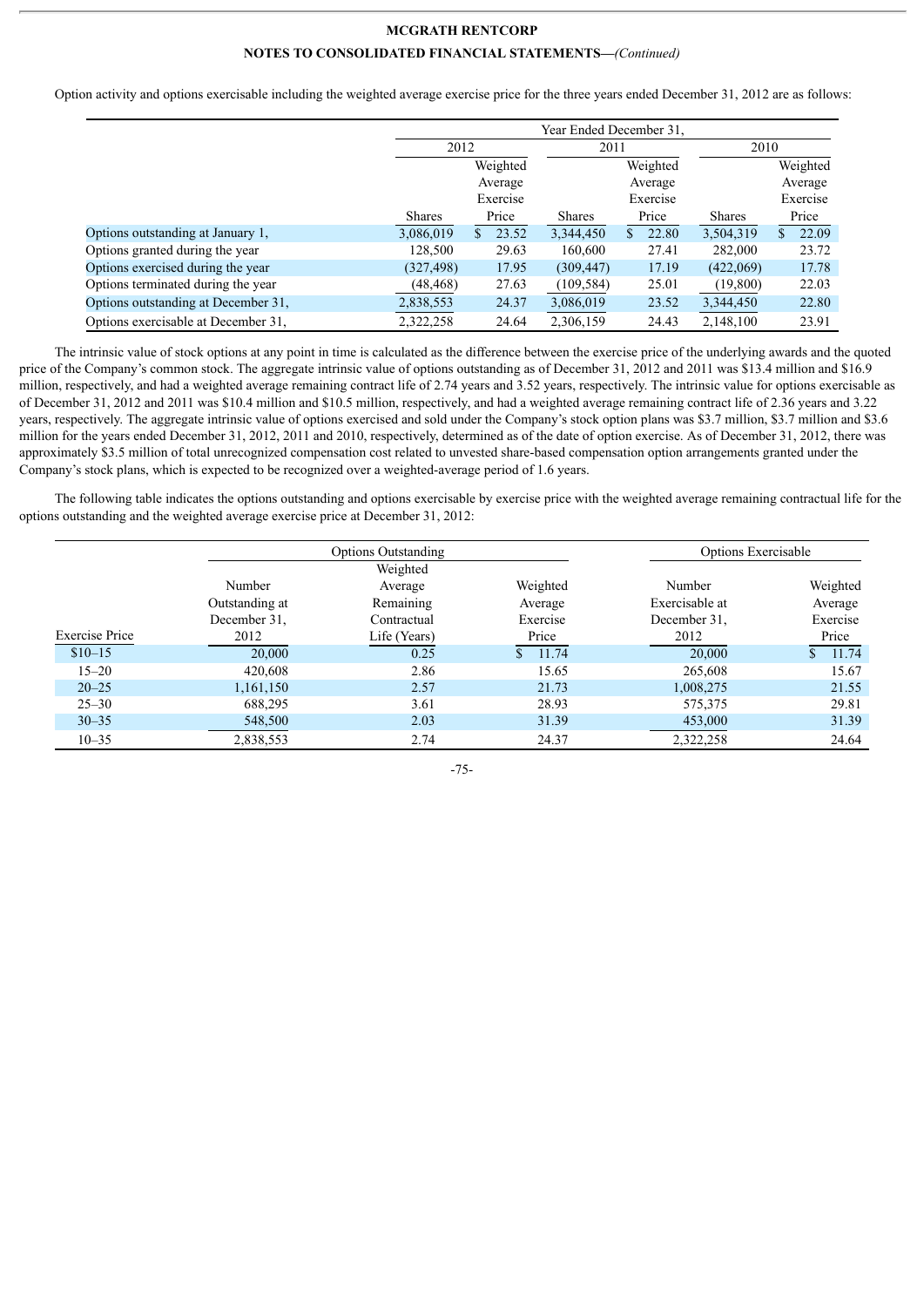### **NOTES TO CONSOLIDATED FINANCIAL STATEMENTS—***(Continued)*

### **Restricted Stock Units**

The following table summarizes the activity of the Company's restricted stock units for the years ended December 31, 2012 and 2011:

|                                              | Year Ended December 31. |                                                                                    |       |           |   |               |  |  |  |  |
|----------------------------------------------|-------------------------|------------------------------------------------------------------------------------|-------|-----------|---|---------------|--|--|--|--|
|                                              |                         | 2012                                                                               |       |           |   |               |  |  |  |  |
|                                              |                         | Weighted                                                                           |       |           |   | Weighted      |  |  |  |  |
|                                              |                         | Average Grant<br>Date Fair<br>Number of<br>Value<br><b>Shares</b><br><b>Shares</b> |       |           |   | Average Grant |  |  |  |  |
|                                              | Number of               |                                                                                    |       |           |   | Date Fair     |  |  |  |  |
|                                              |                         |                                                                                    |       |           |   | Value         |  |  |  |  |
| Restricted stock unvested as of January 1,   | 187,810                 | S                                                                                  | 26.33 | 110,200   | S | 23.61         |  |  |  |  |
| Restricted stock granted during the year     | 109,200                 |                                                                                    | 31.37 | 125,800   |   | 27.99         |  |  |  |  |
| Restricted stock vested during the year      | (34, 190)               |                                                                                    | 27.85 | (39, 105) |   | 23.91         |  |  |  |  |
| Restricted stock forfeited during the year   |                         |                                                                                    |       | (9,085)   |   | 25.36         |  |  |  |  |
| Restricted stock unvested as of December 31. | 262,820                 |                                                                                    | 28.22 | 187.810   |   | 26.33         |  |  |  |  |

Stock-based compensation expense for restricted stock for the year ended December 31, 2012 and 2011 was \$1.8 million and \$2.6 million, respectively. As of December 31, 2012, the total unrecognized compensation expense net of forfeitures related to unvested restricted stock awards not yet recognized was \$6.1 million and is expected to be recognized over a period of 3.3 years.

### **Employee Stock Ownership Plan**

In 1985, the Company established a non-leveraged Employee Stock Ownership Plan ("Plan"). Under the terms of the Plan, as amended, the Company makes annual contributions in the form of cash or common stock of McGrath RentCorp to a trust for the benefit of eligible employees. Employees of the Company are generally eligible to participate in the Plan on the January 1st, or July 1st, immediately following the completion of the minimum of 1,000 hours and twelve months of service. The amount of the contribution is determined annually by the Board of Directors. There was no contribution approved in 2012, 2011 or 2010. Contributions to the Plan are allocated to participants following a formula based upon years of service and covered compensation. Dividends paid to Plan participants are treated as ordinary dividends and, in accordance with existing tax laws, are deducted by the Company in the year paid. For the years ended December 31, 2012, 2011 and 2010, dividends deducted by the Company were \$0.2 million, \$0.4 million and \$0.5 million, respectively, which resulted in a tax benefit of approximately \$0.1 million in 2012 and \$0.2 million in 2011 and 2010.

### **401(k) Plans**

In 1995, McGrath RentCorp established a contributory retirement plan, the McGrath RentCorp 401(k) Plan, as amended, covering eligible employees of McGrath RentCorp with at least three months of service. The McGrath RentCorp 401(k) Plan provides that each participant may annually contribute an elected percentage of his or her salary, not to exceed the statutory limit. McGrath RentCorp, at its discretion, may make contributions. Contributions are expensed in the year approved by the Board of Directors. The Company expensed \$1.1 million in 2011. No amounts were expensed in 2012 and 2010.

In 1997, Enviroplex established a contributory retirement plan, the Enviroplex 401(k) Plan, as amended, covering eligible employees of Enviroplex with at least three months of service. The Enviroplex 401(k) Plan provides that each participant may annually contribute an elected percentage of his or her salary, not to exceed the statutory limit. Enviroplex at its discretion may make a matching contribution. Enviroplex made contributions of \$35,000 in 2011. No contributions were made in 2012 and 2010.

-76-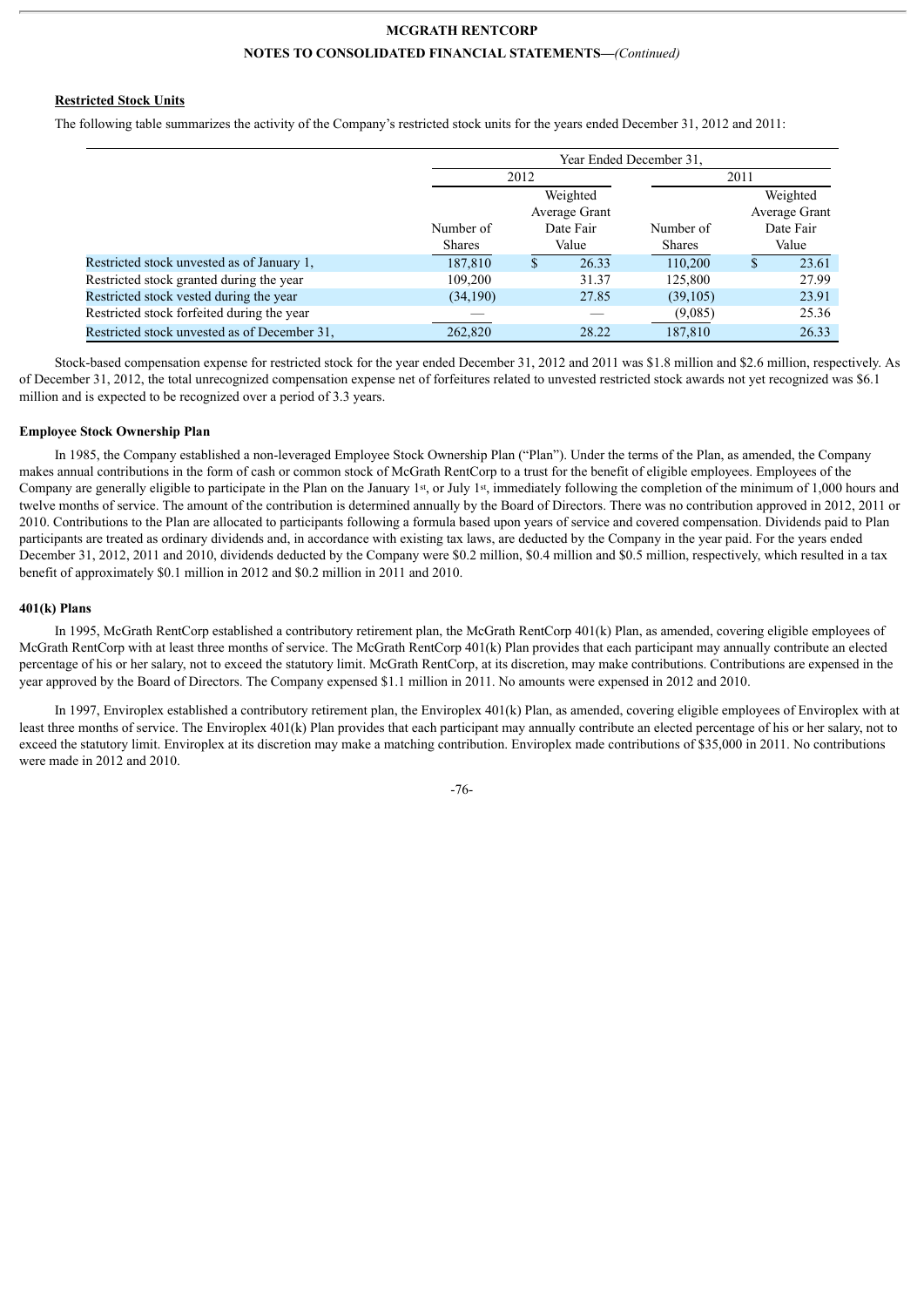### **NOTES TO CONSOLIDATED FINANCIAL STATEMENTS—***(Continued)*

#### **Employee Stock Ownership and 401(k) Plans**

On August 1, 2012 the Company amended and restated the Employee Stock Ownership Plan, the 401(k) Plans and the Enviroplex 401(k) Plans ("Plans") to become the McGrath RentCorp Employee Stock Ownership and 401(k) Plan (the "KSOP"). In conjunction with this, the Plans' assets totaling approximately \$16.4 million in cash were concurrently transferred into the KSOP. The KSOP plan provides that each participant may annually contribute an elected percentage of his or her salary, not to exceed the statutory limit. The Company, at its discretion, may make matching contributions. Contributions are expensed in the year approved by the Board of Directors. Dividends on the Company's stock held by the KSOP are treated as ordinary dividends and, in accordance with existing tax laws, are deducted by the Company in the year paid. For the year ended December 31, 2012 dividends deducted by the Company were \$0.2 million, which resulted in a tax benefit of approximately \$0.1 million in 2012.

KSOP shares outstanding at December 31, 2012 were 354,467, or less than 2% of total common shares outstanding, and are included in basic and diluted earnings per share calculations.

### **NOTE 6. SHAREHOLDERS' EQUITY**

The Company has in the past made purchases of shares of its common stock from time to time in the over-the-counter market (NASDAQ) and/or through privately negotiated, block transactions under an authorization of the Company's board of directors. Shares repurchased by the Company are cancelled and returned to the status of authorized but unissued stock. On May 14, 2008, the Company's Board of Directors authorized the Company to repurchase an aggregate of 2,000,000 shares of the Company's outstanding common stock. There were no repurchases of common stock in 2012 and 2011. As of December 31, 2012, 2,000,000 shares remain authorized for repurchase under this authorization.

# **NOTE 7. COMMITMENTS AND CONTINGENCIES**

The Company leases certain facilities under various operating leases. Most of the lease agreements provide the Company with the option of renewing its lease at the end of the lease term, at the fair rental value. In most cases, management expects that in the normal course of business, facility leases will be renewed or replaced by other leases. Minimum payments under these leases, exclusive of property taxes and insurance, are as follows:

| (in thousands)          |                     |
|-------------------------|---------------------|
| Year Ended December 31, |                     |
| 2013                    | \$1,225             |
| 2014                    | 740                 |
| 2015                    | 674                 |
| 2016                    | 670                 |
| 2017                    | 670                 |
| Thereafter              |                     |
|                         | $rac{613}{\$4,592}$ |

Rent expense was \$3.1 million, \$2.4 million and \$2.3 million in 2012, 2011 and 2010, respectively.

The Company is involved in various lawsuits and routine claims arising out of the normal course of its business. The Company maintains insurance coverage for its operations and employees with appropriate aggregate, per occurrence and deductible limits as the Company reasonably determines necessary or prudent with current operations and historical experience. The major policies include coverage for property, general liability, auto, directors and officers, health, and workers' compensation insurances. In the opinion of management, the ultimate amount of liability not covered by insurance, if any, under any pending litigation and claims, individually or in the aggregate, will not have a material adverse effect on the financial position or operating results of the Company.

-77-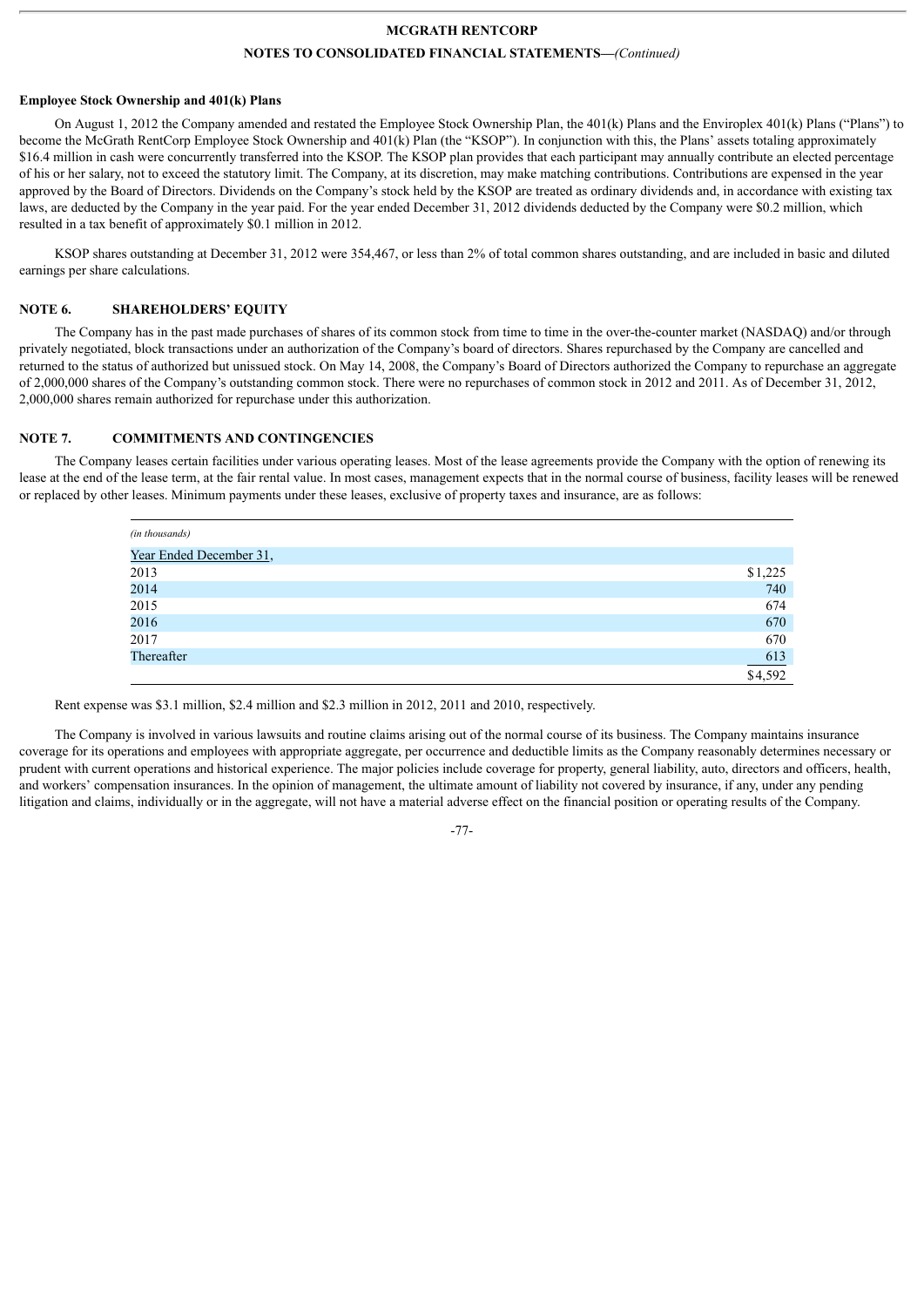### **NOTES TO CONSOLIDATED FINANCIAL STATEMENTS—***(Continued)*

# **NOTE 8. INTANGIBLE ASSETS**

Intangible assets consist of the following:

| (dollar amounts in thousands)        | Estimated<br>Useful Life | December 31. |                     |  |
|--------------------------------------|--------------------------|--------------|---------------------|--|
|                                      | In Years                 | 2012         | 2011                |  |
| <b>Trade Name</b>                    | Indefinite               | \$5,700      | $\overline{$}5,700$ |  |
| <b>Customer Relationships</b>        | 11                       | 9,100        | 9,100               |  |
|                                      |                          | 14,800       | 14,800              |  |
| <b>Less Accumulated Amortization</b> |                          | (3,313)      | (2, 489)            |  |
|                                      |                          | \$11,487     | \$12,311            |  |

Intangible assets with finite useful lives are amortized over their respective useful lives. Based on the carrying values at December 31, 2012 and assuming no subsequent impairment of the underlying assets, the annual amortization is expected to be \$0.8 million in 2013 through 2017 and thereafter.

# **NOTE 9. – RELATED PARTY TRANSACTIONS**

The Company acquired liquid and solid containment tanks totaling \$38.3 million and \$30.3 million, during the years ended December 31, 2012 and 2011, respectively from Sabre Manufacturing, LLC, which is controlled by the President of Adler Tanks. In addition, during 2011, the Company leased two operating facilities and received certain support services from companies controlled by the President of Adler Tanks. Payments for these leases and services totaled \$0.2 million in 2011. Amounts due to aforementioned related parties at December 31, 2012 and 2011 were \$1.0 million and \$3.0 million, respectively.

-78-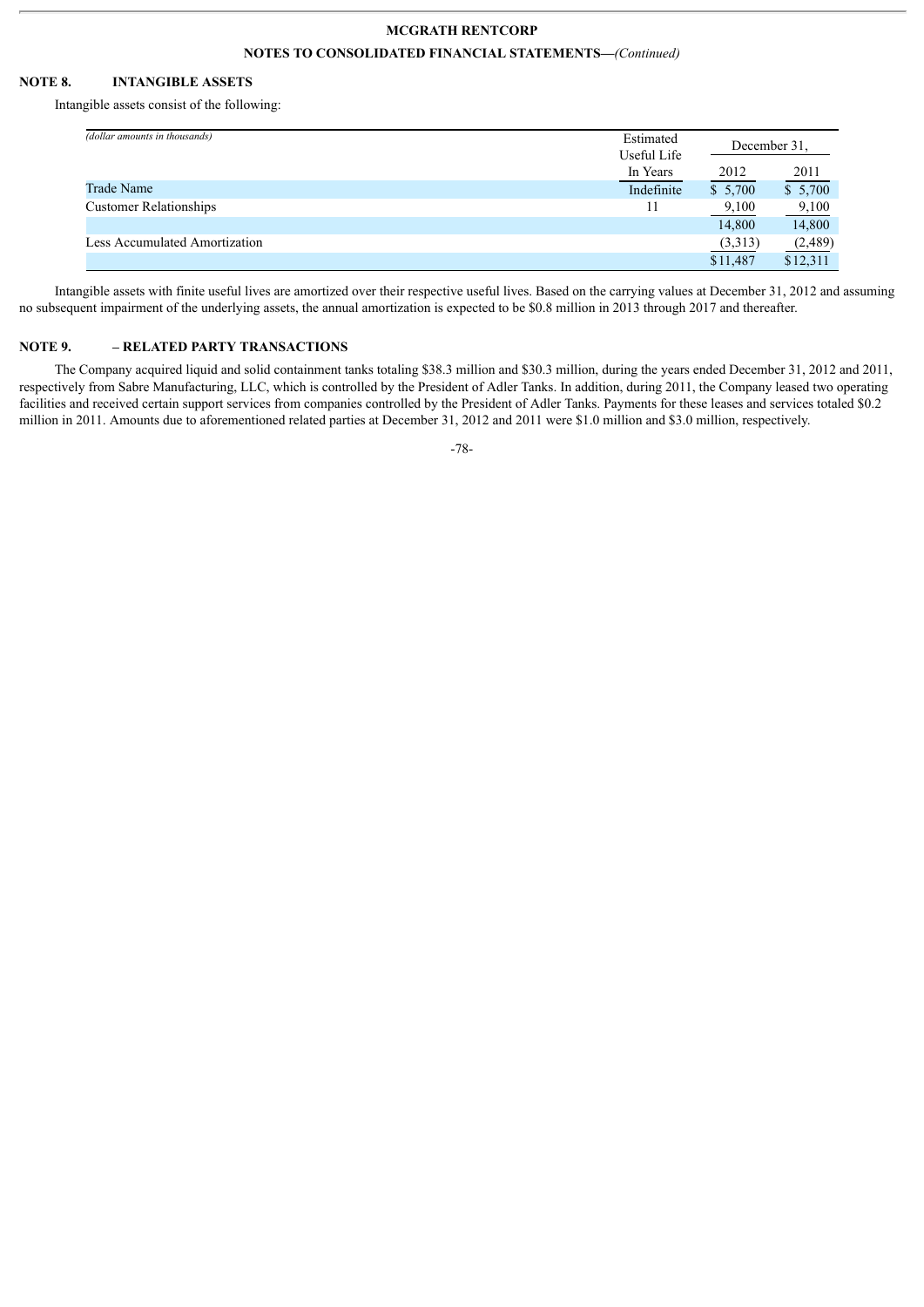### **NOTES TO CONSOLIDATED FINANCIAL STATEMENTS—***(Continued)*

# **NOTE 10. SEGMENT REPORTING**

FASB guidelines establish annual and interim reporting standards for an enterprise's operating segments and related disclosures about its products, services, geographic areas and major customers. In accordance with these guidelines the Company's four reportable segments are Mobile Modular, TRS-RenTelco, Adler Tanks and Enviroplex. Management focuses on several key measures to evaluate and assess each segment's performance including rental revenue growth, gross margin, and income before provision for income taxes. As separate corporate entities, Adler Tanks and Enviroplex revenues and expenses are separately maintained from Mobile Modular and TRS-RenTelco. Excluding interest expense, allocations of revenue and expense not directly associated with one of these segments are generally allocated to Mobile Modular, TRS-RenTelco and Adler Tanks, based on their pro-rata share of direct revenues. Interest expense is allocated amongst Mobile Modular, TRS-RenTelco and Adler Tanks based on their pro-rata share of average rental equipment at cost, goodwill, intangible assets, accounts receivable, deferred income and customer security deposits. The Company does not report total assets by business segment. Summarized financial information for the years ended December 31, 2012, 2011 and 2010, for the Company's reportable segments is shown in the following tables:

| <b>Segment Data</b>                             | Mobile Modular |               | TRS-RenTelco |    | <b>Adler Tanks</b> | Environlex <sup>1</sup> | Consolidated  |
|-------------------------------------------------|----------------|---------------|--------------|----|--------------------|-------------------------|---------------|
| (dollar amounts in thousands)                   |                |               |              |    |                    |                         |               |
| <b>Year Ended December 31,</b>                  |                |               |              |    |                    |                         |               |
| 2012                                            |                |               |              |    |                    |                         |               |
| <b>Rental Revenues</b>                          | \$<br>79,518   | <sup>\$</sup> | 101,645      | S. | 67,281             | \$                      | \$<br>248,444 |
| <b>Rental Related Services Revenues</b>         | 25,775         |               | 3,673        |    | 17,472             |                         | 46,920        |
| Sales and Other Revenues                        | 14,474         |               | 27,855       |    | 2,558              | 23,823                  | 68,710        |
| <b>Total Revenues</b>                           | 119,767        |               | 133,173      |    | 87,311             | 23,823                  | 364,074       |
| Depreciation of Rental Equipment                | 13,942         |               | 38,174       |    | 11,703             | —                       | 63,819        |
| Gross Profit                                    | 52,022         |               | 62,083       |    | 51,157             | 3,032                   | 168,294       |
| Interest Expense (Income) Allocation            | 4,547          |               | 2,384        |    | 2,350              | (132)                   | 9,149         |
| Income (Loss) before Provision for Income Taxes | 13,443         |               | 33,631       |    | 26,706             | (913)                   | 72,867        |
| <b>Rental Equipment Acquisitions</b>            | 21,042         |               | 51,793       |    | 55,919             |                         | 128,754       |
| Accounts Receivable, net (period end)           | 39,066         |               | 24,654       |    | 24,523             | 4,213                   | 92,456        |
| Rental Equipment, at cost (period end)          | 551,101        |               | 266,934      |    | 254,810            |                         | 1,072,845     |
| Rental Equipment, net book value (period end)   | 384,813        |               | 107,999      |    | 226,041            |                         | 718,853       |
| Utilization (period end) <sup>2</sup>           | 66.7%          |               | 64.1%        |    | 67.5%              |                         |               |
| Average Utilization <sup>2</sup>                | 66.4%          |               | 65.8%        |    | 71.5%              |                         |               |

-79-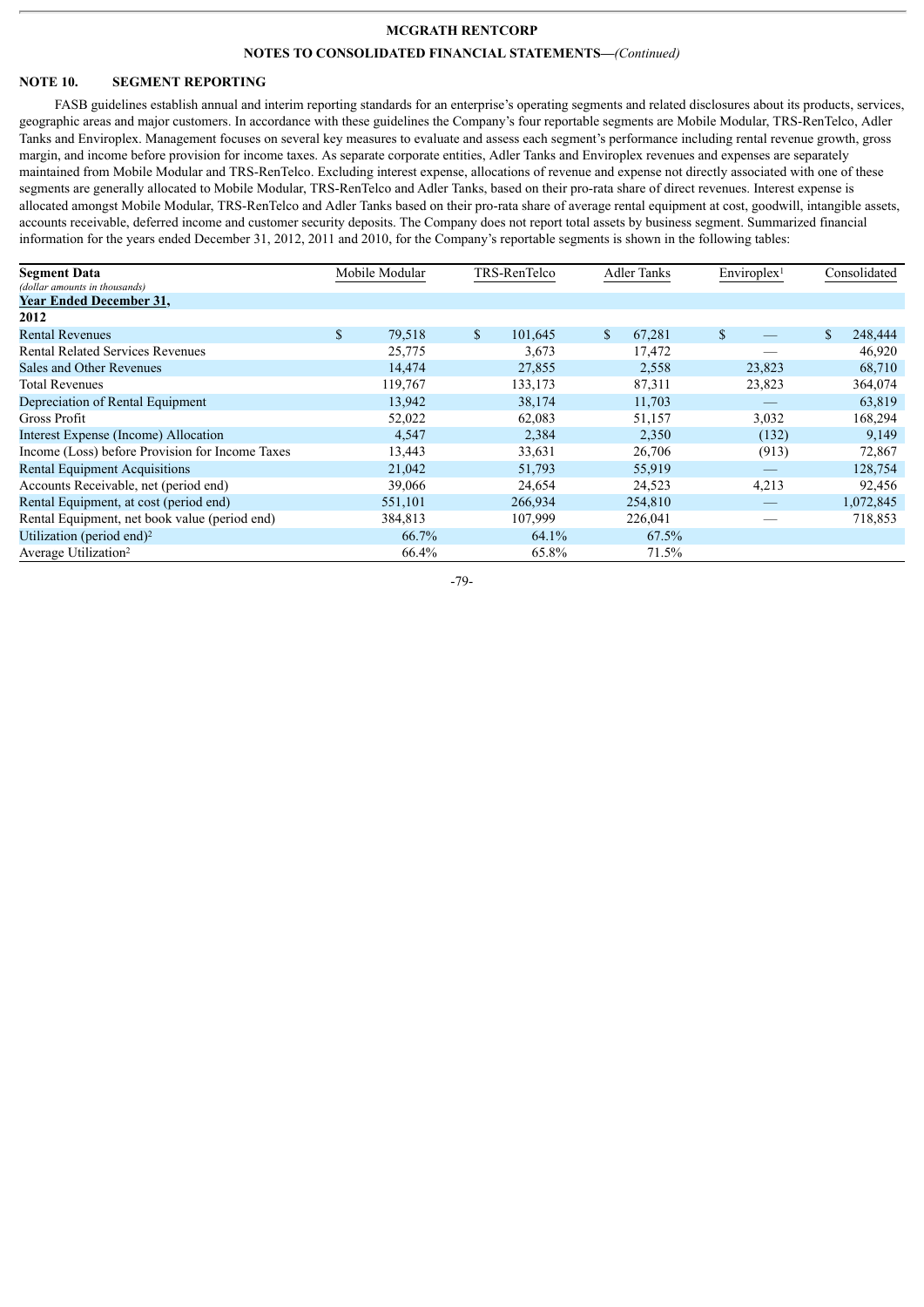# **MCGRATH RENTCORP NOTES TO CONSOLIDATED FINANCIAL STATEMENTS—***(Continued)*

|                                                                  |              |                | TRS-                   |              |                                               |              |          |              |              |
|------------------------------------------------------------------|--------------|----------------|------------------------|--------------|-----------------------------------------------|--------------|----------|--------------|--------------|
| <b>Segment Data</b> (Continued)<br>(dollar amounts in thousands) |              | Mobile Modular | RenTelco               |              | <b>Adler Tanks</b><br>Enviroplex <sup>1</sup> |              |          |              | Consolidated |
| <b>Year Ended December 31,</b>                                   |              |                |                        |              |                                               |              |          |              |              |
| 2011                                                             |              |                |                        |              |                                               |              |          |              |              |
| <b>Rental Revenues</b>                                           | $\mathbb{S}$ | 79,969         | $\mathbb{S}$<br>95,694 | $\mathbf{s}$ | 59,243                                        | $\mathbb{S}$ |          | $\mathbb{S}$ | 234,906      |
| <b>Rental Related Services Revenues</b>                          |              | 24,063         | 3,133                  |              | 12,290                                        |              |          |              | 39,486       |
| Sales and Other Revenues                                         |              | 20,577         | 26,488                 |              | 425                                           |              | 20,788   |              | 68,278       |
| <b>Total Revenues</b>                                            |              | 124,609        | 125,315                |              | 71,958                                        |              | 20,788   |              | 342,670      |
| Depreciation of Rental Equipment                                 |              | 13,780         | 38,039                 |              | 8,368                                         |              |          |              | 60,187       |
| Gross Profit                                                     |              | 55,193         | 57,069                 |              | 49,619                                        |              | 4,910    |              | 166,791      |
| Interest Expense (Income) Allocation                             |              | 4,036          | 2,124                  |              | 1,659                                         |              | (213)    |              | 7,606        |
| Income before Provision for Income Taxes                         |              | 19,026         | 29,024                 |              | 31,262                                        |              | 1,746    |              | 81,058       |
| <b>Rental Equipment Acquisitions</b>                             |              | 33,824         | 55,302                 |              | 68,628                                        |              | $\equiv$ |              | 157,754      |
| Accounts Receivable, net (period end)                            |              | 44,013         | 24,236                 |              | 19,226                                        |              | 5,197    |              | 92,671       |
| Rental Equipment, at cost (period end)                           |              | 539,147        | 258,586                |              | 201,456                                       |              |          |              | 999,189      |
| Rental Equipment, net book value (period end)                    |              | 383,621        | 105,565                |              | 183,960                                       |              |          |              | 673,146      |
| Utilization (period end) <sup>2</sup>                            |              | 67.3%          | 67.1%                  |              | 79.8%                                         |              |          |              |              |
| Average Utilization <sup>2</sup>                                 |              | 67.1%          | 66.0%                  |              | 86.2%                                         |              |          |              |              |
| 2010                                                             |              |                |                        |              |                                               |              |          |              |              |
| <b>Rental Revenues</b>                                           | \$           | 82,648         | 82,540<br>S.           | \$           | 35,427                                        | \$           |          | \$           | 200,615      |
| <b>Rental Related Services Revenues</b>                          |              | 22,947         | 2,240                  |              | 9,515                                         |              |          |              | 34,702       |
| Sales and Other Revenues                                         |              | 21,117         | 22,982                 |              | 289                                           |              | 11,695   |              | 56,083       |
| <b>Total Revenues</b>                                            |              | 126,712        | 107,762                |              | 45,231                                        |              | 11,695   |              | 291,400      |
| Depreciation of Rental Equipment                                 |              | 13,734         | 37,017                 |              | 5,648                                         |              |          |              | 56,399       |
| <b>Gross Profit</b>                                              |              | 56,902         | 43,475                 |              | 27,685                                        |              | 2,753    |              | 130,815      |
| Interest Expense (Income) Allocation                             |              | 3,513          | 1,791                  |              | 1,080                                         |              | (198)    |              | 6,186        |
| Income (Loss) before Provision for Income                        |              |                |                        |              |                                               |              |          |              |              |
| Taxes                                                            |              | 25,080         | 19,263                 |              | 14,444                                        |              | 263      |              | 59,050       |
| Rental Equipment Acquisitions                                    |              | 22,948         | 42,406                 |              | 52,353                                        |              |          |              | 117,707      |
| Accounts Receivable, net (period end)                            |              | 39,041         | 20,620                 |              | 14,751                                        |              | 2,076    |              | 76,488       |
| Rental Equipment, at cost (period end)                           |              | 514,548        | 250,125                |              | 133,095                                       |              |          |              | 897,768      |
| Rental Equipment, net book value (period end)                    |              |                |                        |              |                                               |              |          |              |              |
| end)                                                             |              | 369,195        | 98,444                 |              | 123,941                                       |              |          |              | 591,580      |
| Utilization (period end) <sup>2</sup>                            |              | 67.2%          | 64.3%                  |              | 84.9%                                         |              |          |              |              |
| Average Utilization <sup>2</sup>                                 |              | 67.7%          | 66.0%                  |              | 76.0%                                         |              |          |              |              |

Gross Enviroplex sales revenues were \$24,240, \$20,884 and \$12,321 in 2012, 2011 and 2010, respectively, which includes inter-segment sales to Mobile Modular of \$417, \$97 and \$626, which have been eliminated in consolidation.

2 Utilization is calculated each month by dividing the cost of rental equipment on rent by the total cost of rental equipment excluding new equipment inventory and accessory equipment. The average utilization for the perio

No single customer accounted for more than 10% of total revenues during 2012, 2011 and 2010. Revenue from foreign country customers accounted for 9%, 8% and 9% of the Company's revenues for the same periods, respectively.

-80-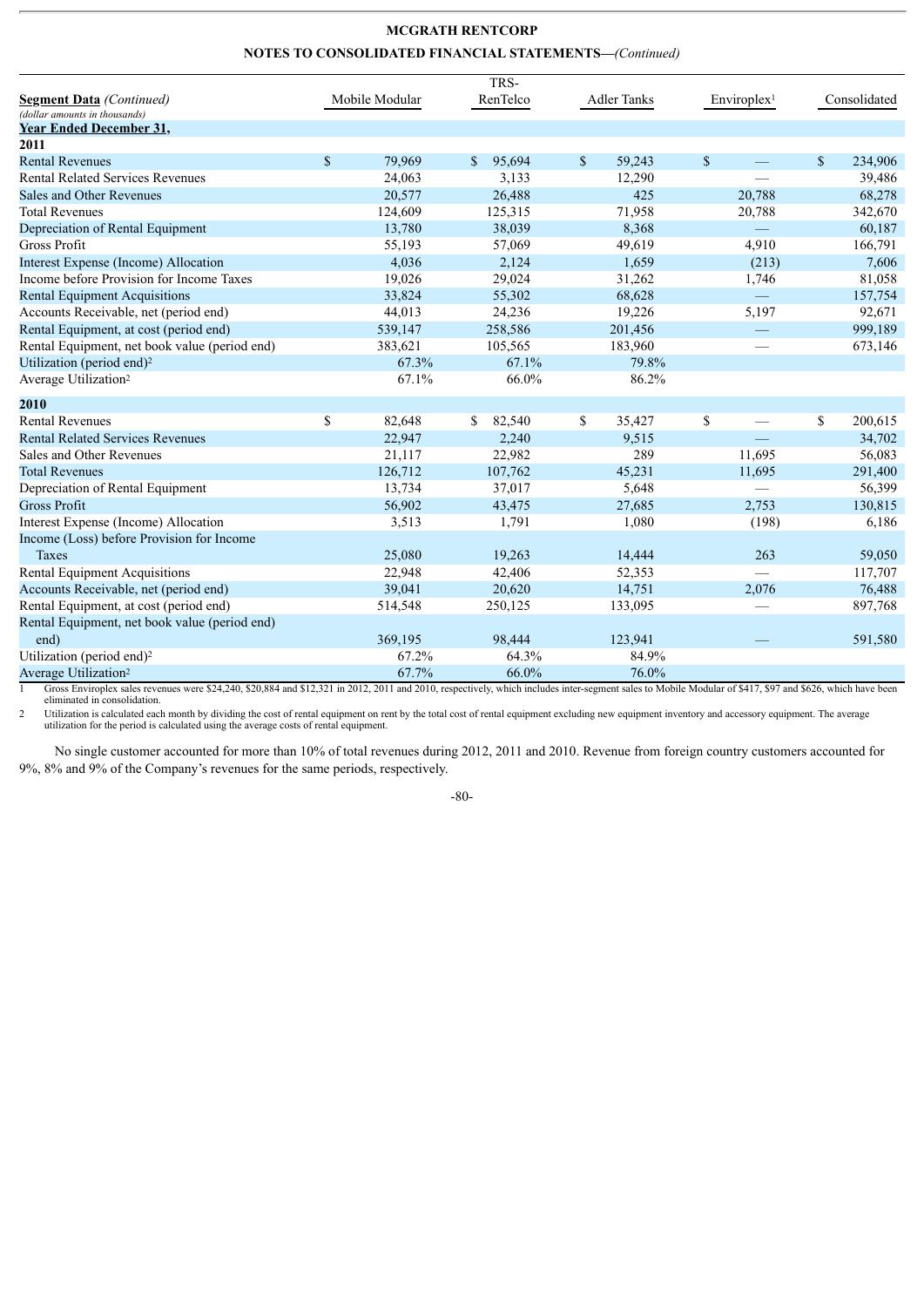# **NOTES TO CONSOLIDATED FINANCIAL STATEMENTS—***(Continued)*

# **NOTE 11. QUARTERLY FINANCIAL INFORMATION** (*unaudited*)

Quarterly financial information for each of the two years ended December 31, 2012 is summarized below:

| (in thousands, except per share amounts)                           |                      |                       | 2012                              |                                   |                       |
|--------------------------------------------------------------------|----------------------|-----------------------|-----------------------------------|-----------------------------------|-----------------------|
|                                                                    | First                | Second                | Third                             | Fourth                            | Year                  |
| <b>Operations Data</b>                                             |                      |                       |                                   |                                   |                       |
| <b>Rental Revenues</b>                                             | \$59,520             | \$60,389              | \$63,418                          | \$65,117                          | \$248,444             |
| <b>Total Revenues</b>                                              | 78,929               | 83,765                | 99,430                            | 101,950                           | 364,074               |
| <b>Gross Profit</b>                                                | 39,835               | 40,780                | 43,640                            | 44,039                            | 168,294               |
| Income from Operations                                             | 18,474               | 19,617                | 22,792                            | 21,133                            | 82,016                |
| Income Before Provision for Income Taxes                           | 16,301               | 17,235                | 20,480                            | 18,851                            | 72,867                |
| Net Income                                                         | 9,911                | 10,479                | 12,451                            | 11,936                            | 44,777                |
| Earnings Per Share:                                                |                      |                       |                                   |                                   |                       |
| <b>Basic</b>                                                       | \$<br>0.40           | $\mathcal{S}$<br>0.42 | $\boldsymbol{\mathsf{S}}$<br>0.50 | $\mathbb S$<br>0.48               | $\mathbb{S}$<br>1.80  |
| Diluted                                                            | \$<br>0.39           | $\mathbf S$<br>0.42   | <sup>\$</sup><br>0.50             | $\mathbf S$<br>0.47               | <sup>\$</sup><br>1.78 |
| Dividends Declared Per Share                                       | $\mathbf S$<br>0.235 | $\sqrt{\ }$<br>0.235  | $\mathbb{S}$<br>0.235             | $\mathbb{S}$<br>0.235             | $\mathbf{s}$<br>0.940 |
| Shares Used in Per Share Calculations:                             |                      |                       |                                   |                                   |                       |
| <b>Basic</b>                                                       | 24,639               | 24,765                | 24,785                            | 24,847                            | 24,759                |
| Diluted                                                            | 25,183               | 25,149                | 25,106                            | 25,216                            | 25,156                |
| <b>Balance Sheet Data</b>                                          |                      |                       |                                   |                                   |                       |
| Rental Equipment, net                                              | \$693,577            | \$710,918             | \$719,636                         | \$718,853                         | \$718,853             |
| <b>Total Assets</b>                                                | 934,282              | 963,649               | 988,254                           | 972,446                           | 972,446               |
| Notes Payable                                                      | 292,118              | 308,000               | 314,193                           | 302,000                           | 302,000               |
| Shareholders' Equity                                               | 341,853              | 347,500               | 355,758                           | 364,738                           | 364,738               |
|                                                                    |                      |                       | 2011                              |                                   |                       |
|                                                                    | First                |                       | Third                             |                                   | Year                  |
|                                                                    |                      | Second                |                                   | Fourth                            |                       |
| <b>Operations Data</b><br><b>Rental Revenues</b>                   | \$54,026             | \$57,118              | \$60,964                          | \$62,798                          | \$234,906             |
| <b>Total Revenues</b>                                              | 72,973               | 79,530                | 104,961                           | 85,206                            | 342,670               |
| Gross Profit                                                       | 35,852               | 39,359                |                                   |                                   |                       |
|                                                                    | 17,294               | 20,714                | 47,387<br>27,306                  | 44,193<br>23,350                  | 166,791<br>88,664     |
| Income from Operations<br>Income Before Provision for Income Taxes | 15,812               |                       |                                   |                                   |                       |
| Net Income                                                         | 9,614                | 18,760                | 25,255<br>15,355                  | 21,231<br>13,227                  | 81,058<br>49,602      |
| Earnings Per Share:                                                |                      | 11,406                |                                   |                                   |                       |
| <b>Basic</b>                                                       | \$<br>0.40           | $\mathcal{S}$<br>0.47 | $\mathbb{S}$<br>0.63              | $\mathbb{S}$<br>0.54              | $\mathcal{S}$<br>2.04 |
| Diluted                                                            | \$<br>0.39           | \$<br>0.46            | $\mathcal{S}$<br>0.62             | \$<br>0.53                        | $\mathbb{S}$<br>2.00  |
| Dividends Declared Per Share                                       | $\mathbb{S}$<br>0.23 | $\mathsf{\$}$<br>0.23 | $\mathbb{S}$<br>0.23              | $\boldsymbol{\mathsf{S}}$<br>0.23 | $\mathbb{S}$<br>0.92  |
| Shares Used in Per Share Calculations:                             |                      |                       |                                   |                                   |                       |
| <b>Basic</b>                                                       | 24,258               | 24,340                | 24,362                            | 24,431                            | 24,349                |
| Diluted                                                            |                      |                       |                                   |                                   |                       |
|                                                                    | 24,660               | 24,742                | 24,719                            | 24,892                            | 24,760                |
| <b>Balance Sheet Data</b>                                          |                      |                       |                                   |                                   |                       |
| Rental Equipment, net                                              | \$608,115            | \$632,518             | \$655,854                         | \$673,146                         | \$673,146             |
| <b>Total Assets</b>                                                | 832,032              | 866,700               | 895,144                           | 918,929                           | 918,929               |
| Notes Payable<br>Shareholders' Equity                              | 265,771              | 270,500               | 289,573<br>320,410                | 296,500<br>333,142                | 296,500<br>333,142    |
|                                                                    | 300,976              | 309,322               |                                   |                                   |                       |

-81-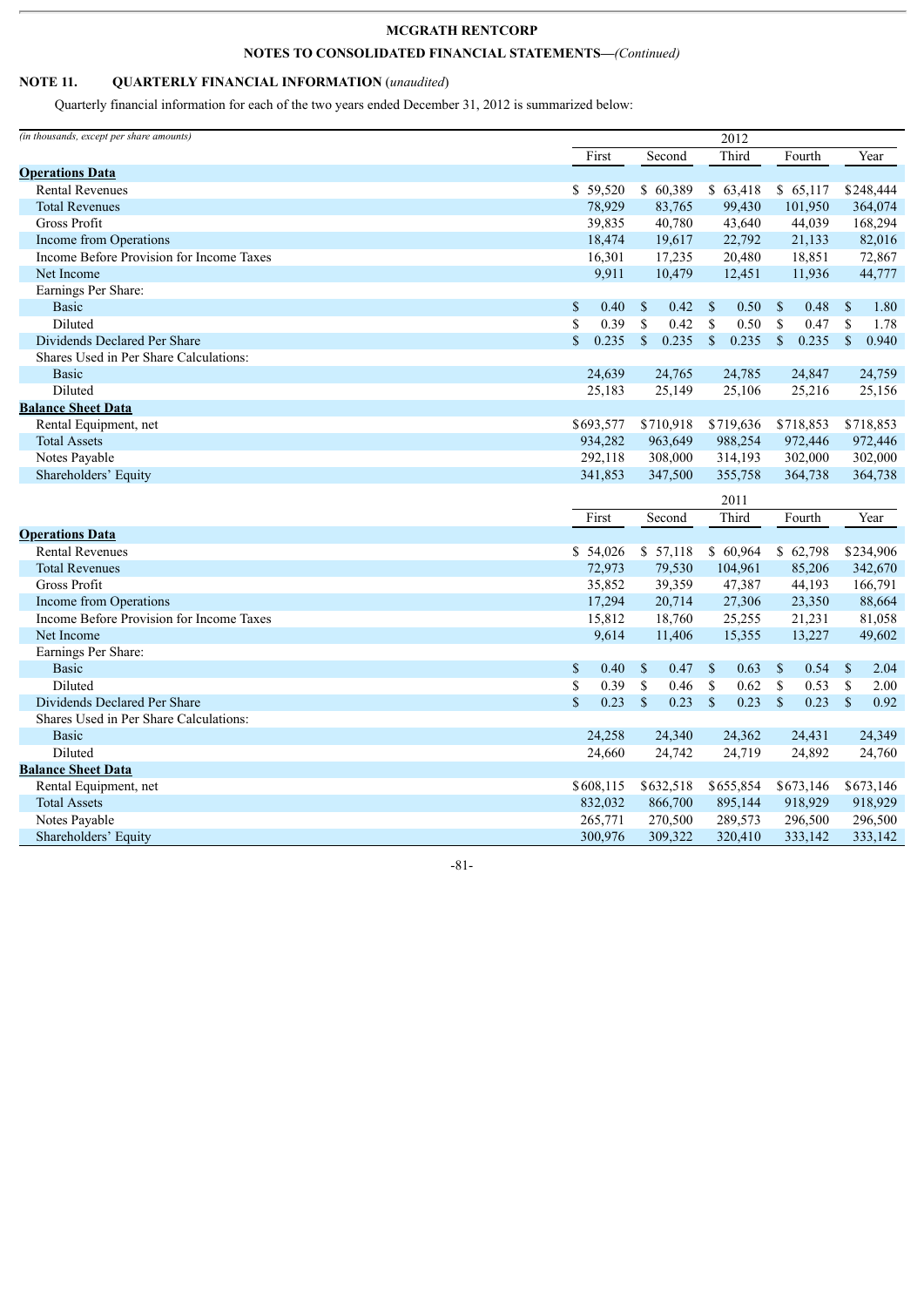# **ITEM 9. CHANGES IN AND DISAGREEMENTS WITH ACCOUNTANTS ON ACCOUNTING AND FINANCIAL DISCLOSURE.**

None.

# **ITEM 9A. CONTROLS AND PROCEDURES.**

*Evaluation of Disclosure Controls and Procedures.* The Company's Management under the supervision and with the participation of the Company's Chief Executive Officer ("CEO") and Chief Financial Officer ("CFO") are responsible for establishing and maintaining "disclosure controls and procedures" (as defined in rules promulgated under the Securities Exchange Act of 1934, as amended) for the Company. Based on their evaluation the CEO and CFO have concluded that the Company's disclosure controls and procedures were effective as of December 31, 2012.

*Changes in Internal Control over Financial Reporting.* During the last quarter of the Company's fiscal year ended December 31, 2012, there were no changes in the Company's internal control that have materially affected, or are reasonably likely to materially affect, the Company's internal control over financial reporting.

*Limitations on the Effectiveness of Controls.* A control system, no matter how well conceived and operated, can provide only reasonable, not absolute, assurance that the objectives of the control system are met. Because of the inherent limitations in all control systems, no evaluation of controls can provide absolute assurance that all control issues, if any, within a company have been detected. The Company's disclosure controls and procedures are designed to provide reasonable assurance of achieving their objectives, and the CEO and CFO have concluded that these controls and procedures are effective at the "reasonable assurance" level.

*Management's Assessment of Internal Control.* Management's assessment of the effectiveness of the Company's internal control over financial reporting as of December 31, 2012, is discussed in the Management's Report on Internal Control Over Financial Reporting included on page 58.

The effectiveness of the Company's internal control over financial reporting as of December 31, 2012 has been audited by Grant Thornton LLP, the Company's independent registered public accounting firm, and its report is included in this Annual Report on Form 10-K.

# **ITEM 9B. OTHER INFORMATION.**

None.

-82-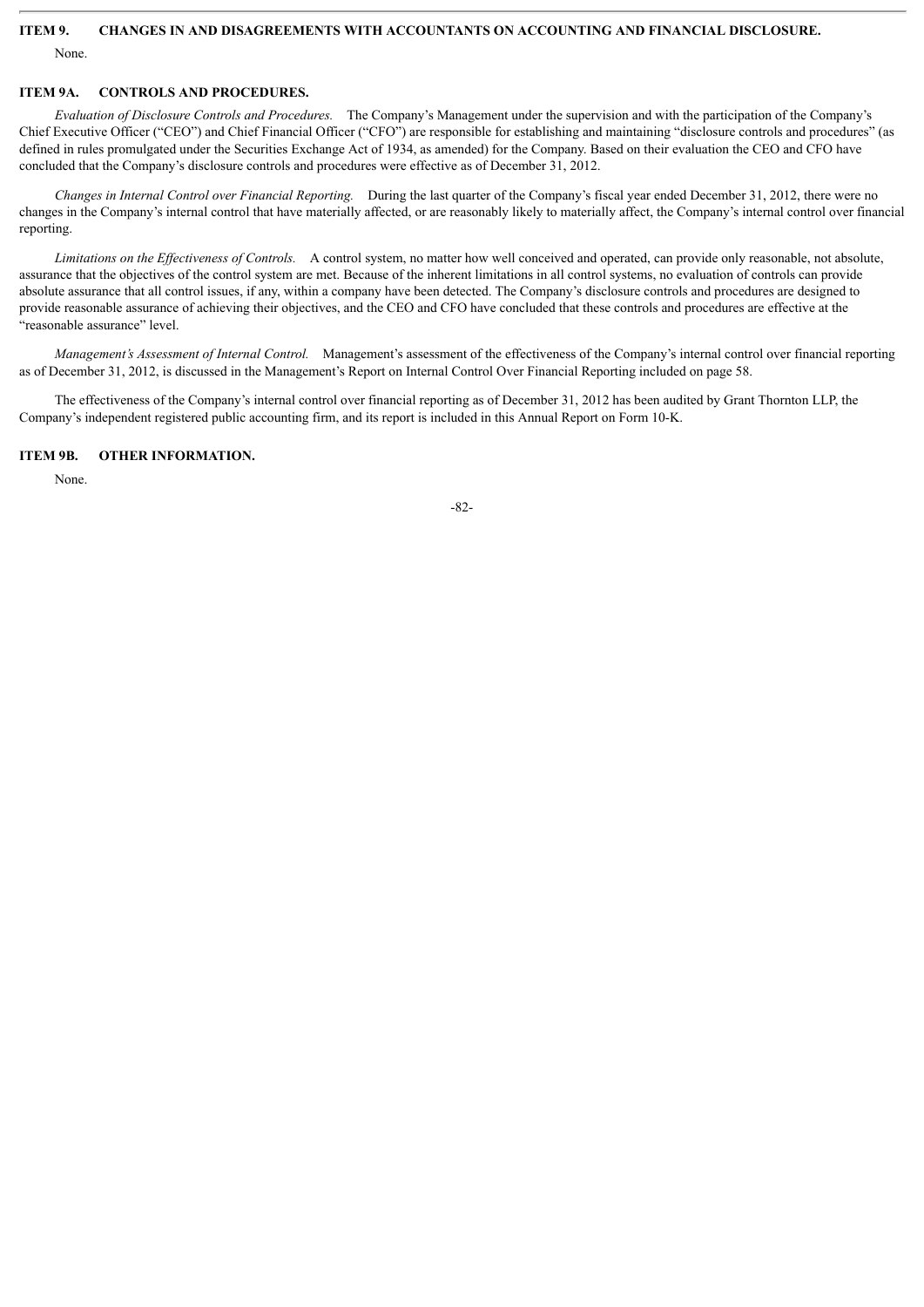#### **PART III**

# **ITEM 10. DIRECTORS, EXECUTIVE OFFICERS AND CORPORATE GOVERNANCE.**

The information required by this Item is incorporated by reference to McGrath RentCorp's definitive Proxy Statement with respect to its 2013Annual Meeting of Shareholders to be held on June 12, 2013, which will be filed with the Securities and Exchange Commission no later than April 30, 2013.

### **ITEM 11. EXECUTIVE COMPENSATION.**

The information required by this Item is incorporated by reference to McGrath RentCorp's definitive Proxy Statement with respect to its 2013Annual Meeting of Shareholders to be held on June 12, 2013, which will be filed with the Securities and Exchange Commission no later than April 30, 2013.

### **ITEM 12. SECURITY OWNERSHIP OF CERTAIN BENEFICIAL OWNERS AND MANAGEMENT AND RELATED STOCKHOLDER MATTERS.**

The information required by this Item is incorporated by reference to McGrath RentCorp's definitive Proxy Statement with respect to its 2013Annual Meeting of Shareholders to be held on June 12, 2013, which will be filed with the Securities and Exchange Commission no later than April 30, 2013.

# **ITEM 13. CERTAIN RELATIONSHIPS AND RELATED TRANSACTIONS AND DIRECTOR INDEPENDENCE.**

The information required by this Item is incorporated by reference to McGrath RentCorp's definitive Proxy Statement with respect to its 2013Annual Meeting of Shareholders to be held on June 12, 2013, which will be filed with the Securities and Exchange Commission no later than April 30, 2013.

# **ITEM 14. PRINCIPAL ACCOUNTING FEES AND SERVICES.**

The information required by this Item is incorporated by reference to McGrath RentCorp's definitive Proxy Statement with respect to its 2013Annual Meeting of Shareholders to be held on June 12, 2013, which will be filed with the Securities and Exchange Commission no later than April 30, 2013.

-83-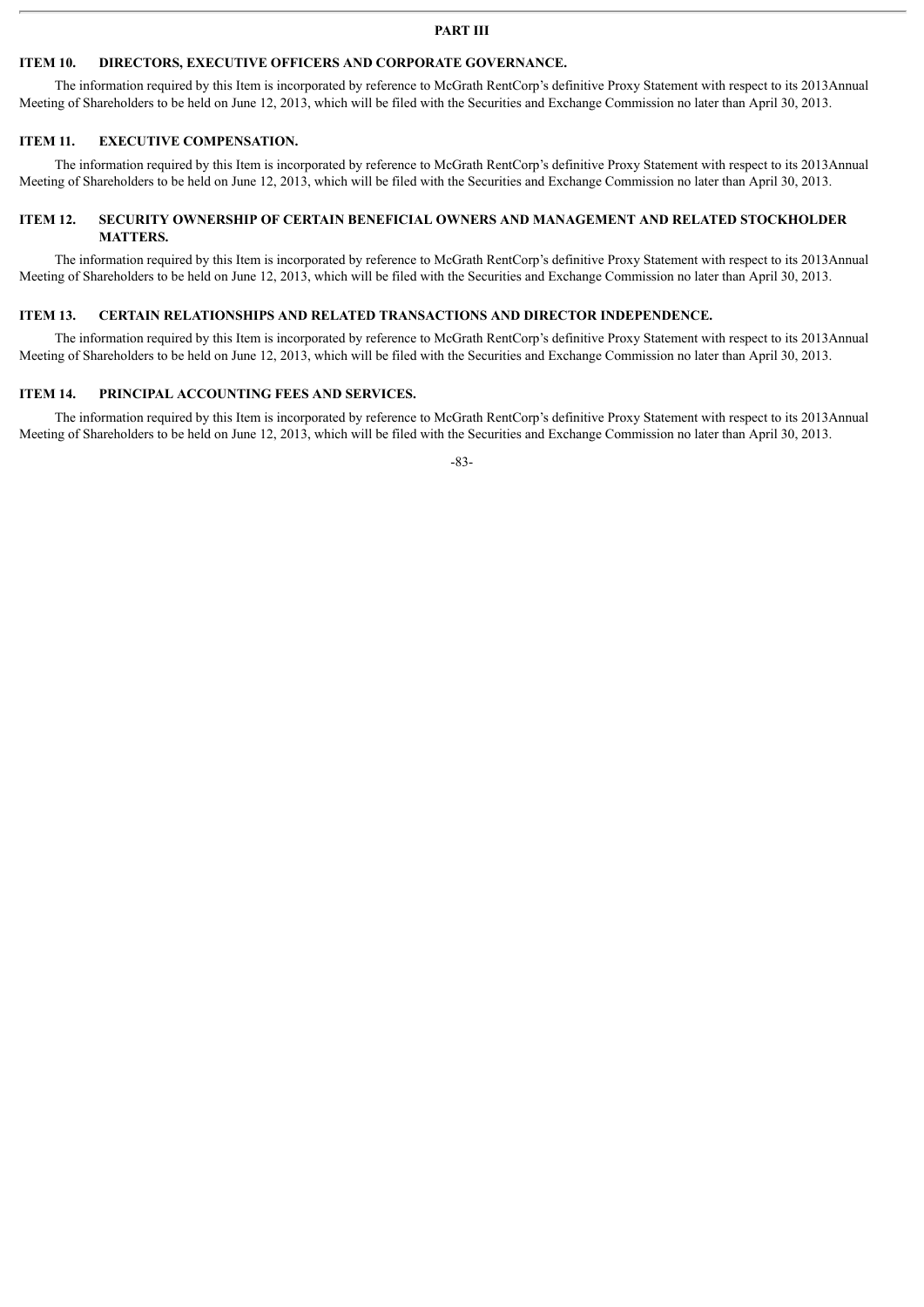# **PART IV**

# **ITEM 15. EXHIBITS, FINANCIAL STATEMENT SCHEDULES.**

Index of documents filed as part of this report:

### 1. The following Consolidated Financial Statements of McGrath RentCorp are included in Item 8.

|                                                                                                         | Page of this report |
|---------------------------------------------------------------------------------------------------------|---------------------|
| <u>Management's Report on Internal Control over Financial Reporting</u>                                 | 58                  |
| <u>Reports of Independent Registered Public Accounting Firm</u>                                         |                     |
| <b>Report on Internal Control over Financial Reporting</b>                                              | 59                  |
| <b>Report on Consolidated Financial Statements</b>                                                      | 60                  |
| <b>Consolidated Financial Statements</b>                                                                |                     |
| Consolidated Balance Sheets as of December 31, 2012 and 2011                                            | 61                  |
| Consolidated Statements of Income for the Years Ended December 31, 2012, 2011 and<br>2010               | 62                  |
| Consolidated Statements of Shareholders' Equity for the Years Ended December 31,<br>2012, 2011 and 2010 | 63                  |
| Consolidated Statements of Cash Flows for the Years Ended December 31, 2012, 2011<br>and 2010           | 64                  |
| <b>Notes to Consolidated Financial Statements</b>                                                       | 65                  |
| Financial Statement Schedules. None<br>$\overline{2}$ .                                                 |                     |

3. Exhibits. See Index of Exhibits on page 86 of this report.

Schedules and exhibits required by Article 5 of Regulation S-X other than those listed are omitted because they are not required, are not applicable, or equivalent information has been included in the consolidated financial statements, and notes thereto, or elsewhere herein.

-84-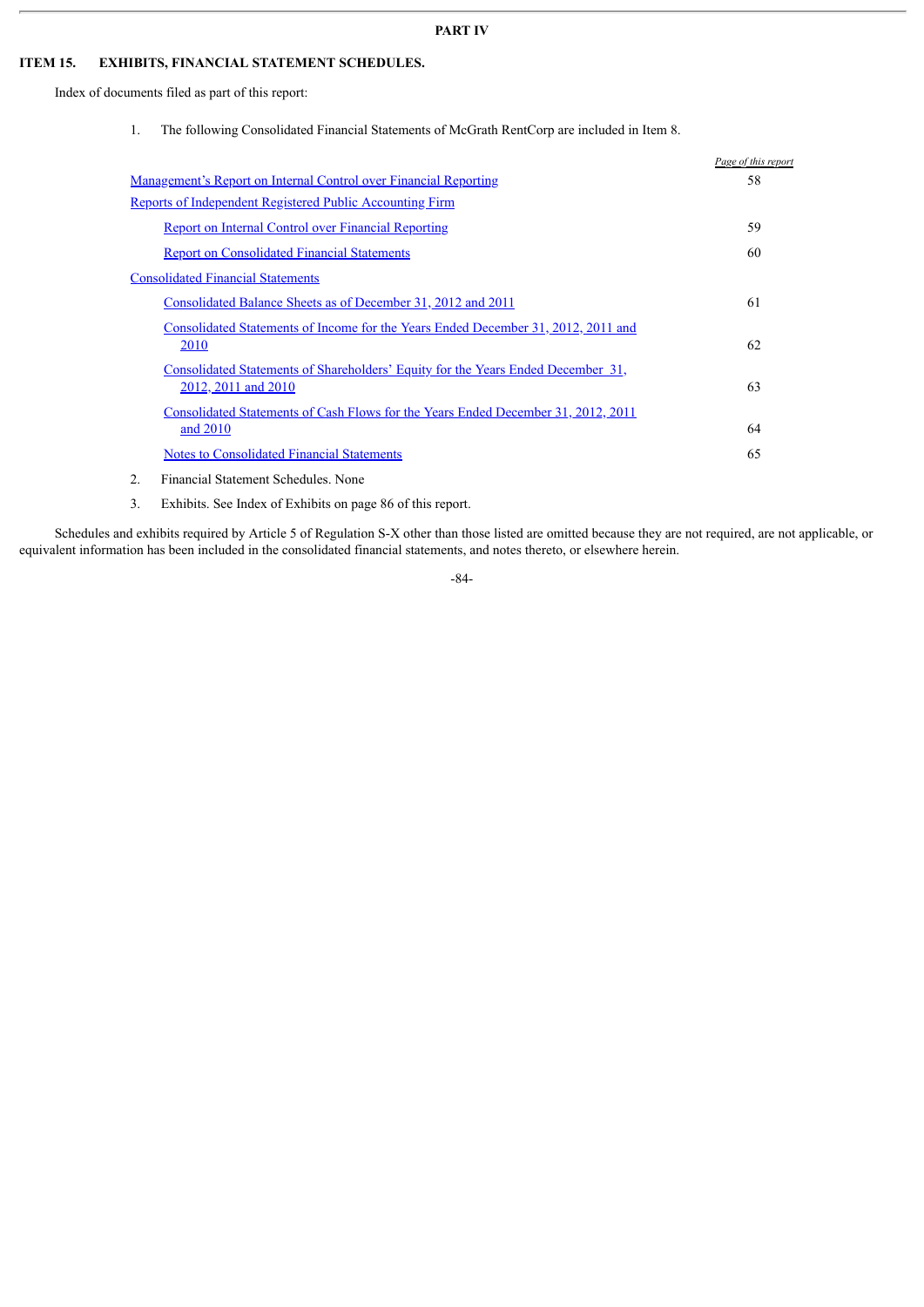### **SIGNATURES**

Pursuant to the requirements of Section 13 or 15(d) of the Securities Exchange Act of 1934, the Registrant has duly caused this report to be signed on its behalf by the undersigned, thereunto duly authorized.

# Date: February 22, 2013 **MCGRATH RENTCORP**

by: /s/ Dennis C. Kakures DENNIS C. KAKURES Chief Executive Officer, President and Director (Principal Executive Officer)

by: /s/ Keith E. Pratt

KEITH E. PRATT Senior Vice President and Chief Financial Officer (Principal Financial Officer)

by: /s/ David M. Whitney

DAVID M. WHITNEY Vice President and Controller (Principal Accounting Officer)

Pursuant to the requirements of the Securities Exchange Act of 1934, this report has been signed below by the following persons in the capacities and on the dates indicated.

| Name                                                     | Title                                           | Date              |
|----------------------------------------------------------|-------------------------------------------------|-------------------|
| William J. Dawson<br>$\sqrt{s}$                          | Director                                        | February 22, 2013 |
| WILLIAM J. DAWSON                                        |                                                 |                   |
| Robert C. Hood<br>/S/                                    | Director                                        | February 22, 2013 |
| ROBERT C. HOOD                                           |                                                 |                   |
| Dennis C. Kakures<br>$\sqrt{s}$                          | Chief Executive Officer, President and Director | February 22, 2013 |
| <b>DENNIS C. KAKURES</b>                                 |                                                 |                   |
| Robert P. McGrath<br>$\sqrt{s}$                          | Chairman Emeritus                               | February 22, 2013 |
| ROBERT P. McGRATH                                        |                                                 |                   |
| M. Richard Smith<br>$\sqrt{s}$                           | Director                                        | February 22, 2013 |
| M. RICHARD SMITH                                         |                                                 |                   |
|                                                          |                                                 |                   |
| Dennis P. Stradford<br>$\sqrt{s}$<br>DENNIS P. STRADFORD | Director                                        | February 22, 2013 |
|                                                          |                                                 |                   |
| Ronald H. Zech<br>$\sqrt{s}$<br>RONALD H. ZECH           | Chairman of the Board                           | February 22, 2013 |
|                                                          |                                                 |                   |

-85-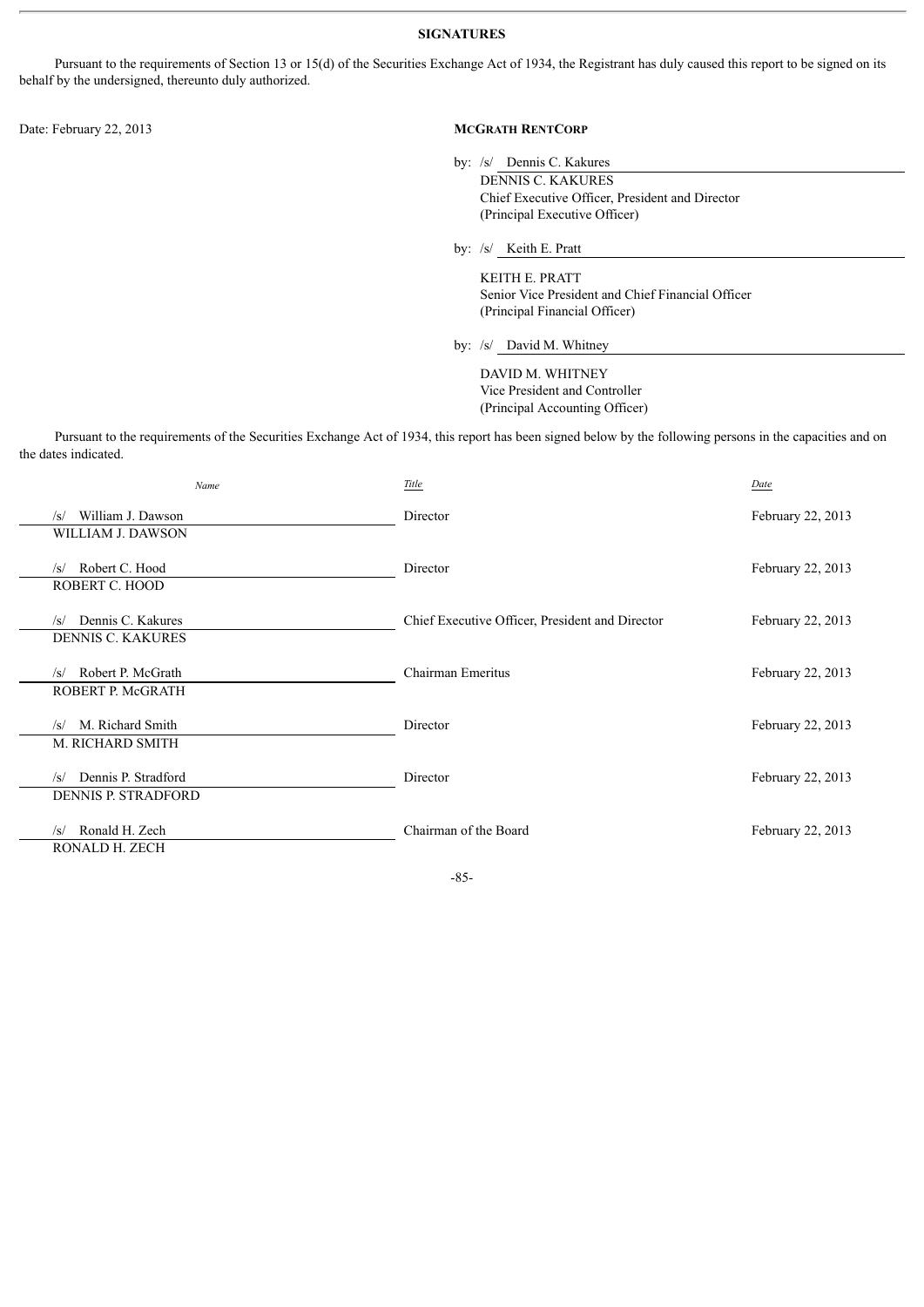| <b>Number</b> | Description                                                                                                                                                                                                                     | Method of Filing                                                                                                                                                                |
|---------------|---------------------------------------------------------------------------------------------------------------------------------------------------------------------------------------------------------------------------------|---------------------------------------------------------------------------------------------------------------------------------------------------------------------------------|
| 3.1           | Articles of Incorporation of McGrath RentCorp.                                                                                                                                                                                  | Filed as exhibit 19.1 to the Company's Quarterly Report on Form 10-Q for the quarter ended June 30, 1988 (filed<br>August 14, 1988), and incorporated herein by reference.      |
| 3.1.1         | Amendment to Articles of Incorporation of McGrath RentCorp.                                                                                                                                                                     | Filed as exhibit 3.1 to the Company's Registration Statement on Form S-1 (filed March 28, 1991 Registration No. 33-<br>39633), and incorporated herein by reference.            |
| 3.1.2         | Amendment to Articles of Incorporation of McGrath RentCorp.                                                                                                                                                                     | Filed as exhibit 3.1.2 to the Company's Annual Report on Form 10-K for the year ended December 31, 1997 (filed<br>March 31, 1998), and incorporated herein by reference.        |
| 3.2           | Amended and Restated By-Laws of McGrath RentCorp, as amended and<br>restated on July 26, 2010.                                                                                                                                  | Filed as exhibit 3.1 to the Company's Quarterly Report on Form 10-Q for the quarter ended September 30, 2010 (filed<br>November 1, 2010), and incorporated herein by reference. |
| 4.1           | Note Purchase and Private Shelf Agreement between the Company and<br>Prudential Investment Management, Inc., as placement agent, dated June<br>2, 2004.                                                                         | Filed as exhibit 10.12 to the Company's Current Report on Form 8-K (filed June 10, 2004), and incorporated herein<br>by reference.                                              |
| 4.1.1         | Amendment to Note Purchase and Private Shelf Agreement between the<br>Company and Prudential Investment Management, Inc., as placement<br>agent, effective as of July 11, 2005.                                                 | Filed as exhibit 10.19 to the Company's Current Report on Form 8-K (filed July 15, 2005), and incorporated herein<br>by reference.                                              |
| 4.1.2         | Amendment to Note Purchase and Private Shelf Agreement between the<br>Company and Prudential Investment Management, Inc., as placement<br>agent, effective as of October 20, 2008.                                              | Filed as exhibit 4.1.2 to the Company's Annual Report on Form 10-K for the year ended December 31, 2009 (filed<br>February 26, 2010), and incorporated herein by reference.     |
| 4.1.3         | Multiparty Guaranty between Enviroplex, Inc., Mobile Modular<br>Management Corporation, Prudential Investment Management, Inc., and<br>such other parties that become Guarantors thereunder, dated June 2,<br>2004.             | Filed as exhibit 10.13 to the Company's Current Report on Form 8-K (filed June 10, 2004), and incorporated herein<br>by reference.                                              |
| 4.1.4         | Release from Obligations (TRS-RenTelco Inc.) related to the Note<br>Purchase and Private Shelf Agreement dated June 2, 2004 by and among<br>the Company, certain parties thereto, and Prudential Investment<br>Management, Inc. | Filed as exhibit 10.15 to the Company's Quarterly Report on Form 10-Q (filed August 3, 2006) and incorporated<br>herein by reference.                                           |
| 4.1.5         | Indemnity, Contribution and Subordination Agreement between<br>Enviroplex, Inc., Mobile Modular Management Corporation, the<br>Company and such other parties that become Guarantors thereunder,<br>dated June 2, 2004.         | Filed as exhibit 10.14 to the Company's Current Report on Form 8-K (filed June 10, 2004), and incorporated herein<br>by reference.                                              |
| 4.1.6         | Amendment to Note Purchase and Private Shelf Agreement between the<br>Company and Prudential Investment Management, Inc., as placement<br>agent effective August 4, 2009.                                                       | Filed as exhibit 4.1 to the Company's Quarterly Report on form 10-Q (filed August 6, 2009), and incorporated herein<br>by reference.                                            |
| 4.2           | Credit Agreement dated as of May 14, 2008 among the Company, Bank<br>of America, N.A. as Administrative Agent, Swing line Lender and L/C<br>Issuer, and the Other Lenders Party thereto.                                        | Filed as exhibit 10.1 to the Company's Current Report on Form 8-K (filed May 15, 2008), and incorporated herein by<br>reference.                                                |
| 4.2.1         | Guaranty dated as of May 14, 2008 among each Subsidiary of the<br>Company in favor of Bank of America, N.A., in its capacity as the<br>administrative agent for the Lenders                                                     | Filed as exhibit 10.2 to the Company's Current Report on Form 8-K (filed May 15, 2008), and incorporated herein by<br>reference.                                                |
| 4.2.2         | Amendment and Waiver to Credit Agreement dated March 11, 2011,<br>between the Company, Bank of America, N.A. as Administrative Agent,<br>Swing Line Lenders and L/C Issuers, and the Other Lenders Party<br>Thereto.            | Filed as exhibit 10.7 to the Company's Quarterly Report on form 10-Q for the quarter ended March 31, 2011 (filed<br>May 5, 2011), and incorporated herein by reference.         |
| 4.3           | \$5,000,000 Committed Credit Facility Letter Agreement between the                                                                                                                                                              | Filed as exhibit 10.1 to the Company's Current Report on Form 8-K (filed June 27, 2008) and incorporated herein by                                                              |

- \$5,000,000 Committed Credit Facility Letter Agreement between the Company and Union Bank of California, N.A., dated as of June 26, 2008. \$5,000,000 Credit Line Note, dated June 26, 2008. 4.3.1
- 4.4 Note Purchase and Private Shelf Agreement between the Company and Prudential Investment Management, Inc., dated April 21, 2011.

 $\overline{\phantom{0}}$ 

Filed as exhibit 10.1 to the Company's Current Report on Form 8-K (filed June 27, 2008) and incorporated herein by<br>reference.<br>Filed as exhibit 10.2 to the Company's Current Report on Form 8-K (filed June 27, 2008), and inc reference. Filed as exhibit 10.1 to the Company's Current Report on Form 8-K (filed April 21, 2011), and incorporated herein by reference.

-86-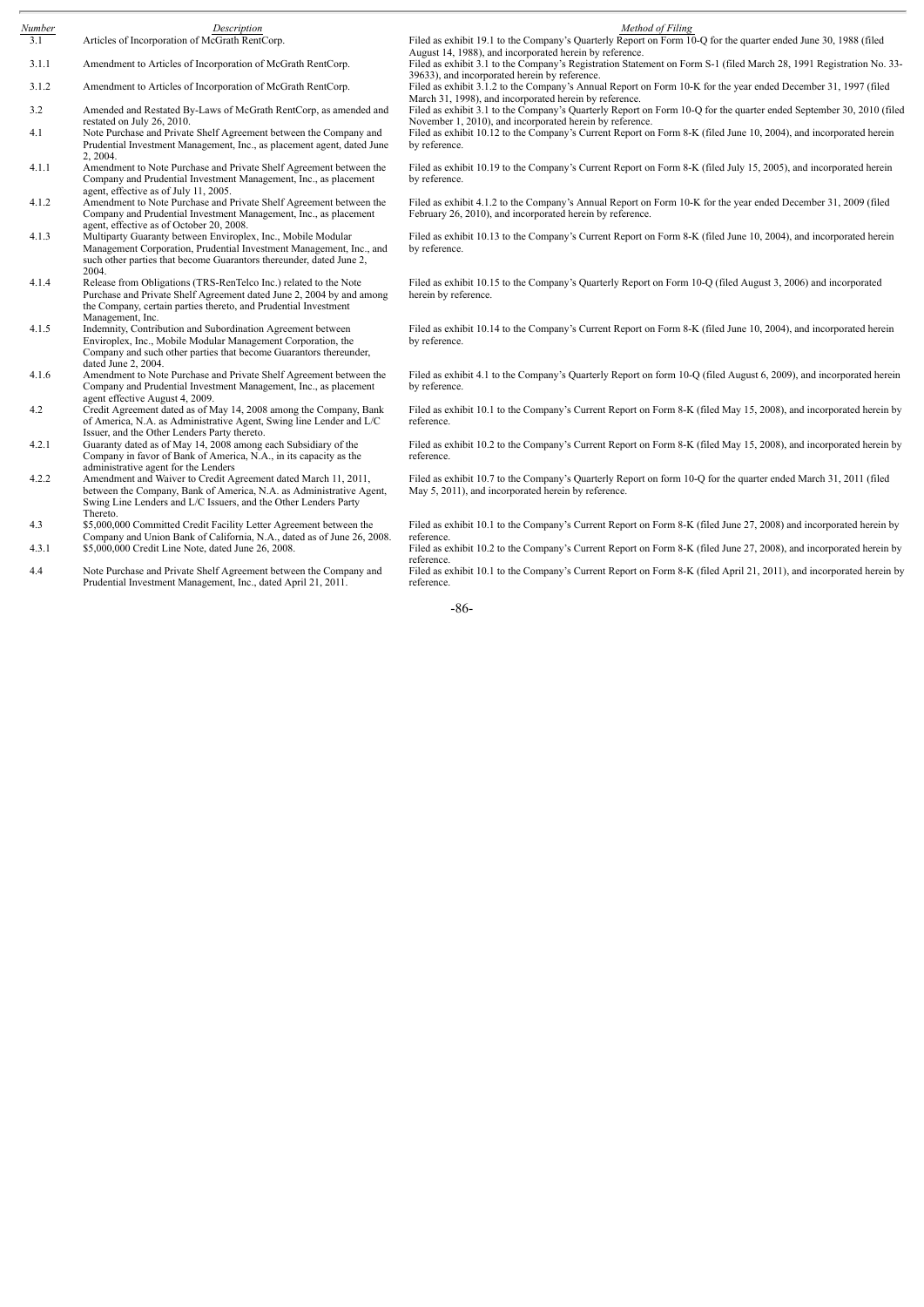| Number | Description                                                                                                                                                                                                    | Method of Filing                                                                                                                                                             |
|--------|----------------------------------------------------------------------------------------------------------------------------------------------------------------------------------------------------------------|------------------------------------------------------------------------------------------------------------------------------------------------------------------------------|
| 4.5    | Amended and Restated Credit Agreement dated as of June 15, 2012<br>among the Company, Bank of America, N.A. as Administrative Agent,                                                                           | Filed as exhibit 4.2 to the Company's Quarterly Report on Form 10-Q for the quarter ended June 30, 2012 (filed July<br>31, 2012) and incorporated herein by reference.       |
|        | Swing Line Lender and L/C Issuer, and The Other Lenders Party thereto.<br>(Filed as exhibit 10.1 to the Company's Current Report on Form 8-K)<br>(filed June 18, 2012), and incorporated herein by reference.) |                                                                                                                                                                              |
| 4.5.1  | Guaranty dated as of June 15, 2012 among each Subsidiary of the<br>Company in favor of Bank of America, N.A., in its capacity as the                                                                           | Filed as exhibit 4.2.1 to the Company's Quarterly Report on Form 10-Q for the quarter ended June 30, 2012 (filed<br>July 31, 2012) and incorporated herein by reference.     |
|        | administrative agent for the Lenders. (Filed as exhibit 10.2 to the<br>Company's Current Report on Form 8-K (filed June 18, 2012), and                                                                         |                                                                                                                                                                              |
|        | incorporated herein by reference.)                                                                                                                                                                             |                                                                                                                                                                              |
| 4.6    | \$10,000,000 committed Credit Facility Letter Agreement between the<br>Company and Union Bank, N.A., dated as of June 15, 2012. (Filed as                                                                      | Filed as exhibit 4.3 to the Company's Quarterly Report on Form 10-Q for the quarter ended June 30, 2012 (filed<br>July 31, 2012) and incorporated herein by reference.       |
|        | exhibit 10.3 to the Company's Current Report on Form 8-K (filed                                                                                                                                                |                                                                                                                                                                              |
|        | June 18, 2012), and incorporated herein by reference.)                                                                                                                                                         |                                                                                                                                                                              |
| 4.6.1  | \$10,000,000 Credit Line Note, dated June 15, 2012, in favor of Union                                                                                                                                          | Filed as exhibit 4.3.1 to the Company's Quarterly Report on Form 10-Q for the quarter ended June 30, 2012 (filed                                                             |
|        | Bank, N.A. (Filed as exhibit 10.4 to the Company's Current Report on                                                                                                                                           | July 31, 2012) and incorporated herein by reference.                                                                                                                         |
|        | Form 8-K (filed June 18, 2012), and incorporated herein by reference.                                                                                                                                          |                                                                                                                                                                              |
| 10.1   | McGrath RentCorp 1998 Stock Option Plan as amended and restated on                                                                                                                                             | Filed as exhibit 10.2 to the Company's Annual Report on Form 10-K for the year ended December 31, 2002 (filed                                                                |
|        | November 22, 2002.                                                                                                                                                                                             | March 20, 2003), and incorporated herein by reference.                                                                                                                       |
| 10.1.1 | Exemplar Incentive Stock Option for Employees Under the 1998 Stock                                                                                                                                             | Filed as exhibit 10.2 to the Company's Quarterly Report on Form 10-Q for the quarter ended September 30, 1998                                                                |
|        | Option Plan.                                                                                                                                                                                                   | (filed November 12, 1998), and incorporated herein by reference.                                                                                                             |
| 10.1.2 | Exemplar Non-Qualified Stock Option for Directors under the 1998                                                                                                                                               | Filed as exhibit 10.3 to the Company's Quarterly Report on Form 10-Q for the quarter ended September 30, 1998                                                                |
|        | Stock Option Plan.                                                                                                                                                                                             | (filed November 12, 1998), and incorporated herein by reference.                                                                                                             |
| 10.2   | Exemplar Form of the Directors, Officers and Other Agents                                                                                                                                                      | Filed as exhibit 10.3 to the Company's Annual Report on Form 10-K for the year ended December 31, 2001 (filed                                                                |
|        | Indemnification Agreements.                                                                                                                                                                                    | March 18, 2002), and incorporated herein by reference.                                                                                                                       |
| 10.3   | McGrath RentCorp Employee Stock Ownership Plan, as amended and                                                                                                                                                 | Filed as exhibit 10.3 to the Company's Annual Report on Form 10-K for the year ended December 31, 2009 (filed                                                                |
|        | restated on December 31, 2008.                                                                                                                                                                                 | February 26, 2010), and incorporated herein by reference.                                                                                                                    |
| 10.3.1 | McGrath RentCorp Employee Stock Ownership Trust Agreement, as                                                                                                                                                  | Filed as exhibit 10.3.1 to the Company's Annual Report on Form 10-K for the year ended December 31, 2009 (filed                                                              |
|        | amended and restated on December 31, 2008.                                                                                                                                                                     | February 26, 2010), and incorporated herein by reference.                                                                                                                    |
| 10.4   | McGrath RentCorp 2007 Stock Incentive Plan.                                                                                                                                                                    | Filed as exhibit 10.12 to the Company's Quarterly Report on from 10-Q for the quarter ended June 30, 2007 (filed                                                             |
|        |                                                                                                                                                                                                                | August 2, 2007), and incorporated herein by reference.                                                                                                                       |
| 10.4.1 | Form of 2007 Stock Incentive Plan Stock Option Award and Agreement.                                                                                                                                            | Filed as exhibit 10.12.1 to the Company's Quarterly Report on from 10-Q for the quarter ended June 30, 2007 (filed<br>August 2, 2007), and incorporated herein by reference. |
| 10.4.2 | Form of 2007 Stock Incentive Plan Non-Qualified Stock Option Award                                                                                                                                             | Filed as exhibit 10.12.2 to the Company's Quarterly Report on from 10-Q for the quarter ended June 30, 2007 (filed                                                           |
|        | and Agreement.                                                                                                                                                                                                 | August 2, 2007), and incorporated herein by reference.                                                                                                                       |
| 10.4.3 | Form of 2007 Stock Incentive Plan Stock Appreciation Right Award and                                                                                                                                           | Filed as exhibit 10.4.3 to the Company's Quarterly Report on form 10-Q for the quarter ended March 31, 2010 (filed                                                           |
|        | Agreement.                                                                                                                                                                                                     | May 6, 2010), and incorporated herein by reference.                                                                                                                          |
| 10.4.4 | Form of 2007 Stock Incentive Plan Restricted Stock Unit Award and                                                                                                                                              | Filed as exhibit 10.4.4 to the Company's Quarterly Report on form 10-Q for the quarter ended March 31, 2010 (filed                                                           |

10.4.4

Agreement. Asset Purchase Agreement, dated as of November 26, 2008, by and between Abrams Rentals LLC, Adler Tank Rentals, LLC each of Steve Adler and Howard Werner, and the Company. 10.5

May 6, 2010), and incorporated herein by reference.<br>Filed as exhibit 10.4.4 to the Company's Quarterly Report on form 10-Q for the quarter ended March 31, 2010 (filed<br>May 6, 2010), and incorporated herein by reference.<br>Fil

-87-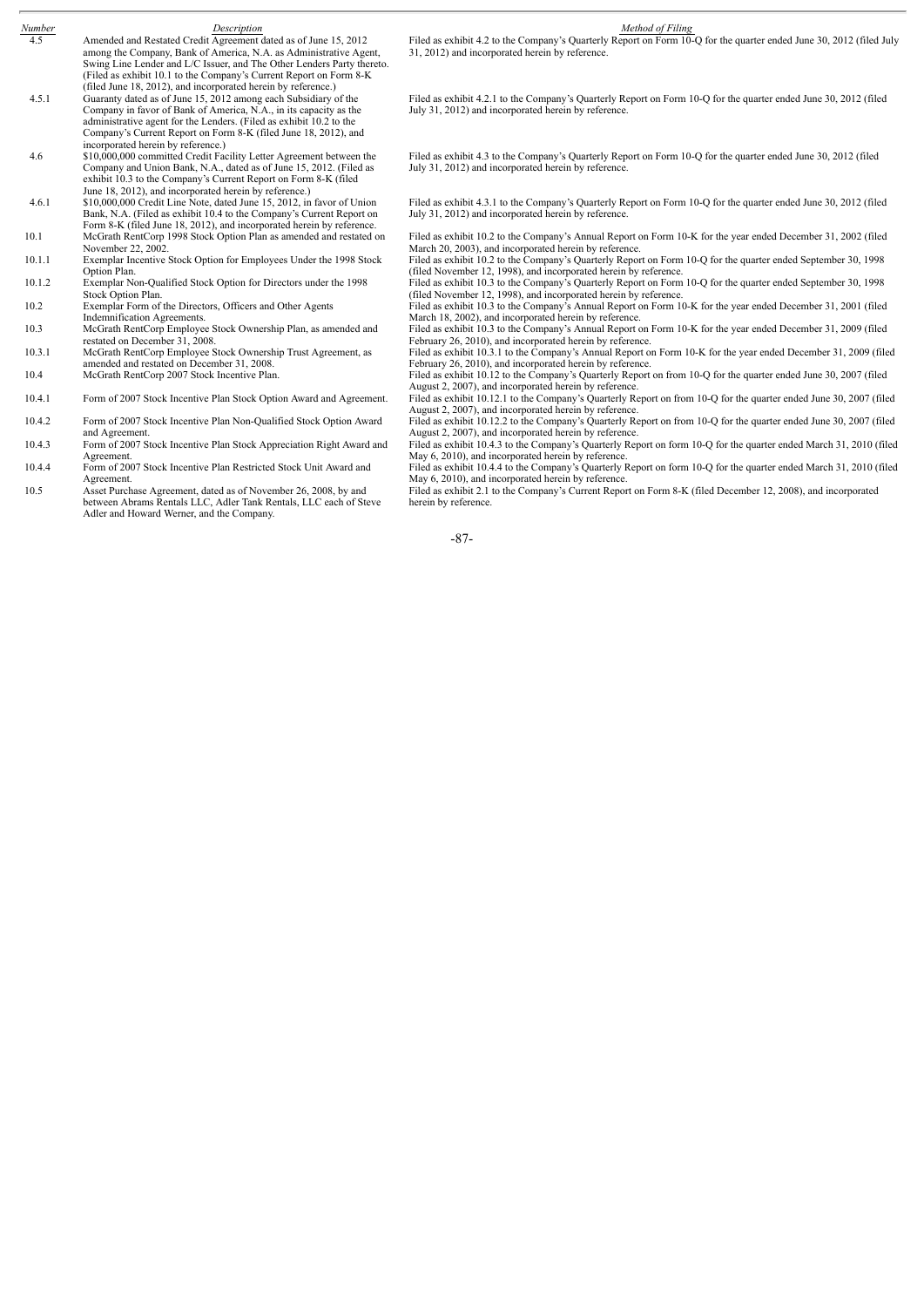| Number | Description                                                                                                                                                                                                                                                                                                                                                                                                             | Method of Filing                                                                                                                                                                                                                                                                                                                                                                                               |
|--------|-------------------------------------------------------------------------------------------------------------------------------------------------------------------------------------------------------------------------------------------------------------------------------------------------------------------------------------------------------------------------------------------------------------------------|----------------------------------------------------------------------------------------------------------------------------------------------------------------------------------------------------------------------------------------------------------------------------------------------------------------------------------------------------------------------------------------------------------------|
| 10.6   | McGrath RentCorp Employee Stock Ownership and 401(k) Plan                                                                                                                                                                                                                                                                                                                                                               | Filed as exhibit 4.5 to the Company's Registration Statement on Form S-8 (filed August 10, 2012) and incorporated<br>herein by reference.                                                                                                                                                                                                                                                                      |
| 21.1   | List of Subsidiaries.                                                                                                                                                                                                                                                                                                                                                                                                   | Filed herewith.                                                                                                                                                                                                                                                                                                                                                                                                |
| 23     | Written Consent of Grant Thornton LLP.                                                                                                                                                                                                                                                                                                                                                                                  | Filed herewith.                                                                                                                                                                                                                                                                                                                                                                                                |
| 31.1   | Certification of Chief Executive Officer Pursuant to Section 302 of the<br>Sarbanes-Oxley Act of 2002.                                                                                                                                                                                                                                                                                                                  | Filed herewith.                                                                                                                                                                                                                                                                                                                                                                                                |
| 31.2   | Certification of Chief Financial Officer Pursuant to Section 302 of the<br>Sarbanes-Oxley Act of 2002.                                                                                                                                                                                                                                                                                                                  | Filed herewith.                                                                                                                                                                                                                                                                                                                                                                                                |
| 32.1   | Certification of Chief Executive Officer Pursuant to Section 906 of the<br>Sarbanes-Oxley Act of 2002.                                                                                                                                                                                                                                                                                                                  | Furnished herewith.                                                                                                                                                                                                                                                                                                                                                                                            |
| 32.2   | Certification of Chief Financial Officer Pursuant to Section 906 of the<br>Sarbanes-Oxley Act of 2002.                                                                                                                                                                                                                                                                                                                  | Furnished herewith.                                                                                                                                                                                                                                                                                                                                                                                            |
| 101    | The following materials from McGrath RentCorp's annual Report on<br>Form 10-K for the year ended December 31, 2011, formatted in XBRL<br>(eXtensible Business Reporting Language): (i) the Condensed<br>Consolidated Statement of Income, (ii) the Condensed Consolidated<br>Balance Sheet, (iii) the Condensed Consolidated Statement of Cash<br>Flows, and (iv) Notes to Condensed Consolidated Financial Statements. | Pursuant to Rule 406T of Regulation S-T, these interactive data files are deemed not filed or part of a registration<br>statement or prospectus for purposes of Section 11 or 12 of the Securities Act of 1933, as amended, are deemed not<br>filed for the purposes of Section 18 of the Securities and Exchange Act of 1934, as amended, and otherwise are not<br>subject to liability under those sections. |

-88-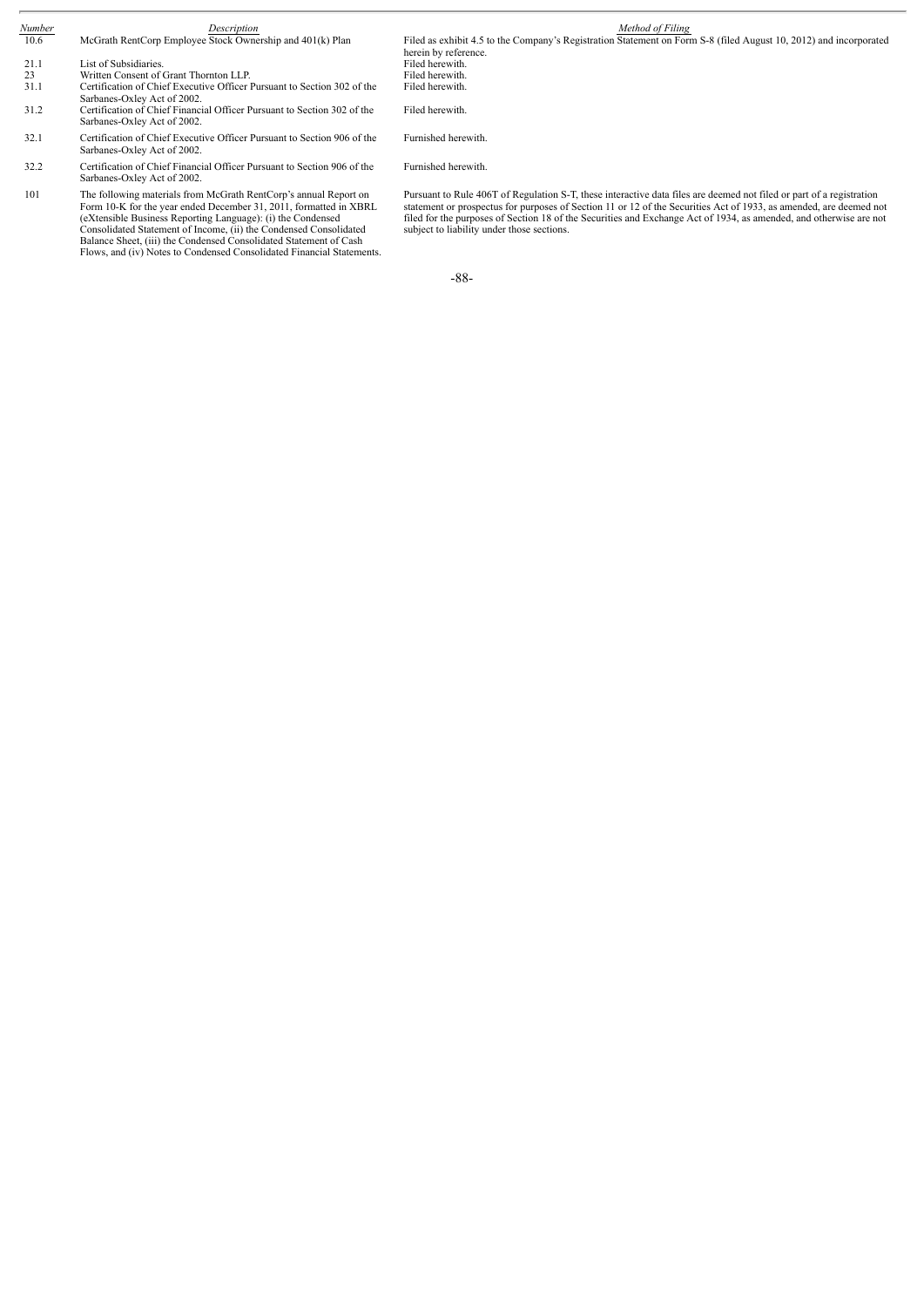Mobile Modular Management Corporation

Enviroplex, Inc.

TRS-RenTelco Inc.

Adler Tank Rentals, LLC

McGrath 180, LLC

McGrath RentCorp Asia PTE. LTD.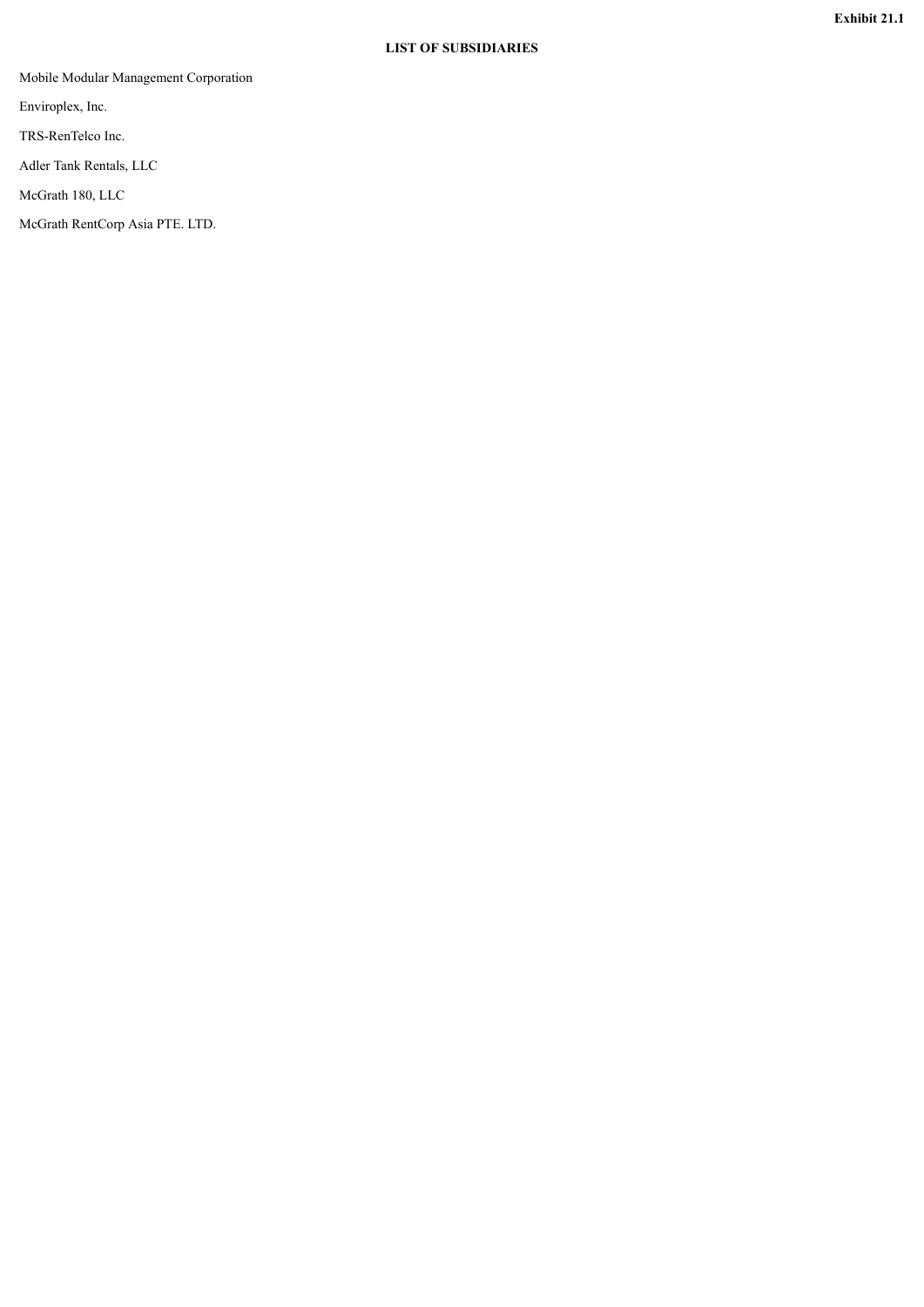# **CONSENT OF INDEPENDENT REGISTERED PUBLIC ACCOUNTANING FIRM**

We have issued our reports dated February 22, 2013, with respect to the consolidated financial statements and internal control over financial reporting included in the Annual Report of McGrath RentCorp and Subsidiaries on Form 10-K for the year ended December 31, 2012. We hereby consent to the incorporation by reference of said reports in the Registration Statements of McGrath RentCorp and Subsidiaries on Forms S-8 (File No. 333-74089, effective March 9, 1999, File No. 333-151815, effective June 20, 2008, File No. 333-161128, effective August 6, 2009 and File No. 333-183231, effective August 10, 2012).

/s/ Grant Thornton LLP

San Jose, California

February 22, 2013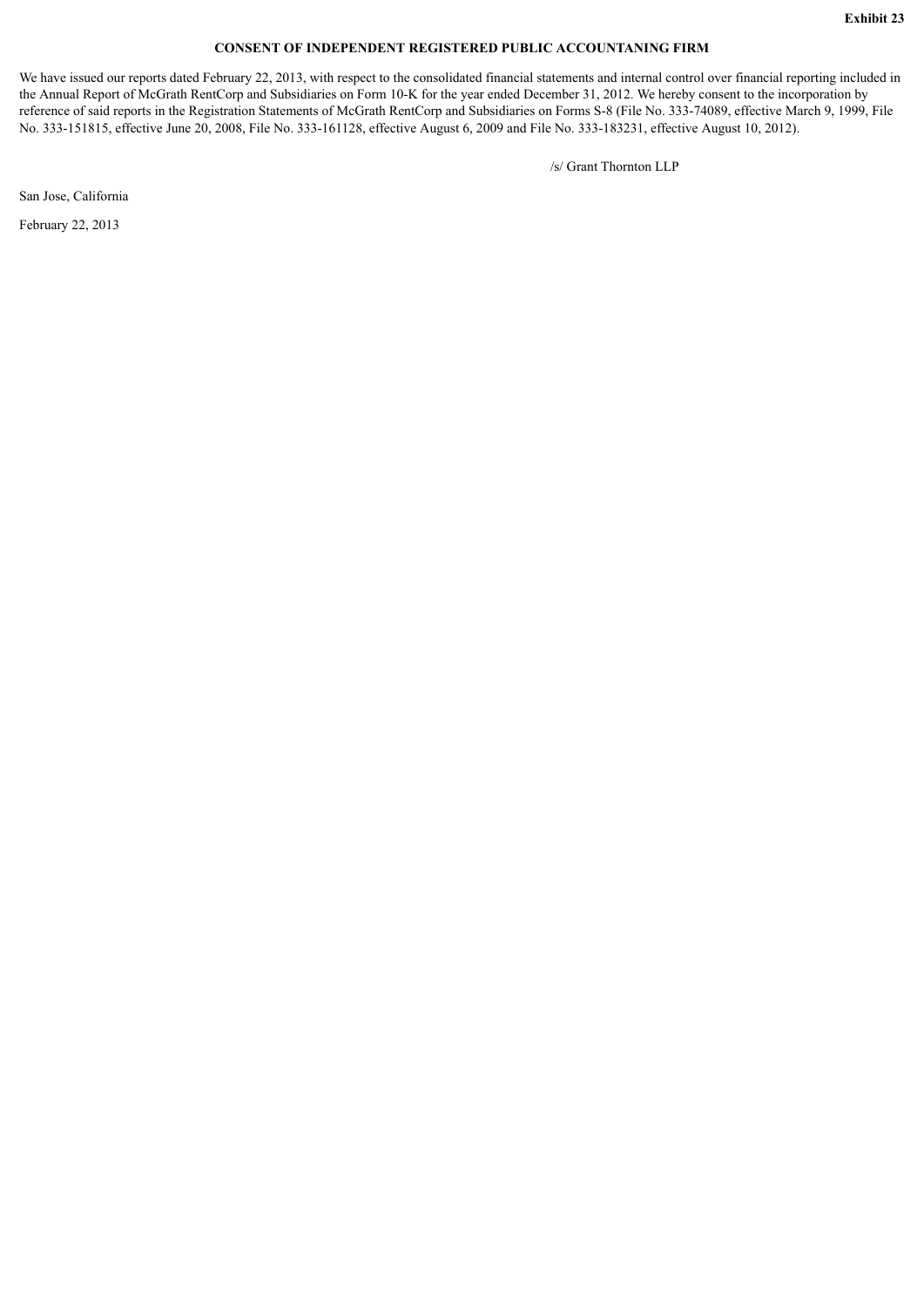# **McGRATH RENTCORP SECTION 302 CERTIFICATION**

I, Dennis C. Kakures, certify that:

- 1. I have reviewed this annual report on Form 10-K of McGrath RentCorp;
- 2. Based on my knowledge, this report does not contain any untrue statement of a material fact or omit to state a material fact necessary to make the statements made, in light of the circumstances under which such statements were made, not misleading with respect to the period covered by this report;
- 3. Based on my knowledge, the financial statements, and other financial information included in this report, fairly present in all material respects the financial condition, results of operations and cash flows of the registrant as of, and for, the periods presented in this report;
- 4. The registrant's other certifying officer and I are responsible for establishing and maintaining disclosure controls and procedures (as defined in Exchange Act Rules 13a-15(e) and 15d-15(e)) and internal control over financial reporting (as defined in Exchange Act Rules 13a-15(f) and 15d-15(f)) for the registrant and have:
	- a) Designed such disclosure controls and procedures, or caused such disclosure controls and procedures to be designed under our supervision, to ensure that material information relating to the registrant, including its consolidated subsidiaries, is made known to us by others within those entities, particularly during the period in which this report is being prepared;
	- b) Designed such internal control over financial reporting, or caused such internal control over financial reporting to be designed under our supervision, to provide reasonable assurance regarding the reliability of financial reporting and the preparation of financial statements for external purposes in accordance with generally accepted accounting principles;
	- c) Evaluated the effectiveness of the registrant's disclosure controls and procedures and presented in this report our conclusions about the effectiveness of the disclosure controls and procedures, as of the end of the period covered by this report based on such evaluation; and
	- d) Disclosed in this report any change in the registrant's internal control over financial reporting that occurred during the registrant's most recent fiscal quarter (the registrant's fourth fiscal quarter in the case of an annual report) that has materially affected, or is reasonably likely to materially affect, the registrant's internal control over financial reporting; and
- 5. The registrant's other certifying officer and I have disclosed, based on our most recent evaluation of internal control over financial reporting, to the registrant's auditors and the audit committee of registrant's board of directors (or persons performing the equivalent functions):
	- a) All significant deficiencies and material weaknesses in the design or operation of internal control over financial reporting, which are reasonably likely to adversely affect the registrant's ability to record, process, summarize and report financial information; and
	- b) Any fraud, whether or not material, that involves management or other employees who have a significant role in the registrant's internal controls over financial reporting.

Date: February 22, 2013

By: /s/ Dennis C. Kakures

Dennis C. Kakures Chief Executive Officer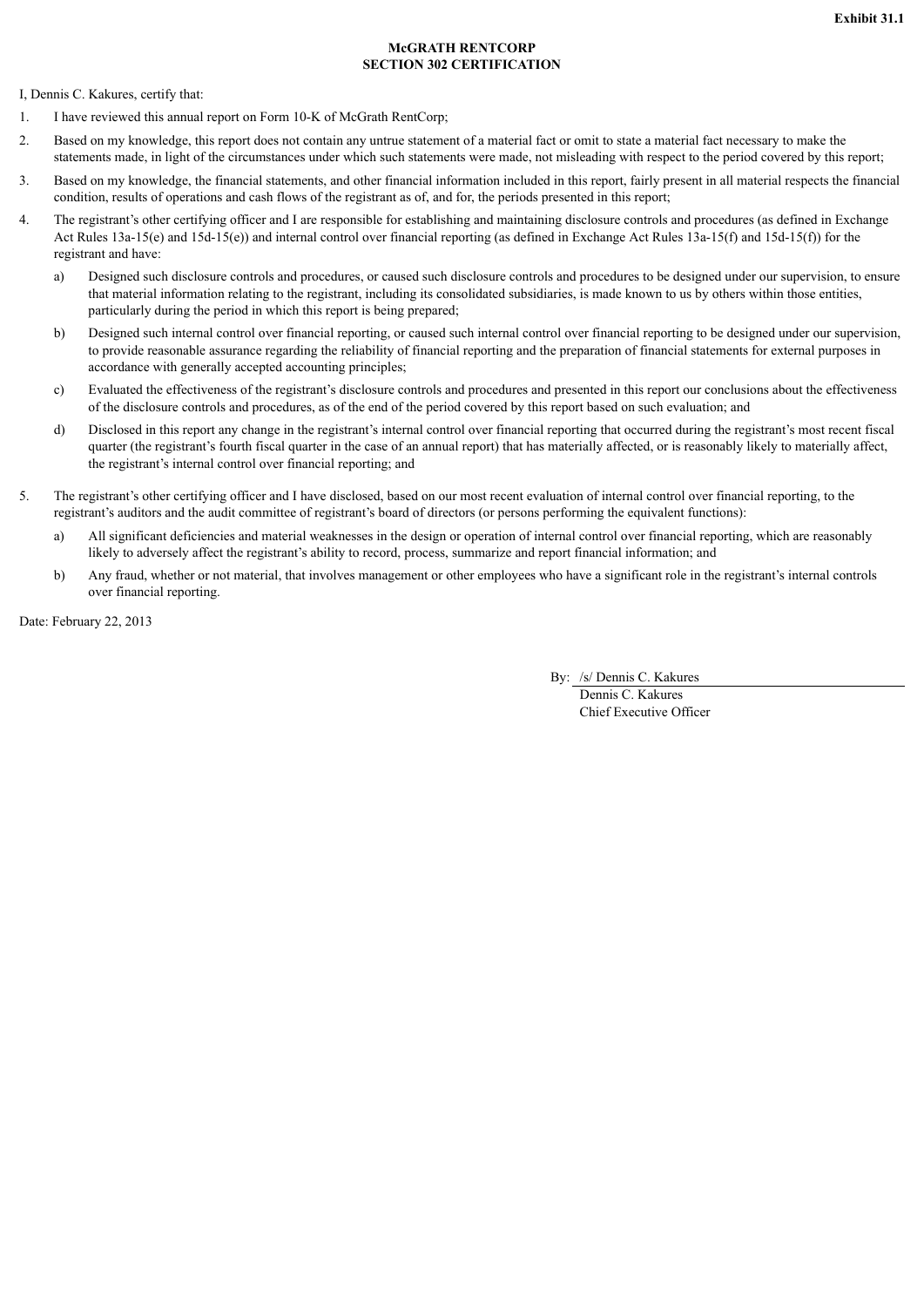# **McGRATH RENTCORP SECTION 302 CERTIFICATION**

I, Keith E. Pratt, certify that:

- 1. I have reviewed this annual report on Form 10-K of McGrath RentCorp;
- 2. Based on my knowledge, this report does not contain any untrue statement of a material fact or omit to state a material fact necessary to make the statements made, in light of the circumstances under which such statements were made, not misleading with respect to the period covered by this report;
- 3. Based on my knowledge, the financial statements, and other financial information included in this report, fairly present in all material respects the financial condition, results of operations and cash flows of the registrant as of, and for, the periods presented in this report;
- 4. The registrant's other certifying officer and I are responsible for establishing and maintaining disclosure controls and procedures (as defined in Exchange Act Rules 13a-15(e) and 15d-15(e)) and internal control over financial reporting (as defined in Exchange Act Rules 13a-15(f) and 15d-15(f)) for the registrant and have:
	- a) Designed such disclosure controls and procedures, or caused such disclosure controls and procedures to be designed under our supervision, to ensure that material information relating to the registrant, including its consolidated subsidiaries, is made known to us by others within those entities, particularly during the period in which this report is being prepared;
	- b) Designed such internal control over financial reporting, or caused such internal control over financial reporting to be designed under our supervision, to provide reasonable assurance regarding the reliability of financial reporting and the preparation of financial statements for external purposes in accordance with generally accepted accounting principles;
	- c) Evaluated the effectiveness of the registrant's disclosure controls and procedures and presented in this report our conclusions about the effectiveness of the disclosure controls and procedures, as of the end of the period covered by this report based on such evaluation; and
	- d) Disclosed in this report any change in the registrant's internal control over financial reporting that occurred during the registrant's most recent fiscal quarter (the registrant's fourth fiscal quarter in the case of an annual report) that has materially affected, or is reasonably likely to materially affect, the registrant's internal control over financial reporting; and
- 5. The registrant's other certifying officer and I have disclosed, based on our most recent evaluation of internal control over financial reporting, to the registrant's auditors and the audit committee of registrant's board of directors (or persons performing the equivalent functions):
	- a) All significant deficiencies and material weaknesses in the design or operation of internal control over financial reporting, which are reasonably likely to adversely affect the registrant's ability to record, process, summarize and report financial information; and
	- b) Any fraud, whether or not material, that involves management or other employees who have a significant role in the registrant's internal controls over financial reporting.

Date: February 22, 2013

By: /s/ Keith E. Pratt Keith E. Pratt Chief Financial Officer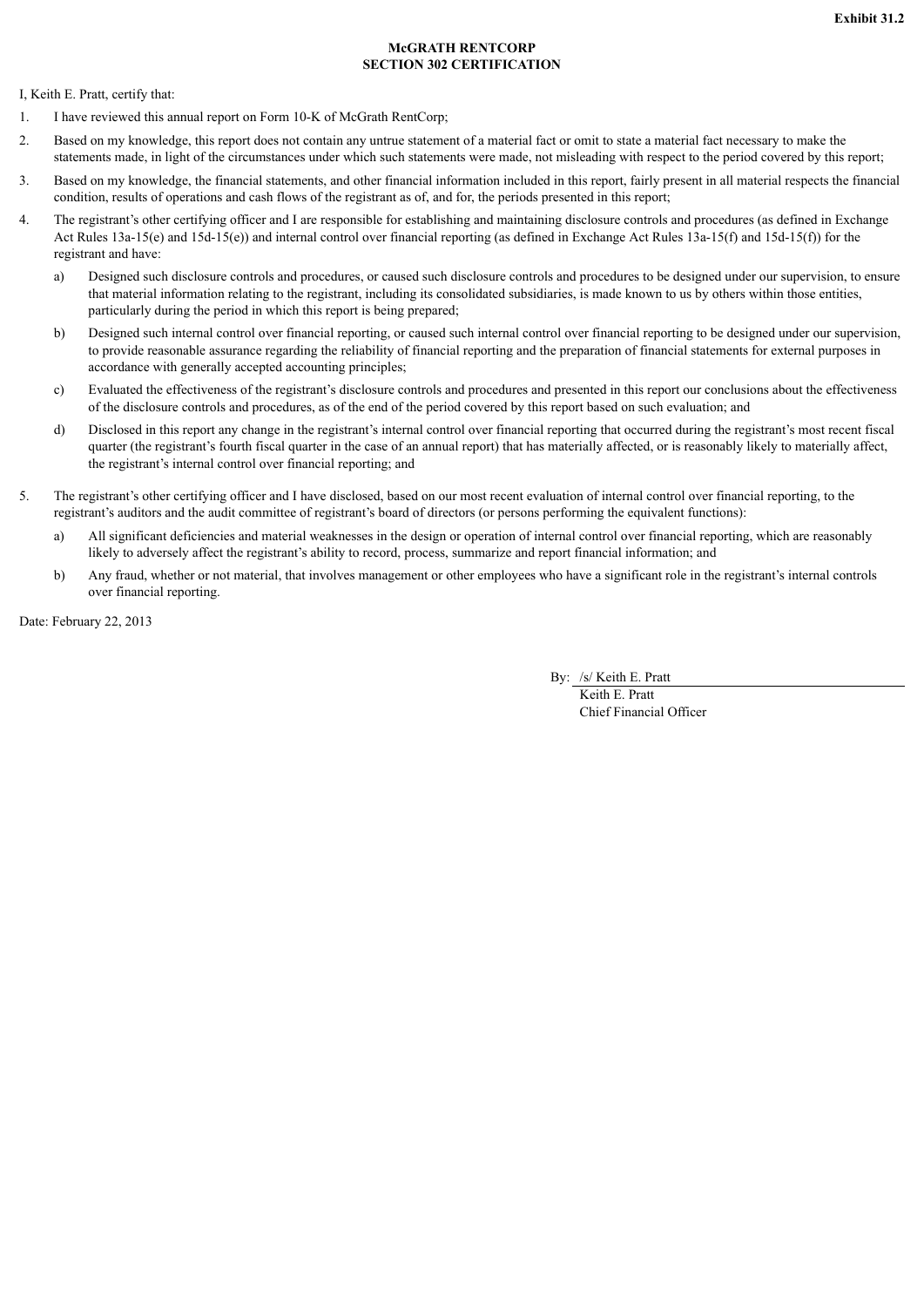### **SECTION 906 CERTIFICATION**

In connection with the periodic report of McGrath RentCorp (the "Company") on Form 10-K for the period ended December 31, 2012 as filed with the Securities and Exchange Commission (the "Report"), I, Dennis C. Kakures, Chief Executive Officer of the Company, hereby certify as of the date hereof, solely for purposes of Title 18, Chapter 63, Section 1350 of the United States Code, that to the best of my knowledge:

(1) the Report fully complies with the requirements of Section 13(a) or 15(d), as applicable, of the Securities Exchange Act of 1934, and

(2) the information contained in the Report fairly presents, in all material respects, the financial condition and results of operations of the Company at the dates and for the periods indicated.

This Certification has not been, and shall not be deemed, "filed" with the Securities and Exchange Commission for purposes of Section 18 of the Securities and Exchange Act of 1934, as amended (the "Exchange Act"), or otherwise subject to liability of that section. This certification will not be deemed to be incorporated by reference into any filing under the Securities Act of 1933, as amended, or the Exchange Act, except to the extent that the Company specifically incorporates it by reference.

Date: February 22, 2013

By: /s/ Dennis C. Kakures

Dennis C. Kakures Chief Executive Officer